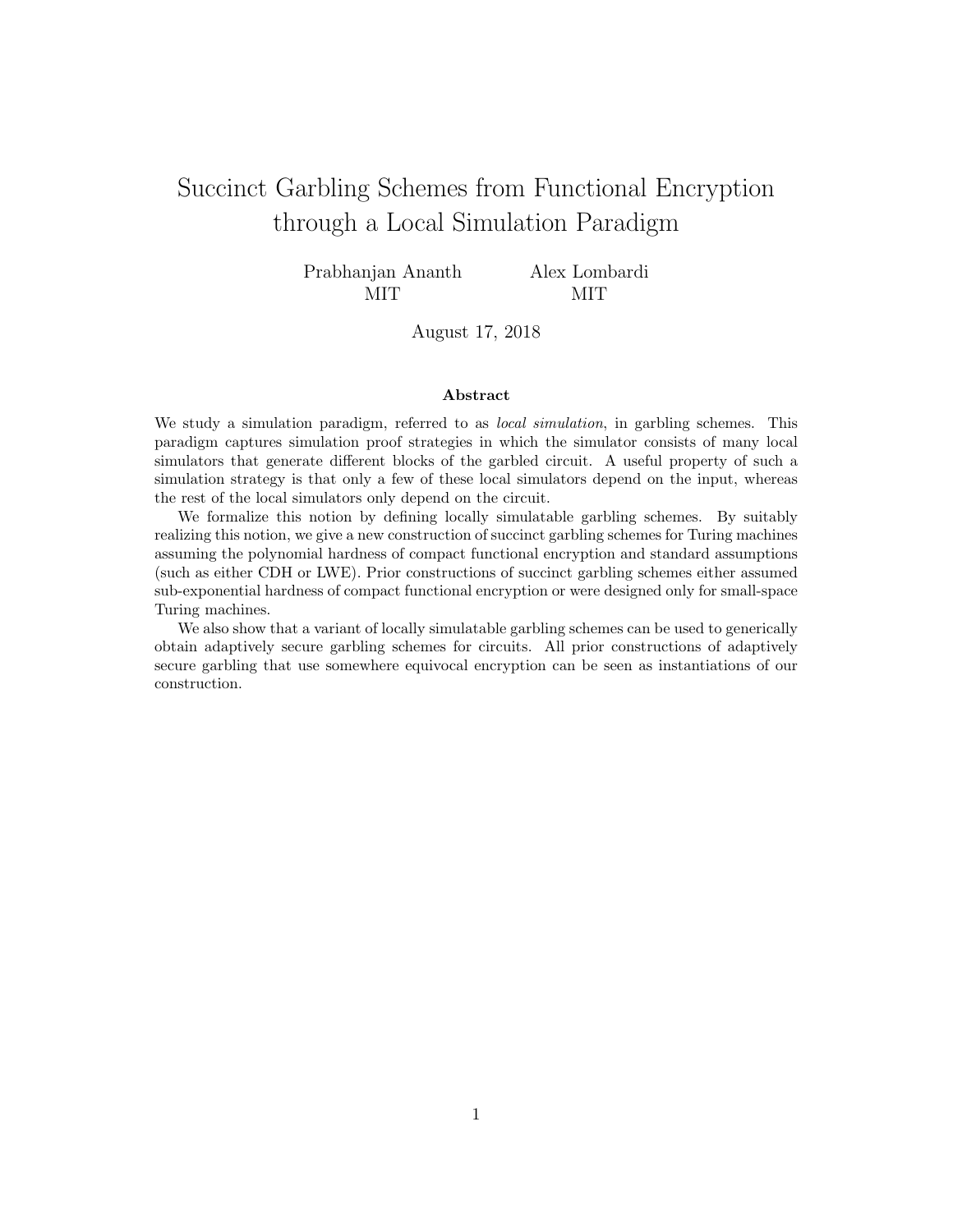# Contents

| 1.                      | Introduction                                                          | 3                   |
|-------------------------|-----------------------------------------------------------------------|---------------------|
|                         | 1.1<br>1.2                                                            | $\overline{4}$<br>6 |
|                         |                                                                       |                     |
| $\overline{2}$          | <b>Preliminaries</b>                                                  | 12                  |
|                         | 2.1                                                                   | 13                  |
|                         | 2.2                                                                   | 14                  |
|                         | 2.3                                                                   | 14                  |
|                         | 2.4                                                                   | 15                  |
|                         | 2.5                                                                   | 16                  |
| $\bf{3}$                | <b>Locally Simulatable Garbling Schemes</b>                           | 17                  |
|                         | 3.1                                                                   | 18                  |
|                         | 3.2                                                                   | 19                  |
|                         | 3.3                                                                   | 22                  |
| $\overline{\mathbf{4}}$ | <b>Statements of Our Results</b>                                      | 23                  |
|                         | 4.1                                                                   | 23                  |
|                         | 4.2                                                                   | 23                  |
|                         | 4.3                                                                   | 24                  |
| $5^{\circ}$             | Locally Simulatable Garbling from Laconic OT                          | 24                  |
|                         | 5.1                                                                   | 26                  |
|                         | 5.2                                                                   | 29                  |
|                         | 5.3                                                                   | 33                  |
| $\bf{6}$                | Succinct Garbling from IO through Locally Simulatable Garbling        | 33                  |
|                         | 6.1                                                                   | 34                  |
|                         | 6.2                                                                   | 36                  |
|                         | 6.3                                                                   | 42                  |
|                         | 6.4                                                                   | 44                  |
| $\overline{\mathbf{7}}$ | <b>Adaptively Secure Garbling from Locally Simulatable Garbling</b>   | 44                  |
|                         | A Selectively Secure Laconic OT from Indistinguishability Obfuscation | 50                  |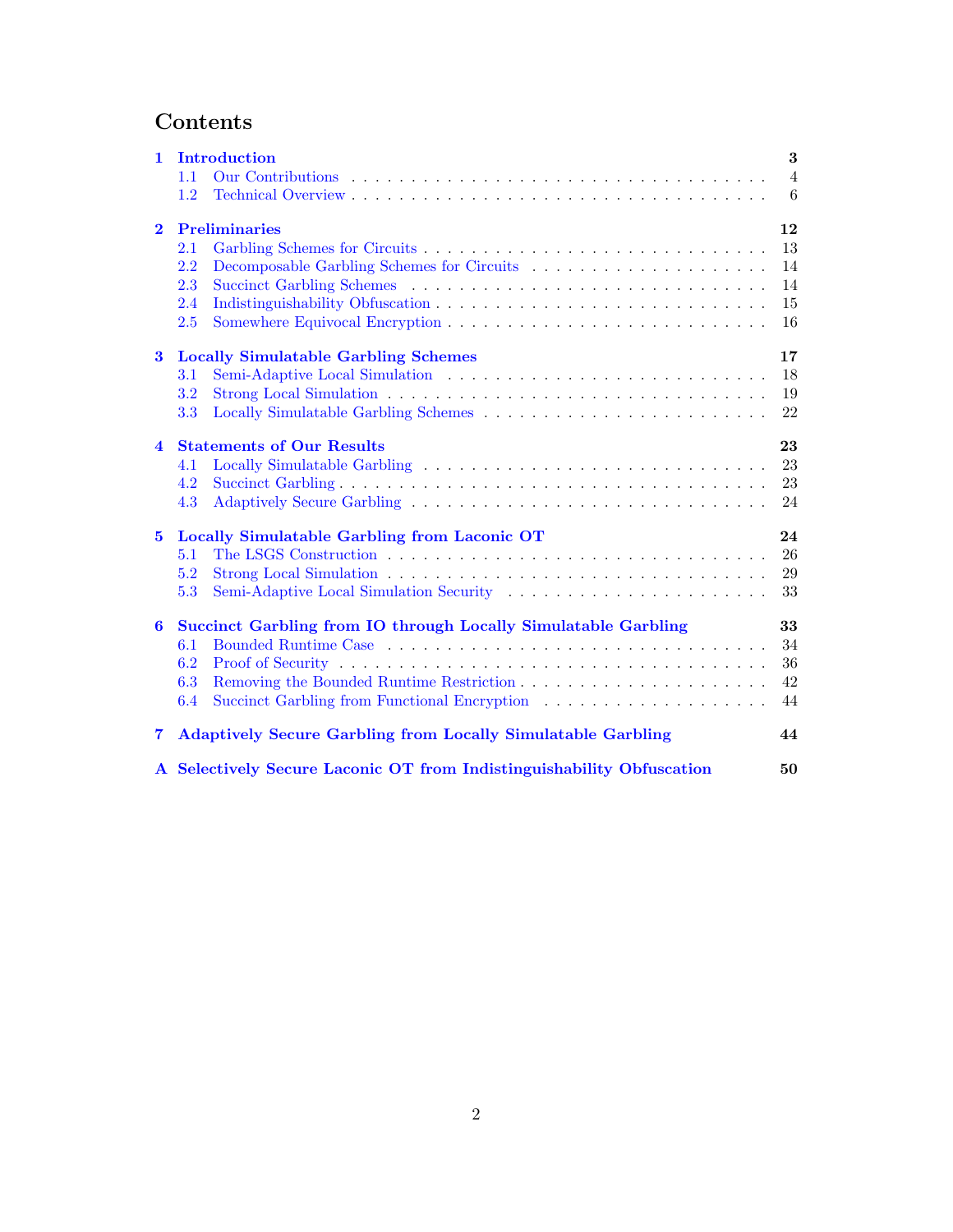## <span id="page-2-0"></span>1 Introduction

Garbling schemes are ubiquitous to cryptography. Their notable applications include secure computation on the web [\[GHV10,](#page-48-0) [HLP11\]](#page-49-1), constructions of functional encryption [\[SS10,](#page-49-2) [GVW12,](#page-49-3) [GKP](#page-48-1)+12], one-time programs [\[GKR08\]](#page-48-2), delegation of computation [\[GGP10,](#page-48-3) [AIK10\]](#page-46-0), and gar-bled RAMs [\[GHL](#page-48-4)<sup>+</sup>14, [GLOS15\]](#page-48-5). In fact, there are many more applications under the umbrella of randomized encodings, which are implied by garbling schemes. These applications include parallel cryptography [\[AIK04,](#page-46-1) [AIK06\]](#page-46-2), bootstrapping theorems in functional encryption and indistinguishability obfuscation [\[ABSV15,](#page-46-3) [App14a\]](#page-46-4), and key-dependent message security [\[BHHI10,](#page-47-0) [App14b\]](#page-46-5). More recently, garbling schemes were also crucially used to solve two longstanding open problems in cryptography: achieving two-round passively secure MPC [\[GS17,](#page-48-6) [BL18,](#page-47-1) [GS18b\]](#page-49-4) and identity-based encryption from weaker assumptions [\[DG17,](#page-47-2) [BLSV18,](#page-47-3) [DGHM18\]](#page-48-7).

A garbling scheme allows for efficiently encoding a circuit C, represented by  $\langle C \rangle$  (also referred to as *qarbled circuit*), and separately encoding an input x, represented by  $\langle x \rangle$ . We require that given  $\langle C \rangle$  and  $\langle x \rangle$ , it is possible to efficiently recover  $C(x)$  and moreover, the encodings should not leak anything beyond  $(C, C(x))$ <sup>[1](#page-0-0)</sup>. This notion was first introduced by Yao [\[Yao82,](#page-49-5) [Yao86\]](#page-49-6) as a technique to solve two-party secure computation (a full proof of this application was only given much later by Lindell and Pinkas [\[LP09\]](#page-49-7)). More than three decades later, proposing new constructions of garbling schemes is still an active and fascinating research direction.

While the traditional notion of garbling schemes considers encoding circuits, this notion can be generalized for other models of computation. In particular, we consider garbling Turing machines; this notion is often referred to as succinct garbling schemes  $[BGL^{+1}5, CHJV15,$  $[BGL^{+1}5, CHJV15,$  $[BGL^{+1}5, CHJV15,$ KLW15. The non-triviality in this setting is to encode both the Turing machine  $M$  and the input x in time independent of the runtime of  $M$ . In more detail, we require that the time to garble a Turing machine M should be polynomial in  $\lambda$  (security parameter) and |M| while the time to encode an input x should be polynomial in  $\lambda$  and  $|x|$ . For decoding, we require that it should only take time polynomial in  $\lambda$  and t to recover  $M(x)$ , where t is the runtime of M on x.

Succinct garbling schemes have been used in many applications including time-lock puzzles  $[BGJ<sup>+</sup>16]$  $[BGJ<sup>+</sup>16]$ , concurrent zero-knowledge  $[CLP15]$ , indistinguishability obfuscation for Turing machines  $[BGL<sup>+</sup>15, CHJV15, KLW15]$  $[BGL<sup>+</sup>15, CHJV15, KLW15]$  $[BGL<sup>+</sup>15, CHJV15, KLW15]$  $[BGL<sup>+</sup>15, CHJV15, KLW15]$  $[BGL<sup>+</sup>15, CHJV15, KLW15]$  and delegation for deterministic computations  $[BGL<sup>+</sup>15,$ [CHJV15,](#page-47-5) KLW15. In terms of constructions, the initial works of  $[BGL<sup>+</sup>15, CHJV15]$  $[BGL<sup>+</sup>15, CHJV15]$  $[BGL<sup>+</sup>15, CHJV15]$  proposed succinct garbling schemes with the caveat that the size of the garbled Turing machine grows with the maximum space taken by the Turing machine during its execution. Subsequently, Koppula et al. [\[KLW15\]](#page-49-8) showed how to get rid of this caveat and presented a construction of succinct randomized encodings (a notion where  $M$  and  $x$  are encoded together) assuming indistinguishability obfuscation and one-way functions.

It is worth noting that the approach taken by  $[BGL^+15]$  $[BGL^+15]$  differs substantially from the approach taken by [\[CHJV15,](#page-47-5) [KLW15\]](#page-49-8) to obtain succinct randomized encodings. The construction of  $[BGL^+15]$  $[BGL^+15]$  is very simple to describe: they succinctly garble a Turing machine M (running in time at most T) by outputting an obfuscated program that on input  $i \leq T$  outputs the *i*th garbled table of a Yao garbled circuit [\[Yao82,](#page-49-5) [Yao86,](#page-49-6) [LP09\]](#page-49-7) associated to a circuit C representing  $M$ 's computation. One might hope that this already yields a fully succinct garbling scheme, but the security proof of  $[BGL^{+}15]$  $[BGL^{+}15]$  requires hardwiring  $O(s)$  bits of information in the obfuscated program when  $M$  requires space  $s$ , so this does not yield a fully succinct garbling scheme (which [\[KLW15\]](#page-49-8) does achieve).

While the final result has an undesirable dependence on s, the  $[BGL^+15]$  $[BGL^+15]$  approach has the advantage of relying only on obfuscation for circuits of input length  $log(T) = O(log(\lambda))$  and hence can be proved secure assuming the existence of polynomially secure functional encryption

<sup>&</sup>lt;sup>1</sup>In this work, we only consider the case of hiding the input x. To hide the circuit C being garbled, we can garble an universal circuit with an encryption of  $C$  hardwired inside it and produce an input encoding of  $x$  along with the decryption key.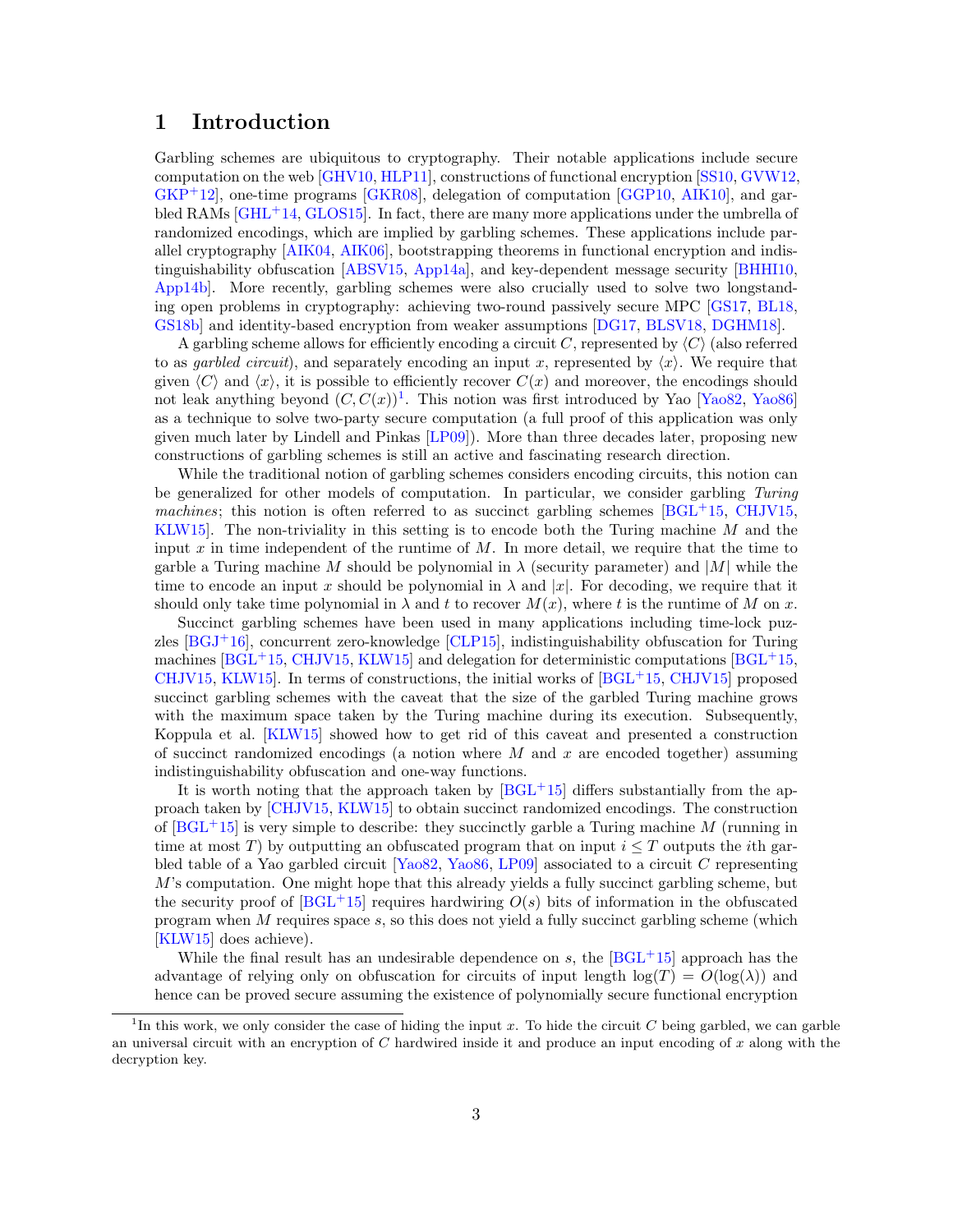[\[AJ15,](#page-46-6) [BV15,](#page-47-8) [LZ17,](#page-49-9) [LT17\]](#page-49-10). The approach of [\[CHJV15,](#page-47-5) [KLW15\]](#page-49-8) does not share this property, and indeed there is currently no known construction of fully succinct garbling from (poly-secure) FE. In general, there are a few primitives (such as trapdoor permutations and non-interactive key exchange) known to follow from FE [\[GPS16,](#page-48-8) [GS16,](#page-48-9) [GPSZ17,](#page-48-10) [LZ17\]](#page-49-9) while many others (such as NIZK [\[SW14,](#page-49-11) [BP15\]](#page-47-9), deniable encryption [\[SW14\]](#page-49-11), and long output secure function evaluation [\[HW15\]](#page-49-12)) we know only how to construct from IO (see [\[LZ17\]](#page-49-9) for a more detailed discussion). One of our main goals is to understand whether constructing succinct garbling schemes requires the full power of IO in this sense.

Rather intriguingly, the progress on succinct randomized encodings followed a similar pattern to progress on the problem of constructing adaptively secure circuit garbling schemes. There is a simple transformation [\[BHR12\]](#page-47-10) from selectively secure garbling schemes to adaptively secure garbling schemes in which the online complexity (that is, the size of the input encoding) grows with the circuit size. Subsequent to  $[BHR12]$ , the work of  $[HJO<sup>+16]</sup>$  $[HJO<sup>+16]</sup>$  showed how to achieve adaptive schemes with online complexity that only depends on the width  $w$  of the circuit (from one-way functions) or depth d of the circuit (from  $2^{-O(d)}$ -secure one-way functions). Following  $[HJO+16]$  $[HJO+16]$ , the works of  $JW16$ , JSW17 present additional constructions of adaptive circuit garbling schemes. Finally, a beautiful work of Garg and Srinivasan [\[GS18a\]](#page-48-11) showed how to achieve adaptive garbling schemes with online complexity  $|x| + \text{poly}(\log(|C|, \lambda))$  assuming either the computational Diffie-Hellman (CDH) or learning with errors (LWE) assumption.

We note that the measure of width complexity in the case of circuits is related to the measure of space complexity in the case of Turing machines. Indeed, we can transform a Turing machine M that requires space s on inputs of length n into a circuit of width  $O(n+s)$ ; similarly, a circuit of width w can be simulated by a Turing machine which takes space at most  $O(w)$ . Moreover, there are actually major similarities between the *security proofs* of  $[HJO+16]$  $[HJO+16]$  (for their widthdependent adaptive garbling scheme) and  $[BGL^{+}15]$  $[BGL^{+}15]$  (for their space-dependent succinct garbling scheme). At a high level, both require opening up the [\[LP09\]](#page-49-7) proof of security for Yao's garbling scheme and make use of the fact that security is argued by a gate-by-gate hybrid argument.

These similarities present the possibility of transporting some of the techniques from the adaptive garbling literature in order to construct new and improved succinct garbling schemes. In particular, we ask: can the ideas from [\[GS18a\]](#page-48-11) be used to construct succinct garbling?

#### <span id="page-3-0"></span>1.1 Our Contributions

We give a new construction of succinct garbling schemes using the ideas of [\[GS18a\]](#page-48-11). Unlike the work of [\[KLW15\]](#page-49-8) [2](#page-0-0) based on sub-exponentially secure compact functional encryption, our construction is based on polynomially secure compact functional encryption and polynomially secure CDH/LWE. As an added advantage, our construction is conceptually simpler. Instead of using IO/FE to compress a Yao garbled circuit as in  $[BGL^+15]$  $[BGL^+15]$ , we compress an appropriately modified [\[GS18a\]](#page-48-11) garbled circuit.

To prove security, we identify a property, termed as local simulation, of selectively secure garbling schemes for circuits that when combined with other tools yields succinct garbling schemes. To describe this property, we first recall the security experiment of garbling schemes. To prove that a given garbling scheme is secure, one needs to exhibit a simulator with the following property: given just the circuit C and the output  $C(x)$ , it can output a simulated garbled circuit and input encoding that is indistinguishable from an honest garbled circuit and input encoding. Typically this indistinguishability is shown by a sequence of hybrids: in every step, a hybrid simulator is defined to take an input  $C$  and  $x$  produces the simulated garbling and input encoding. The first hybrid defines the honest garbling of C and the honest encoding of  $x$ , while the final hybrid defines the simulated distribution. At a bare minimum, our notion

<sup>&</sup>lt;sup>2</sup>We note that  $KLW15$  construct succinct randomized encodings scheme and not garbling schemes. However, their construction can be adapted to get succinct garbling schemes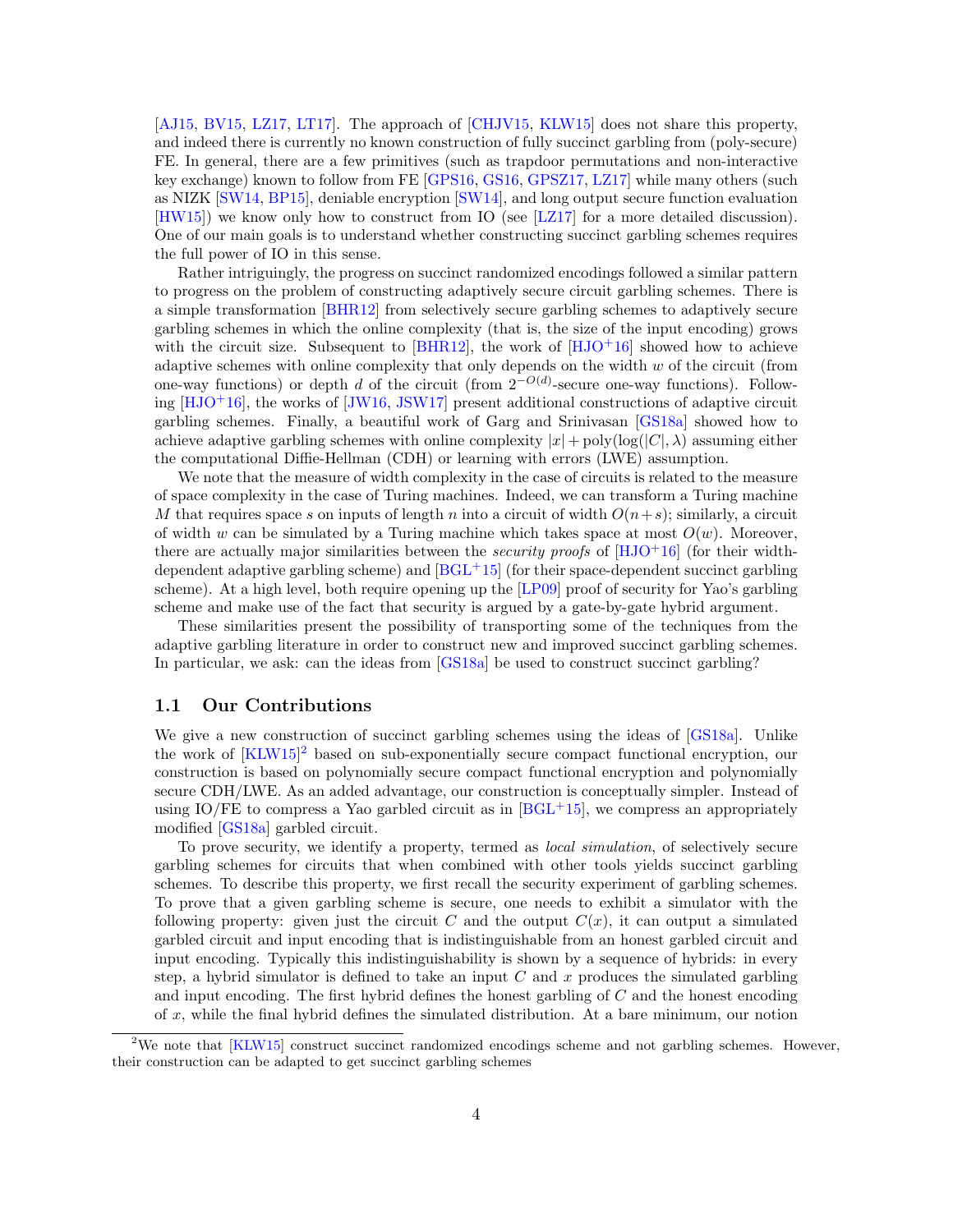of local simulation captures a class of such hybrid arguments wherein the simulation of garbled circuit is divided into blocks and in every hybrid, only a *small*  $L_{\text{sim}}$ -sized subset of blocks are simulated using  $C$  and  $x$  while the rest are simulated only using  $C$ . We observe that this seemingly artificial property is already satisfied by current known schemes [\[Yao86,](#page-49-6) [GS18a\]](#page-48-11).

To make the local simulation notion useful for applications, we need to consider strengthenings of this notion. We formalize the above informal description of local simulation and call this weak local simulation; correspondingly the garbling scheme will be called a weak locally simulatable garbling scheme (weak LSGS). We consider two strengthenings: (i) strong locally simulatable garbling schemes (strong LSGS) and (ii) semi-adaptive locally simulatable garbling schemes (semi-adaptive LSGS). Both the notions of semi-adaptive LSGS and strong LSGS imply weak LSGS and will be parameterized by  $(L_{\text{sim}}, L_{\text{inp}})$ , where  $L_{\text{inp}}$  refers to the online complexity of the garbling scheme.

We now state our results on succinct garbling.

SUCCINCT GARBLING. We prove the following theorem.

<span id="page-4-0"></span>**Theorem 1.** (Main Theorem) Assuming single-key compact<sup>[3](#page-0-0)</sup> public-key functional encryption for circuits<sup>[4](#page-0-0)</sup> and X, where  $X \in \{Computational\ Diffie-Hellman, Factoring, Learning\ with\ Errors\},\$ there exists a succinct garbling scheme for Turing machines.

Previous constructions of succinct garbling schemes were based on indistinguishability obfus-cation<sup>[5](#page-0-0)</sup> (implied by *sub-exponentially* secure compact functional encryption) and one-way functions [\[KLW15\]](#page-49-8). This is the first work to show the feasibility of succinct garbling schemes from falsifiable assumptions. Moreover, [\[KLW15\]](#page-49-8) is significantly more involved whereas our construction is conceptually simpler. We note that several works subsequent to [\[KLW15\]](#page-49-8) use their construction to achieve various primitives including garbled RAM [\[CH16,](#page-47-11) [CCC](#page-47-12)<sup>+</sup>16, [CCHR16,](#page-47-13)  $ACC<sup>+</sup>16$  $ACC<sup>+</sup>16$ , constrained PRFs for Turing machines  $[DKW16]$ , indistinguishability obfuscation for Turing machines with constant overhead [\[AJS17a\]](#page-46-8), patchable indistinguishability obfuscation [\[AJS17b,](#page-46-9) [GP17\]](#page-48-13) and so on. We hope that our simpler construction will correspondingly yield simpler presentation of these applications as well.

One new consequence of the above theorem is that we obtain collusion-resistant functional encryption for Turing machines from collusion-resistant functional encryption for circuits and standard assumptions; this follows from [\[AS16\]](#page-46-10).

We prove Theorem [1](#page-4-0) in two steps. First, we prove the following proposition.

<span id="page-4-1"></span>**Proposition 1** (Informal). Assuming strong  $(L_{\text{sim}}, L_{\text{inp}})$ -LSGS and compact functional encryption for circuits, there exists a succinct garbling scheme in which the complexity of garbling a Turing machine M is  $\text{poly}(\lambda, |M|, L_{\text{sim}})$  and the complexity of encoding x is  $L_{\text{inp}}(\lambda, |x|, m)$ , where  $m$  is the output length of  $M$ .

Once we prove the above proposition, we show how to instantiate strong LSGS from laconic oblivious transfer<sup>[6](#page-0-0)</sup> to obtain our result.

 ${}^{5}$ See Section [2.4](#page-14-0) for a formal definition.

<sup>6</sup>We actually use the existentially equivalent notion of *appendable laconic OT*, which we define later.

<span id="page-4-2"></span><sup>3</sup>From prior works [\[BV15,](#page-47-8) [AJS15\]](#page-46-11), we can replace compact public-key FE with collusion-resistant FE in the theorem statement.

<sup>4</sup>A public-key functional encryption scheme is a public-key encryption scheme with the additional key generation procedure that takes as input circuit  $C$  and produces a functional key for  $C$  that can be used to decrypt an encryption of x to obtain  $C(x)$ . A compact functional encryption is a functional encryption scheme where the complexity to encrypt a message x is a fixed polynomial in  $(\lambda, |x|)$  and in particular, the encryption complexity grows only with log( $|C|$ ). A functional encryption scheme is a **single-key scheme** if it satisfies  $\{PK, Enc(PK, x_0), sk_C\} \cong_c$  $\{PK, Enc(PK, x_1), sk_C\}$  for an adversarially chosen C and x and specifically, the adversary is only issued a signle key in the security experiment.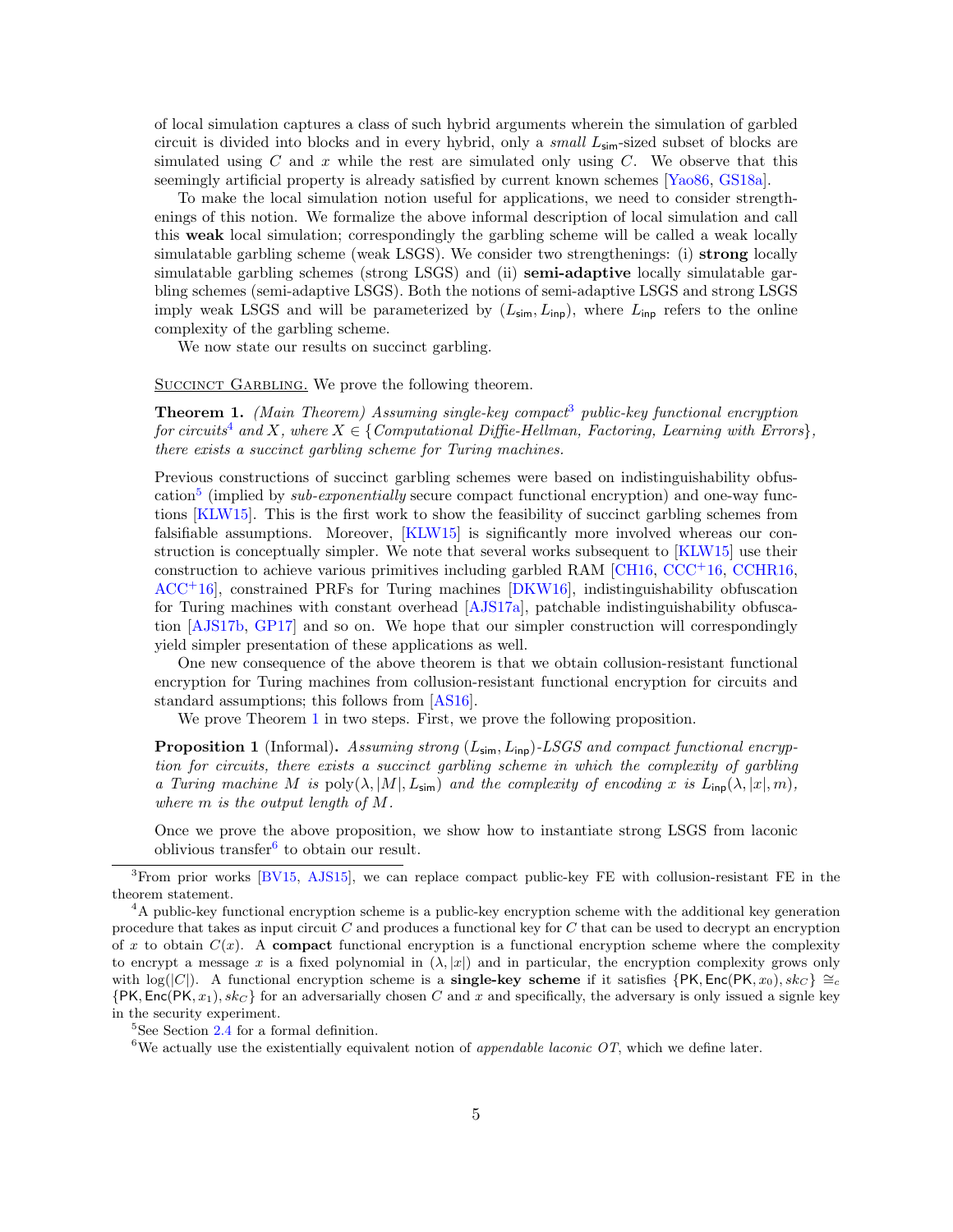**Proposition 2** (Informal). Assuming laconic oblivious transfer, there exists a strong  $(L_{\text{sim}}, L_{\text{inp}})$ -LSGS with  $L_{\text{sim}} = \text{poly}(\lambda)$ .

Since laconic oblivious transfer can be instantiated from CDH, factoring, LWE and other assumptions  $[CDG<sup>+</sup>17, DG17, BLSV18, DGHM18]$  $[CDG<sup>+</sup>17, DG17, BLSV18, DGHM18]$  $[CDG<sup>+</sup>17, DG17, BLSV18, DGHM18]$  $[CDG<sup>+</sup>17, DG17, BLSV18, DGHM18]$  $[CDG<sup>+</sup>17, DG17, BLSV18, DGHM18]$  $[CDG<sup>+</sup>17, DG17, BLSV18, DGHM18]$  $[CDG<sup>+</sup>17, DG17, BLSV18, DGHM18]$ , this proves Theorem [1.](#page-4-0) In addition, we note in [A](#page-49-0)ppendix A that laconic  $OT<sup>7</sup>$  $OT<sup>7</sup>$  $OT<sup>7</sup>$  can be constructed from IO and one-way functions; combined with the above propositions, this says that our succinct garbling scheme can also be instantiated from IO and OWFs alone (giving an alternative construction to [\[KLW15\]](#page-49-8)).

We note that the garbling scheme of Yao [\[Yao86\]](#page-49-6) also yields a strong  $(L_{\text{sim}}, L_{\text{inp}})$ -LSGS with  $L_{\text{sim}}$  proportional to the width of the circuit being garbled. Combining this with Proposition [1,](#page-4-1) we get a succinct garbling scheme for small space Turing machines; this is essentially the same scheme as that of  $[BGL^+15]$  $[BGL^+15]$ .

Adaptive circuit garbling. Next, we show how to construct adaptive circuit garbling schemes using our notion of (semi-adaptive) LSGS. First, we recall the definition of adaptive circuit garbling schemes. In the adaptive security experiment, an adversary can submit the circuit C and the input  $x$  in any order; specifically, it can choose the input as a function of the garbled circuit or vice versa. We show,

**Theorem 2** (Informal). Assuming semi-adaptive  $(L_{\text{sim}}, L_{\text{inp}})$ -LSGS and one-way functions, there exists an adaptively secure circuit garbling scheme with online complexity  $L_{\text{inp}} + \text{poly}(\lambda, L_{\text{sim}})$ .

This theorem can be seen as an abstraction of what the somewhere equivocal encryption-based technique of  $[HJO+16]$  $[HJO+16]$  can accomplish. For example, the semi-adaptive LSGS can be instantiated from laconic oblivious transfer, recovering the result of [\[GS18a\]](#page-48-11). The theorem below follows from a previous work [\[GS18a\]](#page-48-11).

**Theorem 3** ([\[GS18a\]](#page-48-11)). Assuming laconic oblivious transfer, there exists a semi-adaptive  $(L_{\text{sim}}, L_{\text{inp}})$ -LSGS scheme with online complexity  $L_{\text{inp}}(\lambda, n, m) = n + m + \text{poly}(\lambda)$  and  $L_{\text{sim}} = \text{poly}(\lambda)$ , where n and m denote the input and output lengths for the circuit.

We note that Yao's garbling scheme is also a semi-adaptive  $(L_{\text{sim}}, L_{\text{inp}})$ -LSGS with  $L_{\text{sim}}$  being proportional to the width of the circuit and thus, combining the above two theorems we get an adaptively secure circuit garbling scheme with the online complexity proportional to the width of the circuit. This construction is essentially the same as the width-based construction of  $[HJO+16]$  $[HJO+16]$ , with a more modular security proof.

We summarise the results in Figure [1.](#page-6-0)

#### <span id="page-5-0"></span>1.2 Technical Overview

We first recall the garbling scheme of Yao [\[Yao86\]](#page-49-6) and describe an overview of its security proof. Yao's scheme will serve as a starting point to understanding the definition of locally simulatable garbling schemes.

**Yao's Garbling Scheme [\[Yao86\]](#page-49-6).** Consider a boolean circuit  $C: \{0,1\}^{\ell} \to \{0,1\}$  comprising only of NAND gates. For ease of presentation, we assume that  $C$  is layered such that all gates that are at the same distance from the output gate belong to the same layer. Moreover, every intermediate wire in the circuit connects two gates in adjacent layers.

The first step in the garbling of a circuit C is to generate two wire keys  $K_w^0$  and  $K_w^1$  for every wire  $w$  in the circuit. Next, associate with every gate  $G$  a garbled table consisting of four entries  $(CT_{00}, CT_{01}, CT_{10}, CT_{11})$ . For  $b_0, b_1 \in \{0, 1\}$ ,  $CT_{b_0b_1}$  is an encryption of  $K_{w_c}^{\text{NAND}(b_0, b_1)}$  under the

<sup>7</sup>We can only achieve laconic OT satisfying selective security, which suffices for Proposition [2.](#page-4-2)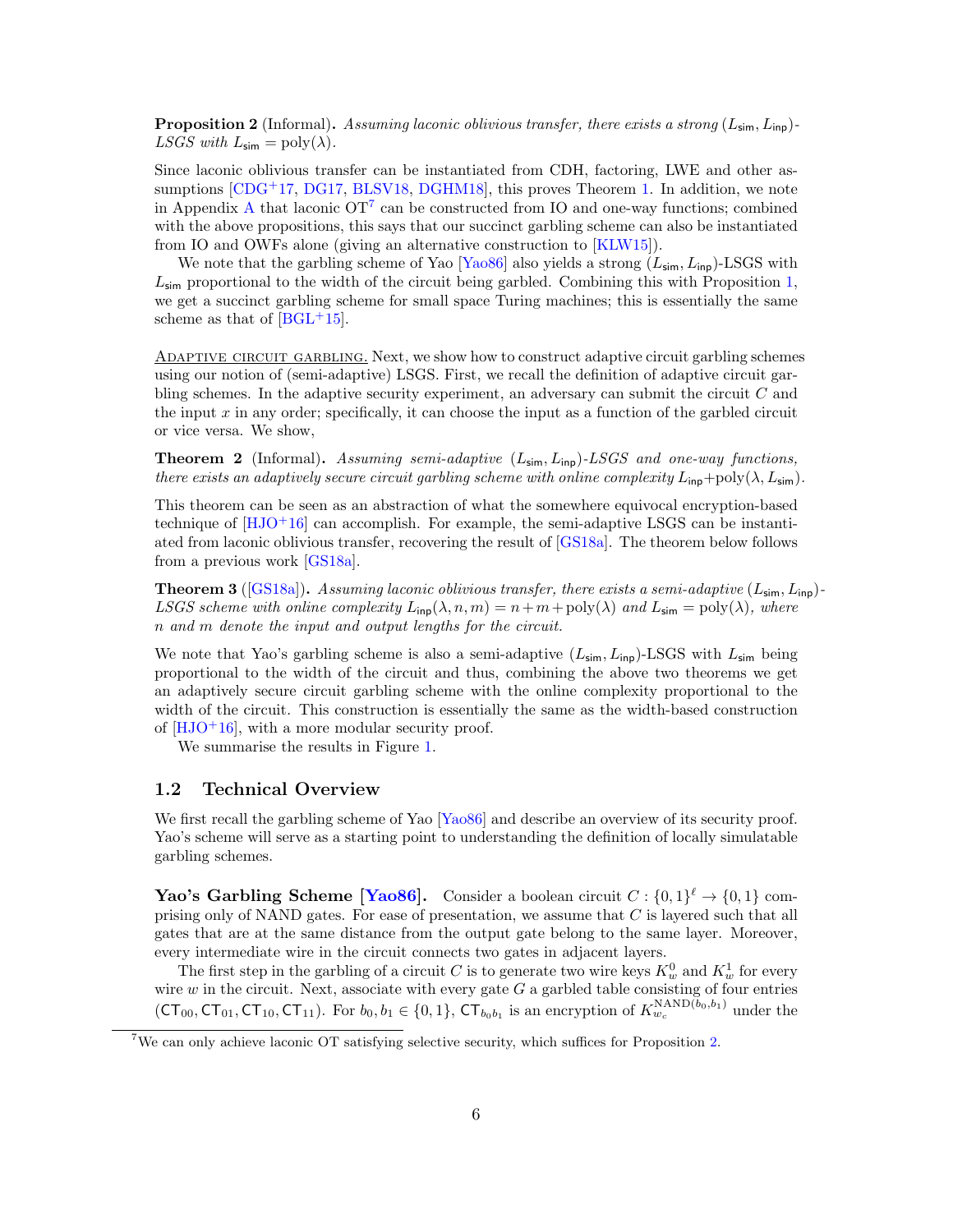

<span id="page-6-0"></span>Figure 1: Summary of results.

two keys<sup>[8](#page-0-0)</sup>  $K_{w_a}^{b_0}$  and  $K_{w_b}^{b_1}$ . Wires  $w_a$  and  $w_b$  are input wires of G and  $w_c$  is the output wire of G. Finally, permute the garbled table  $(CT_{00}, CT_{01}, CT_{10}, CT_{11})$ . The garbling of C consists of permuted garbled tables associated with every gate in the circuit. The input encoding of  $x$ consists of keys  $K_{w_i}^{x_i}$ , where  $w_i$  is the  $i^{th}$  input wire of C and  $x_i$  is the  $i^{th}$  bit of x. Also part of the input encoding is a translation table that maps 0 to  $K_{w_{\text{out}}}^0$  and 1 to  $K_{w_{\text{out}}}^1$ , where  $w_{\text{out}}$  is the output wire of C.

Selective Security of Yao's Garbling Scheme: To show that Yao's garbling scheme is secure we need to demonstrate a probabilistic polynomial time simulator Sim that given  $(C, C(x))$  (and in particular, x is not given) outputs a simulated garbling of C and a simulated input encoding. Sim is defined as follows: every wire w is only associated with a single key  $K_w$ . Associated with every gate G is a garbled table consisting of  $(CT_1, CT_2, CT_3, CT_4)$ , where: for a randomly picked index  $i^* \in [4]$ , (i)  $CT_{i^*}$  is an encryption of  $K_{w_c}$  under keys  $K_{w_a}$  and  $K_{w_b}$ , (ii) for  $i \neq i^*$ ,  $CT_i$  is an encryption of 0 under two randomly chosen secret keys (and in particular these two keys are not used anywhere). The simulated garbling of C consists of the simulated garbled tables associated with every gate in the circuit. The input encoding consists of the keys  ${K_w}$  for every input wire w. In addition, it consists of the translation table that maps  $C(x)$ to  $K_{w_{\text{out}}}$  and maps  $\overline{C(x)}$  to  $K'_{w_{\text{out}}}$ , where  $K'_{w_{\text{out}}}$  is generated afresh.

The indistinguishability of the output of Sim from an honestly generated garbled circuit and input encoding can be argued by a hybrid argument explicitly described in  $[HJO+16]$  $[HJO+16]$ . This hybrid argument will be associated with a sequence of intermediate simulators  $\textsf{Sim}_1, \ldots, \textsf{Sim}_q$ . Except  $\mathsf{Sim}_{\sigma}$ , all the other simulators take as input circuit and the input;  $(C, x)$ . The final simulator  $\mathsf{Sim}_q$  takes as input  $(C, C(x))$ .  $\mathsf{Sim}_1$  computes the garbling of C and the input encoding of x as dictated by the scheme. The final intermediate simulator  $\text{Sim}_q$  is identical to Sim.

The  $i^{th}$  intermediate simulator  $\mathsf{Sim}_i$  works as follows: for every wire w such that w is the output wire of a  $j<sup>th</sup>$  layer for  $j \geq i$ , sample two keys  $K_w^0$  and  $K_w^1$ . For any other wire w, sample a single wire key  $K_w$ . The simulator consists of two components:

• Input-Dependent Simulation. This component takes as input  $(C, x)$  and simulates all

<sup>&</sup>lt;sup>8</sup>There are many ways of realizing an encryption scheme under two different secret keys. One convenient method is to secret share the message and encrypt the two shares using the two keys.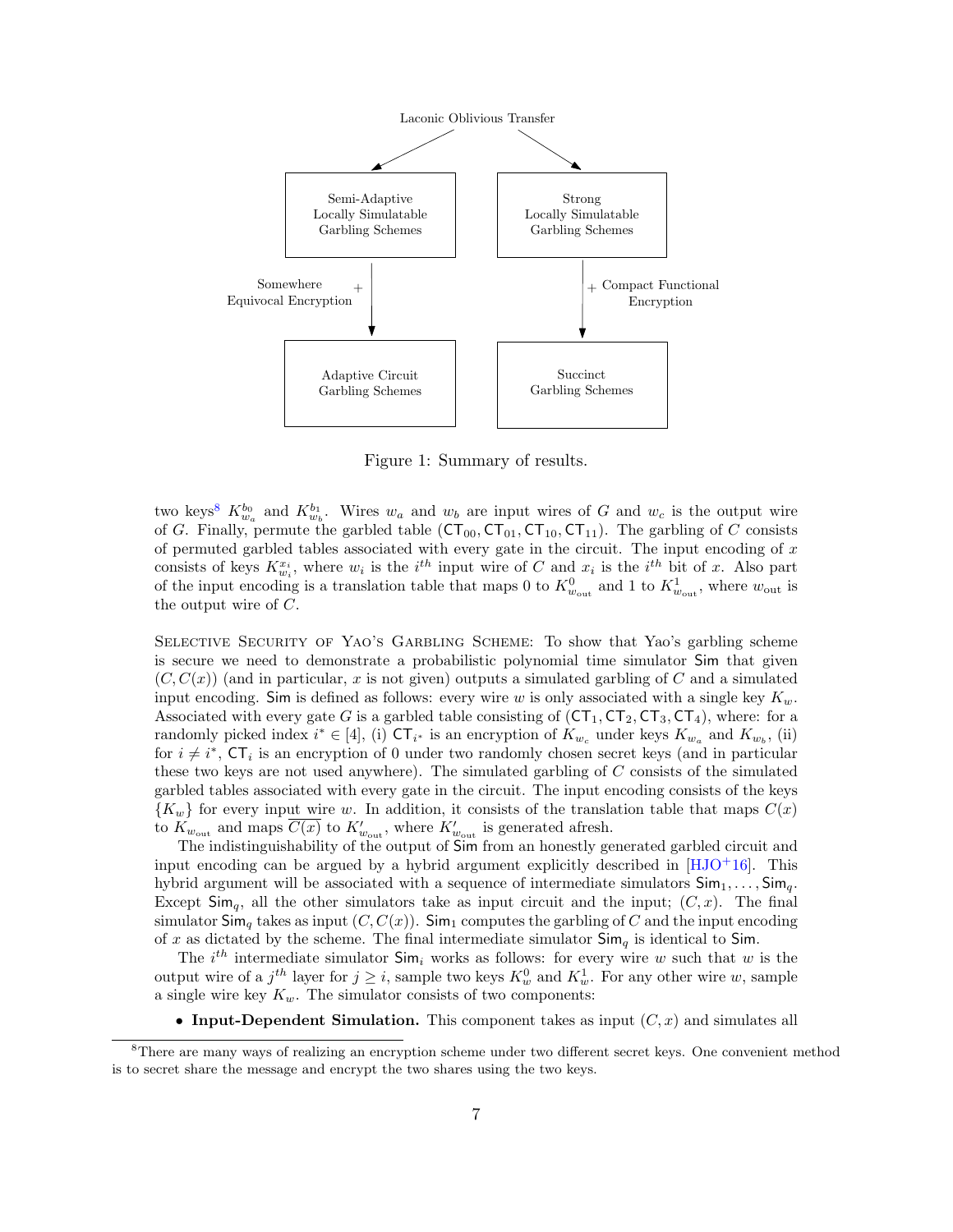the garbled gates in the  $i^{th}$  layer of C. For every gate G (with input wires  $w_a, w_b$  and output wire  $w_c$ ) in the *i*<sup>th</sup> layer, generate a garbled table  $(CT_1, CT_2, CT_3, CT_4)$ , where for a randomly picked index  $i^* \in [4]$ , (i)  $CT_{i^*}$  is an encryption of  $K_{w_c}^{\text{val}(w_c)}$  under keys  $K_{w_a}$ and  $K_{w_b}$ , (ii) for  $i \neq i^*$ ,  $\mathsf{CT}_i$  is an encryption of 0 under two randomly chosen secret keys (and in particular these two keys are not used anywhere). Here,  $val(w_c)$  denotes the value assigned to the wire  $w_c$  during the evaluation of C on x.

- Input-Independent Simulation. This component only takes as input  $C$  and simulates the garbled gates in all the layers except the  $i<sup>th</sup>$  layer. There are two cases:
	- for a gate G in the  $j<sup>th</sup>$  layer, for  $j < i$ , the simulation of the garbled gate for G is performed according to Sim.
	- for a gate G in the  $j<sup>th</sup>$  layer, for  $j > i$ , the garbled gate for G is generated according to the scheme.

Once the computational indistinguishability of  $\textsf{Sim}_i$  and  $\textsf{Sim}_{i+1}$  is shown for every i, the security of the scheme follows.

Complexity of Input-Dependent Simulation. Observe that the output length of the input-dependent simulation component of every simulator  $\mathsf{Sim}_i$  is only proportional to the width of the circuit (in other words, the maximum length of any layer in  $C$ ). This observation has been crucially exploited in two lines of work:

- The work of  $[HJO+16]$  $[HJO+16]$  introduced the powerful tool of somewhere equivocal encryption (SEE) and showed how to combine it with the garbling scheme of Yao to obtain adaptive garbling schemes with online complexity that grows with the width of the circuit. Informally, somewhere equivocal encryption is used in conjunction with the above proof of security for Yao's scheme: in each step of a hybrid argument, the input-dependent simulated gates are equivocated in the online phase of the adaptive security game. Since the number of input-dependent simulated gates is bounded by the width  $w$  of the circuit, the online complexity of this garbling scheme is proportional to  $w$ . Alternative proof strategies for Yao's garbling scheme can be used instead of our sketch above to obtain, for example, the depth-based result of  $[HJO+16]$  $[HJO+16]$ .
- The work of  $[BGL^+15]$  $[BGL^+15]$  showed how to combine indistinguishability obfuscation for circuits and the garbling scheme of Yao to obtain a succinct garbling scheme for small-space Turing machines. To garble a Turing machine  $M$  that has worst-case runtime  $T$ , they construct an obfuscation of a circuit that takes as input an index  $i$  and outputs the garbled table corresponding to the *i*th gate of  $C^9$  $C^9$ . Security is argued by sequentially invoking the simulators  $(\textsf{Sim}_1, \ldots, \textsf{Sim}_q)$  of Yao's garbling scheme. Hardwiring the entire simulator's output in the obfuscated circuit would ruin the encoding complexity of the succinct garbling scheme. However, it turns out that security can be argued when only the input-dependent simulation component is hardwired. This is exactly the reason why the encoding complexity of this succinct garbling scheme grows with the maximum space complexity of the Turing machines.

Locally Simulatable Garbling Schemes. We introduce the notion of a locally simulatable garbling scheme as an abstraction that connects the above proofs of adaptive security and succinctness for garbling schemes. We give a brief overview of the security property associated

<sup>9</sup>Their actual scheme instead outputs an entire layer of garbled tables at once, but this variant has the same efficiency and security proof.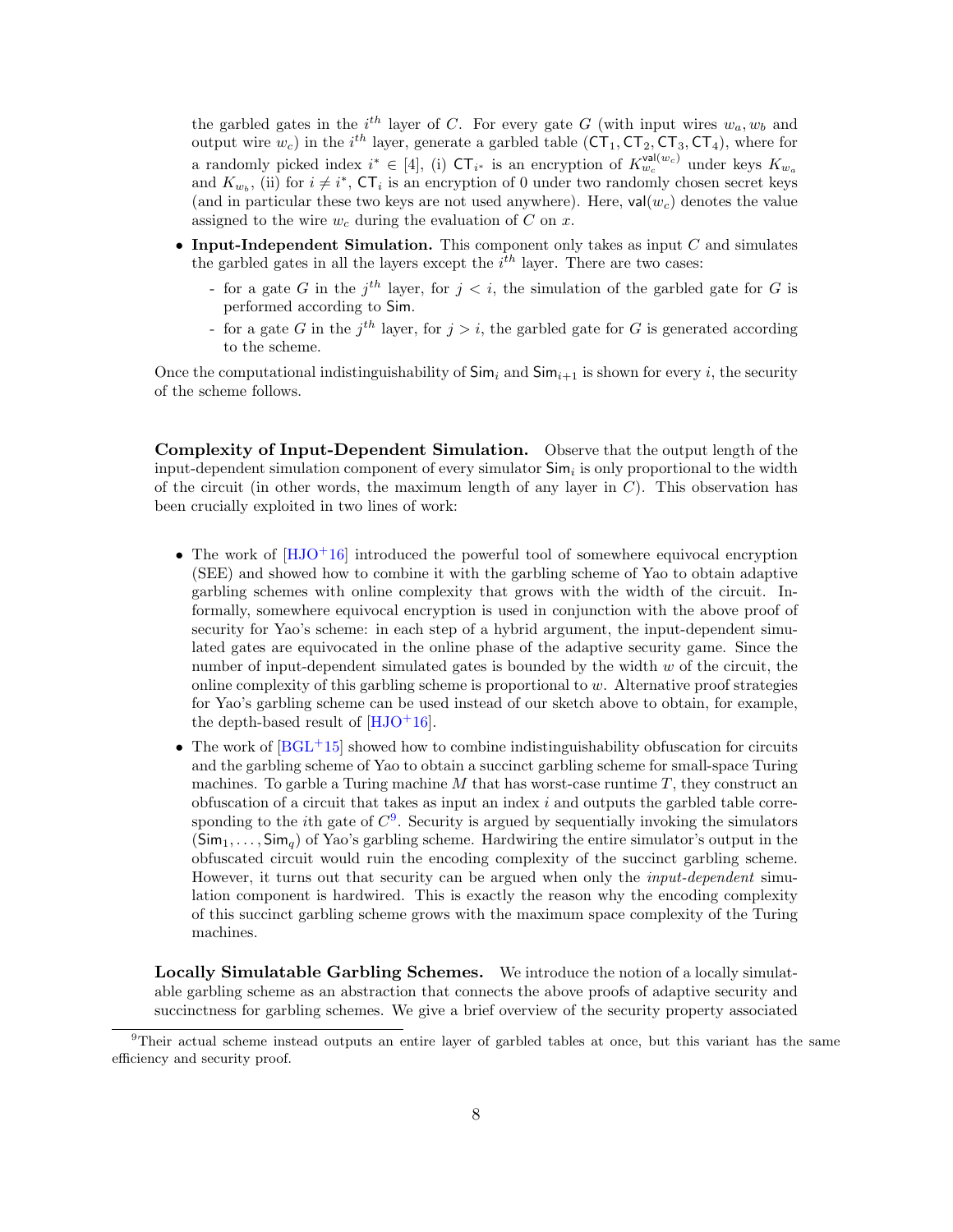with a locally simulatable garbling scheme. The security property is parameterized by an integer  $L_{\text{sim}}$  and a sequence of simulators  $(\text{Sim}_1, \ldots, \text{Sim}_q)$  for some polynomial q. Every simulator  $\text{Sim}_i$ consists of an input-dependent component and an input-independent component.

- The input-dependent component of  $\textsf{Sim}_i$  takes as input circuit C and input x to be simulated. We require that this component of  $\mathsf{Sim}_i$  is of size at most  $L_{\mathsf{sim}} \cdot \mathrm{poly}(\lambda)$  for some fixed polynomial poly.
- The input-independent component of  $\mathsf{Sim}_i$  takes as input only the circuit C.

We require that the output distribution of  $Sim_1$  is computationally indistinguishable from an honest generated garbling of  $C$  and honestly generated encoding of  $x$ . The output distributions of  $\textsf{Sim}_i$  and  $\textsf{Sim}_{i+1}$  are required to be computationally indistinguishable. Finally, we require that the final simulator  $\mathsf{Sim}_q$  does not have any input-dependent component and in particular,  $\mathsf{Sim}_q$  can simulate the garbled circuit and input encoding on input  $(C, C(x))$ . We refer to this security property as *weak* local simulation security.

Note that Yao's garbling scheme, using the security proof given in our outline, is a particular instantiation of a locally simulatable garbling scheme with  $L_{\text{sim}}$  set to be the width of the circuit being garbled. The depth-based analysis of Yao's garbling scheme given in [\[HJO](#page-49-13)+16] can also be seen as an instantiation of weak local simulation, albeit with  $q = 2^{O(d)}$  hybrids.

While the above security property captures the essence of local simulation, it does not suffice for either the application of adaptively secure garbling schemes or the application of succinct garbling schemes. To get around this, we strengthen the security definition in two ways, resulting in notions of **semi-adaptive** locally simulatable garbling schemes and **strong** locally simulatable garbling schemes.

Succinct Garbling from Strong LSGS. We define the notion of a strong locally simulatable garbling scheme and use it as an intermediate tool to construct a succinct garbling scheme. To motivate our definition, we will consider a candidate succinct garbling scheme (and proof strategy) from IO and a weak LSGS, and see what additional properties are required from the LSGS.

Generalizing the approach of  $[BGL^{+1}15]$  $[BGL^{+1}15]$ , our candidate succinct garbling scheme is as follows: garbling a Turing machine  $M$  with a runtime bound  $T$  consists of computing an indistinguishability obfuscation of a circuit  $H_{M,T,MSK}$  with hardwired values M, T and a master secret key MSK. This circuit takes as input an index  $i \leq T$ , constructs the  $i^{th}$  gate of C, where C is the circuit representing T steps of M's computation on inputs of length n, and then outputs a garbling of this gate computed with respect to  $MSK$ . Encoding x consists of computing the input encoding of  $x$  with respect to the LSGS. Decoding proceeds by evaluating the obfuscated circuit on all indices ranging from 1 to  $T$  to obtain the different gate encodings. These encodings are then decoded to obtain the result.

We are already implicitly assuming some properties of the underlying LSGS in order for the above construction to make any sense at all. Specifically,

- Our candidate implicitly assumes that a garbling of  $C$  is computed in a gate-by-gate fashion. To enable this, we introduce the notion of a local encoding of an LSGS, which guaratees that a garbling of C consists of components that are each computed in time independent of  $|C|$ ; in particular, it must be computable from a small amount of information about  $C$ . In fact, we further require that this information about  $C$  is efficiently computable from  $M$ . In the case of Yao, this amounts to saying that an individual gate of  $C$  can be computed very efficiently from  $M$ .
- A priori, the master secret key MSK could be as large as  $|C| = \text{poly}(T)$ . Strictly speaking, this means that the above candidate is not succinct. To overcome this, we think of  $MSK =$  $(sk_1, \ldots, sk_N)$  and define a local key generation procedure that takes as input an index j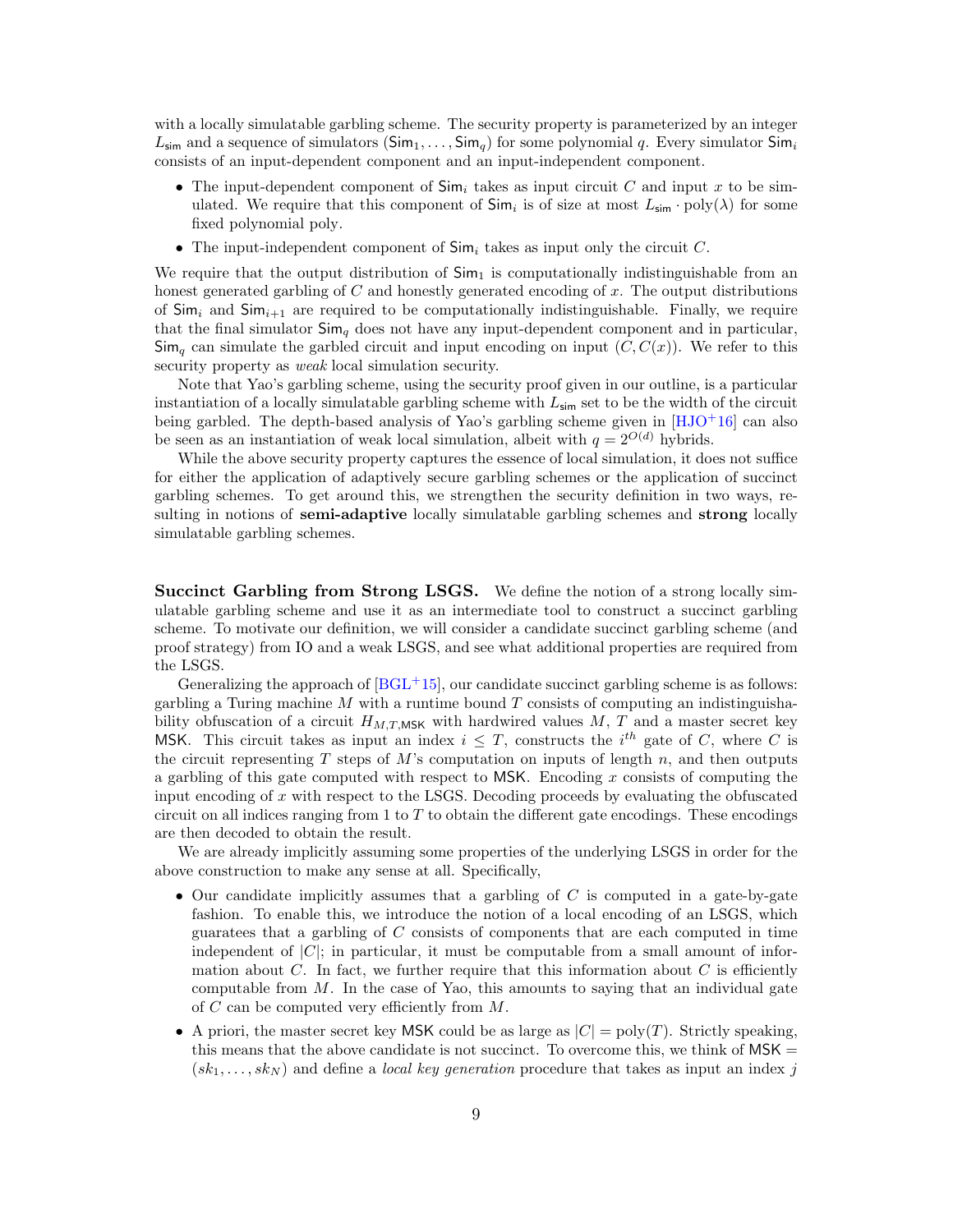and only generates the local secret key  $sk_j$ . Then, the program H in our scheme takes as input an index *i*, determines the keys  $sk_j$  that are necessary to encode the *i*<sup>th</sup> component of  $C$ , and then computes the  $i<sup>th</sup>$  garbled component.

- To identify the subset of keys to be locally generated for the  $i<sup>th</sup>$  component, we define a key list generation procedure that takes as input i and outputs a list  $L_i$ . This allows us to compress the potentially large MSK using a pseudorandom function key.
- The size of the input encoding of the succinct garbling candidate is exactly the same as the online complexity of the underlying strong LSGS scheme. Thus, in order for our scheme to be succinct, the online complexity of the underling LSGS scheme will have to be independent of T.

By carefully defining the above notions, we can guarantee that the program  $H$  is sufficiently small (polynomial in  $\lambda$ ) so that the candidate garbling scheme is succinct. What remains is to prove security in a way such that programs  $H'$  that are obfuscated in the security proof are also small. This is the most subtle step; in particular, this is the step where  $[BGL^+15]$  $[BGL^+15]$  is limited to achieving succinctness that depends on the space of the Turing machine.

To prove the security of the above scheme, a naive approach would be to hardwire the entire simulated garbled circuit inside the obfuscation of  $H_{M,T,MSK}$ ; however, this would violate succinctness. Instead, we want to leverage *local simulation* in the following way: in each of a sequence of hybrid circuits  $(H_1, \ldots, H_q)$ , only hardwire the *input-dependent* components of  $\mathsf{Sim}_i$ , and instead include the code of the input-independent components of  $\mathsf{Sim}_i$  (which naively contains all of  $MSK$ ) inside  $H_i$ . We would then hope to argue using some combination of IO security and LSGS security that adjacent hybrid programs in this sequence are indistinguishable.

If the size of the input-dependent portion is small, meaning polynomial in  $\lambda$ , then we can hope to achieve succinctness using this proof strategy. This approach again implicitly assumes properties of the LSGS; namely, that the input-independent local simulators each require only a small portion of the master secret key (just as in the honest garbling case). This is required so that the hybrid circuit  $H_i$  is still small.

Unfortunately, the security argument above is flawed. The problem is that information about the master secret key MSK is contained within the obfuscated program  $H$ , so it is unclear how to argue that the input-dependent components of  $\textsf{Sim}_i$  and  $\textsf{Sim}_{i+1}$  (i.e. the components that are hardwired) are indistinguishable. Indeed, if the above strategy is not carefully implemented (e.g. if the program  $H_i$  actually reveals the entire MSK), they will be distinguishable.

To circumvent these issues, we require that the input-dependent portion of the garbled circuit output by  $Sim_i$  is indistinguishable from the corresponding input-dependent portion of the garbled circuit output by  $\textsf{Sim}_{i+1}$  even in the presence of  $\{sk_j\}_{j\in S}$ , where S consists of all indices accessed by the input-independent portion of the garbled circuit. In fact, we define a stronger property that allows the adversary to choose the keys  $\{sk_j\}_{j\in S}$ .

In order to complete the hybrid argument, our proof strategy then works in two steps: first switch the input-dependent components of the simulated circuit from  $\text{Sim}_i$  to  $\text{Sim}_{i+1}$  (using the above strong LSGS security), and then switch the input-independent components from  $Sim_i$  to  $\text{Sim}_{i+1}$ . Since we are actually including the code of these input-independent simulators within the obfuscated circuit, we must require that the input-independent components of  $\mathsf{Sim}_i$  and  $\mathsf{Sim}_{i+1}$  are functionally equivalent to invoke IO security.

To summarize, a strong LSGS must satisfy two main properties in order for the security of our succinct garbling scheme to be proved:

- The input-dependent components of  $\textsf{Sim}_i$  and  $\textsf{Sim}_{i+1}$  must be indistinguishable even given all of the local secret keys necessary to compute the input-independent components of  $Sim_i$ .
- The *algorithms* computing the input-independent components of  $Sim_i$  and  $Sim_{i+1}$  must be functionally equivalent.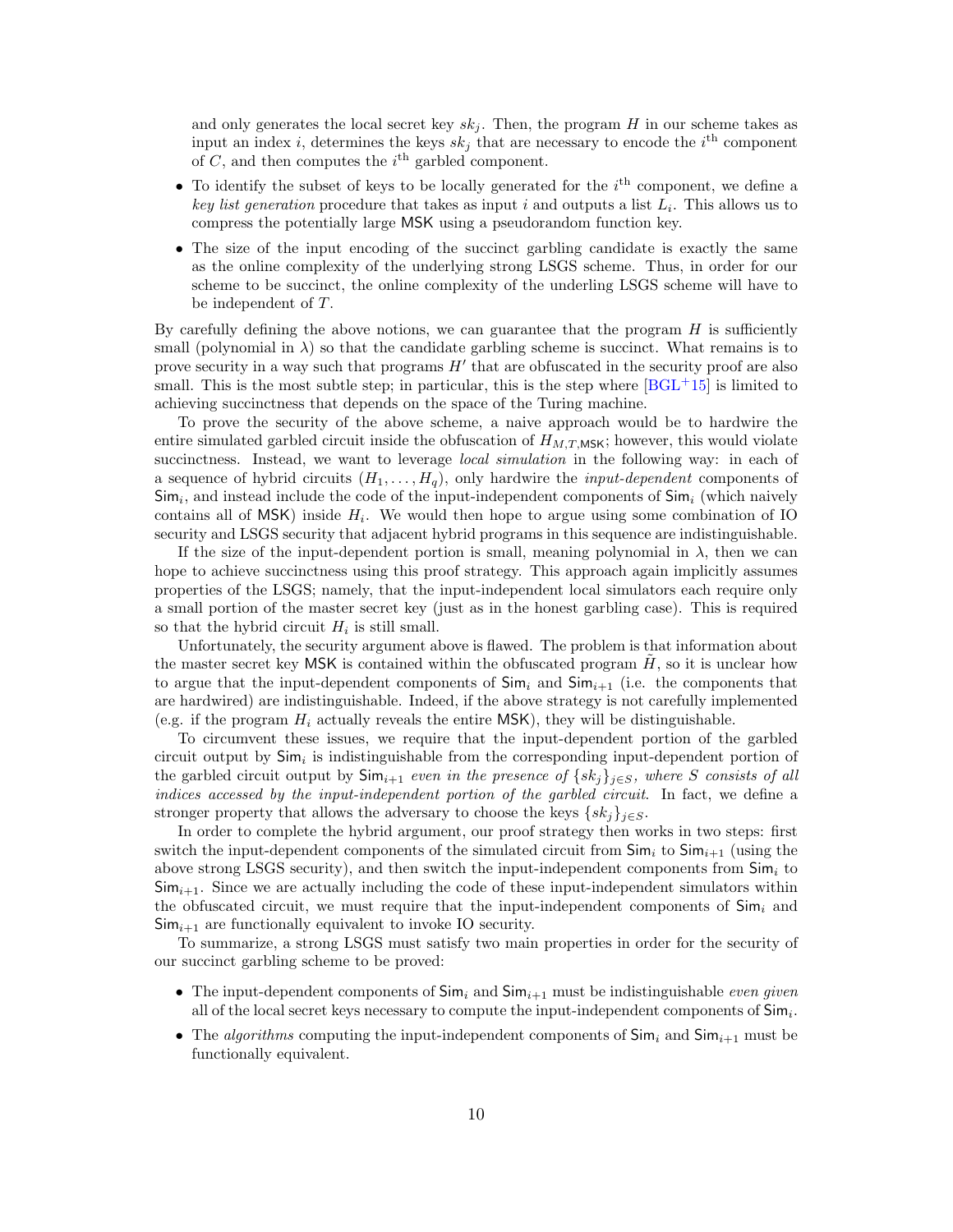Indeed, the security proof of  $[BGL+15]$  $[BGL+15]$  can be retroactively seen as invoking the above properties of Yao's garbling scheme. For completeness, we sketch a proof (see Theorem [6\)](#page-20-0) that Yao's garbling scheme satisfies this definition with  $L_{\text{sim}}$  proportional to the width of the circuit.

Constructing Strong LSGS from Laconic OT. In order to complete the proof of Theorem [1,](#page-4-0) we show that the garbling scheme of [\[GS18a\]](#page-48-11) can be adapted to satisfy our strong LSGS notion with  $L_{\text{sim}} = \text{poly}(\lambda)$ . We begin by giving a high level description of the [\[GS18a\]](#page-48-11) garbling scheme:

- An encoding of an input  $x$  consists of  $(1)$  a somewhere equivocal encryption secret key, (2) a one-time pad encryption  $r \oplus x$  of x, (3) a hash value  $h_0 = H(r \oplus x||0^{|C|-n})$  of an initial memory state for the computation,  $(4)$  a signature on  $h_0$ , and  $(5)$  the one-time pads corresponding to each output gate. The hash function  $H$  is associated to a laconic OT scheme (we omit a discussion of laconic OT from this overview).
- An encoding of a circuit C consists of  $s = |C|$  "garbled programs" maintaining the following invariant: after executing  $i$  such programs, the evaluator will have obtained a one-time pad encryption of the first  $n + i$  gates of C evaluated on the input x along with a hash of this one-time padded state and a signature on this hash value. The garbled programs are then jointly encrypted using a somewhere equivocal encryption scheme.
- Simulation security is argued by a sequence of hybrid simulators; in a hybrid simulator, each garbled program is either computed via an input-independent simulator or an input-dependent simulator, and moreover only  $poly(\lambda)$  garbled programs require inputdependent simulation. To prove adaptive security, the input-dependent simulated gates are equivocated as part of the input encoding.

We interpret the scheme of  $[GSI8a]$  – after removing the somewhere equivocal encryption layer – as a LSGS by thinking of each garbled program above as one component of the LSGS. Indeed, we show that each garbled program in the [\[GS18a\]](#page-48-11) scheme only requires a small amount of the garbling secret key and that the input-dependent components of  $\mathsf{Sim}_i$  and  $\mathsf{Sim}_{i+1}$  are indistinguishable even in the presence of adversarially chosen secret keys used for the other components. In fact, all but one of the properties of a strong LSGS as defined earlier can be demonstrated to hold for the [\[GS18a\]](#page-48-11) scheme without modification.

The only problem with using the [\[GS18a\]](#page-48-11) scheme as a strong LSGS is that computation of the initial hash value  $H(r \oplus x||0^{|C|-n})$  requires  $O(|C|)$  time. Naively, this means that computing even the input encoding would take  $O(|C|)$  time, but [\[GS18a\]](#page-48-11) note that if H is computed via a Merkle tree, the computation of  $H(0^{|C|-n})$  can be delegated to the garbled circuit and only  $H(r \oplus x)$  need be computed during the input encoding. However, computing  $H(0^{|C|-n})$  cannot be done locally (i.e. distributed in pieces to local components of the garbled circuit), which violates the local encoding property of a strong LSGS.

To circumvent this problem, we modify the [\[GS18a\]](#page-48-11) scheme so that the initial hash value  $h_0 = H(r \oplus x)$  is a hash of only an n-bit string, and we redesign the garbled programs so that each step updates the one-time padded computation state by appending the next value. Instantiating this corresponds to a new notion of *appendable laconic*  $OT$ , which we define and construct generically from laconic OT. The local simulators for our new scheme remain essentially the same, and our previous security proof carries over to this modified version. We note that the same modification could be made to the [\[GS18a\]](#page-48-11) adaptive garbled circuit construction, with the advantage that the more complicated notion of *updatable laconic*  $OT$  is not required, and hence the [\[GS18a\]](#page-48-11) scheme can be somewhat simplified.

Combining this construction of strong LSGS from laconic OT with our construction of succinct garbling from FE and strong LSGS, we obtain Theorem [1.](#page-4-0)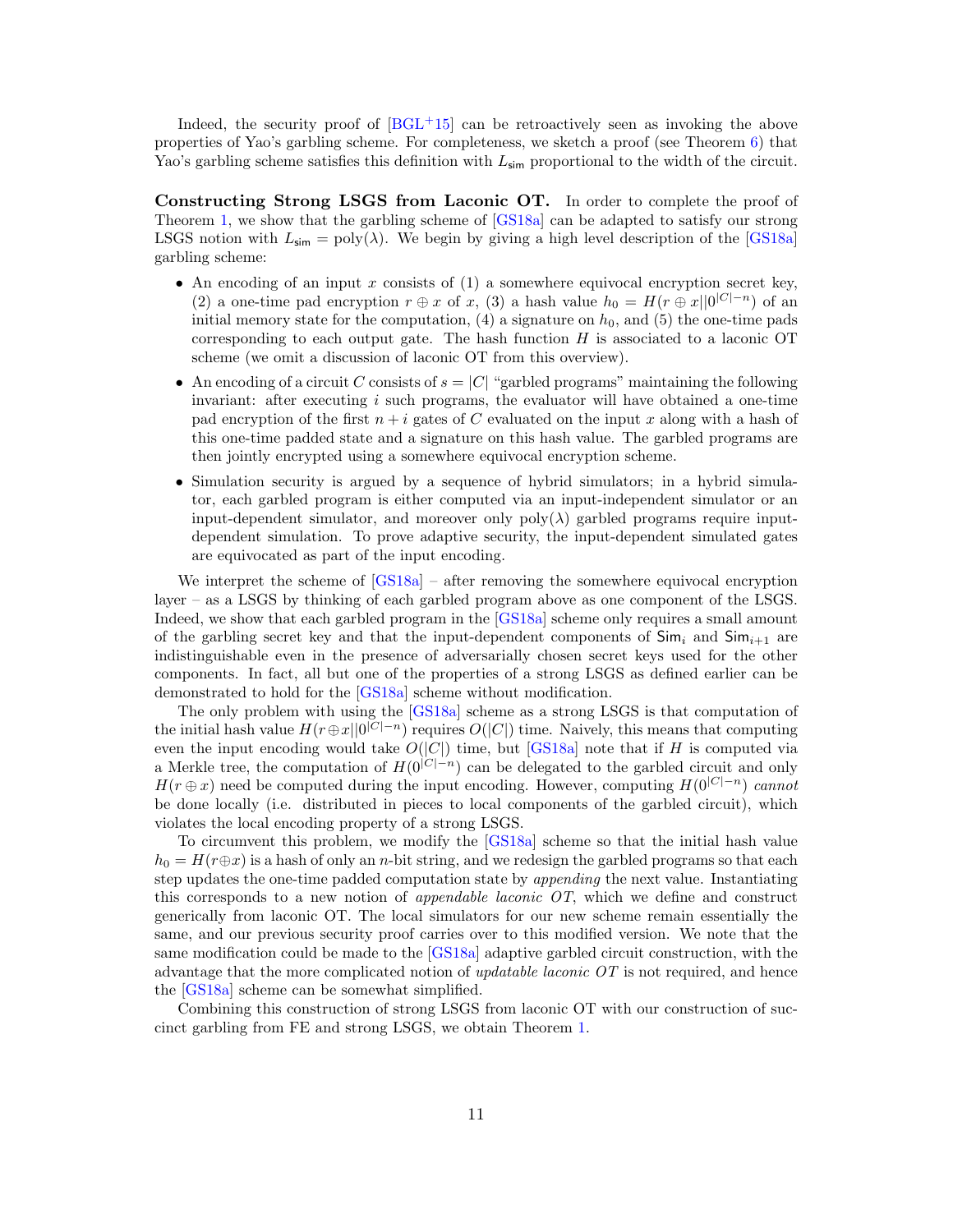Adaptive Garbling from Semi-Adaptive LSGS. In order to construct adaptive garbling schemes, it turns out that the notion of strong LSGS does not capture the essence of the adaptive security proof. We define a notion of semi-adaptive LSGS and show that a semiadaptive LSGS can be used to construct adaptive circuit garbling schemes. We define the notion below.

The semi-adaptive security property is associated with a sequence of simulators  $(Sim_1, \ldots, Sim_q)$ for some polynomial  $q = q(\lambda)$ . As before, the output of  $\mathsf{Sim}_i$  consists of an input-dependent component and an input-independent component. However, in this security definition, we allow the adversary to choose the input after he receives the input-independent component of the garbled circuit from the challenger. In particular, the adversary can choose the instance as a function of the input-independent component.

Our transformation from semi-adaptive LSGS to adaptive garbling is inspired by the work of  $[HJO+16]$  $[HJO+16]$ . In particular, our transformation abstracts out the usage of somewhere equivocal encryption in this and other prior works. In this transformation, the size of the input-dependent component (i.e.  $L_{\text{sim}}$ ) determines the size of the secret key in a somewhere equivocal encryption scheme, and hence plays a role in determining the online complexity of the adaptive garbling scheme. The online complexity of the resulting adaptively secure garbling scheme is the sum of poly( $\lambda$ ,  $L_{\text{sim}}$ ) and the online complexity  $L_{\text{inp}}$  of the semi-adaptive LSGS. This can be used to recover the result of  $[GS18a]$  (as well as that of  $[HJO+16]$  $[HJO+16]$ ).

## <span id="page-11-0"></span>2 Preliminaries

We denote the security parameter by  $\lambda$ . We assume the familiarity of the reader with standard cryptographic notions. The output x of a probabilistic algorithm A on input y will be denoted by  $x \leftarrow A(y)$ . Consider two PPT distributions  $\mathcal{D}_0$  and  $\mathcal{D}_1$ . If  $\mathcal{D}_0$  and  $\mathcal{D}_1$  are computationally indistinguishable then we denote it by  $\mathcal{D}_0 \approx_c \mathcal{D}_1$ .

We consider boolean circuits (over arbitrary boolean basis) in this work. By the size of a circuit, we mean the number of gates in the circuit.

**Turing Machines.** A single-tape Turing machine is described by a 7-tuple  $M = (Q, \Sigma, \delta, q_0)$ .  $q_{acc}, q_{rej}$ ), where Q is the set of states,  $\Sigma$  is the set of symbols on the tape (including input symbols),  $\delta: Q \times \Sigma \to Q \times \Sigma \times \{+1, -1\}$  is the transition function,  $q_0$  is the start state,  $q_{acc}$ is the accept state and finally,  $q_{rej}$  is the reject state. We assume that the tape of the Turing machine is initialized with the input and the head position points to the leftmost end of the tape.

We define CktTransform to take as input Turing machine  $M$  running in time at most  $T$  on inputs of length at most n and outputs an equivalent circuit C. That is  $C(x) = M(x)$ , where x is of length n and  $M(x)$  takes time at most T.

We define the algorithm FindGate that takes as input  $(M, n, T, i)$  and outputs a list of indices such that j is in the list if and only if  $j<sup>th</sup>$  wire is incident to the i<sup>th</sup> gate of C, where  $C =$ CktTransform $(M, n, T)$ . This algorithm proceeds as follows: first, the Turing machine is made oblivious. In particular, the tape head moves as follows: it starts with the leftmost end of the tape, moves to the right end of the tape just before the end symbol then moves to the leftmost end of the tape and so on. Note that such a "strongly oblivious" TM can be achieved with quadratic overhead.

Given a strongly oblivious TM, the position of the tape head after  $j$  steps can be computed (as a function of j) by a circuit of size poly $(\log(T))$ . Finally, observe that a single movement of tape head can be represented by a constant-sized circuit.

Note that the running time of  $\textsf{FindGate}(M, n, T, i)$  is polynomial in  $(|M|, n, \log(T))$ .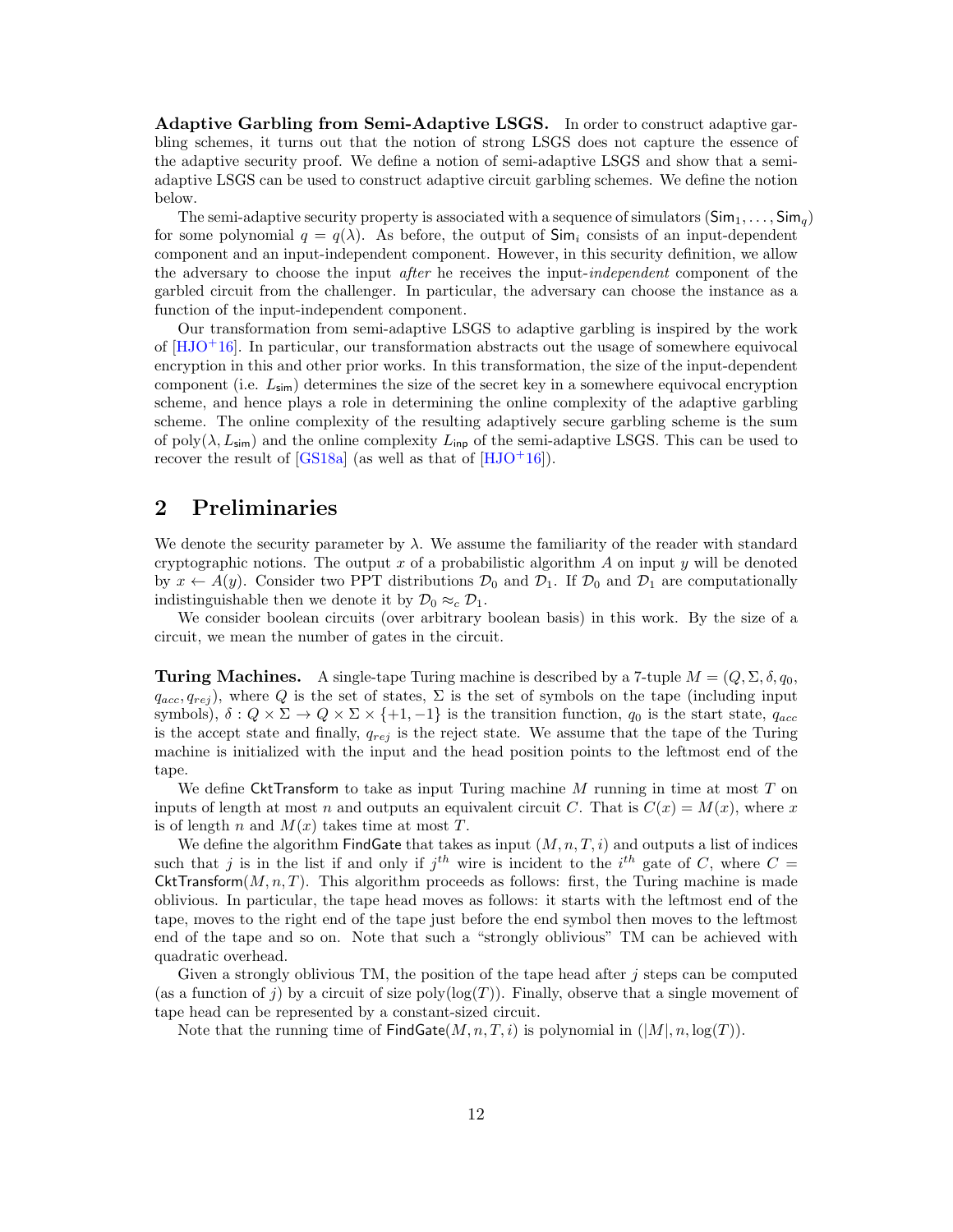#### <span id="page-12-0"></span>2.1 Garbling Schemes for Circuits

We recall the definition of garbling schemes [\[Yao86,](#page-49-6) [BHR12\]](#page-47-10). A garbling scheme  $\Pi = (Gen, Gh,$ IEnc, Eval) for boolean circuits is defined by the following algorithms.

- Gen( $1^{\lambda}, 1^s, 1^n, 1^m$ ): On input security parameter  $\lambda$ , size  $s(\lambda)$  of the circuit to be garbled, input length  $n$ , output length  $m$ , output the master secret key gsk.
- Gb(gsk, C): On input garbling key gsk, a boolean circuit C of size at most  $s(\lambda)$ , input length n and output length m, output the garbled circuit  $\langle C \rangle$ .
- IEnc(gsk, x): On input garbling key gsk, input x, output the input encoding  $\langle x \rangle$ .
- Eval( $\langle C \rangle$ ,  $\langle x \rangle$ ): On input garbled circuit  $\langle C \rangle$  and input encoding  $\langle x \rangle$ , output  $C(x)$ .

We define the properties below.

**Correctness.** For every  $s, n, m > 0$ , for every s-sized circuit C of input length n and output length m, input  $x \in \{0,1\}^n$ , we have:

$$
\Pr\left[\text{Eval}\left(\left\langle C\right\rangle, \left\langle x\right\rangle\right) = C(x) \; : \; \begin{array}{c} \mathsf{gsk} \leftarrow \text{Gen}(1^{\lambda},1^s,1^n,1^m); \\ \left\langle C\right\rangle \leftarrow \text{Gb}(\mathsf{gsk},C); \\ \left\langle x\right\rangle \leftarrow \text{IEnc}(\mathsf{gsk},x) \end{array} \right] \ge 1 - \mathsf{negl}(\lambda),
$$

for some negligible function negl.

**Efficiency.** We require the following efficiency conditions to hold.

- Gen, Gb, IEnc, Eval are computable in time polynomial in its inputs.
- Online Complexity:  $\Pi$  has online (communication) complexity L if  $|\langle x \rangle| \leq L$  for all inputs x. Π has **online computational complexity** L if  $\Pi$ . [Enc(MSK, x) runs in time L.

**Selective Security.** Intuitively, we require that the garbling of a circuit  $C$  and the encoding of an input x does not reveal information about x beyond  $C(x)$ . We capture this in the following definition.

<span id="page-12-1"></span>**Definition 1** (Selective Security). We say that a garbling scheme  $\Pi =$  (Gen, Gb, IEnc, Eval) satisfies (selective) simulation security if there exists a PPT simulator Sim such that for every large security parameter  $\lambda$ , for every s, n,  $m > 0$ , every circuit C of size at most s with input length n and output length m, every  $x \in \{0,1\}^n$ , the following holds:

$$
\left\{\text{Sim}(1^{\lambda}, C, C(x))\right\} \approx_c \left\{\text{Gb}(\text{gsk}, C), \text{lEnc}(\text{gsk}, x)\right\},\
$$

where  $\textsf{gsk} \leftarrow \textsf{Gen}(1^{\lambda}, 1^s, 1^m)$ .

Adaptive Security. In the selective security definition, we required that the adversary declare the circuit  $C$  and input  $x$  of his choice in the beginning of the experiment. We can consider a stronger notion where the adversary can submit  $x$  after receiving the simulated garbled circuit or vice versa. Such a notion is termed as adaptive security and we define this formally below.

We first define the following experiment parameterized by PPT adversary  $A$  (with boolean output), PPT stateful simulator  $Sim = (Sim_1, Sim_2)$  and PPT challenger Ch.

Expt<sub>A,Sim,Ch</sub> $(1^{\lambda}, b)$ : The challenger Ch generates gsk  $\leftarrow$  Gen $(1^{\lambda}, 1^s, 1^n, 1^m)$ , where  $s(\lambda)$  is an upper bound on the size of the circuit being garbled. Adversary  $A$  makes the following two queries in any order: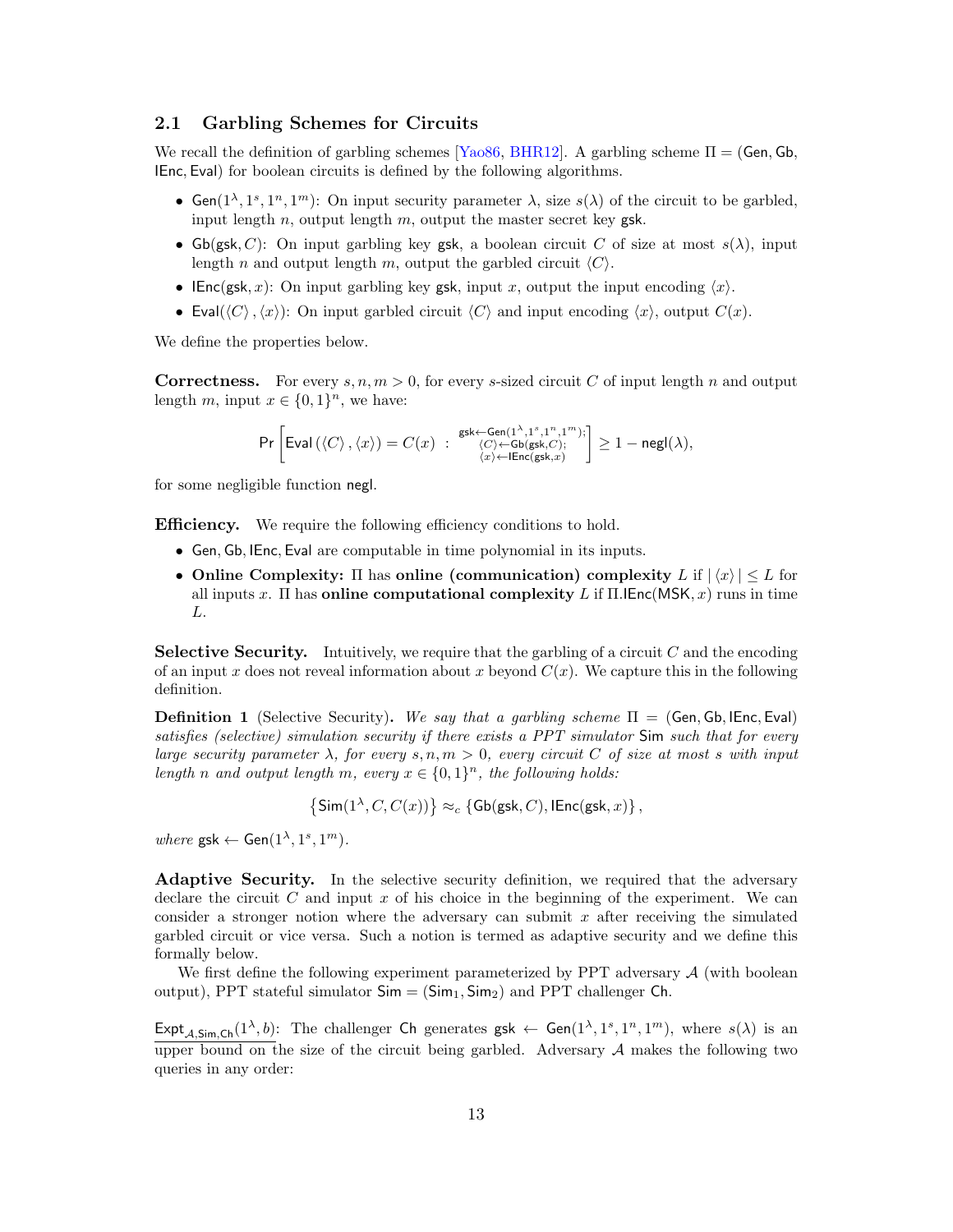- Circuit Query:  $A$  submits circuit  $C$ .
	- If  $b = 0$ , generate  $\langle C \rangle$  ← Sim<sub>1</sub>(1<sup> $\lambda$ </sup>, C). If the adversary makes the circuit query after making the input query x then the simulator also additionally receives as input  $C(x)$ . – If  $b = 1$ , generate  $\langle C \rangle$  ← Gb(gsk, C).

Send  $\langle C \rangle$  to A.

- Input Query:  $A$  submits input  $x$ .
	- If  $b = 0$ , generate  $\langle x \rangle$  ← Sim<sub>2</sub>(1<sup> $\lambda$ </sup>,  $C(x)$ ). If the adversary makes the input query before making the circuit query, then  $\mathsf{Sim}_2$  does not receive  $C(x)$  as input.

– If  $b = 1$ , generate  $\langle x \rangle$  ← IEnc(gsk, x).

Send  $\langle x \rangle$  to A.

The output of the experiment is the output of A.

We define adaptive security below.

**Definition 2** (Adaptive Security). Consider a garbling scheme  $\Pi$  for circuits.  $\Pi$  is said to be adaptively secure if for a sufficiently large  $\lambda \in \mathbb{N}$ , for any PPT adversary A, there exists a PPT simulator Sim such that:

$$
\big| \Pr\big[0 \leftarrow \textsf{Expt}_{\mathcal{A},\textsf{Sim},\textsf{Ch}}(1^\lambda,0)\big] - \Pr\big[0 \leftarrow \textsf{Expt}_{\mathcal{A},\textsf{Sim},\textsf{Ch}}(1^\lambda,1)\big] \bigm| \le \mathsf{negl}(\lambda),
$$

for some negligible function negl.

#### <span id="page-13-0"></span>2.2 Decomposable Garbling Schemes for Circuits

A garbling scheme  $\Pi = (Gen, Gb, IEnc, Eval)$  is said to be **decomposable** if it has the following specific form:

- II. Gen $(1^{\lambda}, 1^n)$  independently samples  $2n$  labels  $\overline{lab} = (lab_{i,b})_{i \in [n],b \in \{0,1\}}$ , where n is the input length of the circuit C to be garbled, and outputs  $MSK = \overline{lab}$ .
- $\Pi$ .IEnc(MSK, x) outputs  $(\textsf{lab}_{i,x_i})_{i \in [n]}.$
- $\Pi$ . Sim( $1^{|C|}$ ,  $\overrightarrow{lab}$ ,  $C(x)$ ) is rewritten as an algorithm that takes as additional input n labels lab and outputs a simulated circuit.

In such schemes, we will use the notation  $\mathsf{lab}[x]$  to denote the tuple  $(\mathsf{lab}_{i,x_i})_{i \in n}$ .

#### <span id="page-13-1"></span>2.3 Succinct Garbling Schemes

We define the notion of succinct garbling schemes. A succinct garbling scheme SuccGC for a class of Turing machines  $M$  consists of the following algorithms.

- Gen( $1^{\lambda}, 1^n, 1^m$ ): On input security parameter, input length n, output length m, output the master secret key MSK.
- TMEncode(MSK,  $M$ ): On input master secret key MSK, Turing machine  $M$ , output a TM encoding  $\langle M \rangle$ .
- InpEncode(MSK, x): On input master secret key MSK, input x, output an input encoding  $\langle x \rangle$ .
- Eval( $\langle M \rangle$ ,  $\langle x \rangle$ ): On input TM encoding  $\langle M \rangle$ , input encoding  $\langle x \rangle$ , output a value y.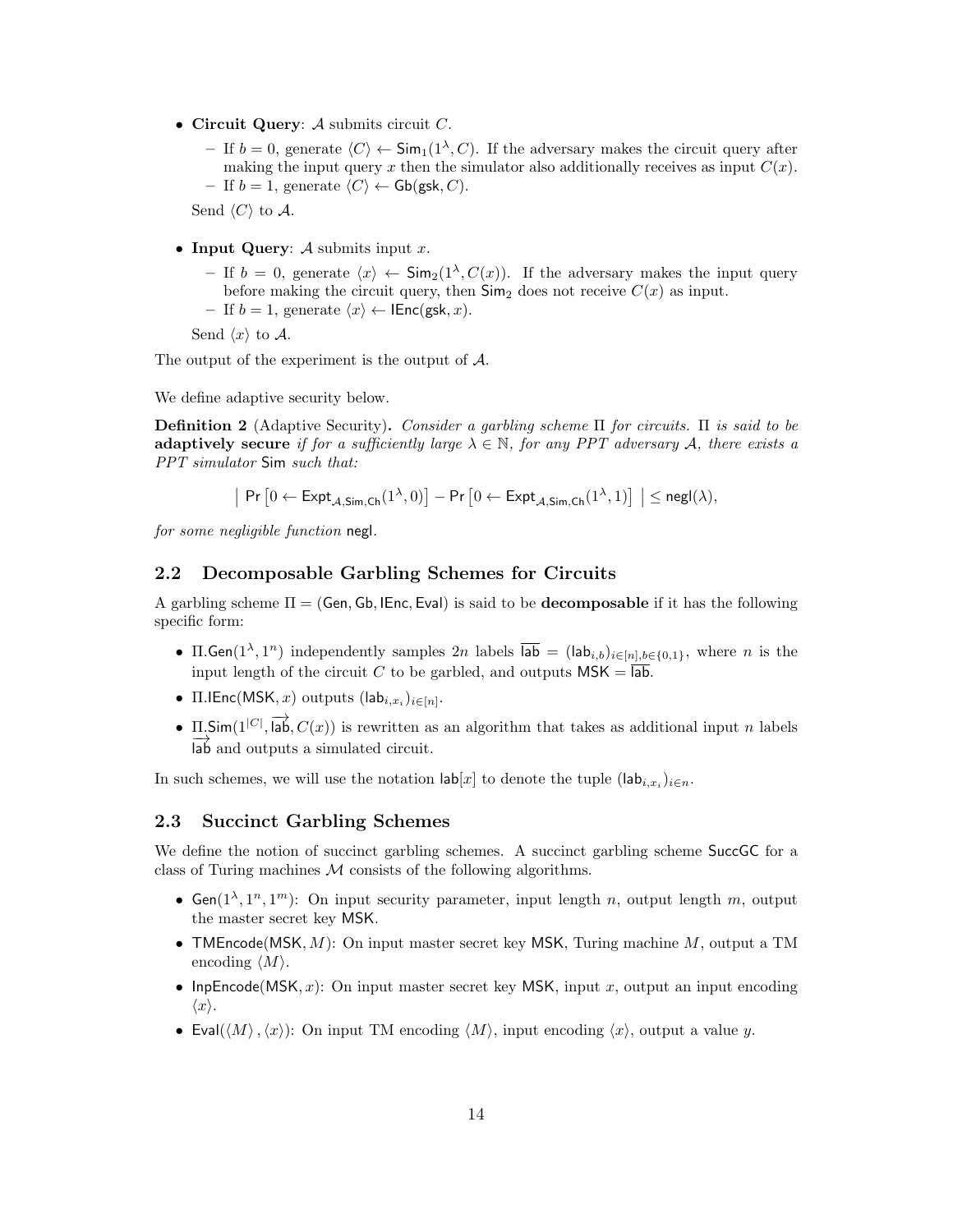**Correctness.** For every  $n, m > 0$ , for every input  $x \in \{0, 1\}^n$ , Turing machine M running in time at most  $2^{\lambda}$  on x and  $M(x) \in \{0,1\}^m$ , we have:

$$
\Pr\left[\text{Eval}\left(\left\langle M\right\rangle, \left\langle x\right\rangle\right) = M(x): \underset{\left\langle x\right\rangle \left\langle\text{-InpEncode}\left(\text{MSK}, x\right) \right\rangle}{\text{MSK} \leftarrow \text{Gen}(1^{\lambda},1^n,1^m)}; \right] \geq 1-\text{negl}(\lambda), \\ \underset{\left\langle x\right\rangle \left\langle\text{-InpEncode}\left(\text{MSK}, x\right) \right\rangle}{\text{MSE}(\lambda)} \geq 1-\text{negl}(\lambda),
$$

for some negligible function negl.

**Efficiency.** The following properties holds:

- Gen $(1^{\lambda}, 1^n, 1^m)$  runs in time polynomial in  $(\lambda, n, m)$ .
- TMEncode(MSK,  $M$ ) runs in time polynomial in (|MSK|,  $|M|$ ).
- InpEncode(MSK, x) runs in time polynomial in ( $|MSK|, n$ ).
- Eval $(\langle M \rangle, \langle x \rangle)$  runs in time polynomial in  $(\lambda, |M|, n, m, t)$ , where t is the time to compute  $M$  on  $x$ .

<span id="page-14-2"></span>**Definition 3.** A scheme SuccGC = (Gen, TMEncode, InpEncode, Eval) for a class of Turing machines is said to be a secure succinct garbling scheme if it satisfies the correctness, efficiency properties (defined above) and additionally satisfies the following security property: for large enough security parameter  $\lambda$ , for every  $n, m > 0$ , every PPT adversary A, there exists a PPT simulator Sim such that for every TM M, input  $x \in \{0,1\}^n$ ,

 $\{\mathsf{Sim}\left(1^\lambda,1^n,1^t,M,M(x)\right)\} \approx_c \{(\mathsf{TMEncode(MSK},M),\mathsf{InpEncode(MSK},x))\}\, ,$ 

where  $\mathsf{MSK} \leftarrow \mathsf{Gen}(1^{\lambda}, 1^n, 1^m)$  and t is the time to compute M on x.

We also consider a weaker notion of succinct garbling schemes, called bounded runtime succinct garbling schemes. We give the formal definition below.

<span id="page-14-1"></span>Definition 4 (Bounded Runtime SGC). A scheme SuccGC = (Gen,TMEncode, InpEncode, Eval) for a class of Turing machines with m-bit outputs associated with a worst case time bound  $T$  is said to be a **bounded runtime** succinct garbling scheme if it satisfies the correctness property (defined above) and additionally satisfies the following:

- Gen, TMEncode and InpEncode additionally take as input a worst case time bound  $T$  (in binary representation). The runtime of Gen, TMEncode and InpEncode grows only polylogarithmically in T. We allow the runtime of Eval to grow polynomially in T.
- (Security) For every large security parameter  $\lambda$ , every PPT adversary  $\mathcal{A}$ , there exists a PPT simulator Sim such that for every TM M, input  $x \in \{0,1\}^n$ ,

 $\{\textsf{Sim}(1^{\lambda},1^n,1^T,M,M(x))\} \approx_c \{(\textsf{TMEncode(MSK},T,M),\textsf{InpEncode(MSK},T,x))\}\, ,$ 

where  $\mathsf{MSK} \leftarrow \mathsf{Gen}(1^\lambda, T, 1^n, 1^m)$ . The simulator runs in time polynomial in  $(\lambda, T, |M|, n, m)$ and  $M(x)$  is the output of M on x after T steps.

#### <span id="page-14-0"></span>2.4 Indistinguishability Obfuscation

We define the notion of indistinguishability obfuscation (iO) for circuits  $[BGI^+01, GGH^+13]$  $[BGI^+01, GGH^+13]$  $[BGI^+01, GGH^+13]$  $[BGI^+01, GGH^+13]$ below.

Definition 5 (Indistinguishability Obfuscator (iO) for Circuits). A uniform PPT algorithm iO is called an  $\varepsilon$ -secure indistinguishability obfuscator for a circuit family  $\{\mathcal{C}_\lambda\}_{\lambda\in\mathbb{N}}$ , where  $\mathcal{C}_\lambda$ consists of circuits C of the form  $C: \{0,1\}^{n(\lambda)} \to \{0,1\}$ , if the following holds:

• Completeness: For every  $\lambda \in \mathbb{N}$ , every  $C \in \mathcal{C}_{\lambda}$ , every input  $x \in \{0,1\}^n$ , where n is the input length of C, we have that

$$
\Pr\left[C'(x) = C(x) : C' \leftarrow \mathsf{iO}(\lambda, C)\right] = 1
$$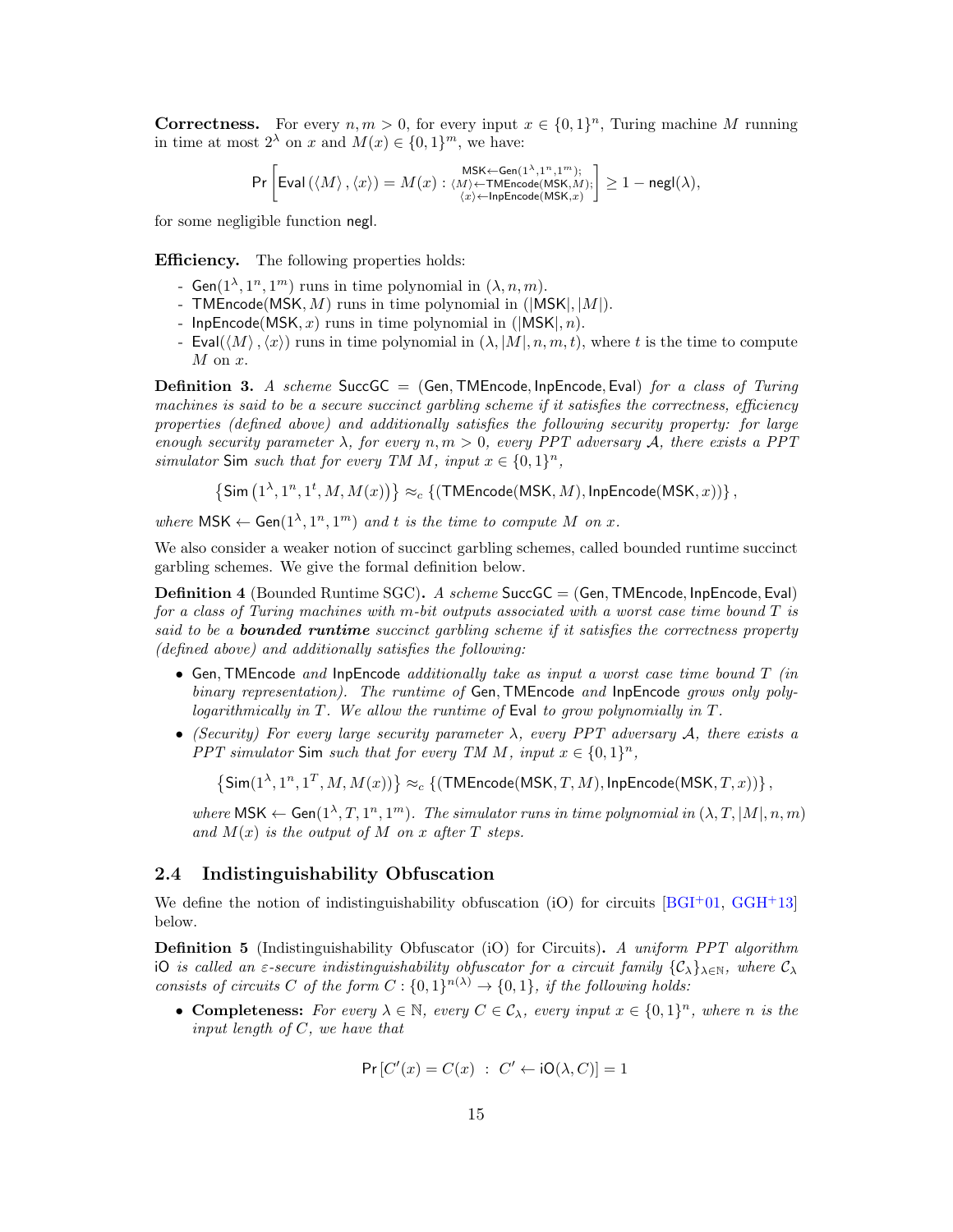•  $\varepsilon$ -Indistinguishability: For any PPT distinguisher D, the following holds: for all sufficiently large  $\lambda \in \mathbb{N}$ , for all pairs of circuits  $C_0, C_1 \in \mathcal{C}_{\lambda}$  such that  $C_0(x) = C_1(x)$  for all inputs  $x \in \{0,1\}^n$ , we have:

 $\left|\Pr\left[D(\lambda, \text{iO}(\lambda, C_0))=1\right]-\Pr\left[D(\lambda, \text{iO}(\lambda, C_1))=1\right]\right|\leq \varepsilon$ 

If  $\varepsilon$  is negligible in  $\lambda$  then we refer to iO as a secure indistinguishability obfuscator.

iO from compact FE. The works of [\[AJ15,](#page-46-6) [BV15\]](#page-47-8) showed how to achieve indistinguishability obfuscation for circuits of input length n from  $2^{n^2} \cdot \text{negl}(\lambda)$ -secure compact functional encryption scheme. Even indistinguishability obfuscator for circuits with logarithmic-sized inputs can only be based on quasi-polynomially secure functional encryption. In subsequent works [\[LZ17,](#page-49-9) [LT17\]](#page-49-10), this bound was improved and in particular, we have the following theorem.

<span id="page-15-1"></span>**Theorem 4.** [\[LZ17,](#page-49-9) [LT17\]](#page-49-10) For every large enough security parameter  $\lambda$ , assuming  $2^n \cdot \varepsilon$ -secure compact functional encryption, there exists an  $\varepsilon$ -secure indistinguishability obfuscator for circuits with input length n.

In particular, when  $n = \log(\lambda)$  and  $\varepsilon$  is negligible in security parameter, iO for n-length circuits can be based on polynomially secure compact functional encryption.

#### <span id="page-15-0"></span>2.5 Somewhere Equivocal Encryption

We present the definition of somewhere equivocal encryption from  $[HJO^+16]$  $[HJO^+16]$ .

**Syntax.** A somewhere equivocal encryption scheme with block-length B, message-length  $n$ (in blocks), and equivocation-parameter  $t$  (all polynomials in the security parameter) is a tuple of probabilistic polynomial algorithms  $sEQ = (KeyGen, Enc, Dec, SimEnc, SimKey)$  such that:

- Key Generation, KeyGen $(1^{\lambda})$ : On input  $\lambda$ , it outputs a key eqk. The size of the equivocation key is polynomial in  $(\lambda, B, t)$ .
- Encryption,  $Enc(eqk, \overrightarrow{m} = (m_1, \ldots, m_n))$ : On input equivocation key eqk, messages  $m_1, \ldots, m_n$  with  $m_i \in \{0,1\}^B$ , and outputs a ciphertext CT.
- Decryption, Dec(eqk, CT): On input key eqk, ciphertext CT, it outputs a vector of messages  $m_1, \ldots, m_n$ .
- Simulated Encryption,  $\text{SimEnc}(1^{\lambda}, I, \{m_i\}_{i \notin I})$ : On input security parameter  $\lambda$ , index set  $I \subseteq [n]$ , set of messages  $\{m_i\}_{i \notin I}$ , it outputs a ciphertext CT and state st.
- Simulated Key Generation, SimKey(st,  ${m_i}_{i\in I}$ ): On input state st, set of messages  ${m_i}_{i \in I}$ , it outputs a key eqk'.

The above algorithms are required to satisfy the following properties:

**Correctness.** For every  $\overrightarrow{m} = (m_1, \ldots, m_n) \in \{0,1\}^{B \times n}$ , it should hold that Dec(eqk, Enc(eqk,  $\overrightarrow{m}$ )) =  $\vec{m}$ , where eqk  $\leftarrow$  KeyGen(1<sup> $\lambda$ </sup>).

**Simulation with no holes.** We require that the distribution of  $(CT, st) \leftarrow$  SimEnc $(1^{\lambda}, \emptyset, \overrightarrow{m})$ and eqk  $\leftarrow$  SimKey(st,  $\emptyset$ ) to be identical to eqk  $\leftarrow$  KeyGen(1<sup> $\lambda$ </sup>) and CT  $\leftarrow$  Enc(eqk,  $\overrightarrow{m}$ ). In other words, simulation when there are no holes (i.e.,  $I = \emptyset$ ) is identical to honest key generation and key generation.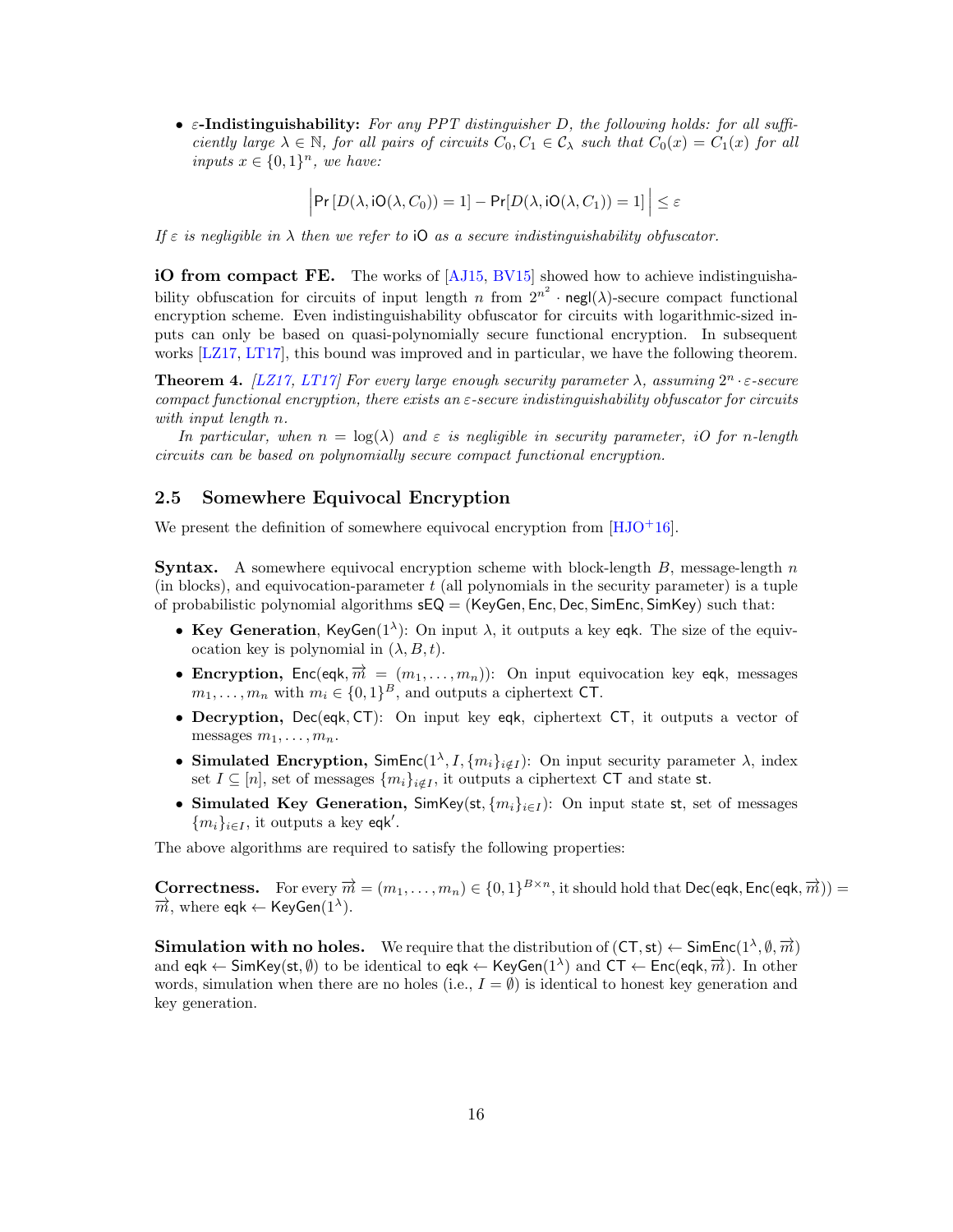**Security.** We define the security property next.

**Definition 6.** We say that a somewhere equivocal encryption scheme  $sEQ = (KeyGen, Enc, Dec, )$ SimEnc, SimKey) with block-length B, message-length n (in blocks), and equivocation-parameter t (all polynomials in the security parameter) is said to be secure if the following holds for any PPT adversary A, sufficiently large security parameter  $\lambda \in \mathbb{N}$ ,

$$
|\Pr[\mathsf{Expt}_{\mathsf{sEQ},\mathcal{A}}(1^\lambda,0)=1]-\Pr[\mathsf{Expt}_{\mathsf{sEQ},\mathcal{A}}(1^\lambda,1)=1]|\leftarrow \mathsf{negl}(\lambda),
$$

for some negligible function  $\lambda$ . The experiment  $\mathsf{Expt}_{\mathsf{seQ},\mathcal{A}}(1^\lambda,b)$  is defined below:

### $\mathsf{Expt}_{\mathsf{sEQ},\mathcal{A}}(1^{\lambda},b)$ :

- 1. The adversary A on input security parameter  $\lambda$ , it sends two index sets  $I \subseteq [n]$  and  $J \subseteq [n]$ such that  $|I \cup J| \leq t$ , messages  $\{m_i \in \{0,1\}^B\}_{i \notin I}$ . Denote  $K = I \cup J$ .
- 2. The challenger sends CT, where CT is computed as follows:
	- If  $b = 0$ , it computes  $(CT, st) \leftarrow$  SimEnc $(1^{\lambda}, I, \{m_i\}_{i \notin I})$ .
	- If  $b = 1$ , it computes  $CT \leftarrow$  SimEnc $(1^{\lambda}, I, \{m_i\}_{i \notin K})$ .
- 3. The adversary then sends the rest of the messages  $\{m_i\}_{i\in I}$ .
- 4. The challenger sends eqk which is computed as follows:
	- If  $b = 0$ , it computes eqk  $\leftarrow$  SimKey(st,  $\{m_i\}_{i \in I}$ ).
	- If  $b = 1$ , it computes eqk  $\leftarrow$  SimKey(st,  $\{m_i\}_{i \in K}$ ).
- 5. The output of A is the output of the experiment.

The definition as stated in Hemenway et al. considers the case when  $|J| = 1$ . By a standard hybrid argument, any definition that satisfies their definition also satisfies the above definition.

<span id="page-16-2"></span>**Theorem 5** ( $[HJO+16]$  $[HJO+16]$ ). Assuming the existence of one-way functions, there exists a somewhere equivocal encryption scheme for any polynomial message-length  $n$ , block-length  $B$ , and equivocation parameter t, having key size  $t \cdot B \cdot \text{poly}(\lambda)$  and ciphertext of size  $n \cdot B$  bits.

## <span id="page-16-0"></span>3 Locally Simulatable Garbling Schemes

In this section, we describe our main conceptual contribution: the notion of a *locally simulatable* garbling scheme. We refer the reader to the technical overview for an informal explanation of this security property.

We define three notions of local simulatability, beginning with the weakest definition.

<span id="page-16-1"></span>**Definition 7** (Weak  $L_{\text{sim}}$ -Local Simulation Security). Let  $\Pi = (Gen, Gh, IEnc, Eval)$  denote a garbling scheme for a class of circuits C. We say that  $\Pi$  satisfies weak  $L_{\text{sim}}$ -local simulation security with  $N_{\text{comps}}$  local components if there exist PPT algorithms ({SimGtEnc<sub>k</sub>, SimInpEnc<sub>k</sub>}<sub>k∈[q]</sub>) and a vector of sets  $(T_1, ..., T_q) \subseteq [N_{\text{comps}}]^q$  for some polynomial  $q = q(\lambda)$ such that no PPT adversary A wins the following game with non-negligible advantage over  $\frac{1}{2}$ .

- A outputs a circuit C of size s, an input  $x \in \{0,1\}^n$ , and a hybrid index  $0 \leq k \leq q-1$ . A sends  $(C, x, \mathbf{k})$  to the challenger.
- The challenger samples  $\mathsf{MSK} \leftarrow \mathsf{Gen}(1^{\lambda}),$  and a bit  $b \stackrel{\$}{\leftarrow} \{0,1\}.$
- For every  $i \in [N_{\text{comps}}]$ , the challenger computes  $\langle g_i \rangle$  in one of two ways:
	- If  $i \in T_{k+b}$ , compute  $\langle g_i \rangle \leftarrow$  SimGtEnc<sub>k+b</sub>(MSK,  $i, C, x$ ).
	- If  $i \notin T_{\mathbf{k}+b}$ , compute  $\langle g_i \rangle \leftarrow$  SimGtEnc $_{\mathbf{k}+b}$ (MSK,  $i, C, C(x)$ ).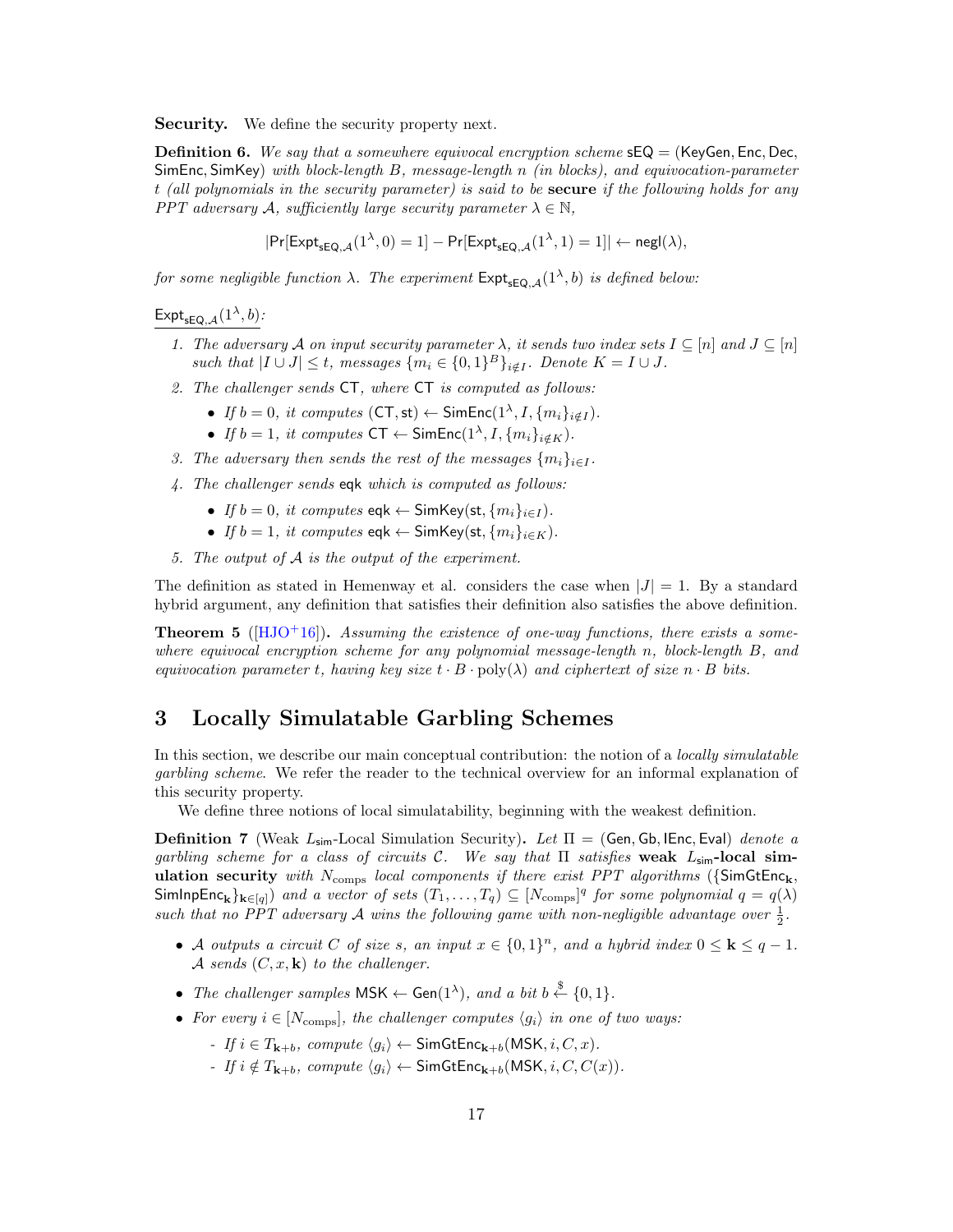The notation  $\mathsf{SimGtEnc}_0$  is interpreted to denote a component of the honest garbling algorithm.

- The challenger computes the simulated input encoding  $\langle x \rangle \leftarrow$  SimInpEnc<sub>k+b</sub>(MSK, C, x) and sends  $((\langle g_i \rangle)_{i \in [N_{\text{comps}}]}, \langle x \rangle)$  to A.
- A outputs a bit b' and wins if  $b' = b$ .

Finally, we have the following syntactic requirements:

- The final simulator is input-independent. That is,  $T_q = \emptyset$  and SimInpEnc<sub>q</sub> is an efficient function of  $(C, C(x))$  rather than  $(C, x)$ .
- Gate encodings are small. That is, the output length of SimGtEnc is at most  $poly(\lambda)$ .
- Input-dependent simulation is local. That is,  $|T_{k}| \le L_{\text{sim}}$  for every k.

**Remark 1.** Note that weak  $L_{\text{sim}}$ -local simulation security implies the selective simulation security (Definition [1\)](#page-12-1) of garbling schemes. In particular, the simulator Sim is defined as follows: it takes as input  $(1^{\lambda}, C, C(x))$ , generates the master secret key MSK  $\leftarrow$  Gen $(1^{\lambda})$ , computes the garbled circuit  $(\langle g_1 \rangle, \ldots, \langle g_{N_{\text{comps}}} \rangle)$  by applying  $\textsf{SimGtEnc}_q(\textsf{MSK}, \cdot, C, C(x))$  on every gate in the circuit, and finally computes the input encoding using  $\mathsf{SimInpEnc}_q(\mathsf{MSK}, C, C(x))$ . Note that we are crucially using the fact that the input-dependent simulation component of (SimGtEnc<sub>q</sub>, SimInpEnc<sub>q</sub>) is empty and that SimInpEnc<sub>q</sub> can be computed from  $(C, C(x))$ .

**Discussion.** We note that Yao's garbling scheme  $Ya^{0.86}$  already satisfies weak  $L_{\text{sim}}$ -local simulation security, where  $L_{\text{sim}}$  is  $O(w)$  with w being the width of the circuit being garbled. We refer the reader to Section [1.2](#page-5-0) for an informal description of Yao's garbling scheme. The gate encodings correspond to the garbled tables associated with every gate in the circuit. As noted in Section [1.2,](#page-5-0) the  $i<sup>th</sup>$  hybrid in the proof of security is associated with the intermediate simulator  $\mathsf{Sim}_i$  that performs the input-dependent simulation of the  $i^{th}$  layer of the garbled circuit and performs the input-independent simulation of the garbled gates in the other layers.

While Definition [7](#page-16-1) captures some notion of local simulation, for applications such as adaptive garbling and succinct garbling, it turns out that we require strengthenings of this definition.

#### <span id="page-17-0"></span>3.1 Semi-Adaptive Local Simulation

We first give a definition that suffices to construct adaptive garbling schemes. The main difference between this scheme and the weak local simulation is that the adversary can choose the input x after seeing the input-independent components of the garbled circuit.

In the following definition, we highlight in red the changes from the weak local simulation security definition.

<span id="page-17-1"></span>**Definition 8** (Semi-Adaptive  $L_{\text{sim}}$ -Local Simulation Security). Let  $\Pi =$  (Gen, Gb, IEnc, Eval) denote a garbling scheme for a class of circuits C. We say that  $\Pi$  satisfies semi-adaptive  $L_{sim}$ -local simulation security with  $N_{\text{comps}}$  local components if there exist PPT algorithms  $\left(\{\textsf{SimGtEnc}_{\mathbf{k}}, \textsf{SimInpEnc}_{\mathbf{k}}\}_{\mathbf{k}\in[N_{\text{comps}}]}\right)$  and a vector of sets  $(T_1,\ldots,T_q) \subseteq [N_{\text{comps}}]^q$  for some polynomial  $q = q(\lambda)$  such that no PPT adversary A wins the following game with non-negligible advantage.

- A outputs a circuit C and hybrid index  $0 \leq k \leq q-1$  and sends  $(C, k)$  to the challenger.
- The challenger samples  $\mathsf{MSK} \leftarrow \mathsf{Gen}(1^{\lambda}),$  and a bit  $b \stackrel{\$}{\leftarrow} \{0,1\}.$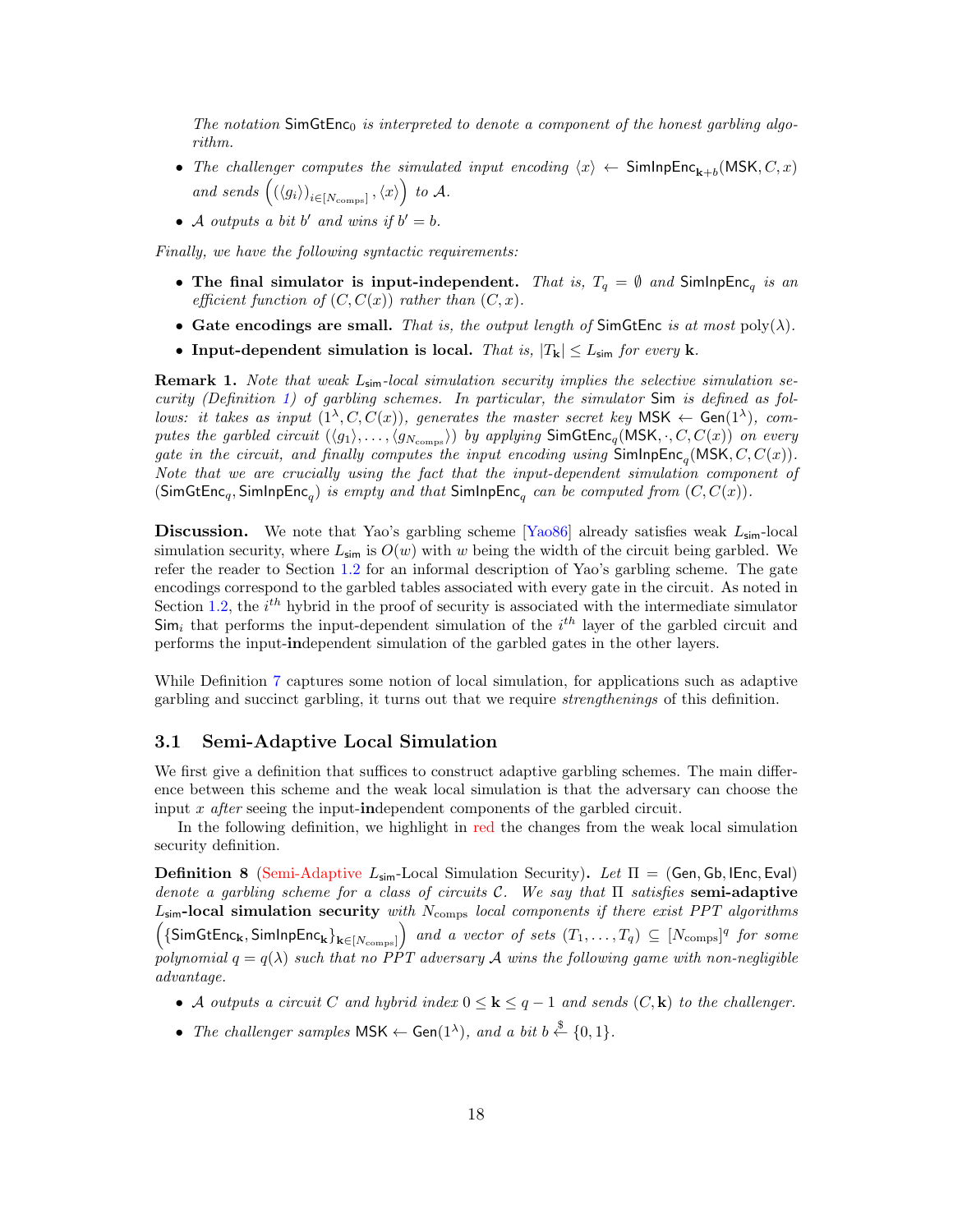- For every  $i \notin T_{\mathbf{k}} \cup T_{\mathbf{k}+1}$ , the challenger computes  $\langle g_i \rangle \leftarrow$  SimGtEnc<sub>k+b</sub>(MSK, *i*, *C*).<sup>[10](#page-0-0)</sup> The challenger sends these garbled gates to A. When  $\mathbf{k} = 0$ , this is interpreted to mean that the challenger computes an honestly generated garbled circuit and sends the components corresponding to  $[N_{\text{comps}}]\backslash T_1$ .
- A selects an input x and sends it to the challenger.
- For every  $i \in T_{\mathbf{k}} \cup T_{\mathbf{k}+1}$ , the challenger computes  $\langle g_i \rangle$  in one of two ways (and then sends it to  $\mathcal{A}$ ):
	- If  $i \in T_{k+b}$ , compute  $\langle g_i \rangle \leftarrow$  SimGtEnc<sub>k+b</sub>(MSK,  $i, C, x$ ).
	- If  $i \notin T_{k+b}$ , compute  $\langle g_i \rangle \leftarrow$  SimGtEnc<sub>k+b</sub>(MSK,  $i, C, C(x)$ ).
- The challenger computes the simulated input encoding  $\langle x \rangle \leftarrow$  SimInpEnc<sub>k+b</sub>(MSK, C, x) and sends  $\langle x \rangle$  to A.
- A outputs a bit b' and wins if  $b' = b$ .

Finally, we have the following syntactic requirements, which are identical to the syntactic requirements of Definition [7:](#page-16-1)

- The final simulator is input-independent. That is,  $T_q = \emptyset$  and SimInpEnc<sub>q</sub> is an efficient function of  $(C, C(x))$  rather than  $(C, x)$ .
- Gate encodings are small. That is, the output length of SimGtEnc is at most  $poly(\lambda)$ .
- Input-dependent simulation is local. That is,  $|T_{\mathbf{k}}| \leq L_{\text{sim}}$  for every k.

#### <span id="page-18-0"></span>3.2 Strong Local Simulation

We now define the notion of locally simulatable garbling scheme that suffices for the succinct garbling application. Intuitively, we need our garbling scheme (and corresponding local simulation strategy) to be decomposable into components each of whose security depends only on a small part of the secret key. We begin by defining a "local encoding property" of a garbling scheme  $\Pi$ . Roughly, speaking this property says that the garbling of a circuit  $C$  consists of many gate encodings, each of which are "small" (polynomial in the security parameter). Moreover, the master secret key consists of many independently generated keys such that every gate encoding is generated as a function of a small subset of these keys.

<span id="page-18-1"></span>**Definition 9** (Local Encoding Property). Let  $\Pi =$  (Gen, Gb, IEnc, Eval) denote a garbling scheme for a class of circuits  $C$ . We define probabilistic polynomial time algorithms (KeyListGen, LocalKG, GateEnc) as follows.

- Key List Generation: KeyListGen $(C, i)$  takes as input a circuit C of size s, an index  $i \in [N_{\text{comps}} = \text{poly}(s)]$  and outputs a list  $\mathbf{L}_i \subseteq [N_{\text{keys}} = \text{poly}(s)]$  along with a state  $\mathsf{st}_i \in \{0,1\}^{\text{poly}(\log(s))}.$
- Local Key Generation: LocalKG( $1^{\lambda}$ , j) takes as input the security parameter and an index  $j \in [N_{\text{keys}}]$ , and it outputs a local secret key sk<sub>j</sub>.
- Gate Encoding: GateEnc (st,  $(sk<sub>i</sub>)_{i \in L}$ ) takes as input a state st and a tuple of local secret keys  $(sk_i)_{i \in \mathbf{L}}$ . It outputs an encoding  $\langle g \rangle$ .

We say that  $\Pi$  has local encoding (KeyListGen, LocalKG, GateEnc) with  $N_{\text{comps}}$  components if the algorithms Gen, Gb, and IEnc have the following specific form:

(i)  $\mathsf{Gen}(1^{\lambda}, 1^s)$ , on input security parameter  $\lambda$  and an upper bound on the circuit size s, outputs the master secret key  $\mathsf{MSK} = (sk_1, \ldots, sk_{N_{\text{keys}}}),$  where  $sk_j \leftarrow \mathsf{LocalKG}(1^{\lambda}, j)$  for  $j \in [N_{\text{keys}}]$ 

<sup>&</sup>lt;sup>10</sup>Note that this simulator does not receive the output  $C(x)$ , unlike the weak local simulatability definition.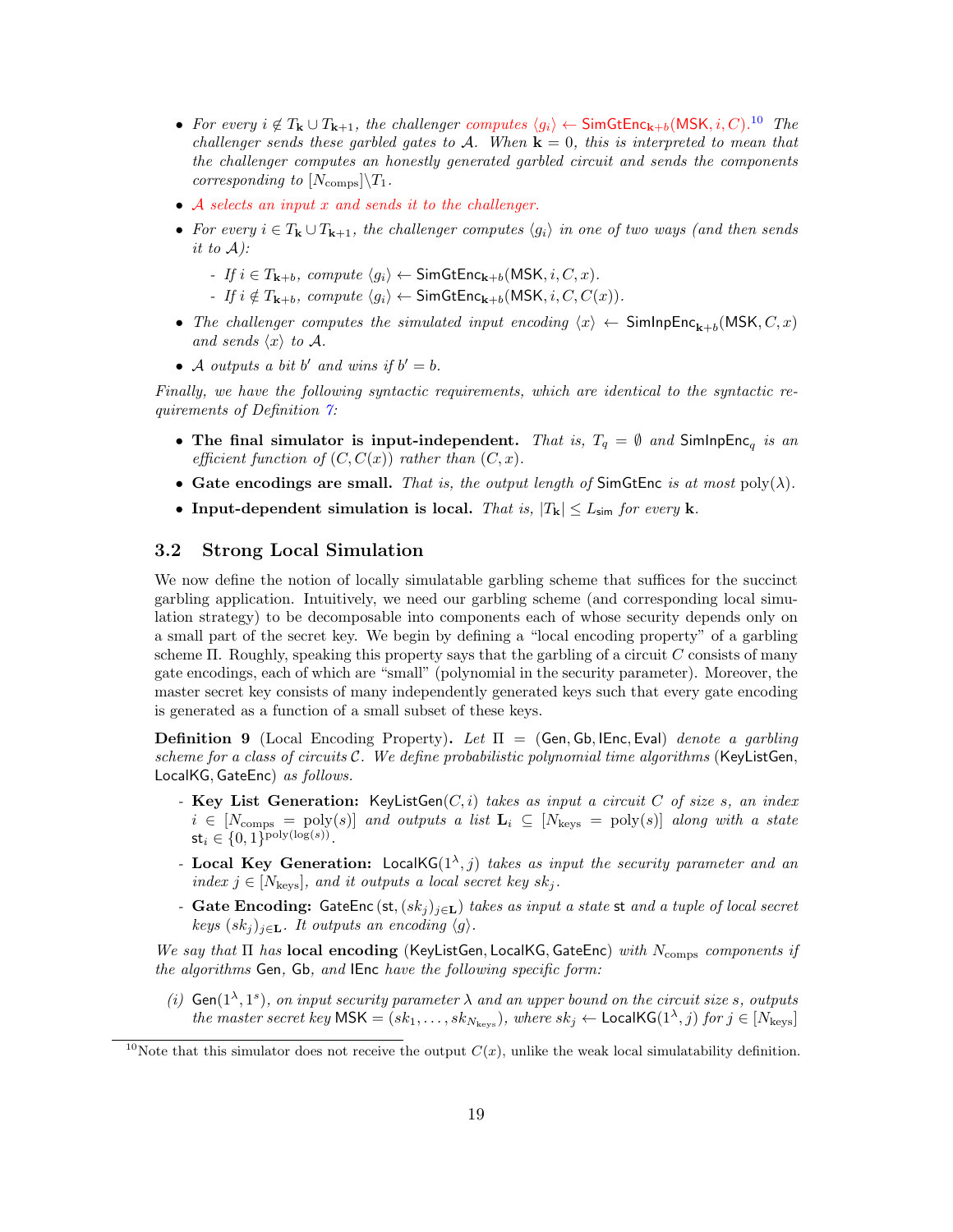- (ii)  $\mathsf{Gb}(\mathsf{MSK}, C)$ , on input master secret key MSK and a circuit C, first computes KeyListGen $(C, i)$ for every  $i\in[N_{\rm{comps}}]$  to obtain lists  $\mathbf{L}_i$  and states  $\mathsf{st}_i$ . It then computes  $\mathsf{GateEnc}(\mathsf{st}_i,(sk_j)_{j\in \mathbf{L}_i})$ to obtain  $\langle g_i \rangle$  for every  $i \in [s]$  and outputs  $\langle C \rangle = (\langle g_1 \rangle, \ldots, \langle g_N \rangle)$ .
- (iii)  $\mathsf{IEnc}(\mathsf{MSK}, x)$  only depends on  $\mathsf{SK_{Inp}} := (sk_j)_{j \in \mathbf{I}}$  for some fixed set  $\mathbf{I} \subset [N_{\text{keys}}]$  of size  $poly(n, \lambda)$ , rather than the entire master secret key. This set I should be an efficiently computable function of  $(n, s)$ .

Moreover, we require that  $KeyListGen(C, i)$  runs in polynomial time  $poly(|M|, log(s))$  if C can be represented by a Turing machine  $M$ . In this case, we re-define KeyListGen to take as input  $(M, T, n, i)$ .

In the following definition, we highlight in red the changes from the weak simulation security definition.

<span id="page-19-0"></span>**Definition 10** (Strong  $L_{\text{sim}}$ -Local Simulation Security). Let  $\Pi =$  (Gen, Gb, IEnc, Eval) denote a garbling scheme for a class of circuits  $C$  with local encoding (KeyListGen, LocalKG, GateEnc). We say that it satisfies strong  $L_{\text{sim}}$ -local simulation security if there exist PPT algorithms  $\left(\{\textsf{SimKeyListGen}_{\mathbf{k}}, \textsf{SimGetEnc}_{\mathbf{k}}, \textsf{SimInpEnc}_{\mathbf{k}}\}_{\mathbf{k}\in[q]}\right)$  and a vector of sets  $(T_1,\ldots,T_q)\subseteq [s]^q$  for some polynomial  $q = q(\lambda)$  such that no PPT adversary A wins the following game with nonnegligible advantage over  $\frac{1}{2}$ .

- A chooses a circuit C, input x, and hybrid index  $0 \leq k \leq q-1$ . A sends  $(C, x, k)$  to the challenger.
- For every  $i \in [N_{\text{comps}}]$ , the challenger evaluates  $\text{SimKeyListGen}_{\mathbf{k}}(C,i)$  to obtain  $\mathbf{L}_{i}^{(\mathbf{k})} \subseteq$ [ $N_{\text{keys}}$ ] and  $\mathsf{st}_{i}^{(\mathbf{k})} \in \{0, 1\}^{\text{poly}(\log(s))}$ .
- Define list ${}_{\mathbf{k}}^{\text{rand}} = \bigcup_{i \in T_{\mathbf{k}} \cup T_{\mathbf{k+1}}} \mathbf{L}_{i}^{(\mathbf{k})}$  and list ${}_{\mathbf{k}}^{\text{public}} = \bigcup_{i \notin T_{\mathbf{k}} \cup T_{\mathbf{k+1}}} \mathbf{L}_{i}^{(\mathbf{k})}$ .
- A selects secret keys  $\{sk_j\}_{j \notin \text{list}_{\mathbf{k}}^{\text{rand}}}$  and sends them to the challenger.
- For every  $j \in$  list<sup>rand</sup>, the challenger samples  $sk_j \leftarrow$  LocalKG( $1^{\lambda}, j$ ) and sets MSK =  $(sk_j)_{j\in[N_{\text{comps}}]}.$
- The challenger now samples a uniformly random bit b, samples from the distribution  $D_b(MSK)$ , and sends the output to A. Sampling from the distribution  $D_b(MSK)$  is defined as follows:
	- For every  $i \in T_k \cup T_{k+1}$ , sample  $\langle g_i \rangle$  in one of two ways:
		- If  $i \in T_{k+h}$ , compute  $\langle q_i \rangle \leftarrow$  SimGtEnc<sub>k+b</sub>(MSK, i, C, x).
		- If  $i \notin T_{\mathbf{k}+b}$ , compute  $\langle g_i \rangle$   $\leftarrow$  SimGtEnc $_{\mathbf{k}+b}(\mathsf{st}^{(\mathbf{k}+b)}_i,(sk_j)_{j\in \mathbf{L}^{(\mathbf{k}+b)}_i},C(x))$ , where  $(\mathsf{st}_i^{(\mathbf{k}+b)},\mathbf{L}_i^{(\mathbf{k}+b)})=\mathsf{SimKeyListGen}_{\mathbf{k}+b}(C,i).$
	- $-$  Sample  $\langle x \rangle \leftarrow$  SimInpEnc<sub>k+b</sub>(MSK,  $C, x$ ).

$$
- \quad Output\left(\left\{\langle g_i\rangle\right\}_{i \in T_{\mathbf{k}} \cup T_{\mathbf{k}+1}}, \langle x\rangle, \left\{sk_j\right\}_{j \in \mathsf{list}_{\mathbf{k}}^{\mathsf{public}}}\right).
$$

• The adversary outputs a bit b' and wins if  $b' = b$ .

Finally, we have the following syntactic requirements, which subsume the syntactic requirements of Definition [7:](#page-16-1)

- The final simulator is input-independent. That is,  $T_q = \emptyset$  and SimInpEnc<sub>q</sub> is an efficient function of  $(C, C(x))$  rather than  $(C, x)$ .
- Neighbor lists and states are small and efficiently computable.<sup>[11](#page-0-0)</sup> That is,  $\left| \mathbf{L}_i^{(\mathbf{k})} \right| =$  $\text{poly}(\log(s))$  and  $\left|\mathsf{st}_i^{(\mathbf{k})}\right| = \text{poly}(\log(s))$  for every i and every **k**. As in the case of **KeyListGen**,

 $11$ Note that this implies that gate encodings are small and efficiently computable.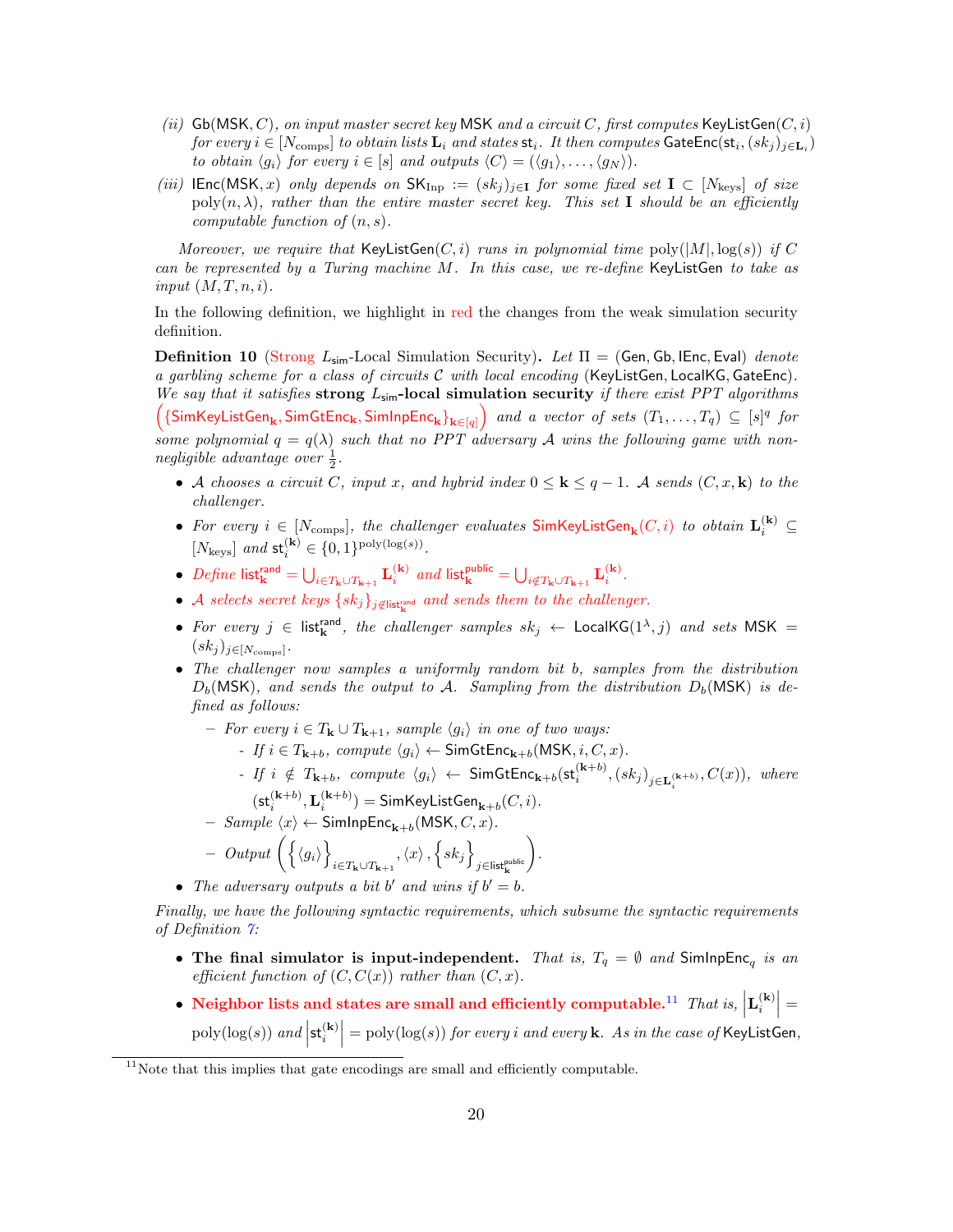we require that  $\mathsf{SimKeyListGen}(C, i)$  runs in time polynomial in  $(|M|, \log(s))$  if C can be represented by a Turing machine M running in time at most  $T$  on inputs of length  $n$ ; we then use the notation  $SimKeyListGen(M, T, n, i)$ .

- Input-dependent simulation is local. That is,  $|T_{\mathbf{k}}| \leq L_{\text{sim}}$  for every k.
- Input-independent hybrid simulators are functionally equivalent. That is, for every  $\mathbf{k} \in [q-1]$ , we require that  $\mathsf{SimGtEnc}_{\mathbf{k}}(\mathsf{st}_i, \cdot)$  and  $\mathsf{SimGtEnc}_{\mathbf{k+1}}(\mathsf{st}_i, \cdot)$  are functionally equivalent and  $\textsf{SimKeyListGen}_{\mathbf{k}}(\cdot,i)$  and  $\textsf{SimKeyListGen}_{\mathbf{k+1}}(\cdot,i)$  are functionally equivalent for every  $i \notin T_{\mathbf{k}} \cup T_{\mathbf{k}+1}$ .

The main differences to note about strong local simulation security are that the inputindependent simulator only takes the local secret keys as input rather than the master secret key, and that local indistinguishability is required to hold even when the "non-local keys" (i.e. the keys used to garble any gate not in  $T_k \cup T_{k+1}$  are given to the adversary. Finally, note that the input-independent simulator does not receive the full circuit  $C$  as input, so all dependence on C for the (simulated and real) gate encoding must be controlled by the KeyListGen algorithm.

We claim that Yao's garbling scheme (see Section [1.2](#page-5-0) for an informal description of the scheme) is an instantiation of a garbling scheme satisfying strong local simulation security.

<span id="page-20-0"></span>**Theorem 6.** Yao's garbling scheme [\[Yao86\]](#page-49-6) for circuits satisfies strong  $L_{sim}$ -local simulation security, where  $L_{\text{sim}} = w \cdot \text{poly}(\lambda)$ ,  $\lambda$  is the security parameter and w is the width of the circuit garbled.

Proof Sketch. We first observe that Yao's garbling scheme satisfies the local encoding property. Without loss of generality, we assume that the class of circuits associated with the Yao's garbling scheme consists only of layered circuits where all the wires in one layer input wires to the next layer. Moreover, we assume that every layer has the same number of gates. To prove the local encoding property, we define the following algorithms:

- KeyListGen $(C, i)$ : It takes as input circuit C of size s, index  $i \in [s]$  (that is,  $N_{\text{comps}}$  is set to be s), outputs a list  $\mathbf{L}_i \subseteq [N_{\text{keys}}]$ , where  $N_{\text{keys}}$  is set to be the number of wires in C, such that index j belongs to  $\mathbf{L}_i$  if and only if  $j^{th}$  wire is incident to the  $i^{th}$  gate and  $\mathbf{st}_i = (i, \mathbf{L}_i)$ . Recall that local encoding (Definition [9\)](#page-18-1) must satisfy the property that KeyListGen $(M, T, n, i)$ can be computed in time  $poly(|M|, \log(T), \log(n))$  when M is a Turing machine. To achieve this, we compute  $\mathsf{FindGate}(M, n, T, i)$  (defined in Section [2\)](#page-11-0) to get  $\mathbf{L}_i$ . Then output  $(i, \mathbf{L}_i)$ , as before.
- LocalKG( $1^{\lambda}, j$ ): It takes as input security parameter  $\lambda$ , index  $j \in [N_{\text{keys}}]$  and outputs the local key  $sk_j = (K_0^j, K_1^j)$  corresponding to the  $j^{th}$  wire. The label  $K_0^j$  is associated with bit 0 and the label  $K_1^j$  is associated with bit 1.
- GateEnc(st,  $(sk_j)_{j \in L_i}$ ): It takes as input st =  $(i, L_i)$ , the set of wire labels  $(sk_j)_{j \in L_i}$  and computes a garbled table of the  $i^{th}$  gate in C. To compute this garbled table, the labels of the wires incident to the  $i^{th}$  gate are required and this is exactly the list  $(sk_j)_{j\in\mathbf{L}_i}$ .

To prove the strong local simulation property, we describe all the intermediate simulators. The computational indistinguishability of the output distributions of these simulators follow essentially from the proof of security of Yao's garbling scheme and thus we omit the details. Formally, we define  $\Big(\{\mathsf{SimKeyListGen}_{\mathbf{k}},\mathsf{SimGetEnc}_{\mathbf{k}},\mathsf{SimInpEnc}_{\mathbf{k}}\}_{\mathbf{k}\in[q]}\Big)$  and a vector of sets  $(T_1,\ldots,T_q).$  We set  $q = 2d - 1$ , where d is the number of layers in the circuit being garbled.

- $T_{\mathbf{k}}$  consists of the indices corresponding to all the gates in the  $\frac{\mathbf{k}}{2}^{th}$  and  $(\frac{\mathbf{k}}{2}+1)^{th}$  layers if **k** is even, otherwise it consists of the indices corresponding to all the gates in the  $(\lfloor \frac{\mathbf{k}}{2} \rfloor + 1)^{th}$ layer if  $k$  is odd.
- $\bullet$  SimKeyListGen $_{\mathbf{k}}(C,i)$ : This is the same as KeyListGen.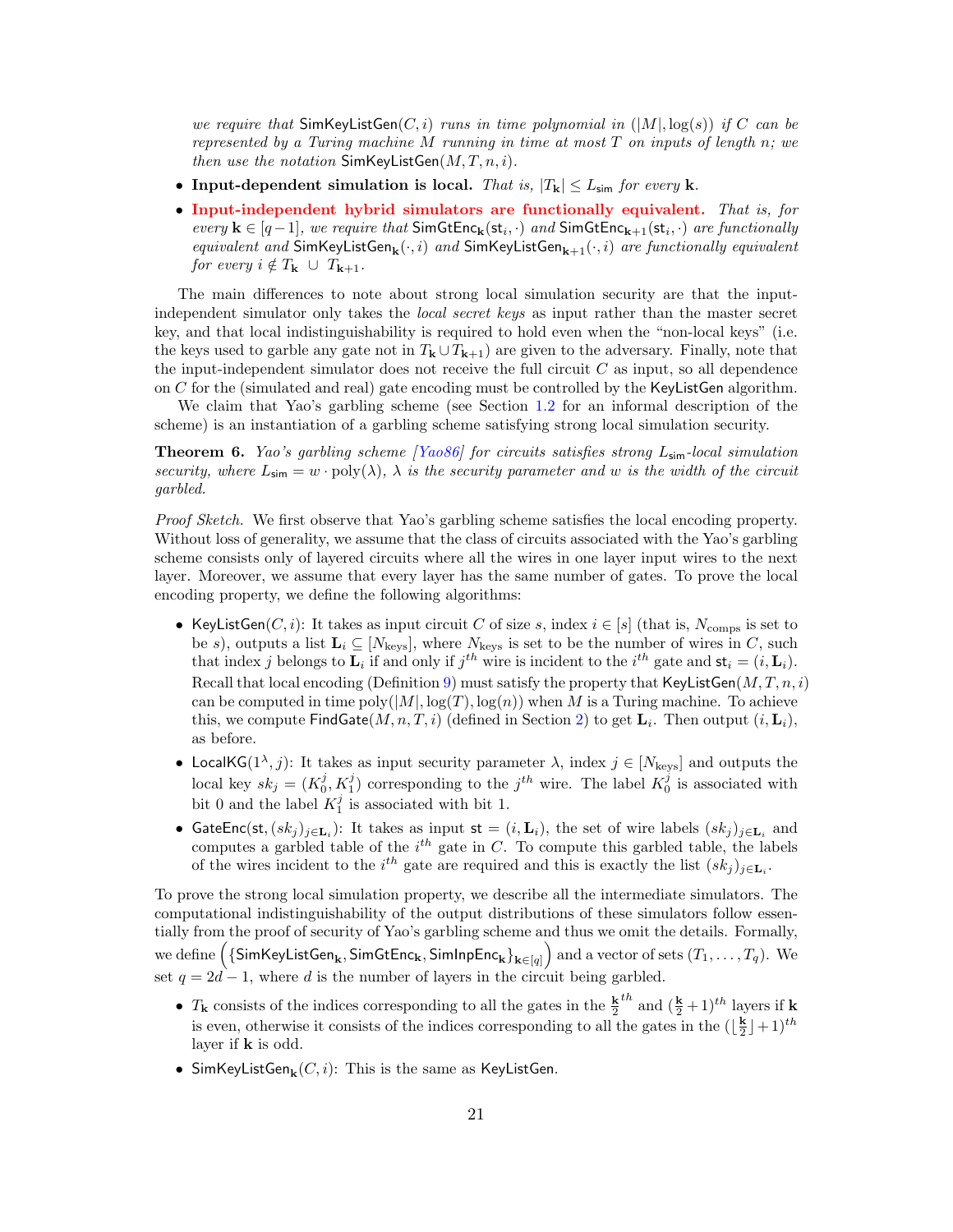• SimGtEnc<sub>k</sub>(Arg): We consider the following two cases depending on Arg. Before that, we define some rules that dictate how the garbled gate is generated. We say that a garbled table of an  $i^{th}$  gate is generated according to *white rule* if the garbled table of the  $i^{th}$  gate is computed honestly. We say that a garbled table of an  $i<sup>th</sup>$  gate is generated according to grey rule if every entry in the garbled table of the  $i^{th}$  gate encrypts only  $K_b^j$ , where  $j^{th}$ wire is the output wire of the  $i^{th}$  gate and b is the value carried by the  $i^{th}$  gate during the computation of C on x. We say that a garbled table of an  $i^{th}$  gate is generated according to black rule if the j<sup>th</sup> wire is assigned two lables  $K_0^j$  and  $K_1^j$ , where j<sup>th</sup> wire is the output wire of the  $i^{th}$  gate, and every entry in the garbled table of the  $i^{th}$  gate encrypts only  $K_b^j$ with bit b randomly sampled.

We now describe the following two cases.

- (Input-dependent Simulation) If  $Arg = (MSK, i, C, x)$ : the garbled table of the i<sup>th</sup> gate is generated according to the grey rule.
- (Input-independent Simulation) If  $Arg = (\mathsf{st}, (sk_j)_{j \in \mathbf{L}_i^k}, C(x))$ : we consider the following cases.
	- ∗ If **k** is odd and the  $i^{th}$  gate is in a layer below the  $(\frac{k}{2} + 1)^{th}$  layer of *C*: the garbled table of the  $i^{th}$  gate is generated according to the black rule.
	- ∗ If **k** is odd and the *i*<sup>th</sup> gate is in a layer above the  $(\lfloor \frac{k}{2} \rfloor + 1)^{th}$  layer of *C*: in this case, the garbled table of the  $i^{th}$  gate is generated according to the white rule.
	- ∗ If **k** is even and the *i*<sup>th</sup> gate is in a layer below  $(\frac{k}{2})$ <sup>th</sup> layer of *C*: the garbled table of the  $i^{th}$  gate is generated according to the black rule.
	- ∗ If **k** is even and the *i*<sup>th</sup> gate is in a layer above  $(\frac{k}{2} + 1)$ <sup>th</sup> layer of *C*: in this case, the garbled table of the  $i^{th}$  gate is generated according to the white rule.
- SimInpEnc<sub>k</sub>(MSK<sup>(k)</sup>, *C*, *x*): Suppose the labels of the input wires are  $(K_0^{j_1}, K_1^{j_1}, \ldots, K_0^{j_n}, K_1^{j_n})$ . Generate the input wire labels to be  $\mathbf{K}_{\mathbf{I}} = (K_{b_1}^{j_1}, \ldots, K_{b_n}^{j_n}),$  where the bits  $b_1, \ldots, b_n$  are randomly sampled. To generate the translation table, we consider two cases. If  $\mathbf{k} < q$  then the translation table is generated honestly, otherwise the translation table is generated as follows: suppose the garbled table of the  $i^{th}$  output gate encrypts the label K then include in the translation table  $(i; K \to (C(x))_i; K' \to \overline{(C(x))_i}$  with K' uniformly sampled independent of all the labels sampled in the garbled circuit. The notation  $K \to b$  means the label K represents bit b and  $(C(x))_i$  denotes the i<sup>th</sup> output bit of  $C(x)$ .

We omit the proof of indistinguishability of the consecutive simulated distributions since it essentially follows from the proof of security of Yao's garbling scheme (see  $[HJO<sup>+</sup>16]$  $[HJO<sup>+</sup>16]$  for a more modular proof).  $\Box$ 

#### <span id="page-21-0"></span>3.3 Locally Simulatable Garbling Schemes

We conclude the section by giving a full definition of locally simulatable garbling.

**Definition 11** ((Weak; Semi-Adaptive; Strong)  $(L_{\text{sim}}, L_{\text{inp}})$ -Locally Simulatable Garbling Schemes). A scheme consisting of algorithms  $\Pi = (Gen, Gh, IEnc, Eval, KeyListGen, LocalKG, GateEnc)$  is said to be a ( $L_{\text{sim}}$ ,  $L_{\text{inp}}$ )-locally simulatable garbling scheme with  $N_{\text{comps}}$  components if (Gen, Gb, IEnc, Eval) is a garbling scheme (Section [2.1\)](#page-12-0) and additionally, the following holds:

- Local encoding: In the "strong" case, (KeyListGen, LocalKG, GateEnc) is a local encoding for  $\Pi$  with  $N_{\text{comps}}$  components.
- Online computational complexity: The evaluation of  $\Pi$ .IEnc( $SK_{\text{Inp}}, x$ ) runs in time  $L_{\sf inp}=L_{\sf inp}(\lambda,|x|,m).$
- L<sub>sim</sub>-simulation security: Π satisfies (weak; semi-adaptive; strong) L<sub>sim</sub>-simulation security with  $N_{\text{comps}}$  components.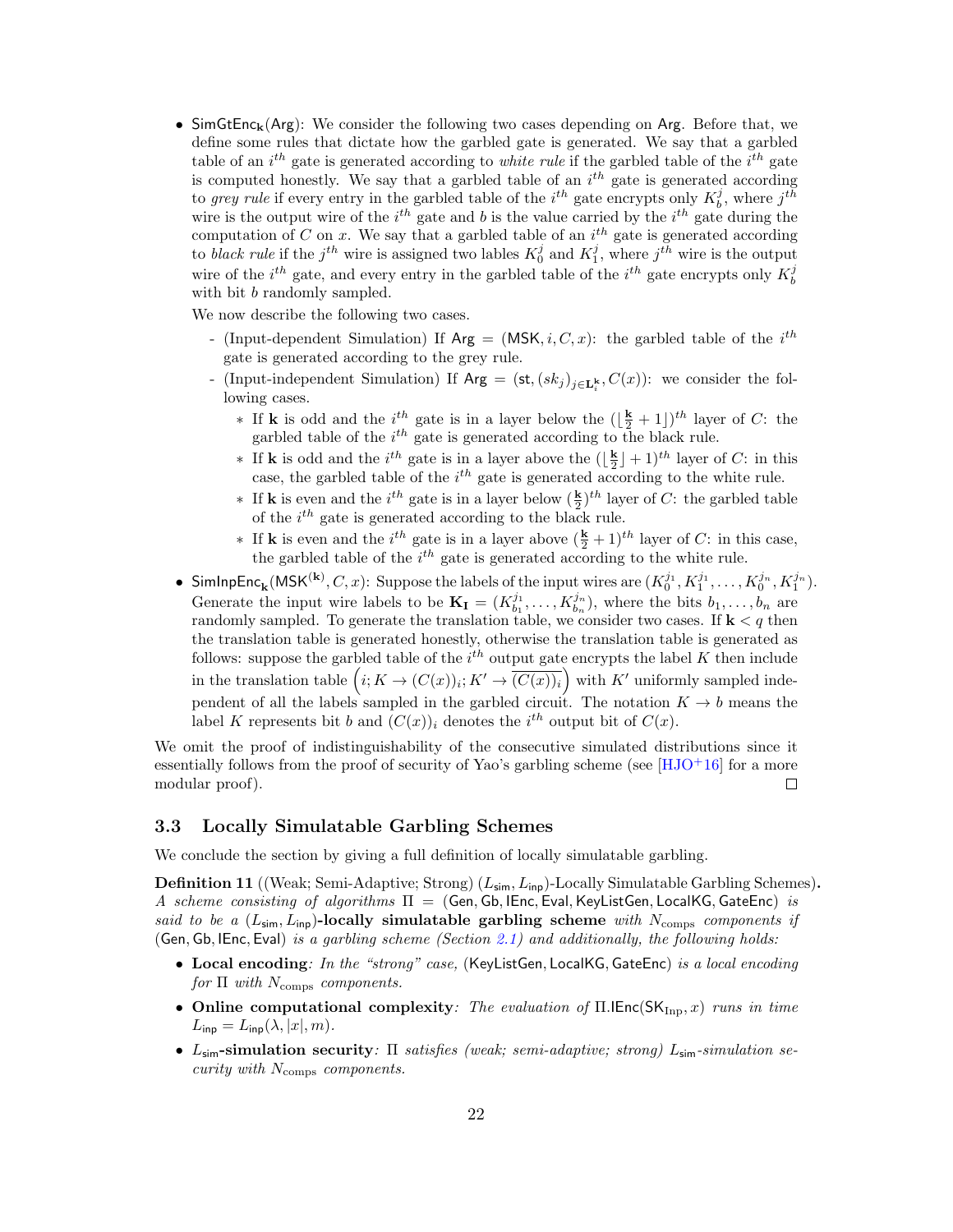## <span id="page-22-0"></span>4 Statements of Our Results

In this section, we summarize our main results for reference throughout the paper.

#### <span id="page-22-1"></span>4.1 Locally Simulatable Garbling

Our results on the existence of locally simulatable garbling schemes, proved in Section [5,](#page-23-1) are as follows.

<span id="page-22-3"></span>Theorem 7 (Construction of Strong Locally Simulatable Garbling). Assuming the existence of selectively secure laconic oblivious transfer (Definition [12\)](#page-23-2), there exists a strong locally simulatable garbling scheme (Definition [10\)](#page-19-0) for s-sized circuits with input length n and output length m with the following parameters:

- The online computational complexity is given by  $L_{\text{inp}}(\lambda, |x|, m) = n \cdot \text{poly}(\lambda, \log(s)) + m$ .
- The online communication complexity is given by  $n + m + \text{poly}(\lambda, \log(s))$ .
- For every s-sized C, the simulation locality is given by  $L_{\text{sim}}(\lambda, C) = \text{poly}(\lambda, \log(s)).$

Corollary 1. The conclusion of Theorem [7](#page-22-3) holds under either the CDH assumption or the LWE assumption.

Remark 2. The online computational complexity of the CDH-based scheme in Theorem [7](#page-22-3) is  $O(n) + m + \text{poly}(\lambda, \log(s)).$ 

Theorem 8 (Construction of Semi-Adaptive Locally Simulatable Garbling (informal)). Assuming the existence of adaptively secure laconic oblivious transfer (Definition [12\)](#page-23-2), there exists a semi-adaptive locally simulatable garbling scheme (Definition [8\)](#page-17-1) with the parameters of Theorem [7.](#page-22-3)

#### <span id="page-22-2"></span>4.2 Succinct Garbling

Our results on the existence of succinct garbling schemes, proved in Section [6,](#page-32-1) are as follows.

<span id="page-22-4"></span>Theorem 9 (Construction of Succinct Garbling). Suppose that the following objects exist:

- A strong  $(L_{\text{sim}}, L_{\text{in}})$ -locally simulatable garbling scheme  $\Pi_{\text{LGC}}$  for all circuits.
- Indistinguishability obfuscation for C where the runtime of the obfuscation is a fixed polynomial in s and  $\lambda$ . The circuit class  $C = \bigcup_{k \in \mathbb{N}} C_k$ , where  $C_k$  consists of all s-sized circuits with input length  $k \cdot \log(\lambda)$ .
- A family of one-way functions.

Then, there exists a bounded-runtime succinct garbling scheme (Definition  $\downarrow$ ) SuccGC for Turing machines with polynomial runtime  $T(|x|)$ , input length n and output length m, where:

- The size of an encoded Turing machine  $\langle M \rangle$  (and runtime of TMEncode(MSK, M)) is  $poly(\lambda, L_{\text{sim}}(\lambda, C), |M|, log(T)),$  where  $C = \text{CktTransform}(M, n, T)$ .
- The runtime of  $InpEncode(MSK, x)$  is  $L_{inp}(\lambda, n, m)$ , and the online communication complexity of SuccGC matches that of  $\Pi_{\mathsf{LGC}}$ .

Moreover, there exists a succinct garbling scheme for Turing machines with unbounded polynomial runtime, bounded input length n and bounded output length m, where:

• The size of an encoded Turing machine  $\langle M \rangle$  (and runtime of TMEncode(MSK, M)) is  $\text{poly}(\lambda, L_{\text{sim}}(\lambda, C), |M|)$ , where  $C = \textsf{CktTransform}(M, n, 2^{\lambda}).$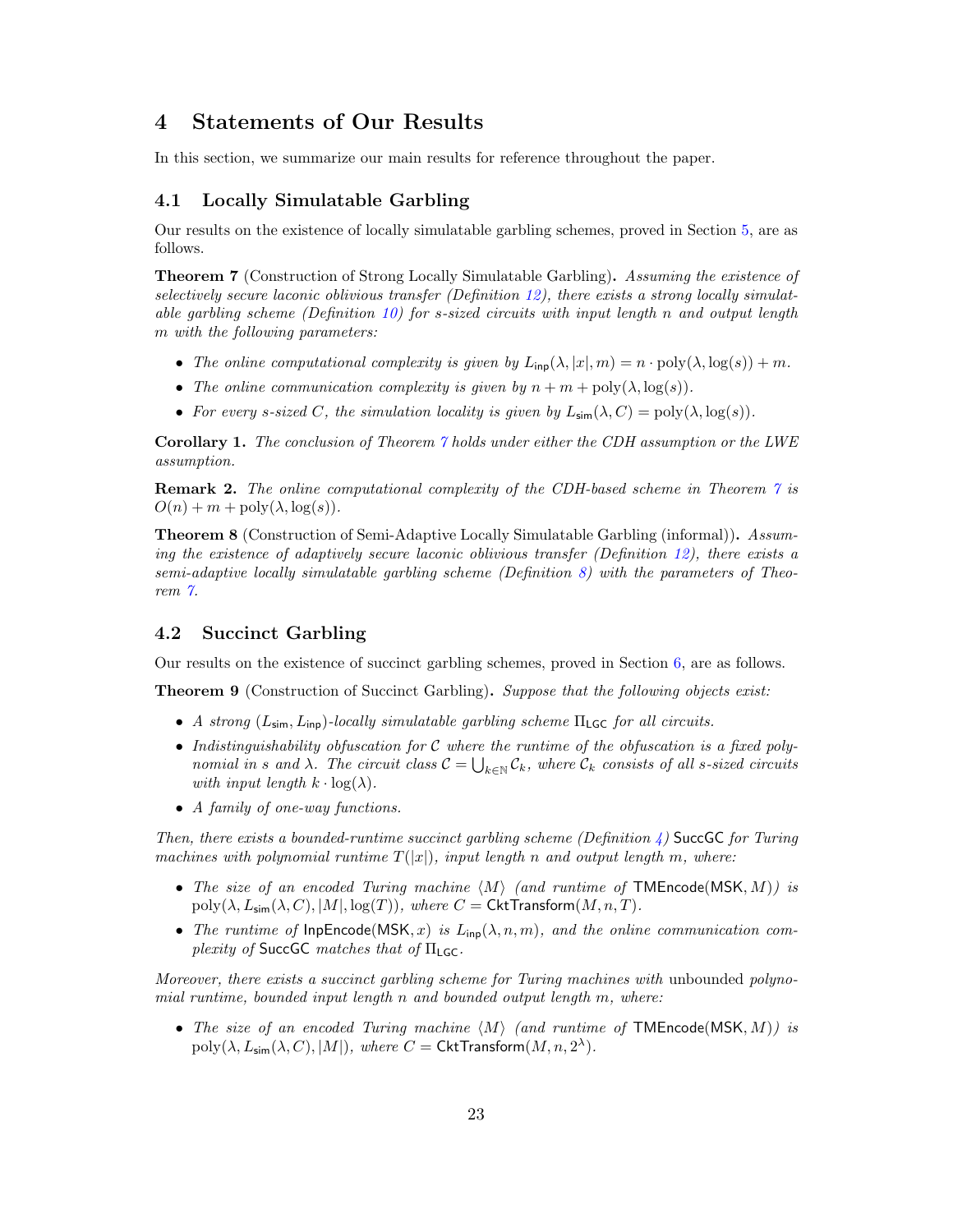• The runtime of InpEncode(MSK, x) is  $poly(\lambda) \cdot L_{inp}(\lambda, n, m)$  and the online communication complexity matches that of  $\Pi$ <sub>LGC</sub> up to a factor of  $\lambda$ .

An immediate consequence of the above theorem is the following.

**Theorem 10.** A succinct garbling scheme exists under either of the following assumptions (all with polynomial security):

- Compact functional encryption for  $P$ /poly and one of  $\{CDH, LWE\}$ .
- Indistinguishability obfuscation for  $P$ /poly and one-way functions.

The second of these two statements follows from Appendix [A.](#page-49-0)

#### <span id="page-23-0"></span>4.3 Adaptively Secure Garbling

<span id="page-23-3"></span>Our result on adaptively secure garbling schemes, proved in Section [7,](#page-43-1) is as follows.

Theorem 11 (Construction of Adaptively Secure Garbling). Suppose that the following objects exist:

- A semi-adaptive  $(L_{\text{sim}}, L_{\text{inp}})$ -locally simulatable garbling scheme  $\Pi_{\text{LGC}}$  for P/poly.
- A family of one-way functions.

Then, there exists an adaptively secure garbling scheme  $\Pi_\mathsf{Ada}$  for  $\mathsf{P}/\mathsf{poly}$  (with bounded output length m) with online communication complexity  $L_{\text{inp}}(\lambda, |x|, m) + L_{\text{sim}} \cdot \text{poly}(\lambda)$ .

We now proceed to prove the above results.

## <span id="page-23-1"></span>5 Locally Simulatable Garbling from Laconic OT

In this section, we prove Theorem [7;](#page-22-3) that is, we give a construction of a garbling scheme satisfying strong local simulation security with  $L_{\text{sim}} = \text{poly}(\lambda, \log(s)), L_{\text{inp}}(\lambda, |x|, m) = m + n \cdot \text{poly}(\lambda)$ , and  $N_{\text{comps}} = s$ . This construction assumes the existence of appendable laconic oblivious transfer  $(lacOT)$ , which is a modification of laconic OT  $[CDG+17]$  $[CDG+17]$  that we define below. Our construction follows the [\[GS18a\]](#page-48-11) construction of adaptively secure garbled circuits from lacOT, with the following differences:

- We do not make use of somewhere equivocal encryption.
- The natural adaptation of  $[GS18a]$  requires a long preprocessing step<sup>[12](#page-0-0)</sup>; we make use of appendable laconic OT rather than updatable laconic OT to avoid this problem (and simplify the construction).
- We make some minor additional changes for ease of presentation.

The [\[GS18a\]](#page-48-11) result is easily recovered by combining this construction with the generic transformation of Section [7.](#page-43-1)

We begin by recalling the definition of laconic oblivious transfer, which is taken from  $[CDG+17, GS18a]$  $[CDG+17, GS18a]$  $[CDG+17, GS18a]$ .

<span id="page-23-2"></span>**Definition 12** (Laconic Oblivious Transfer). A laconic oblivious transfer scheme lacOT is specified by four algorithms (Gen, H, Send, Receive) with the following syntax.

• Gen( $1^{\lambda}$ ) takes as input the security parameter and outputs a common reference string crs.

<sup>&</sup>lt;sup>12</sup>For those familiar with [\[GS18a\]](#page-48-11), the preprocessing corresponds to computing the initial hash value  $H(\text{crs}, 0^s)$ .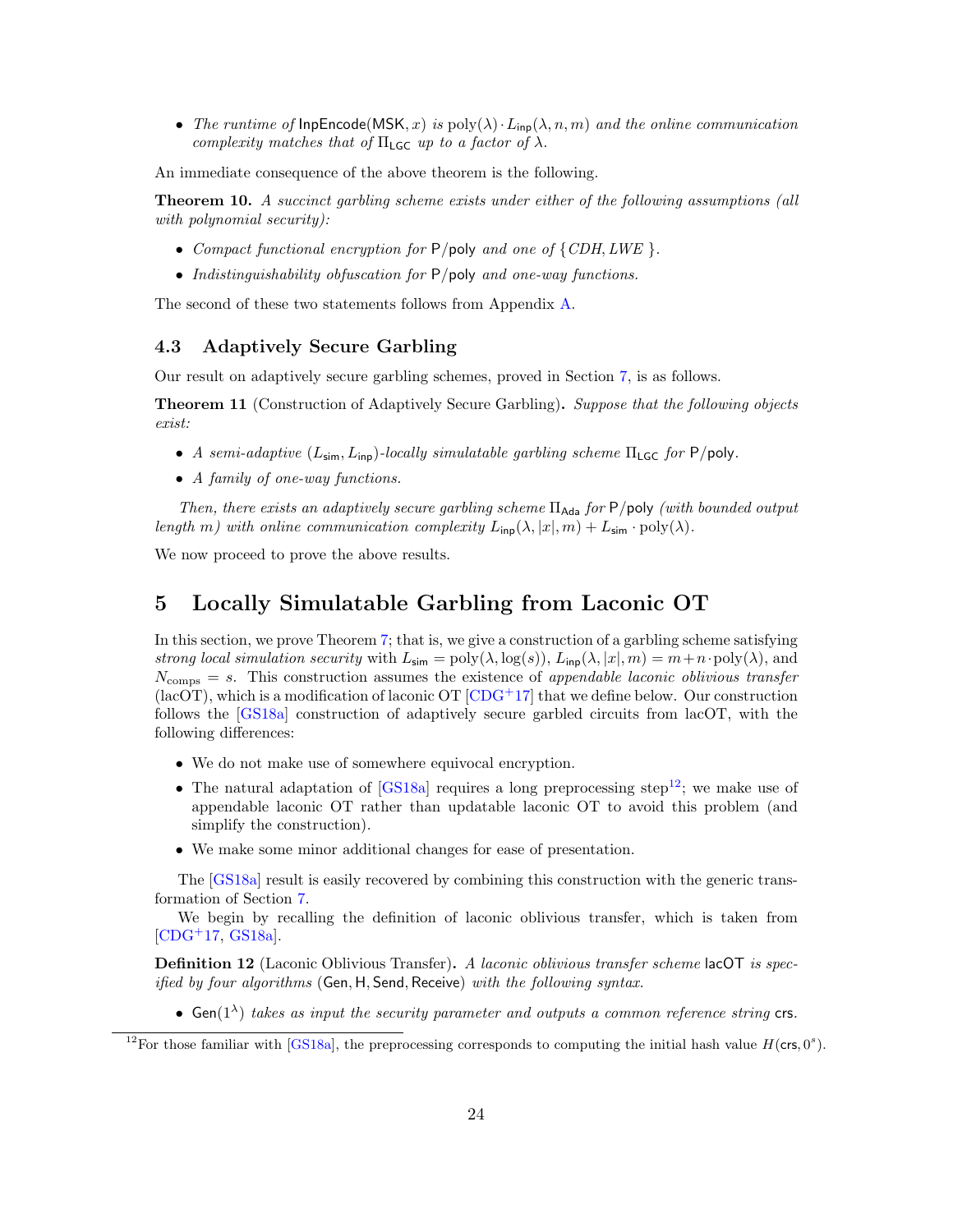- $\bullet$   $H(crs, D)$  is a deterministic algorithm that takes as input the CRS as well as a database  $D \in \{0,1\}^*$  and ouputs a hash value h and a state  $\hat{D}$ .
- Send(crs,  $h, i, m_0, m_1$ ) takes as input the CRS, hash value h, a pair of messages  $(m_0, m_1)$ and an index  $i \in \mathbb{N}$ . It outputs a ciphertext c.
- Receive  $\hat{D}$  (crs, c, i) is an algorithm with random access to  $\hat{D}$  that takes as input the CRS, a ciphertext c, and an index  $i \in \mathbb{N}$ . It outputs a message m.

The scheme lacOT must satisfy the following correctness and security properties:

• Correctness: For all  $D \in \{0,1\}^*$ , all  $i \in \mathbb{N}$ , and all  $(m_0, m_1) \in \{0,1\}^2$ , we have that

Receive $^{\hat{D}}$ (crs, Send(crs,  $h, i, m_0, m_1), i) = m_{D_i}$ 

with probability 1, where  $\mathsf{crs} \leftarrow \mathsf{Gen}(1^{\lambda})$  and  $(h, \hat{D}) \leftarrow \mathsf{H}(\mathsf{crs}, D)$ .

• Sender Privacy: For all  $D \in \{0,1\}^*$ , all  $i \in \mathbb{N}$ , and all  $(m_0, m_1) \in \{0,1\}^2$ , we have that

$$
\Bigl(\mathsf{crs},h,\hat{D},\mathsf{Send}(\mathsf{crs},h,i,m_0,m_1)\Bigr)\cong_c\Bigl(\mathsf{crs},h,\hat{D},\mathsf{Send}(\mathsf{crs},h,i,m_{D_i},m_{D_i})\Bigr)
$$

where  $\textsf{crs} \leftarrow \textsf{Gen}(1^{\lambda})$  and  $(h, \hat{D}) = \textsf{H}(\textsf{crs}, D)$ .

Adaptive Security of Laconic OT. The above security notion is *selective* in the sense that the database D must be specified independently of the CRS. In order to obtain a locally simulatable garbling scheme satsifying semi-adaptive security, we require that the underlying laconic OT scheme satisfies adaptive security, meaning that the computational indistinguishability holds even for  $(D, i)$  chosen by an adversary given the CRS in advance. However, strong local simulation security of our garbling scheme will follow from the selective security of the underlying laconic OT scheme.

On the Existence of Laconic OT. By [\[CDG](#page-47-14)+17, [DG17,](#page-47-2) [BLSV18,](#page-47-3) [DGHM18\]](#page-48-7), we know that laconic OT can be constructed from either the CDH assumption, the LWE assumption, or the LPN assumption with noise rate  $\log^2(n)/n$ .

**Appendability** In the construction below, we will make use of a laconic OT scheme with an additional functionality: the ability of the sender and receiver to *update* their hash value h and state  $D$ , respectively, in a way that corresponds to appending a bit  $b$  to the database. We require that this update procedure is entirely non-interactive once they have agreed on the bit b.

**Definition 13** (Appendable Laconic Oblivious Transfer). A laconic OT scheme lacOT = (Gen, H, Send, Receive) is called appendable if it supports the following two additional (deterministic) algorithms.

- HashAppend(crs,  $h, b$ ) takes as input the CRS, hash value h, and a bit b. It outputs an updated hash value  $h'$ .
- Append $\hat{D}$ (crs, b) is an algorithm with random access to  $\hat{D}$  that takes as input the CRS and a bit b. It updates the state  $\hat{D} \rightarrow \hat{D}'$ .

The correctness property that we require is that for all  $N \in \mathbb{N}$  and all  $D \in \{0,1\}^N$ , we have that

 $($ HashAppend $($ crs,  $h, b)$ , Append $\hat{D}$  $($ crs,  $b)$  $) = H$ (crs,  $D'$ )

with probability 1, where  $\mathsf{crs} \leftarrow \mathsf{Gen}(1^{\lambda}), (h, \hat{D}) = \mathsf{H}(\mathsf{crs}, D),$  and  $D' \in \{0, 1\}^{N+1}$  is the database satisfying  $D'_{N+1} = b$  and  $D'_{i} = D_{i}$  for all  $i \leq N$ . We require no additional security property.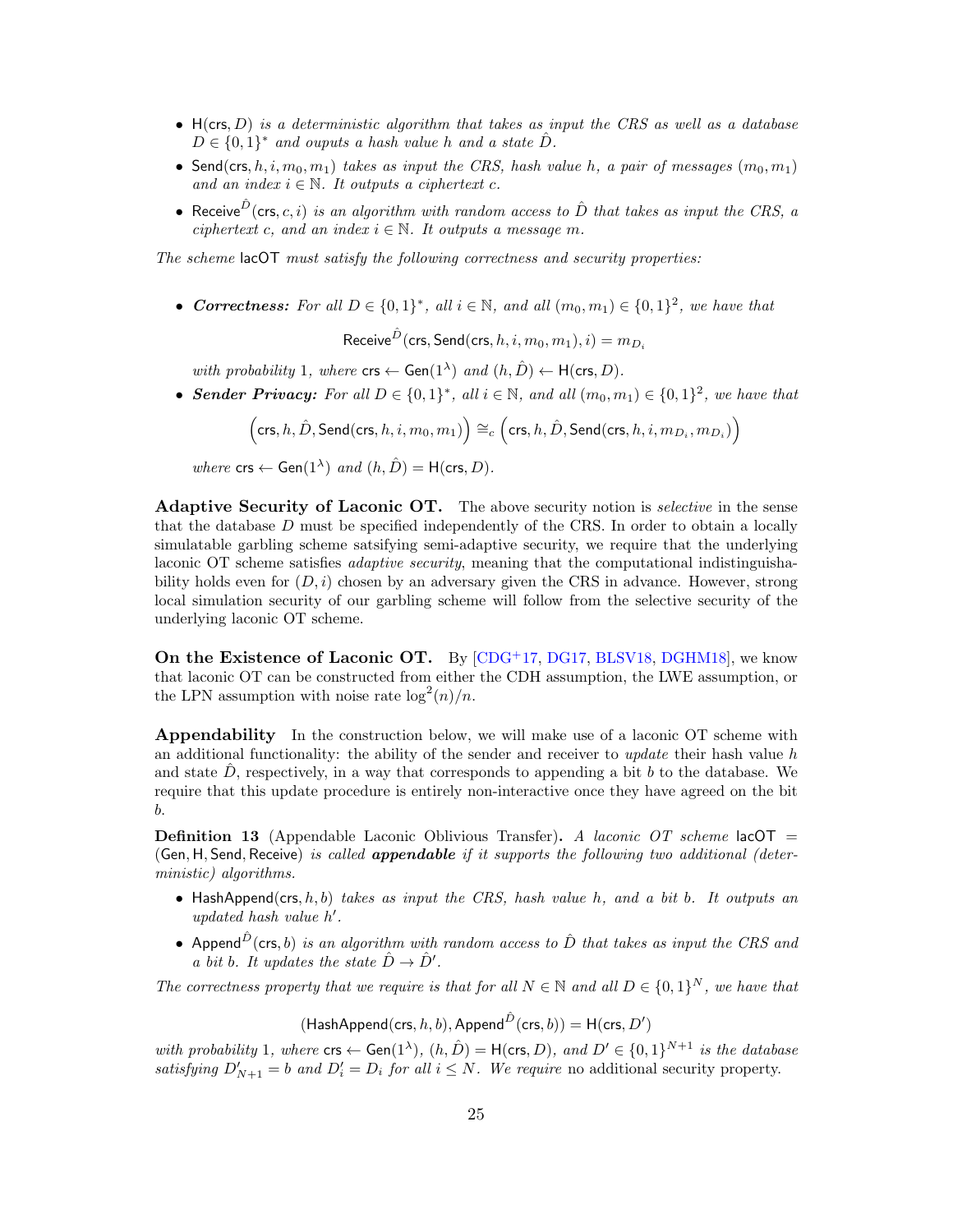**Obtaining Appendable Laconic OT** We first note that appendable laconic OT can be constructed generically from any laconic OT. The construction is as follows. We start with a laconic OT scheme  $|a\text{corr}| = |a\text{corr}|\text{Gen}, |a\text{corr}|\text{H}, |a\text{corr}|\text{Send}, |a\text{corr}|\text{Receive}|$ , and we assume that lacOT.H(crs, D) is computed via a Merkle tree that iteratively computes  $H(\mathsf{crs},\cdot)$  for some hash function H mapping 2 $\lambda$  bits to  $\lambda$  bits (and that the resulting state  $\ddot{D}$  is simply the Merkle tree). By  $[CDG<sup>+</sup>17]$  $[CDG<sup>+</sup>17]$ , this assumption is without loss of generality.<sup>[13](#page-0-0)</sup>

Given such a laconic OT scheme, one can define an appendable laconic OT scheme as follows.

- Gen( $1^{\lambda}$ ) calls and outputs crs  $\leftarrow$  lacOT.Gen( $1^{\lambda}$ ).
- H(crs, D) is defined as follows: for  $D \in \{0,1\}^{\lambda N+n}$ , let  $N = \sum_{i=0}^{\lambda} N_i 2^i$  be the binary representation of  $N^{14}$  $N^{14}$  $N^{14}$  Then, let  $N^{(j)} = \sum_{\ell=\log(N)-j}^{\log(N)} N_{\ell} 2^{\ell}$  be the jth (reverse) truncation of N, let  $D^{(j)} = D[\lambda N^{(j-1)} : \lambda N^{(j)} - 1]$  (this will be the empty string by definition when  $N_{\log(N)-j} = 0$ , and let  $(h^{(j)}, \hat{D}^{(j)}) =$  lacOT.H(crs,  $D^{(j)}$ ) (again interpreted to be the empty string if  $N_{\log(N)-j} = 0$ . Finally, let  $d = D[\lambda N, \lambda N + n - 1]$  and output  $h = \lambda N + n||h^{(0)}||h^{(1)}|| \dots ||h^{(\log(N))}||d$  and  $\hat{D} = (\lambda N + n, \hat{D}^{(0)}, \hat{D}^{(1)}, \dots, \hat{D}^{(\log(N))}, d)$ .
- Send(crs,  $h, i, m_0, m_1$ ) interprets  $h = \lambda N + n||h^{(0)}||h^{(1)}|| \dots ||h^{(\log(N))}||d$  and does the following: if  $i \geq \lambda N$ , output  $m_{d_{i-\lambda}N}$ . Otherwise, output lacOT.Send(crs,  $h^{(j)}, i'$ ), where  $j \in [\log(N)]$  is the unique index such that  $i \in [\lambda N^{(j-1)}, \lambda N^{(j)} - 1]$  and  $i' = i - \lambda N^{(j-1)}$ .
- Receive  $\hat{D}(\textsf{crs},c,i)$  outputs  $c$  if  $i \geq \lambda N$ , and otherwise calls lacOT.Receive  $\hat{D}^{(j)}(\textsf{crs},c,i')$  for  $(j, i')$  as above.
- HashAppend(crs, h, b) interprets  $h = \lambda N + n||h^{(0)}|| \dots ||h^{(\log(N))}||d$  and does the following. If  $n \neq \lambda - 1$ , simply append b to the end of h. Otherwise, let j<sup>\*</sup> be such that  $N_j = 1$  for all  $j < j^*$  and  $N_{j^*} = 0$ . Then, let  $h'_{log(N)} = d||b$  and repeatedly compute  $h'_{\ell-1}$  = lacOT.H(crs,  $h_{\ell}||h'_{\ell}$ ) for  $\log(N) \geq \ell \geq \log(N) - j^* + 1$ . Finally, output  $\lambda(N+1)||h^{(0)}||h^{(1)}||\ldots||h^{(\log(N)-j^*-1)}||h'^{(\log(N)-j^*)}.$
- Append $\hat{D}$  (crs, b) computes the hash value h associated to the database D, executes HashAppend( crs, h, b), and updates (i.e. merges) the corresponding Merkle trees  $\hat{D}^{(0)}, \ldots, \hat{D}^{(\log(N))}$  as dictated by the new hashing.

The correctness and security properties of our new laconic OT scheme are immediately inherited from the correctness and security of lacOT. The only other property that needs to be verified is correctness of appending, which follows immediately from the fact that lacOT.H is computed via a Merkle tree.

#### <span id="page-25-0"></span>5.1 The LSGS Construction

Let lacOT = (lacOT.Gen, lacOT.H, lacOT.Send, lacOT.Receive, lacOT.HashAppend, lacOT.Append) be an appendable laconic OT scheme. Let  $\Pi = (Gen, Gh, Eval)$  be a decomposable garbling scheme (Section [2.2\)](#page-13-0) with simulation security hiding both the circuit and input.<sup>[15](#page-0-0)</sup>

We construct a locally simulatable garbling scheme  $\Pi_{\mathsf{LGC}}$  for circuits of size s, input length n, and output length m by first specifying a **local encoding** (Definition [9\)](#page-18-1) with  $N_{\text{comps}} = s$ 

<sup>14</sup>We assume that  $N \leq 2^{\lambda}$ .

<sup>&</sup>lt;sup>13</sup>Technically, this is only possible when we start with laconic OT satisfying *adaptive security*. The  $[CDG^+17]$  $[CDG^+17]$ construction can be modified to the setting of selective security using a Merkle tree with a new, independently sampled crs<sub>i</sub> for each depth j of the tree, and the generic transformation of  $\left[CDG+17\right]$  $\left[CDG+17\right]$  $\left[CDG+17\right]$  can easily be adapted to this setting as well.

<sup>&</sup>lt;sup>15</sup>By this, we mean that the simulator takes as input only  $1^{|C|}$ , *n* input labels  $\overrightarrow{ab}$ , and the output  $C(x)$ . This definition can be achieved generically from the version stated in Section [2.2](#page-13-0) by garbling a universal circuit with the particular circuit C hard-coded as input.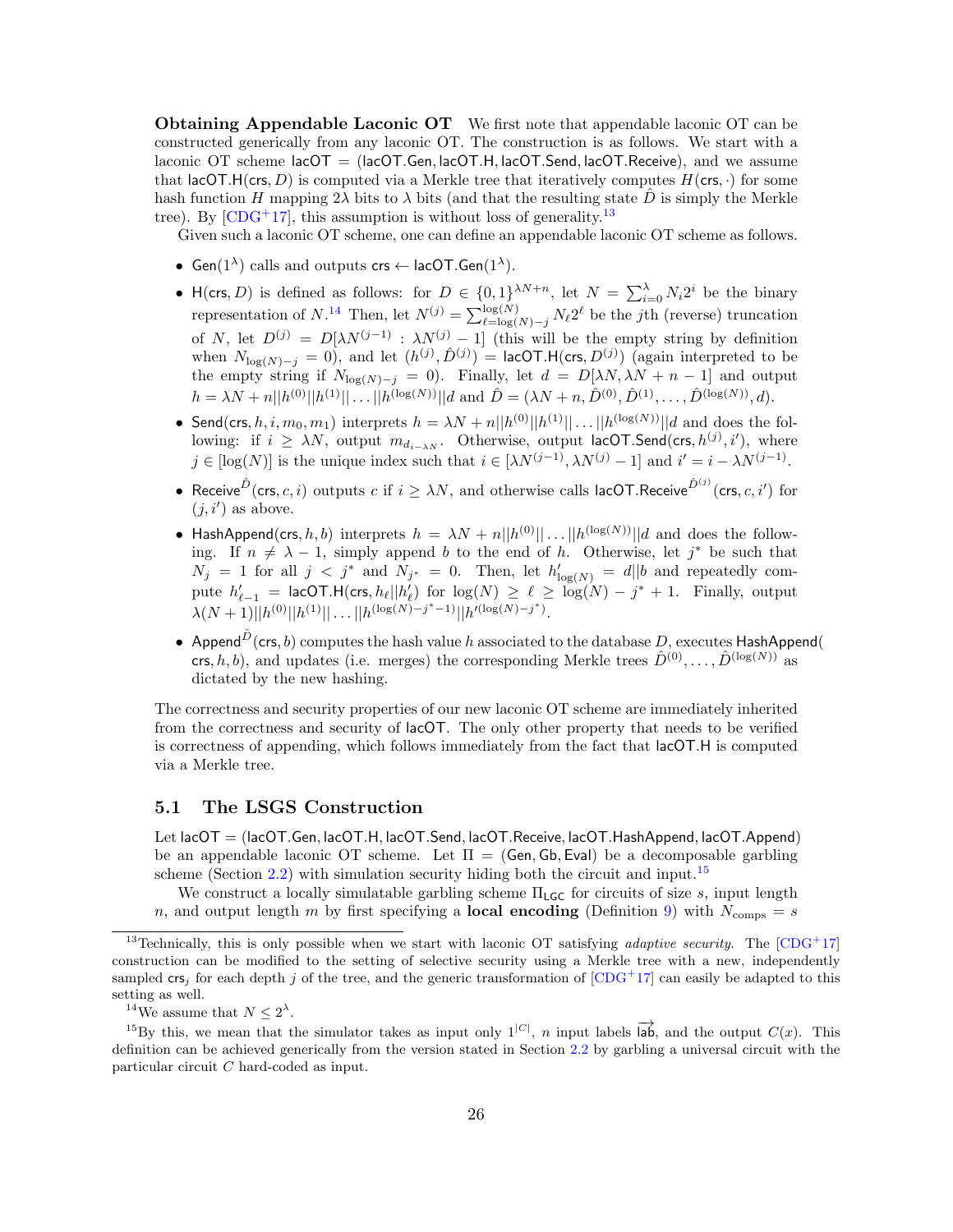components and then proving that the associated garbling scheme satisfies strong  $L_{\text{sim}}$ -local simulation security (Definition [10\)](#page-19-0) for  $L_{\text{sim}} = O(\log(s)).$ 

To give intuition for our local encoding, we first give an informal description of the local secret keys in the scheme. The local secret keys are as follows:

- The common key  $sk_{\perp}$ , which will be the common reference string of a laconic OT scheme.
- Local labels  $sk_{i,\text{labels}}$  for every  $i \in [s]$ , which are input labels for instances of  $\Pi$ .
- Local one-time pads  $sk_{i,\text{pad}}$  for every  $i \in [s]$ .

We accordingly identify the set  $[N_{\text{keys}}]$  with the set  $\{\perp\} \cup \{(i, \text{label})\}_{i \in [s]} \cup \{(i, \text{pad})\}_{i \in [s]}$ . Moreover, we define  $I := \{\bot, (1, \text{labels})\} \cup \{(i, \text{pad})\}_{i=1}^n \cup \{(i, \text{pad})\}_{i=s-m+1}^s$ 

We now formally define the local encoding for  $\Pi_{\mathsf{LGC}}$ .

 $\Pi_{\mathsf{LGC}}$ .KeyListGen $(C, i)$ : On input a circuit C and index  $i \in [N_{\text{comps}} = s]$ , compute the gates  $a, b \in [s]$  that are the children of the *i*th gate of C under some canonical ordering. Output  $\mathbf{L}_i = \{\perp, (i, \text{labels}), (i, \text{pad}), (i + 1, \text{labels}), (a, \text{pad}), (b, \text{pad})\}\$ and  $\mathsf{st}_i = (i, a, b)$ .

Implementing  $\Pi_{LG}$ . KeyListGen for Turing Machines Recall that a local encod-ing (Definition [9\)](#page-18-1) must satisfy the property that  $KeyListGen(M, T, n, i)$  can be computed in time  $\text{poly}(|M|, \log(T), \log(n))$  when M is a Turing machine. Indeed, it is easy to see that KeyListGen $(M, T, n, i)$  can be implemented via a single call to FindGate $(M, n, T, i)$  (as defined in Section [2\)](#page-11-0), which gives the result.

 $\Pi_{\mathsf{LGC}}$ .LocalKG( $1^{\lambda}, j$ ): There are three cases describing local key generation.

- If  $j = \perp$ , compute  $\mathsf{crs} \leftarrow \mathsf{lacOT}.\mathsf{Gen}(1^{\lambda})$  and output  $sk_{\perp} = \mathsf{crs}.$
- If  $j = (i, pad)$ , sample a uniformly random bit  $r_i$  and output  $sk_{i, pad} = r_i$ .
- If  $j = (i, \text{labels})$ , sample two sets of input labels:  $\overline{\mathsf{lab}}^{R,i} \leftarrow \Pi$ . Gen $(1^\lambda, 1^\lambda)^{16}$  $(1^\lambda, 1^\lambda)^{16}$  $(1^\lambda, 1^\lambda)^{16}$ , and  $\overline{\mathsf{lab}}^{W,i}$ :  $\left(\overline{\text{hlab}}^{W,i}, \overline{\text{alab}}^{W,i}, \overline{\text{blab}}^{W,i}\right) \leftarrow \Pi.\text{Gen}(1^{\lambda}, 1^{\lambda+2}).$  Then output  $sk_{i,\text{labels}} = \left(\overline{\text{lab}}^{R,i}, \overline{\text{lab}}^{W,i}\right).$

 $\Pi_{\mathsf{LGC}}$ .GateEnc(st,  $(sk_j)_{j \in \mathbf{L}}$ ):

- Parse  $st = (i, a, b)$ .
- Parse the local secret keys  $(sk_j)_{j\in\mathbf{L}}$  as follows:  $sk_{\perp} = \text{crs}, sk_{i,\text{labels}} = (\overline{\text{lab}}^{R,i}, \overline{\text{lab}}^{Wi}),$  $sk_{i,\text{pad}} = r_i$ ,  $sk_{i+1,\text{labels}} = (\overline{\mathsf{lab}}^{R,i+1}, \overline{\mathsf{lab}}^{Wi+1}),$   $sk_{a,\text{pad}} = r_a$ ,  $sk_{b,\text{pad}} = r_b$ .
- Define circuits  $R$  and  $W$  as in Figure [2](#page-27-0) and Figure [3,](#page-27-1) respectively.
- Compute  $\widetilde{R}_i \leftarrow \Pi.\mathsf{Gb}\left(\Pi.\mathsf{MSK}:=\overline{\mathsf{lab}}^{R,i}, R[\mathsf{crs},\overline{\mathsf{lab}}^{W,i},a,b]\right)\!.$
- Compute  $\widetilde{W}_i$  ← Π.Gb  $($ Π.MSK :=  $\overline{\mathsf{lab}}^{W,i}, W[\mathsf{crs}, r_a, r_b, r_i, \overline{\mathsf{lab}}^{R,i+1}, i]$  $).$
- Output  $\left(\widetilde{R}_i, \widetilde{W}_i\right)$ .

 $\Pi_{\mathsf{LGC}}$ .IEnc(MSK, $x$ ): Output  $\Big({\sf crs, lab}^{R,1}[h_0], D_0, (r_\ell)_{\ell=s-m+1}^s\Big),$  where  $(h_0, \hat{D}_0) = {\sf lacOT.H}({\sf crs, D_0})$ and  $D_0 = (x_1 \oplus r_1) \dots ||(x_n \oplus r_n)$ . Note that this is a function of  $\mathsf{SK}_{\text{Imp}} := (sk_j)_{j \in \mathbf{I}}$ .

 $\Pi_{\mathsf{LGC}}.\mathsf{Eval}(\langle C \rangle, \langle x \rangle)$ : First, compute  $(h_0, \hat{D}_0)$  = lacOT.H(crs, $D_0)$  (in order to compute  $\hat{D}_0$ ). Then, for each  $i = (a, b) \in [s]$ , do the following:

<sup>&</sup>lt;sup>16</sup>Recall that  $\Pi$ . Gen is defined as follows: it takes as input  $(1^{\lambda}, 1^n)$  and outputs 2n input labels, each of length  $\lambda$ .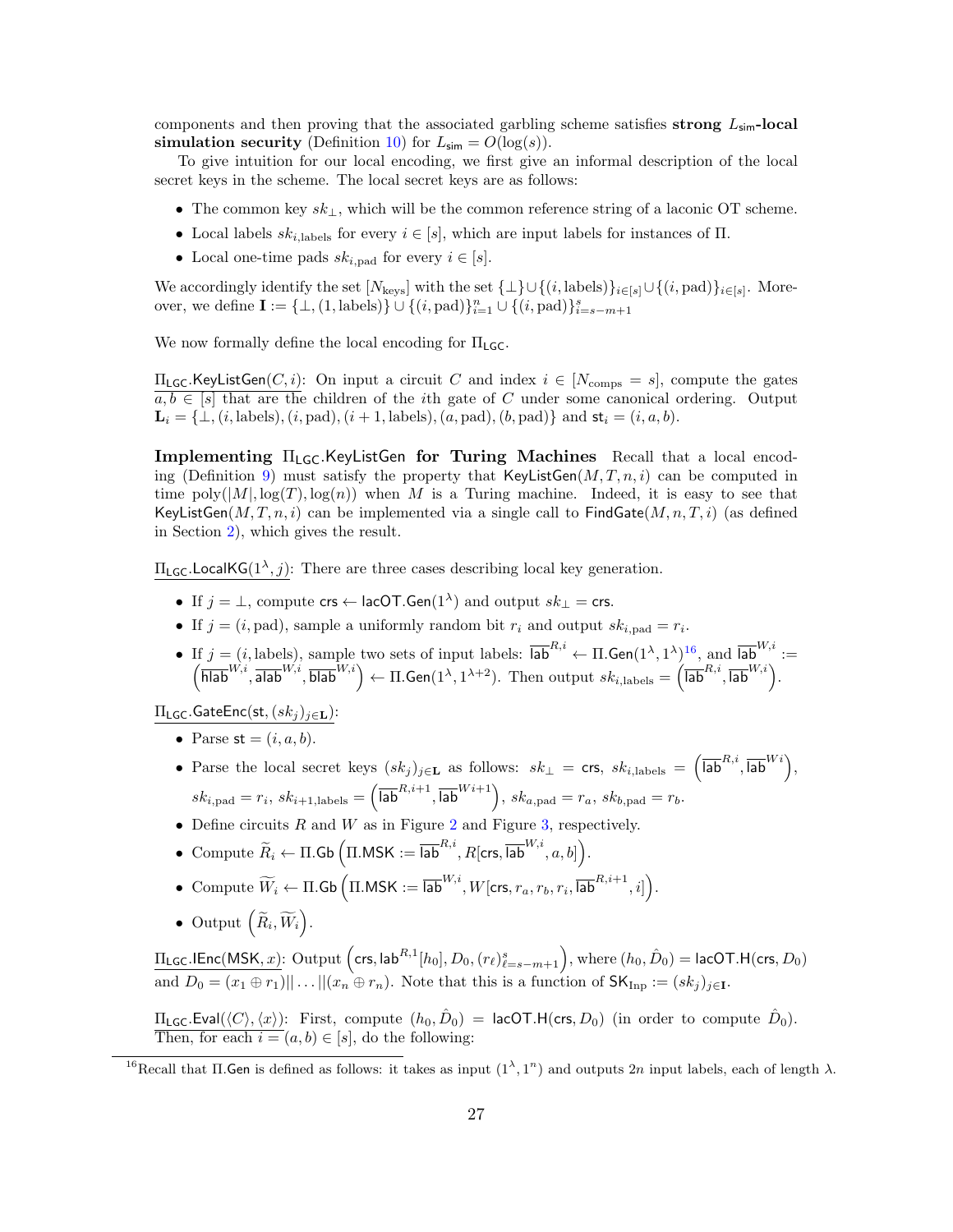Input: hash value h Hardwired Values: keys crs,  $\overline{{\mathsf{lab}}}^{W,i}$ ; indices  $a, b$ 

- Compute  $\mathsf{CT}_a \leftarrow \mathsf{lacOT}.\mathsf{Send}(\mathsf{crs}, h, a, \mathsf{alab}^{W,i}_0, \mathsf{alab}^{W,i}_1)$
- Compute  $\mathsf{CT}_b \leftarrow \mathsf{lacOT}.\mathsf{Send}(\mathsf{crs},h,b,\mathsf{blab}_0^{W,i},\mathsf{blab}_1^{W,i}).$
- Output hlab<sup>W,i</sup>[h],  $CT_a$ ,  $CT_b$ .

<span id="page-27-0"></span>

**Input:** hash value h, bits  $v_a, v_b$  $\textbf{Hardwired Values: } \text{keys }\textsf{crs}, r_a, r_b, r_i, \overline{\textsf{lab}}^{R,i+1}, \text{ index } i$ 

- Compute  $v_i := r_i \oplus ((v_a \oplus r_a) \text{ NAND } (v_b \oplus r_b)).$
- Compute  $h' = \text{lacOT.HashAppend}(\text{crs}, h, v_i)$ .
- Output  $v_i$ ,  $\mathsf{lab}^{R,i+1}[h']$ .

<span id="page-27-1"></span>Figure 3: Description of the Write Circuit W.

- $\bullet \ \ \text{Compute} \ \Big(\mathsf{hlab}^{W,i}[h_{i-1}],\mathsf{CT}_a,\mathsf{CT}_b \Big) = \Pi.\mathsf{Eval}(\widetilde{R}_i,\mathsf{lab}^{R,i}[h_{i-1}]).$
- $\bullet \,\,$   $\mathsf{Compute} \,\, \mathsf{alab}^{W,i}_{v_a} = \mathsf{lacOT}.\mathsf{Receive}^{\hat{D}_{i-1}}(\mathsf{crs},\mathsf{CT}_a,a) \,\, \mathsf{and} \,\, \mathsf{blab}^{W,i}_{v_b} = \mathsf{lacOT}.\mathsf{Receive}^{\hat{D}_{i-1}}(\mathsf{crs},\mathsf{CT}_b,b).$
- Compute  $v_i||\mathsf{lab}^{R,i+1}[h_i] = \Pi.\mathsf{Eval}(\widetilde{W}_i, \mathsf{lab}^{W,i}[h_{i-1}||v_a||v_b]).$
- Execute lacOT.Append $\hat{D}_{i-1}$  (crs,  $v_i$ ) and obtain updated database state  $\hat{D}_i$ .

Finally, output  $(r_j \oplus D_s[j])_{j=s-|y|}^s$ .

Correctness. This garbling scheme is proven correct by an inductive argument that for each  $i \in [s-n]$ ,  $(h_i, \hat{D}_i) = \text{lacOT.H}(\text{crs}, D_i)$ , where  $D_i$  is the database of length  $i+n$  satisfying  $D_i[\ell] = r_\ell \oplus \text{val}_{\ell}(C, x)$  for all  $\ell \in [i + n]$ , and  $\text{val}_{\ell}(C, x)$  is the value of the  $\ell$ th gate of C when evaluated on input x.

We argue as follows. By definition  $(h_0, \hat{D}_0) = \text{lacOT.H}(\text{crs}, D_0)$ . For the inductive step, suppose that  $(h_{i-1}, \hat{D}_{i-1}) =$  lacOT.H(crs,  $D_{i-1}$ ). Then, by the correctness of  $\Pi$ , we have that the  $(2i-1)$ th execution of II. Eval outputs  $\left(h\text{lab}^{W,i}[h_{i-1}],\text{CT}_a,\text{CT}_b\right)$  (where  $\text{CT}_a$  and  $\text{CT}_b$  are lacOT ciphertexts using hash value  $h_{i-1}$ ). By the correctness of lacOT, we then have that the ith pair of executions of lacOT.Receive output alab $_{v_a}^{W,i}$  and blab $_{v_b}^{W,i}$ . Thus, by the correctness of  $\Pi$ , the 2*i*th execution of  $\Pi$ . Eval outputs  $(h_i, v_i)$ , where  $(h_i, \hat{D}_i)$  = lacOT. H(crs,  $D_i$ ) by the correctness of lacOT.HashAppend. Finally, we conclude that the ith execution of lacOT.Append correctly outputs  $\hat{D}_i$  by the correctness of lacOT.Append. This completes the induction.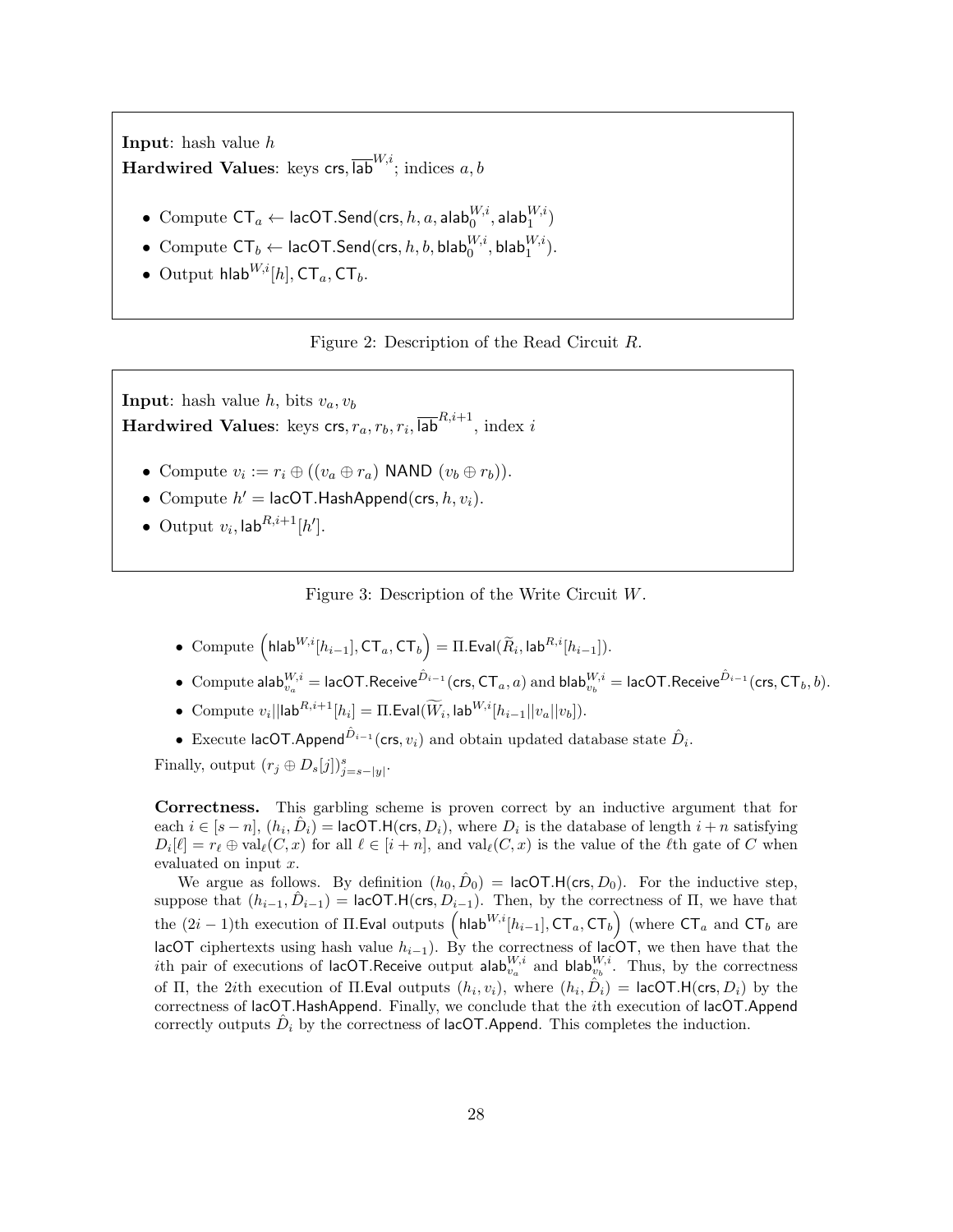**Online Complexity.** We note that by construction, the size of an input encoding of  $x \in \mathbb{R}$  $\{0,1\}^n$  is  $n + m + \text{poly}(\lambda)$ .<sup>[17](#page-0-0)</sup> In addition, the online computational complexity of this scheme is  $n \cdot \text{poly}(\lambda) + m$ ; the only work done in the execution of  $\Pi_{\text{LG}}$ . IEnc is hashing the input x. More precisely, the online computational complexity is  $\frac{n}{\lambda} \cdot \text{Time}(\text{lacOT.H}) + m + \text{poly}(\lambda)$ , so if lacOT.H runs in linear time (as is the case for the CDH-based laconic OT of [\[DG17\]](#page-47-2)), then the online computational complexity is  $O(n) + m + \text{poly}(\lambda)$ .

#### <span id="page-28-0"></span>5.2 Strong Local Simulation

We now write down the associated  $\sf SimKeyListGen_k, \sf SimGtEnc_k$  and  $\sf SimInpEnc_k$  algorithms for  $\mathbf{k} \in [q = \text{poly}(\lambda, s)]$  that satisfy strong  $L_{\text{sim}}$ -local simulation security for  $L_{\text{sim}} = \log(s)$ . Our proof of security follows that of [\[GS18a\]](#page-48-11). In order to prove local simulatability, we will define three local simulator algorithms –  $SimGtEnc<sub>White</sub>$ ,  $SimGtEnc<sub>Gre</sub>$ , and  $SimGtEnc<sub>Black</sub>$  – and then define (SimKeyListGen<sub>k</sub>, SimGtEnc<sub>k</sub>, SimInpEnc<sub>k</sub>) where each hybrid **k** corresponds to a "pebble configuration" mode<sup>(k)</sup>  $\in \{White, Grey, Black\}^s$ . Our simulators are defined as follows.

SimGtEnc $_{\text{White}}(i, a, b, \textsf{crs}, \overline{\textsf{lab}}^{R,i}, \overline{\textsf{lab}}^{W,i}, r_i, \overline{\textsf{lab}}^{R,i+1}, r_a, r_b)$ : This algorithm is identical to the honest GateEnc algorithm (with unused inputs removed for convenience).

SimGtEnc<sub>Grey</sub>(MSK, *i*, *a*, *b*,  $h_{i-1}$ ,  $h_i$ ,  $v_a$ ,  $v_b$ ,  $v_i$ ): This algorithm controls our input-dependent simulation; it takes as additional input hash values  $(h_{i-1}, h_i)$  and bits  $(v_a, v_b, v_i)$ . It operates as follows.

- $\bullet \ \ \text{Compute ciphertexts } \mathsf{CT}_a \leftarrow \mathsf{lacOT}.\mathsf{Send}(\mathsf{crs}, h_{i-1}, a, \left(\mathsf{alab}_{v_a}^{W,i}, \mathsf{alab}_{v_a}^{W,i}\right)), \mathsf{CT}_b \leftarrow \mathsf{lacOT}.\mathsf{Send}(\mathsf{crs}, h_{i-1}, a, \left(\mathsf{alab}_{v_a}^{W,i}, \mathsf{alab}_{v_a}^{W,i}\right)), \mathsf{CT}_b \leftarrow \mathsf{lacOT}.\mathsf{Send}(\mathsf{crs}, h_{i-1}, a, \left(\mathsf{alab}_{v_a}^{W,i}, \mathsf{alab}_{v_a}^{W,i}\$  $h_{i-1}, b, \left( \mathsf{blab}_{v_{b}}^{W,i}, \mathsf{blab}_{v_{b}}^{W,i} \right) ).$
- $\bullet$  Compute simulated garbled circuits  $\widetilde{R}_i ← \Pi.\mathsf{Sim}\left(1^{|R|}, \mathsf{lab}^{R,i}[h_{i-1}], \left(\mathsf{hlab}^{W,i}[h_{i-1}], \mathsf{CT}_a, \mathsf{CT}_b\right)\right)$ as well as  $\widetilde{W}_i \leftarrow \Pi.\mathsf{Sim}\left(1^{|W|}, \mathsf{lab}^{W,i}[h_{i-1}||v_a||v_b], v_i||\mathsf{lab}^{R,i+1}[h_i]\right).$
- Output  $\left(\widetilde{R}_i, \widetilde{W}_i\right)$ .

SimGtEnc $_{\rm Black}(i,a,b,\mathsf{crs},\overline{\mathsf{lab}}^{R,i},\overline{\mathsf{lab}}^{W,i},r_i,\overline{\mathsf{lab}}^{R,i+1})$ : This algorithm crucially **does not require**  $r_a$  or  $r_b$  as input. It computes  $R_i$  exactly as in GateEnc, and computes  $W_i' \leftarrow \Pi$ .Gb(MSK :=  $\overline{\mathsf{lab}}^{W,i}, W'[\mathsf{crs}, r_i, \mathsf{lab}^{R,i+1}, i]),$  where the **fake write circuit**  $W'$  is defined in Fig. [4.](#page-29-0) Finally, it  $\mathrm{outputs}\left(\widetilde{R}_i, \widetilde{W}_i'\right).$ 

We now define (SimKeyListGen<sub>k</sub>, SimGtEnc<sub>k</sub>, SimInpEnc<sub>k</sub>), where each **k** is associated to a configuration mode<sup>(k)</sup>  $\in \{\text{white}, \text{grey}, \text{black}\}^s$ . The configuration mode<sup>(k)</sup> is specified by the pebbling game defined in [\[GS18a\]](#page-48-11), which we will describe later.

The set  $T_{\mathbf{k}}$  is defined to be the set of all i such that  $\text{mode}_{i}^{(\mathbf{k})} = \text{Grey}$ .

 ${\sf SimKeyListGen}_{\bf k}(C,i)$  outputs  ${\bf L}^{({\bf k})}_i=\{\bot, (i,{\rm labels}), (i,{\rm pad}), (i+1,{\rm labels}), (a,{\rm pad}), (b,{\rm pad})\}$  – as computed by  $\mathsf{KeyListGen}(C,i) - \text{if }\mathsf{mode}_i^{(\mathbf{k})} \in \{\text{White}, \text{Grey}\}, \text{ and outputs } \mathbf{L}_i^{(\mathbf{k})} = \{\bot, (i,\text{labels}),$  $(i, pad), (i + 1, labels)$  if mode<sup>(k)</sup> = Black. It also always outputs  $\mathsf{st}_i^{(k)} = (i, a, b)$ .

 $17$ If we only care about obtaining strong local simulatability and not semi-adaptive security, the output dependence can be moved to the circuit/TM encoding instead of the input encoding.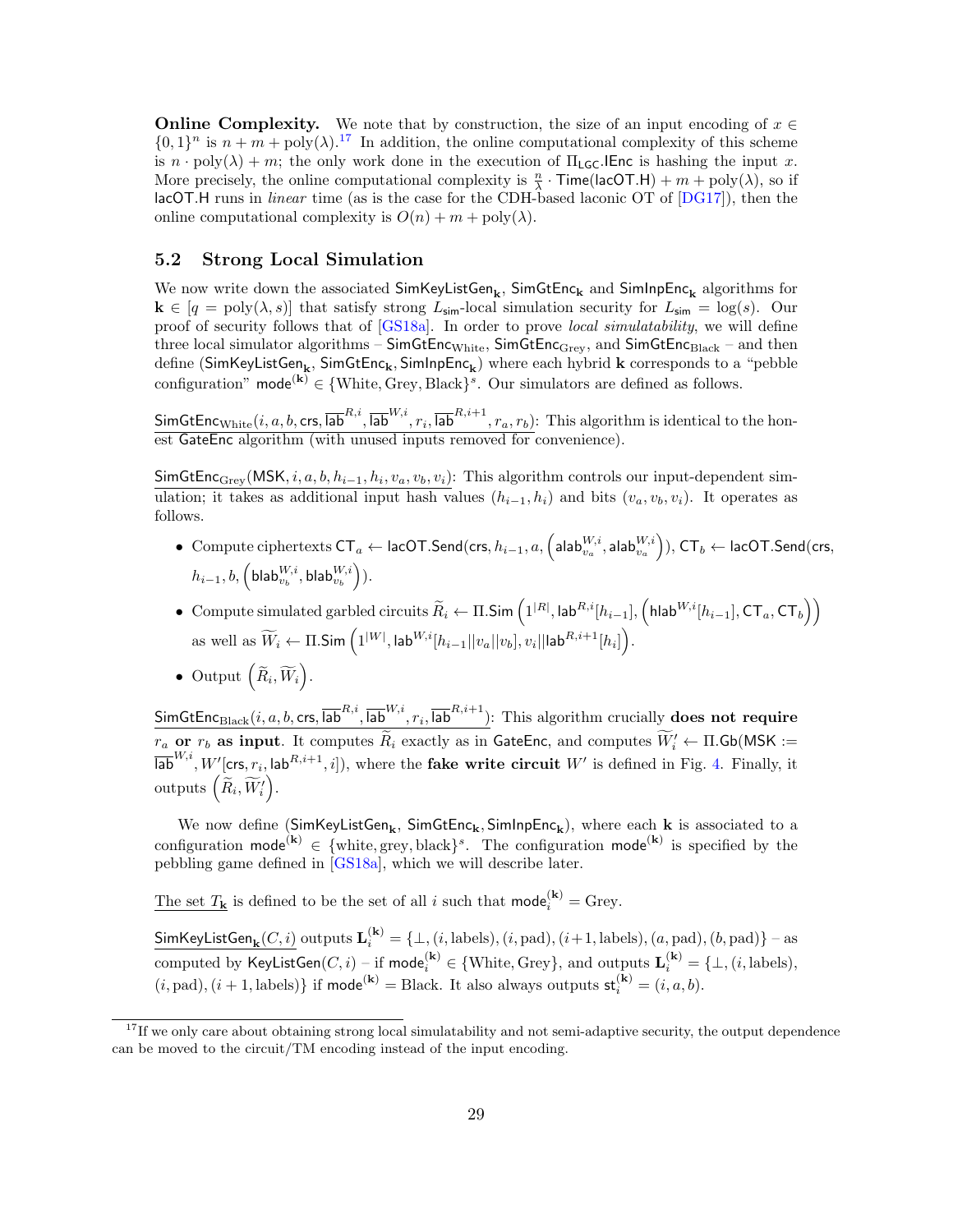**Input:** hash value h, bits  $v_a, v_b$  $\bm{\text{Hardwired Values: index} } i, \text{ keys }\textsf{crs}, r_i, \overline{\textsf{lab}}^{R,i+1}$ 

- Set  $v_i := r_i$ .
- Compute  $h' = \text{lacOT.HashAppend}(\text{crs}, h, v_i)$ .
- Output  $v_i$ ,  $\mathsf{lab}^{R,i+1}[h']$ .

<span id="page-29-0"></span>Figure 4: Description of the Fake Write Circuit  $W'$ .

 $SimGtEnc_{\mathbf{k}}$ : To define this algorithm, we must describe both the input-dependent and inputindependent simulation.

The input-dependent simulation algorithm receives as input  $(MSK, i, C, x)$  and does the following:

- Compute the children  $(a, b)$  of i in C (as in KeyListGen).
- For every gate g, set  $v_q$  to be  $r_q \oplus \text{val}_q(C, x)$ , where  $\text{val}_q(C, x)$  is the value of the gate g of  $C$  on input  $x$ .
- Compute  $h_{i-1} =$  lacOT.H(crs,  $D_{i-1}$ ), where  $D_{i-1} = v_1 || \dots || v_{i-1}$ , and similarly compute  $h_i =$  lacOT.H(crs,  $D_i$ )
- Call SimGtEnc<sub>Grey</sub>(MSK, *i*, *a*, *b*,  $h_{i-1}$ ,  $h_i$ ,  $v_a$ ,  $v_b$ ,  $v_i$ ) for  $i = (a, b)$ .

The input-independent simulation algorithm receives as input  $(\mathsf{st},(sk_j)_{j\in\mathbf{L}}, C(x))$  and calls  $\mathsf{SimGtEnc}_{\mathsf{mode}_i^{(\mathbf{k})}}(\mathsf{st},(sk_j)).^{18}$  $\mathsf{SimGtEnc}_{\mathsf{mode}_i^{(\mathbf{k})}}(\mathsf{st},(sk_j)).^{18}$  $\mathsf{SimGtEnc}_{\mathsf{mode}_i^{(\mathbf{k})}}(\mathsf{st},(sk_j)).^{18}$ 

SimInpEnc<sub>k</sub>(MSK, C, x): For all output gates  $\ell > s - m$ , set  $r'_\ell = r_\ell \oplus C(x)_{\ell-s+m}$  if mode $\binom{k}{\ell}$ black; otherwise, set  $r'_\ell = r_\ell$ . If mode<sup>(k)</sup> = Black for every  $g > n$ , then set  $v_i = r_i$  for all  $i \in [n]$ ; otherwise, set  $v_i = r_i \oplus x_i$  for all  $i \in [n]$ . Output  $(\text{crs, lab}^{R,1}[h_0], (v_i)_{i=1}^{|x|}, (r'_j)_{j=s-|y|+1}^s),$  where  $h_0 = \text{lacOT.H}(\text{crs}, v_1 || \dots || v_n).$ 

To finish our description of the local simulation strategy, we must describe the configurations mode<sup>(k)</sup>  $\in \{\text{White}, \text{Grey}, \text{Black}\}^s$ . We say that a pair of modes (mode, mode') is a **valid tran**sition if mode and mode' differ on a single index  $i \in [s]$ , and one of the following two conditions holds.

- Grey Rule:  ${mode_i, mode'_i} = {Grey, White}$  and  $mode_{i-1} = Grey$  (or  $i = 1$ ).
- Black Rule:  ${mode_i, mode'_i} = {Grey, Black}, mode_{i-1} = Grey (or i = 1), and mode_{\ell} =$ Black for all  $\ell > i$ .

Our sequence of modes  $\text{mode}^{(1)}, \ldots, \text{mode}^{(q)}$  is then defined by a *pebbling strategy*.

<span id="page-29-1"></span>**Lemma 1** ([\[GS18a\]](#page-48-11) Lemma 5.2). There exists a sequence of modes (mode<sup>(1)</sup>,..., mode<sup>(q)</sup>) with  $q = \text{poly}(s)$  satisfying the following properties.

- mode<sup>(1)</sup> is the "all White" mode.
- mode<sup>(q)</sup> is the "all Black" mode.

<sup>&</sup>lt;sup>18</sup>The gate number i is always part of  $st$ , so this is well-defined and efficient.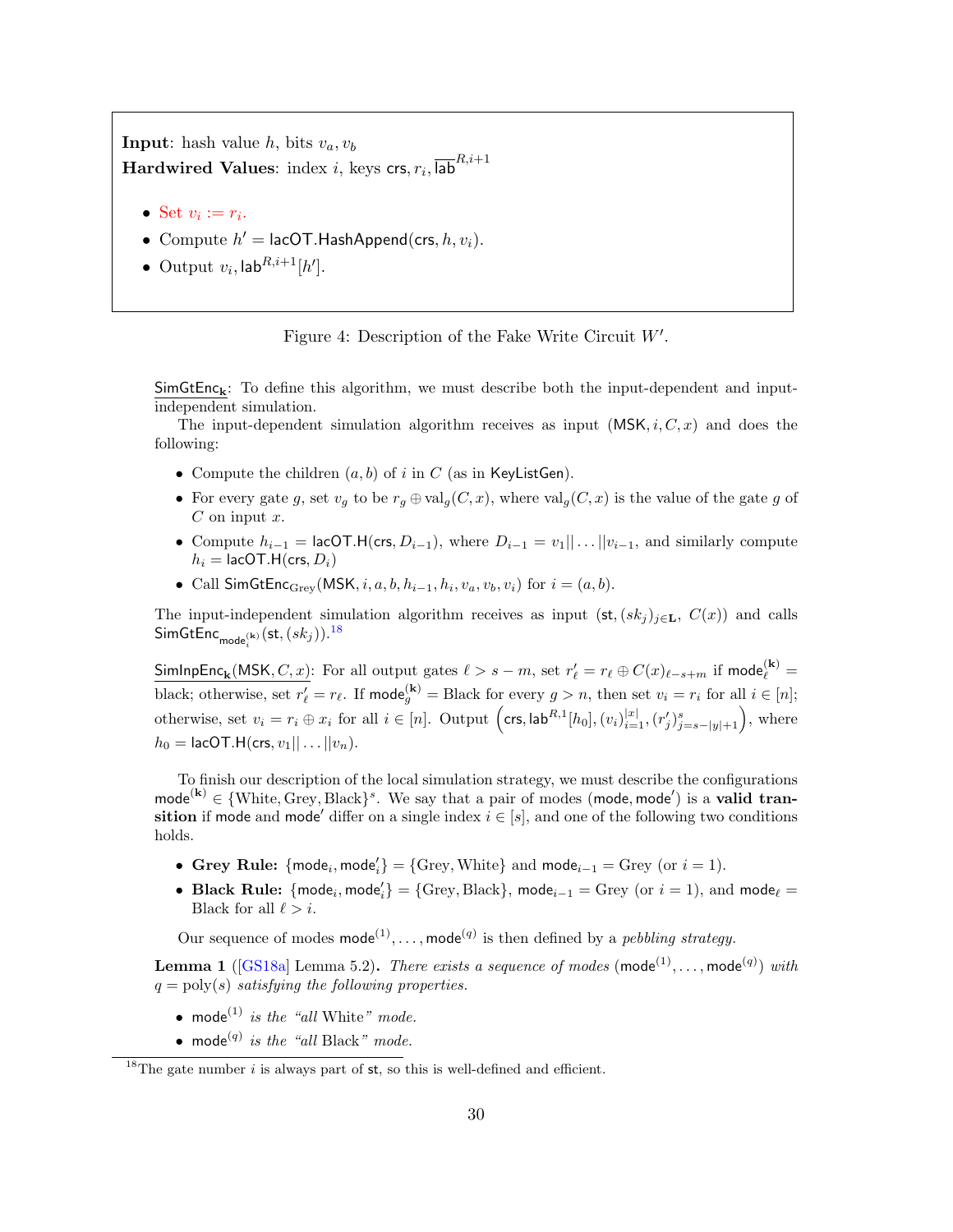- (mode<sup>(k)</sup>, mode<sup>(k+1)</sup>) is a valid transition for each **k**.
- For every **k**, at most  $log(s)$  indices i satisfy mode<sub>i</sub><sup>(k)</sup> = Grey.

This completes our description of the locally simulatable garbling scheme and its simulation strategy. We first observe that the syntactic properties of strong local simulation are satisfied:

- The final simulator is input-independent. Namely,  $T_q = \emptyset$  and SimInpEnc<sub>q</sub> is an efficient function of  $(C, C(x))$  rather than  $(C, x)$  because mode<sub>i</sub><sup>(q)</sup> = Black for all *i*.
- Neighbor lists and states are small and efficiently computable. In particular,  $\left| \mathbf{L}_i^{(\mathbf{k})} \right| \leq 6$  and  $\left| \mathbf{s} \mathbf{t}_i^{(\mathbf{k})} \right| = 3 \log(s)$  for all  $(i, \mathbf{k})$ .
- Input-dependent simulation is local. By Lemma [1,](#page-29-1)  $|T_{\mathbf{k}}| \leq \log(s)$  for every k.
- Input-independent hybrid simulators are functionally equivalent. Indeed, the input-independent simulation algorithms and simulated neighbor algorithms in hybrid k and hybrid  $k + 1$  are functionally equivalent, as on input i they are a fixed function of  $\textsf{mode}_i^{(\mathbf{k})} = \textsf{mode}_i^{(\mathbf{k}+1)}.$

Thus, all of the auxiliary requirements (as per Definition [10\)](#page-19-0) of our simulation strategy are satisfied, so all that remains to be verified is the indistinguishability condition. Recall the indistinguishability condition: for every  $C, x$ ,  $\bf{k}$ , and adversarially chosen local secret keys  $\{sk_j\}_{j\notin\mathsf{list}_{\mathbf{k}}^{\text{rand}}}$ , we want to show that  $D_0(MSK) \approx_c D_1(MSK)$ , where  $D_b(MSK)$  is sampled in the following way:

- For every  $i \in T_{\mathbf{k}} \cup T_{\mathbf{k}+1}$ , sample  $\langle g_i \rangle$  in one of two ways:
	- If  $i \in T_{\mathbf{k}+b}$ , compute  $\langle g_i \rangle \leftarrow \mathsf{SimGtEnc}_{\mathbf{k}+b}(\mathsf{MSK}, i, C, x)$ .
	- If  $i \notin T_{\mathbf{k}+b}$ , compute  $\langle g_i \rangle$  ← SimGtEnc<sub>k+b</sub>(st<sub>i</sub><sup>(k+b)</sup>, (sk<sub>j</sub>)<sub>j∈L{</sub><sub>k+b)</sub>,  $C(x)$ ), where (st<sub>i</sub><sup>(k+b)</sup>, L<sub>i</sub><sup>(k+b)</sup>) =  $\mathsf{SimKeyListGen}_{\mathbf{k}+b}(C,i).$
- Sample  $\langle x \rangle \leftarrow$  SimInpEnc<sub>k+b</sub>(MSK, C, x).
- Output  $\left\{ \left\langle g_{i}\right\rangle \right\}$  $_{i\in T_{\mathbf{k}}\cup T_{\mathbf{k}+1}},\left\langle x\right\rangle ,\left\{ sk_{j}\right\}$  $j$ ∈list $_{\mathbf{k}}^{\mathsf{public}}$ .

We are guaranteed by Lemma [1](#page-29-1) that  $(\text{mode}^{(k)}, \text{mode}^{(k+1)})$  is a valid transition for every k. Let  $i^*$  be the unique index for which  $\text{mode}_{i^*}^{(k)} \neq \text{mode}_{i^*}^{(k+1)}$ . We will prove the indistinguishability condition by considering two cases.

Case 1:  $(\text{mode}^{(k)}, \text{mode}^{(k+1)})$  satisfies the "Grey Rule." This case follows from the argument [\[GS18a\]](#page-48-11) Lemma 5.3, with the caveat of keeping track of which secret keys are random vs. adversarially generated, and which keys are given to the adversary. In addition, because we are only proving a form of selective security, we can rely on the selective security of the underlying Laconic OT scheme (along with the simulation security of the underlying decomposable garbling scheme).

We sketch a sequence of (sub)hybrids proving indistinguishability in this case. We assume that  $i^* \neq 1$  (the  $i^* = 1$  case follows similarly), and we assume that  $\text{mode}_{i^*}^{(k)} =$  White (the other case is symmetric). In each hybrid, we only change how the  $i^*$ th gate encoding is sampled.

- $Hyb_0:$  This is the original distribution  $D_0({\sf MSK}) = \left\{\left(\left\{\langle g_i\rangle^{(\bf k)}\right\}_{i\in T_{\bf k}\cup T_{\bf k+1}},\left\langle x\right\rangle^{(\bf k)},\left\{sk_j\right\}_{j\in {\sf list}^{\sf public}_{\bf k}}\right)\right\}.$
- Hyb<sub>1</sub>: This matches the original distribution, except that the first half of  $\langle g_{i^*} \rangle$  (the garbled "Read" circuit) is instead generated by computing ciphertexts  $CT_a \leftarrow \text{lacOT.Send}$   $\left(\text{crs}, h_{i^*-1}, a, \overline{\text{alab}}^{W,i^*}\right)$ ,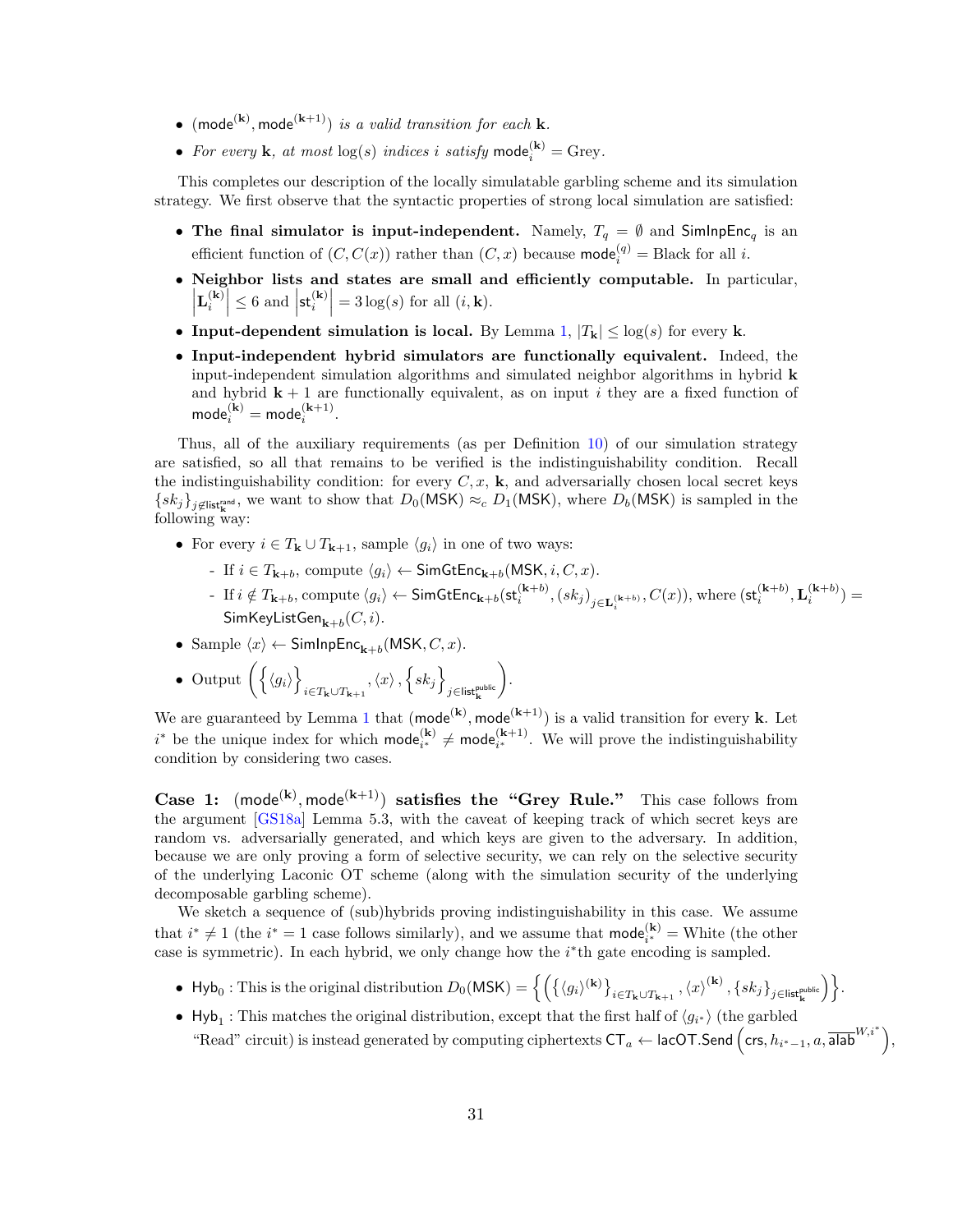$\mathsf{CT}_b \leftarrow \mathsf{lacOT}.\mathsf{Send}\left(\mathsf{crs}, h_{i^*-1}, b, \overline{\mathsf{blab}}^{W,i^*}\right), \text{ and sampling}$ 

 $\widetilde{R}_{i^*}\leftarrow \Pi.\mathsf{Sim}\Big(1^{|R|},\mathsf{lab}^{R,i^*}[h_{i^*-1}],\Big(\mathsf{hlab}^{W,i^*}[h_{i^*-1}],\mathsf{CT}_a,\mathsf{CT}_b\Big)\,\Big).$ 

Indistinguishability between  $Hyb<sub>0</sub>$  and  $Hyb<sub>1</sub>$  follows from the simulation security of  $\Pi$ , where we make use of the fact that  $(i^*, \text{labels}) \in \text{list}_{\mathbf{k}}^{\text{rand}}$  and  $(i^*, \text{labels}) \notin \text{list}_{\mathbf{k}}^{\text{public}}$  (the latter is true because the previous gate is in "Grey" mode), so the labels  $\overline{lab}^{R,i^*}[1^{\lambda} \oplus h_{i^*-1}]$ do not appear elsewhere in the hybrid random variables (again because the previous gate is in "Grey" mode).

• Hyb<sub>2</sub>: This matches Hyb<sub>1</sub>, except that the ciphertexts  $CT_a$  and  $CT_b$  are instead sampled  ${\sf as}\,\, \mathsf{CT}_a\,\leftarrow\, {\sf lacOT}.\mathsf{Send}(\mathsf{crs},h_{i^*-1},a,\left(\mathsf{alab}_{v_a}^{W,i^*},\mathsf{alab}_{v_a}^{W,i^*}\right)),\,\, \mathsf{CT}_b\,\leftarrow\, {\sf lacOT}.\mathsf{Send}(\mathsf{crs},h_{i^*-1},b,\left(\mathsf{alab}_{v_a}^{W,i^*},\mathsf{alab}_{v_a}^{W,i^*}\right)),$  $\left( \mathsf{blab}_{v_b}^{W,i^\ast}, \mathsf{blab}_{v_b}^{W,i^\ast} \right)$ ).

Indistinguishability between  $\mathsf{Hyb}_1$  and  $\mathsf{Hyb}_2$  follows from the sender privacy of  $\mathsf{lacOT}$ . This follows from the fact that crs is sampled uniformly at random  $(i.e., \perp \in \mathsf{list}_{k}^{\mathsf{rand}})$  – all other parameters may be chosen adversarially (and publicly) in the reduction to lacOT.Send security (as long as the database  $D$  is chosen independently of  $crs$ , which is the case here).

• Hyb<sub>3</sub>: This is the distribution  $D_1(\mathsf{MSK}) = \left\{ \left( \left\{ \langle g_i \rangle^{(\mathbf{k}+1)} \right\}_{i \in T_{\mathbf{k}} \cup T_{\mathbf{k}+1}}, \langle x \rangle^{(\mathbf{k}+1)}, \{sk_j\}_{j \in \mathsf{list}_{\mathbf{k}}^{\mathsf{public}}}\right) \right\}$ . More specifically, this matches  $\mathsf{Hyb}_2$ , except that the second half of  $\langle g_{i*} \rangle$  (the garbled "Write" circuit) is instead generated by sampling  $\widetilde{W}_{i^*} \leftarrow \Pi.\mathsf{Sim}\left(1^{|W|}, \mathsf{lab}^{W,i^*}[h_{i^*-1}], h_{i^*}||\mathsf{lab}^{R,i^*+1}[h_{i^*}]\right).$ Indistinguishability between  $Hyb<sub>2</sub>$  and  $Hyb<sub>3</sub>$  follows from the simulation security of  $\Pi$ , where we make use of the fact that that  $(i^*, \text{labels}) \in \text{list}_{\mathbf{k}}^{\text{rand}}$  and  $(i^*, \text{labels}) \notin \text{list}_{\mathbf{k}}^{\text{public}}$ (the latter is true because the previous gate is in "Grey" mode), so the labels  $\overline{lab}^{W,i^*}$   $\overline{1}^{\lambda}$   $\oplus$  $(h_{i^*-1}||v_a||v_b)$  do not appear elsewhere in the hybrid random variables (this additionally uses the fact that  $R_{i^*}$  is already simulated).

**Case 2:** (mode<sup>(k)</sup>, mode<sup>(k+1)</sup>) satisfies the "Black Rule." This case follows from the argument [\[GS18a\]](#page-48-11) Lemma 5.4, with the caveat of keeping track of which secret keys are random vs. adversarially generated, and which keys are given to the adversary.

We describe a sequence of (sub)hybrids proving indistinguishability in this case. We assume that  $i^* \neq 1$  (the  $i^* = 1$  case follows similarly), and we assume that  $\text{mode}_{i^*}^{(k)} = \text{Black}$  (the other case is symmetric). In each hybrid, we only change how the  $i^*$ th gate encoding is sampled (and possibly the input encoding).

●  $Hyb_0:$  This is the original distribution  $D_0({\sf MSK}) = \left\{\left(\left\{\langle g_i\rangle^{(\bf k)}\right\}_{i\in T_{\bf k}\cup T_{\bf k+1}},\left\langle x\right\rangle^{(\bf k)},\left\{sk_j\right\}_{j\in {\sf list}^{\sf public}_{\bf k}}\right)\right\}.$ 

• Hyb<sub>1</sub>: This matches the original distribution, except that the first half of  $\langle g_{i^*} \rangle$  is instead generated by computing ciphertexts  $CT_a \leftarrow \text{lacOT.Send} \left(\text{crs}, h_{i^*-1}, a, \overline{\text{alab}}^{W, i^*}\right), \text{CT}_b \leftarrow$ lacOT.Send  $\left( \textsf{crs}, h_{i^*-1}, b, \overline{\textsf{blab}}^{W,i^*} \right)$ , and sampling

$$
\widetilde{R}_{i^*}\leftarrow \Pi.\mathsf{Sim}\Big(1^{|R|},\mathsf{lab}^{R,i^*}[h_{i^*-1}],\Big(\mathsf{hlab}^{W,i^*}[h_{i^*-1}],\mathsf{CT}_a,\mathsf{CT}_b\Big)\,\Big).
$$

Indistinguishability between  $Hyb<sub>0</sub>$  and  $Hyb<sub>1</sub>$  follows from the simulation security of  $\Pi$ , where we make use of the fact that  $(i^*, \text{labels}) \in \text{list}_{\mathbf{k}}^{\text{rand}}$  and  $(i^*, \text{labels}) \notin \text{list}_{\mathbf{k}}^{\text{public}}$  (the latter is true because the previous gate is in "Grey" mode), so the labels  $\overline{lab}^{R,i^*}[1^{\lambda} \oplus h_{i^*-1}]$ do not appear elsewhere in the hybrid random variables (again because the previous gate is in "Grey" mode).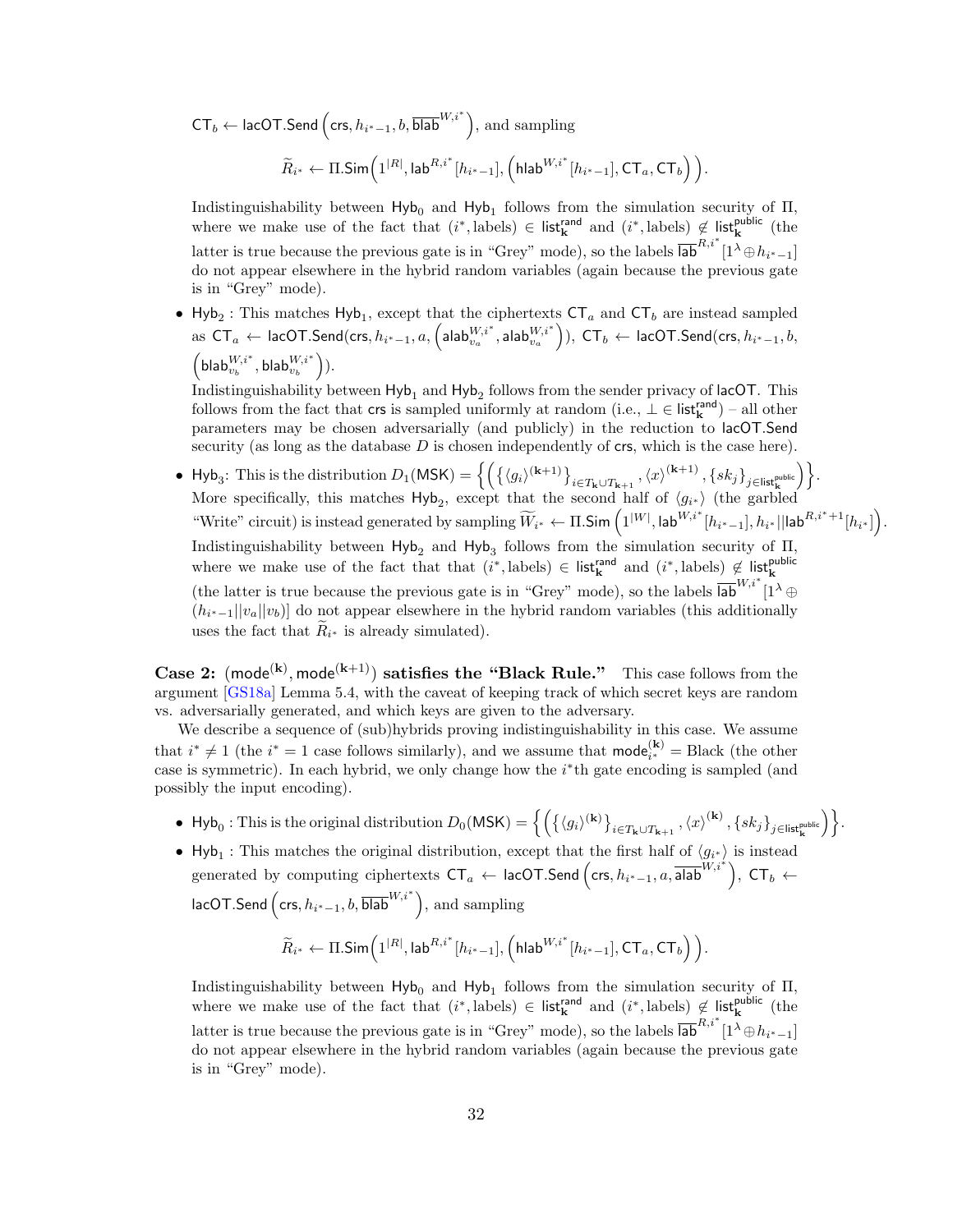• Hyb<sub>2</sub>: This matches Hyb<sub>1</sub>, except that the ciphertexts  $CT_a$  and  $CT_b$  are instead sampled  ${\sf as}\,\, \mathsf{CT}_a\,\leftarrow\, {\sf lacOT}.\mathsf{Send}(\mathsf{crs}, h_{i^*-1},a,\left(\mathsf{alab}_{v_a}^{W,i^*},\mathsf{alab}_{v_a}^{W,i^*}\right)),\,\, \mathsf{CT}_b\,\leftarrow\, {\sf lacOT}.\mathsf{Send}(\mathsf{crs}, h_{i^*-1},b,\left(\mathsf{alab}_{v_a}^{W,i^*},\mathsf{alab}_{v_a}^{W,i^*}\right)),$  $\left( \mathsf{blab}_{v_b}^{W,i^\ast}, \mathsf{blab}_{v_b}^{W,i^\ast} \right)$ ).

Indistinguishability between  $\mathsf{Hyb}_1$  and  $\mathsf{Hyb}_2$  follows from the sender privacy of lacOT. This follows from the fact that crs is sampled uniformly at random  $(i.e., \perp \in \mathsf{list}_{k}^{\mathsf{rand}})$  – all other parameters may be chosen adversarially (and publicly) in the reduction to lacOT.Send security.

• Hyb<sub>3</sub>: This matches Hyb<sub>2</sub>, except that the second half of  $\langle g_{i*} \rangle$  is instead generated by  $\mathrm{sampling} \ \widetilde{W}_{i^*} \gets \Pi.\mathsf{Sim}\left(1^{|W|}, \mathsf{lab}^{W,i^*}[h_{i^*-1}], v_{i^*} || \mathsf{lab}^{R,i^*+1}[h_{i^*}]\right)$ [19](#page-0-0). Indistinguishability between  $Hyb<sub>2</sub>$  and  $Hyb<sub>3</sub>$  follows from the simulation security of  $\Pi$ , where we make use of the fact that that  $(i^*, \text{labels}) \in \text{list}_{\mathbf{k}}^{\text{rand}}$  and  $(i^*, \text{labels}) \notin \text{list}_{\mathbf{k}}^{\text{public}}$ (the latter is true because the previous gate is in "Grey" mode), so the labels  $\overline{lab}^{W,i^*}$   $\overline{1}^{\lambda}$   $\oplus$ 

 $(h_{i^*-1}||v_a||v_b)$  do not appear elsewhere in the hybrid random variables (this additionally uses the fact that  $R_{i^*}$  is already simulated).

• Hyb<sub>4</sub>: This is the distribution  $D_1(\mathsf{MSK}) = \left\{ \left( \left\{ \langle g_i \rangle^{(\mathbf{k}+1)} \right\}_{i \in T_\mathbf{k} \cup T_{\mathbf{k}+1}}, \langle x \rangle^{(\mathbf{k}+1)}, \{sk_j\}_{j \in \mathsf{list}_\mathbf{k}^{\text{public}}}\right) \right\}$ . More specifically, the difference between  $Hyb<sub>3</sub>$  and  $Hyb<sub>4</sub>$  is that in  $Hyb<sub>3</sub>$ , we define  $v_{i^*} = r_{i^*}$ while in Hyb<sub>4</sub>, we define  $v_{i^*} = r_{i^*} \oplus \text{val}_{i^*}(C, x)$ , and if  $i^*$  is an output gate, then one bit of  $\langle x \rangle$  changes from  $r'_{i^*} = r_{i^*} \oplus \text{val}_{i^*}(C, x)$  to  $r'_{i^*} = r_{i^*}.$ 

We claim that  $Hyb_3$  and  $Hyb_4$  produce *identical* distributions. This follows from the fact that  $(i^*, pad) \in \mathsf{list}_{\mathbf{k}}^{\mathsf{rand}}$  and  $(i^*, pad) \notin \mathsf{list}_{\mathbf{k}}^{\mathsf{public}}$ ; the latter fact crucially requires that all gates  $g > i^*$  are already in Black mode, so that  $(i^*, pad)$  is no longer in the neighbor list for any other gate.

Having analyzed the two cases, we have completed the proof of strong local simulation security.

#### <span id="page-32-0"></span>5.3 Semi-Adaptive Local Simulation Security

In the previous section, we proved that the scheme  $\Pi_{\mathsf{LGC}}$  satisfies strong local simulation security. It also satisfies semi-adaptive local simulation security (with the same  $L_{\text{inp}}$  and  $L_{\text{sim}}$ ) assuming that the underlying laconic OT scheme is adaptively secure. This follows by the same hybrid arguments desribed in the previous section, with the following minor differences:

- We make use of the fact that  $SimGtEnc<sub>White</sub>$  and  $SimGtEnc<sub>Black</sub>$  do not require the output  $C(x)$  as input (so that input-independent simulated gates can be provided in the semiadaptive security game).
- The indistinguishability of  $Hyb_1$  and  $Hyb_2$  (in both of the cases above) follows by a reduction from the adaptive security of the laconic OT scheme; this is necessary because in the semi-adaptive security game, the input  $x$  (and hence the database  $D$ ) can depend on the input-independent simulated gates (and hence on the crs of the laconic OT scheme).

## <span id="page-32-1"></span>6 Succinct Garbling from IO through Locally Simulatable Garbling

In this section, we prove Theorem [9;](#page-22-4) that is, we construct a succinct garbling scheme (Definition [3\)](#page-14-2) from indistinguishability obfuscation and a strong locally simulatable garbling scheme (Definition [10\)](#page-19-0).

<sup>&</sup>lt;sup>19</sup>Recall that  $v_{i^*} = r_{i^*}$  is not sampled honestly at this point (since we started in Black mode), but  $v_g$  is sampled honestly for every  $g < i^*$ .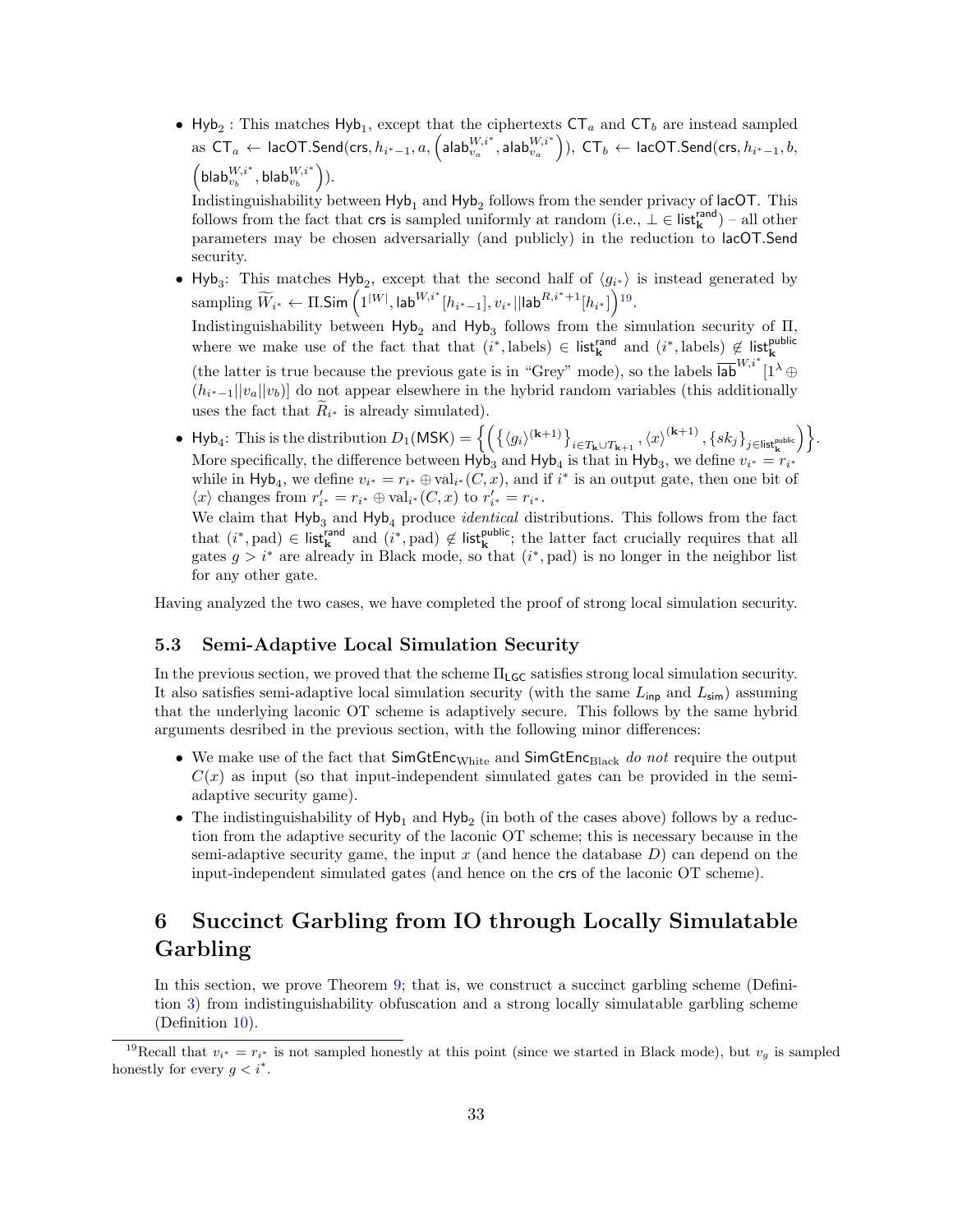**Input:** index  $i \leq T$ **Hardwired Values:** TM M, input length n, time bound T, puncturable PRF keys  $K_1$ ,  $K_2$ .

- Compute KeyListGen $(M, T, n, i)$  to obtain  $(\mathbf{L}_i, \mathsf{st}_i)$ .
- For every  $j \in \mathbf{L}_i$ , compute  $sk_j \leftarrow \mathsf{LocalKG}(1^{\lambda}, j; \mathsf{PRF}(K_1, j)).$
- Compute  $\langle g_i \rangle \leftarrow$  GateEnc  $(\mathsf{st}_i, \{sk_j\}_{j \in \mathbf{L}_i}; \mathsf{PRF}(K_2, i)).$
- Output  $\langle q_i \rangle$ .

<span id="page-33-1"></span>Figure 5: Description of H.

To construct a succinct garbling scheme, we first construct the weaker notion of bounded runtime succinct garbling scheme (Definition [4\)](#page-14-1) and then show how to generically transform it into a succinct garbling scheme without any restriction on the upper bound on the runtime of the Turing machines.

#### <span id="page-33-0"></span>6.1 Bounded Runtime Case

We show how to construct a bounded runtime succinct garbling scheme from a  $(L_{\text{sim}}, L_{\text{inp}})$ strong locally simulatable garbling scheme  $\Pi_{LGC} = (\Pi_{LGC}$ .Gen,  $\Pi_{LGC}$ .Gb,  $\Pi_{LGC}$ .IEnc,  $\Pi_{LGC}$ .Eval) with local encoding algorithms (KeyListGen, LocalKG, GateEnc). The size of the succinct garbling depends on the parameters  $L_{\text{sim}}$  and  $L_{\text{inp}}$ .

We use the following two additional tools in this transformation.

- A puncturable pseudorandom function family PRF.
- An indistinguishability obfuscator iO for polynomial-sized circuits of input length  $log(T)$ and size  $\text{poly}(\lambda, \log(T))$ , where T is a time bound on the running time of the Turing machines.

We denote the bounded runtime succinct garbling scheme by  $SuccGC = (Gen, TMEncode, InpEncode)$ Eval) for a set  $\mathcal{M}$ .

Setup( $1^{\lambda}, T, 1^n, 1^m$ ): On input security parameter  $\lambda$ , time bound T, input n and output length  $m$ , sample a pseudorandom function key  $K_1$ . Output MSK =  $(K_1, m, n)$ .

**TMEncode**(MSK,  $T, M$ ): On input master secret key MSK, time bound  $T$ , and Turing machine M, sample a PRF key  $K_2$ . Compute  $\widetilde{H} \leftarrow \text{IO}(1^{\lambda}, H)$ , where H is defined in Figure [5.](#page-33-1) The circuit  $H$  will be suitably padded, as is standard in iO constructions, such that the circuits H,  $H_k$  (Figure [6\)](#page-36-0) and Hyb. $H_k$  (Figure [7\)](#page-37-0) have the same sizes, for every  $k \in [q]$ . Set the TM encoding  $\langle M \rangle$  to be  $(T, H)$ .

InpEncode(MSK,  $T, x$ ): On input master secret key MSK, time bound T and input x, compute  $sk_j \leftarrow$  LocalKG( $1^{\lambda}, j$ ; PRF( $K_1, j$ )) for every  $j \in [\mathbf{I}]$ , where **I** is the set associated with  $\Pi_{\mathsf{LGC}}$ . IEnc and T, m (see Definition [9\)](#page-18-1). Set  $\mathsf{SK_{Inp}} = (sk_j)_{j \in [\mathbf{I}]}$ . Output  $\langle x \rangle \leftarrow \Pi_{\mathsf{LGC}}.\mathsf{IEnc}\left(\mathsf{SK_{Inp}}, x\right)$ .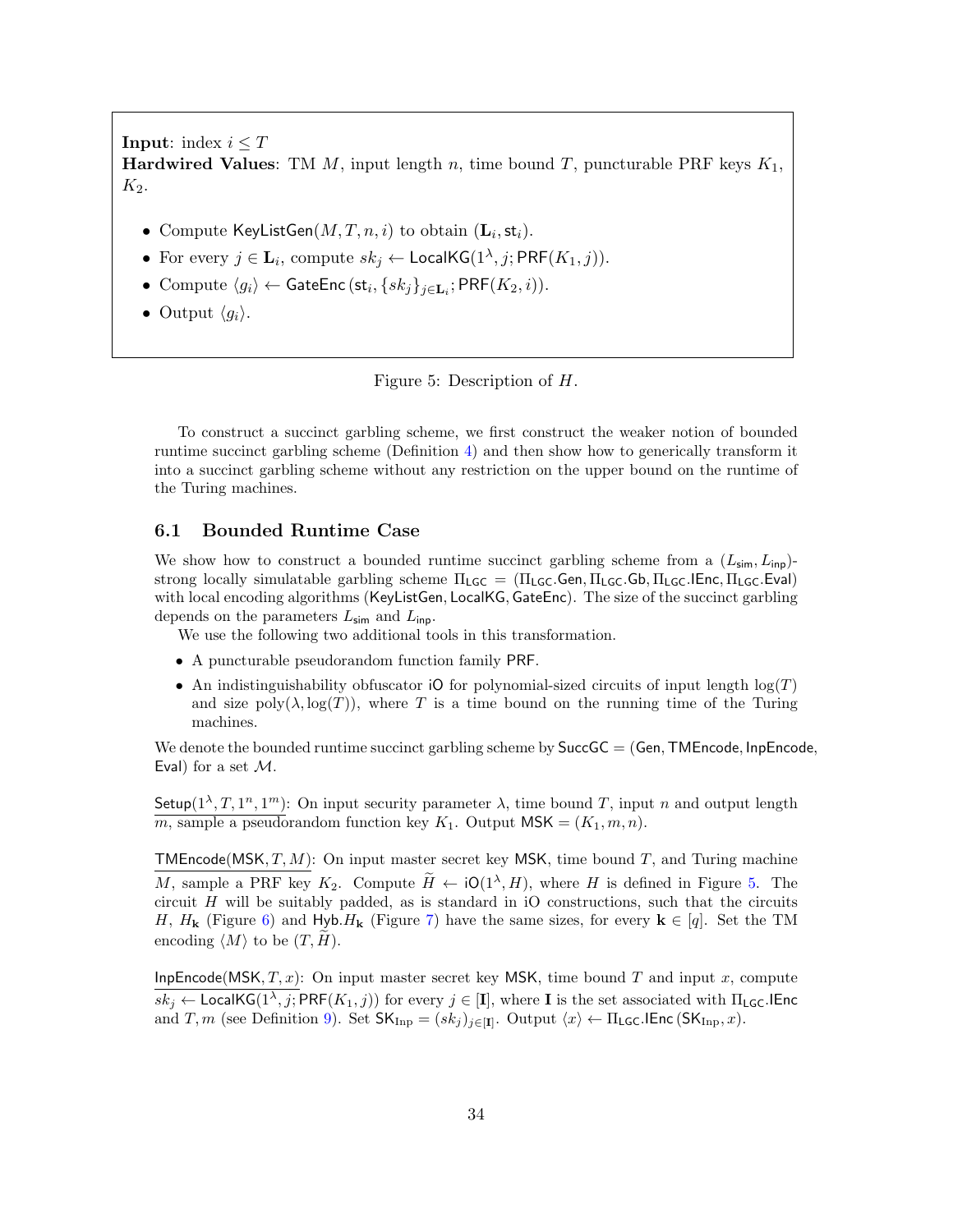Eval $(\langle M \rangle, \langle x \rangle)$ : It takes as input TM encoding  $\langle M \rangle$  and input encoding  $\langle x \rangle$ . Parse  $\langle M \rangle =$  $(T, \widetilde{H})$ . For every  $i \in [T]$ , compute  $\langle g_i \rangle = \widetilde{H}(i)$ . Output  $y := \Pi_{\text{LGC}}.\text{Eval}(\langle C \rangle, \langle x \rangle)$ , where  $\langle C \rangle = (\langle g_1 \rangle, \ldots, \langle g_T \rangle).$ 

**Correctness.** Consider input x and  $M \in \mathcal{M}$ . Let C be the output of CktTransform $(M, |x|, T)$ (defined in Section [2\)](#page-11-0). Let  $\langle M \rangle \leftarrow \textsf{TMEncode}(MSK, T, M)$  and  $\langle x \rangle \leftarrow \textsf{InpEncode}(MSK, T, x),$ where  $\mathsf{MSK} \leftarrow \mathsf{Setup}(1^{\lambda})$ . As in Eval, parse  $\langle M \rangle$  as  $(T, \tilde{H})$ .

Observe that  $(\widetilde{H}(1), \ldots, \widetilde{H}(T))$  is computationally indistinguishable from  $(\langle q_1 \rangle, \ldots, \langle q_T \rangle) \leftarrow$  $\Pi_{LGC}$ . Gb(MSK, C) by the security of pseudorandom functions. This means that the output distributions of Eval( $\langle M \rangle$ ,  $\langle x \rangle$ ) and  $\Pi_{\text{LG}}$ . Eval  $((\langle g_1 \rangle, \ldots, \langle g_T \rangle), \langle x \rangle)$  are computationally indistinguishable. By the correctness and local encoding property of  $\Pi_{\mathsf{LGC}}$ , we have that  $\Pi_{\mathsf{LGC}}$ .Eval $((\langle g_1 \rangle, \ldots, \langle g_T \rangle),$  $\langle x \rangle$  =  $C(x)$  (which is nothing but  $M(x)$ ) with overwhelming probability. Thus, with overwhelming probability, we have  $Eval(\langle M \rangle, \langle x \rangle) = M(x)$ .

If ΠLGC satisfied perfect correctness then SuccGC will (unconditionally) satisfy perfect correctness.

**Efficiency.** Suppose that  $\Pi_{\text{LGC}}$  is a  $(L_{\text{sim}}, L_{\text{inp}})$ -strong locally simulatable garbling scheme, and in particular has a  $(L_{\text{sim}}, L_{\text{inp}})$ -local encoding algorithm. Then, our scheme SuccGC has online computational complexity  $L_{\mathsf{inp}}(\lambda, |x|, m) \cdot \text{poly}(\lambda)^{20}$  $L_{\mathsf{inp}}(\lambda, |x|, m) \cdot \text{poly}(\lambda)^{20}$  $L_{\mathsf{inp}}(\lambda, |x|, m) \cdot \text{poly}(\lambda)^{20}$ .

The time to compute H is poly  $(\lambda, \max\{|H|, |H_{\mathbf{k}}|, |\mathsf{Hyb.}H_{\mathbf{k}}|\})$ . We calculate  $|H|, |H_{\mathbf{k}}|, |\mathsf{Hyb.}H_{\mathbf{k}}|$ below.

- From Definition [9,](#page-18-1) KeyListGen runs in time at most  $poly(|M|, \log(T))$ . LocalKG runs in time polynomial in the size of its inputs, i.e.,  $poly(\lambda, log(poly(T)))$ . The input to GateEnc is |L| number of secret keys, each of size  $poly(\lambda)$ , where  $|L|$  is the length of output of KeyListGen $(M, i)$ , for any  $i \leq T$ . From Definition [10,](#page-19-0) we have that  $|L|$  is upper bounded by  $\text{poly}(\lambda, \log(T))$ . Thus, GateEnc can be computed in time at most  $\text{poly}(\lambda, |M|, \log(T))$ . Thus, the size of H is at most  $poly(\lambda, |M|, log(T)).$
- From Definition [10,](#page-19-0) we have  $|T_{\mathbf{k}}| \leq L_{\text{sim}}$  and thus, membership in  $T_{\mathbf{k}}$  can be decided by a circuit of size at most  $\text{poly}(\lambda, L_{\text{sim}})$ . We have that  $\textsf{SimKeyListGen}_{\mathbf{k}}(\cdot)$  runs in time at most polynomial in  $(|M|, \log(T))$ . As before, LocalKG can be computed in time at most  $poly(\lambda, \log(T))$ . Note that the input-independent simulator SimGateEnc<sub>k</sub> runs in time polynomial in  $\lambda$ ,  $|st|$ ,  $|L|$ . From Definition [10,](#page-19-0) we have both  $|st|$  and  $|L|$  upper bounded by  $poly(\lambda, \log(T))$ . Hence, SimGateEnc runs in time at most  $poly(\lambda, \log(T))$ . Using these calculations, we can upper bound  $|H_{\mathbf{k}}|$  to be  $\text{poly}(\lambda, L_{\text{sim}}, |M|, \log(T)).$
- From Definition [10,](#page-19-0) we have  $|T_{\mathbf{k}}|, |T_{\mathbf{k}+1}| \leq L_{\text{sim}}$  and thus the membership in  $T_{\mathbf{k}} \cup T_{\mathbf{k}+1}$ can be determined by a circuit of size  $poly(\lambda, L_{sim})$ . As before, KeyListGen and LocalKG can be computed in time at most  $\text{poly}(\lambda, |M|, \log(T))$ . Also, as before, input-independent simulator SimGateEnc can be computed in time at most  $\text{poly}(\lambda, \log(|C|))$ . Thus, we can upper bound  $|Hy\mathbf{b}.H_{\mathbf{k}}|$  to be  $poly(\lambda, L_{\mathsf{sim}}, |M|, \log(T)).$

Using the above bounds, we conclude that  $|\tilde{H}| = \text{poly}(\lambda, L_{\text{sim}}, |M|, \log(T)).$ 

In Section [5,](#page-23-1) we show the existence of a strong locally simulatable garbling scheme with  $L_{\text{sim}}$  upper bounded by polynomial in  $\lambda$ . Using this, we obtain a succinct garbling scheme with succinctness  $poly(\lambda, |M|, log(T))$ . If we instead implement the strong locally simulatable garbing schemes using Yao's garbling scheme, we obtain a succinct garbling scheme with succinctness  $poly(\lambda, |M|, S)$ , where S denotes a bound on the space of the Turing machine to be garbled; this scheme is exactly the scheme of  $[BGL^+15]$  $[BGL^+15]$ .

<sup>&</sup>lt;sup>20</sup>Note that the computation of  $SK_{\text{Inp}}$  can be performed in the setup phase and in this case, the online computational complexity of SuccGC is  $L_{\text{inp}}(\lambda, |x|, m)$ .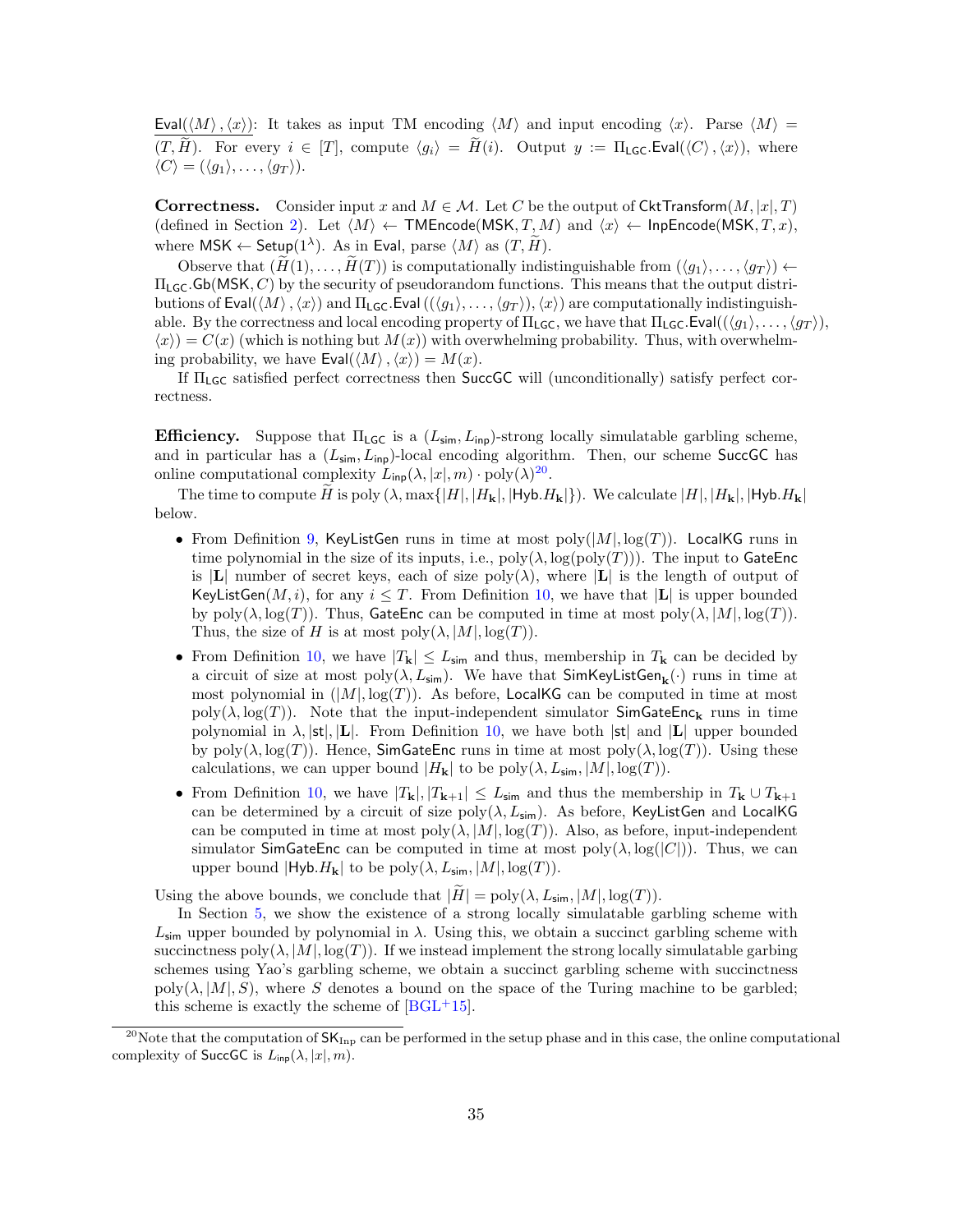#### <span id="page-35-0"></span>6.2 Proof of Security

To prove the security of SuccGC, we invoke the strong local simulation security of  $\Pi_{\text{LGC}}$ .  $\Pi_{\text{LGC}}$ is associated with a set of local simulators ( $\{\mathsf{SimKeyListGen}_{\mathbf{k}}, \mathsf{SimGetEnc}_{\mathbf{k}}, \mathsf{SimInpEnc}_{\mathbf{k}}\}_{\mathbf{k}\in[q]})$  and a vector of sets  $\{T_k\}_{k\in [q]}$  that satisfies strong local simulation security. We prove the following lemma.

<span id="page-35-1"></span>**Lemma 2.** SuccGC satisfies the security property of a succinct garbling scheme (Definition  $\downarrow$ ).

We crucially employ the local simulation strategy of  $\Pi_{\text{LGC}}$  to prove the above lemma. Namely, for a fixed (adversarially chosen) TM, input and time bound  $(M, x, T)$ , we define the hybrid simulators (SimTMEncode<sub>k</sub>, SimInpEncode<sub>k</sub>), for  $\mathbf{k} \in [q]$ .

Informally,  $SimTMEncode_k$  outputs an obfuscated circuit, which has hardwired inside it the input-dependent simulated gate encodings along with a small subset of secret keys and the inputindependent gate encodings and the other secret keys are generated "on-the-fly" (i.e. within the circuit) using a PRF key.

SimTMEncode<sub>k</sub>(MSK,  $1^T$ , M, x, y): On input master secret key MSK, time bound T, Turing machine M, input x, output  $y = M(x)$ , do the following:

- Compute  $C = \mathsf{CktTransform}(M, |x|, T)$ .
- For every  $i^* \in [N_{\text{comps}}]$ , compute  $\text{SimKeyListGen}_{\mathbf{k}}(M, T, n, i^*)$  to obtain  $\mathbf{L}_{i^*}^{\mathbf{k}}$  and  $\mathsf{st}_{i^*}^{\mathbf{k}}$ .
- Let  $\hat{\mathbf{L}} = (\bigcup_{i^* \in T_{\mathbf{k}}} \mathbf{L}_{i^*}^{\mathbf{k}}) \bigcap (\bigcup_{i^* \notin T_{\mathbf{k}}} \mathbf{L}_{i^*}^{\mathbf{k}}).$
- For every  $j^* \in \bigcup_{i^* \in T_{\mathbf{k}}} \mathbf{L}_{i^*}^{\mathbf{k}},$  sample  $sk_{j^*}^{(\mathbf{k})} \leftarrow \text{LocalKG}(1^{\lambda}, j^*)$ . For every  $j^* \notin \bigcup_{i^* \in T_{\mathbf{k}}} \mathbf{L}_{i^*}^{\mathbf{k}},$ sample  $sk_j^{(k)} \leftarrow$  LocalKG( $1^{\lambda}, j^*$ ; PRF( $K_1, j^*$ )). That is, all the keys indexed by  $\bigcup_{i^* \in T_k} L_i^k$  are sampled using fresh randomness and the other keys are sampled using randomness drawn from a PRF. Set  $\mathsf{MSK}^{(\mathbf{k})} = \left( s k_1^{(\mathbf{k})}, \ldots, s k_{N_{\text{keys}}}^{(\mathbf{k})} \right)$ .
- For every  $i^* \in T_{\mathbf{k}}$ , sample  $\langle \tilde{g}_{i^*} \rangle^{(\mathbf{k})} \leftarrow \mathsf{SimGtEnc}_{\mathbf{k}} \left( \mathsf{MSK}^{(\mathbf{k})}, i^*, C, x \right)$ .
- Compute  $H_{\mathbf{k}} \leftarrow \text{iO}(1^{\lambda}, H_{\mathbf{k}})$ , where  $H_{\mathbf{k}}$  is defined in Figure [6.](#page-36-0) Set the TM encoding  $\langle M \rangle$ to be  $(T, H_{\mathbf{k}})$ .

*Note: The running time of*  $SimTIMEencode_k$  is polynomial in  $(\lambda, T, |M|, |x|, |M(x)|)$ .

 ${\sf SimInpEncoder}_{\bf k}({\sf MSK},1^T,M,x){:~} {\sf Output} \left\langle x \right\rangle = \Pi_{\sf LGC}. {\sf SimInpEnc}_{\bf k}({\sf MSK},C,x),$  where  $C = {\sf CktTransform}($  $\overline{M, |x|, T}.$ 

We then define the simulator SuccGC.Sim that on input  $(1^{\lambda}, 1^n, 1^T, M, M(x))$  it first generates  $MSK \leftarrow \Pi_{LGC}$ . Gen $(1^{\lambda}, T, 1^n, 1^m)$ , then computes  $SimTMEncode_q(MSK, 1^n, 1^T, M, M(x))$ and  $\mathsf{SimInpEncode}_q(\mathsf{MSK},1^n,1^T,\allowbreak M,\allowbreak M(x)))$ . Note that  $\mathsf{SimTIMEencode}_q$  and  $\mathsf{SimInpEncode}_q$  only require  $(MSK, 1^n, 1^T, M, M(x))$  as input rather than  $(MSK, 1^T, M, x)$  since the algorithms ( SimKeyListGen<sub>q</sub>, SimGtEnc<sub>q</sub>, SimInpEnc<sub>q</sub>) associated with  $\Pi_{\mathsf{LGC}}$  only require  $(M, M(x))$  rather than  $(M, x)$  (we crucially use the fact that  $T_q = \emptyset$ ).

We now prove that for every Turing machine M and input x, the pairs of distributions  $D_{\mathbf{k}}$ and  $D_{k+1}$  are negl( $\lambda$ )-computationally indistinguishable, where

$$
D_{\mathbf{k}} := \Big\{ \Big(\textsf{SimTIMEncode}_{\mathbf{k}}(\textsf{MSK},1^T,M,x), \textsf{SimInpEncode}_{\mathbf{k}}(\textsf{MSK},1^T,M,x) \Big) \Big\}.
$$

Once we have done so, we will have proved Lemma [2.](#page-35-1)

Lemma 3. Assuming that  $\Pi_{\mathsf{LGC}}$  is a  $\varepsilon$ -secure strong locally simulatable garbling scheme, PRF is a  $\varepsilon'$ -secure puncturable PRF and iO is a  $\varepsilon''$ -secure indistinguishability obfuscator, we have  $D_{\bf k}$ and  $D_{k+1}$  are  $7(\varepsilon + \varepsilon' + \varepsilon'')$ -computationally indistinguishable, for every  $k \in [q]$ .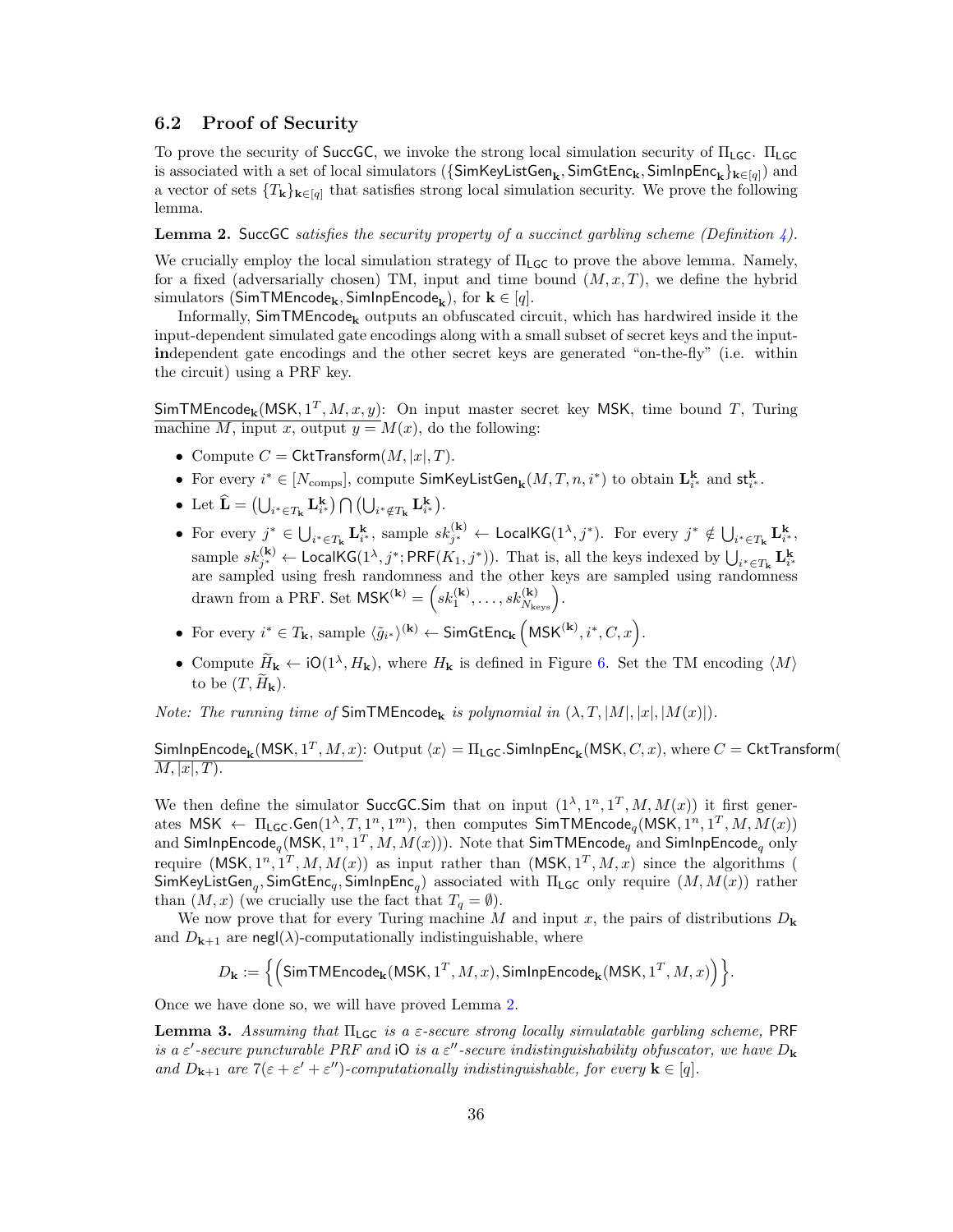**Input:** index  $i \leq T$ **Hardwired Values:** TM M, input length n, time bound T, value y, set  $T_k$ , set  $\hat{\mathbf{L}}$ , secret keys  $\{sk_{j^*}\}_{j^*\in\mathbf{L}^{(\mathbf{k})}}$ , simulated gates  $\{\langle \tilde{g}_{i^*}\rangle^{(\mathbf{k})}\}_{i^*\in T_{\mathbf{k}}},$  PRF keys  $K_1$ ,  $K_2$ .

- If  $i \in T_{\mathbf{k}}$ , output  $\langle \tilde{g}_i \rangle^{(\mathbf{k})}$ .
- Otherwise:
	- Compute  $\mathsf{SimKeyListGen}_{\mathbf k}(M,T,n,i)$  to obtain  $(\mathbf{L}^{\mathbf k}_i, \mathsf{st}^{\mathbf k}_i).$
	- For every  $j \in \mathbf{L}_i^{\mathbf{k}} \backslash \widehat{\mathbf{L}}$ , compute  $sk_j = \mathsf{LocalKG}(1^\lambda, j; \mathsf{PRF}(K_1, j)).$
	- $\text{ Compute } \langle g_i \rangle^{(\mathbf{k})} = \textsf{SimGtEnc}_{\mathbf{k}} \left( \mathsf{st}_i, \{sk_j\}_{j \in \mathbf{L}^\mathbf{k}_i}, y; \mathsf{PRF}(K_2, i) \right) .$
	- Output  $\langle g_i \rangle^{(\mathbf{k})}$ .

<span id="page-36-0"></span>Figure 6: Description of  $H_{\mathbf{k}}$ .

Proof. We state the following hybrids.

 $\mathsf{Hyb}_1$ :  $D_k$ . The output distribution of this hybrid is identical to  $D_k$ .

 $Hyb<sub>2</sub>$ : Hardwire Gate Encodings and Keys with respect to  $T<sub>k+1</sub>$ . In this hybrid, the gate encodings with respect to  $T_{k+1}$  are hardwired. In addition, the keys indexed by the set  $(\cup_{i\in T_{k}\cup T_{k+1}} L_{i}^{k}) \cap (\cup_{i\notin T_{k}\cup T_{k+1}} L_{i}^{k})$  are hardwired inside the obfuscated circuit. Recall that in the previous hybrid, the keys indexed by the set  $\cup_{i\in T_{k}} L_{i}^{k}$  are hardwired in the obfuscated circuit. We describe the formal details below.

The garbling of M is computed as follows: On input master secret key MSK, time bound  $T$ , Turing machine  $M$ , and input  $x$ , perform the following operations.

- Compute  $C = \mathsf{CktTransform}(M, |x|, T)$ .
- For every  $i^* \in [N_{\text{comps}}]$ , compute  $\textsf{SimKeyListGen}_{\mathbf{k}}(M,T,n,i^*)$  to obtain  $(\mathbf{L}^{\mathbf{k}}_{i^*}, \mathsf{st}^{\mathbf{k}}_{i^*}).$
- Set  $\widehat{\mathbf{L}} = \left( \bigcup_{i^* \in T_{\mathbf{k}} \cup T_{\mathbf{k+1}}} \mathbf{L}_i^{\mathbf{k}} \right) \bigcap \left( \bigcup_{i^* \notin T_{\mathbf{k}} \cup T_{\mathbf{k+1}}} \mathbf{L}_i^{\mathbf{k}} \right)$ .
- For every  $j^* \in \bigcup_{i^* \in T_{\mathbf{k}}} \mathbf{L}_{i^*}^{\mathbf{k}},$  sample  $sk_{j^*}^{(\mathbf{k})} \leftarrow \text{LocalKG}(1^{\lambda}, j^*)$ . For every  $j^* \notin \bigcup_{i^* \in T_{\mathbf{k}}} \mathbf{L}_{i^*}^{\mathbf{k}},$ sample  $sk_j^{(k)} \leftarrow$  LocalKG( $1^{\lambda}, j^*$ ; PRF( $K_1, j^*$ )). That is, all the keys indexed by  $\bigcup_{i^* \in T_k} L_i^k$  are sampled using fresh randomness and the other keys are sampled using randomness drawn from a PRF. Set  $\mathsf{MSK}^{(\mathbf{k})} = (sk_1^{(\mathbf{k})}, \dots, sk_q^{(\mathbf{k})}).$
- For every  $i^* \in T_{\mathbf{k}}$ , sample  $\langle \tilde{g}_{i^*} \rangle^{(\mathbf{k})} \leftarrow \mathsf{SimGtEnc}_{\mathbf{k}}(\mathsf{MSK}^{(\mathbf{k})}, i^*, C, x)$ .
- For every  $i^* \in T_{k+1} \backslash T_k$ , sample  $\langle \tilde{g}_{i^*} \rangle^{(k)} \leftarrow \textsf{SimGtEnc}_{k}(\textsf{st}_{i^*}, (sk_j^{(k)})_{j \in \mathbf{L}_{i^*}^k}, y; \textsf{PRF}(K_2, i^*)\text{)}.$ Note that the simulated gate encodings are still computed according to  $(\Pi_{\mathsf{LGC}}.\mathsf{SimKeyListGen}_{\mathbf{k}},$  $\Pi_{\mathsf{LGC}}.\mathsf{SimGtEnc}_{\mathbf{k}}, \Pi_{\mathsf{LGC}}.\mathsf{SimInpEnc}_{\mathbf{k}}).$
- Puncture  $K_1$  at  $\bigcup_{i^* \in T_{\mathbf{k}} \cup T_{\mathbf{k+1}}} \mathbf{L}_i^{\mathbf{k}}$  to obtain the key  $K_1^*$ . Puncture  $K_2$  at  $T_{\mathbf{k}} \cup T_{\mathbf{k+1}}$  to obtain the key  $K_2^*$ .
- Compute  $\widetilde{H_{\mathbf{y}}\mathbf{b}}\leftarrow \mathbf{i}O(1^{\lambda}, H_{\mathbf{y}}\mathbf{b}, H_{\mathbf{k}}),$  where  $H_{\mathbf{y}}\mathbf{b}, H_{\mathbf{k}}$  is defined in Figure [7.](#page-37-0) Set the TM encoding  $\langle M \rangle$  to be  $(T, \widetilde{Hyb} \cdot H_k)$ .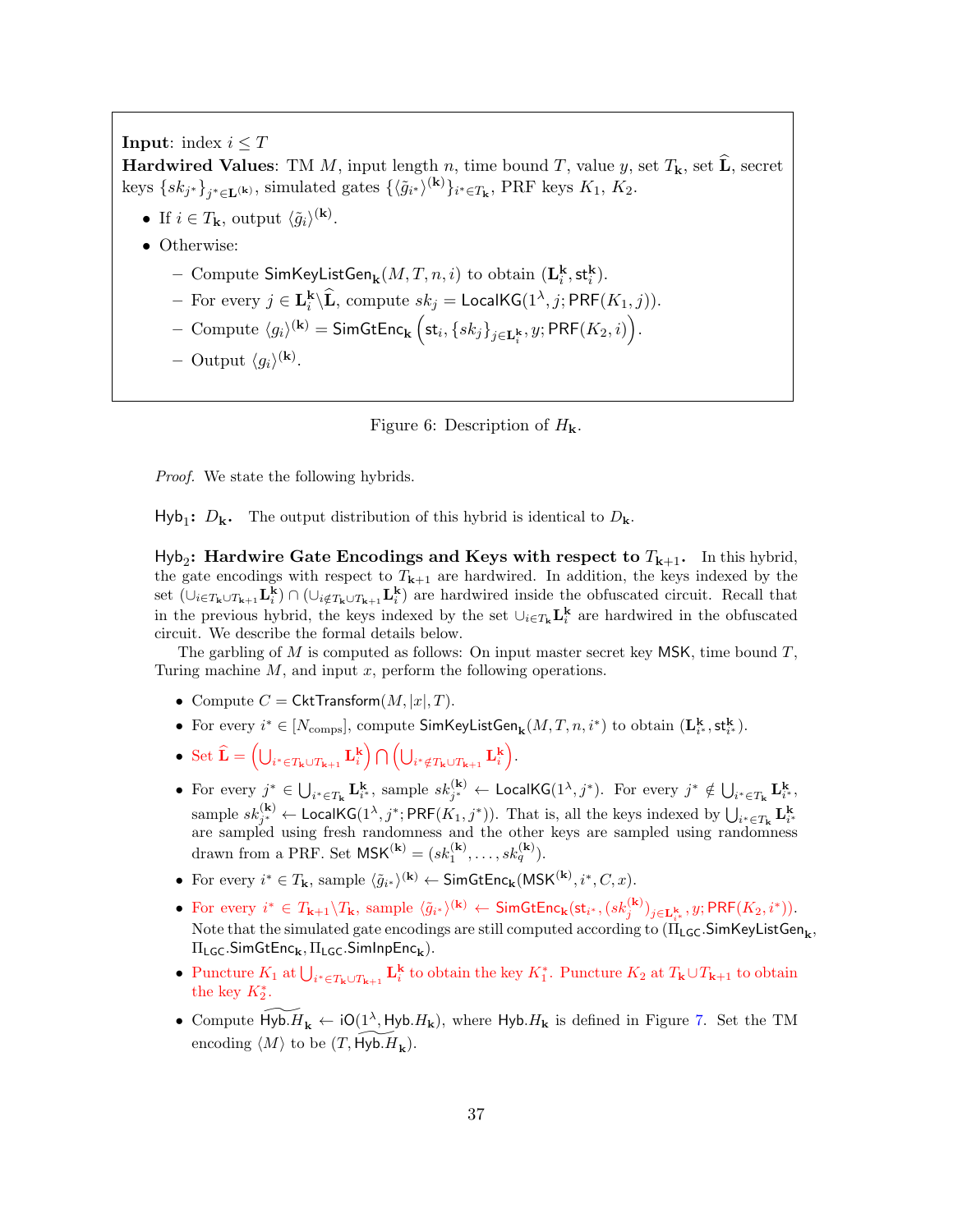**Input:** index  $i \leq T$ 

Hardwired Values: TM M, value y, set  $T_k$ , set L, secret keys  $\{sk_{j^*}\}_{j^*\in \widehat{\mathbf{L}}}$ , simulated gates  $\{\langle \tilde{g}_{i^*}\rangle^{(\mathbf{k})}\}_{i^*\in T_{\mathbf{k}}\cup T_{\mathbf{k}+1}}$ , punctured PRF keys  $K_1^*, K_2^*$ .

- If  $i \in T_{\mathbf{k}} \cup T_{\mathbf{k}+1}$ , output  $\langle \tilde{g}_i \rangle^{(\mathbf{k})}$ .
- Otherwise:
	- Compute  $\mathsf{SimKeyListGen}_{\mathbf k}(M,T,n,i)$  to obtain  $(\mathbf{L}^{\mathbf k}_i, \mathsf{st}^{\mathbf k}_i).$
	- For every  $j \in \mathbf{L}^{\mathbf{k}}_i \backslash \widehat{\mathbf{L}}$ , compute  $sk_j = \mathsf{LocalKG}(1^\lambda, j; \mathsf{PRF}(K_1^*, j)).$
	- $-$  Compute  $\langle g_i \rangle^{(k)}$  = SimGtEnc<sub>k</sub>(st<sup>k</sup><sub>i</sub></sub>, {sk<sub>j</sub>}<sub>j∈L</sub><sub>k</sub>, y; PRF(K<sup>\*</sup><sub>2</sub>, *i*)).
	- Output  $\langle g_i \rangle^{(\mathbf{k})}$ .

<span id="page-37-0"></span>

The encoding of x is still computed using  $SimInpEnc_{k}$  as in the previous hybrid. The output of this hybrid is the garbling of  $M$  (as computed above) and the input encoding of  $x$ .

Note that the circuits  $H_{\mathbf{k}}$  and  $H_{\mathbf{y}}$  are equivalent; the only difference between the descriptions of  $H_{\mathbf{k}}$  and  $H_{\mathbf{y}}$  is that for the indices corresponding to  $T_{\mathbf{k}+1}$ , the outputs are pre-computed (according to  $H_{\mathbf{k}}$ ) and hardwired in Hyb. $H_{\mathbf{k}}$ . By the security of iO, it follows that the output distributions of  $Hyb_1$  and  $Hyb_2$  are computationally indistinguishable.

 $Hyb_3$ : Fresh randomness used for  $T_{k+1}$ . The secret keys  $\{sk_j\}_{j\in\bigcup_{i^*\in T_k\cup T_{k+1}} L_{i^*}}$  are generated using fresh randomness (instead of  $\mathsf{PRF}(K_1, \cdot)$ ); that is, generate  $sk_j \leftarrow \mathsf{LocalKG}(1^{\lambda}, j)$ for every  $j \in \bigcup_{i^* \in T_k \cup T_{k+1}} \mathbf{L}_{i^*}$ . Recall that in the previous hybrid only the secret keys indexed by  $\bigcup_{i^* \in T_{\mathbf{k}}} \mathbf{L}_{i^*}$  are generated using fresh randomness. Also, for every  $i^* \in T_{\mathbf{k}+1} \backslash T_{\mathbf{k}}$ , compute  $\langle \tilde{g}_{i^*}\rangle^{(k)} \leftarrow \mathsf{SimGtEnc}_{k}(\mathsf{st}_{i^*},(sk_j^{(k)})_{j\in\mathbf{L}_{i^*}},y)$  (freshly sampled randomness is used). The rest of the steps of the garbling procedure is as described in the previous hybrid.

By the security of puncturable PRFs (recall that the PRF key  $K_1$  is punctured at  $\bigcup_{i^*\in T_k\cup T_{k+1}} \mathbf{L}_i$ and PRF key  $K_2$  is punctured at  $T_{\mathbf{k}} \cup T_{\mathbf{k}+1}$ , the output distributions of Hyb<sub>2</sub> and Hyb<sub>3</sub> are computationally indistinguishable $^{21}$  $^{21}$  $^{21}$ .

 ${\sf Hyb}_4$ : Switch Hardwired Gate Encodings from SimGtEnc<sub>k</sub> to SimGtEnc<sub>k+1</sub>. In this hybrid, the simulated gates hardwired in Figure [7](#page-37-0) are instead generated using  $(SimKeyListGen_{k+1},$ SimGtEnc<sub>k+1</sub>) and the simulated input encoding is computed according to SimInpEnc<sub>k+1</sub>. That is,

- Compute  $C = \mathsf{CktTransform}(M, |x|, T)$ .
- For every  $i^* \in [N_{\text{comps}}]$ , compute  $\textsf{SimKeyListGen}_{\mathbf{k}}(M,T,n,i^*)$  to obtain  $(\mathbf{L^k_i}, \textsf{st^k_i}).$
- For every  $i^* \in [N_{\text{comps}}]$ , also compute  $\textsf{SimKeyListGen}_{k+1}(M,T,n,i^*)$  to obtain  $(\mathbf{L}_{i^*}^{k+1},\mathsf{st}_{i^*}^{k+1})$ .
- Set  $\widehat{\mathbf{L}} = \left( \bigcup_{i^* \in T_{\mathbf{k}} \cup T_{\mathbf{k+1}}} \mathbf{L}_i^{\mathbf{k}} \right) \bigcap \left( \bigcup_{i^* \notin T_{\mathbf{k}} \cup T_{\mathbf{k+1}}} \mathbf{L}_i^{\mathbf{k}} \right)$ .

<sup>&</sup>lt;sup>21</sup>Note that the security of puncturable PRFs is invoked twice (for  $K_1^*$  and  $K_2^*$ ) to argue indistinguishability of  $Hyb_2$  and  $Hyb_3$ .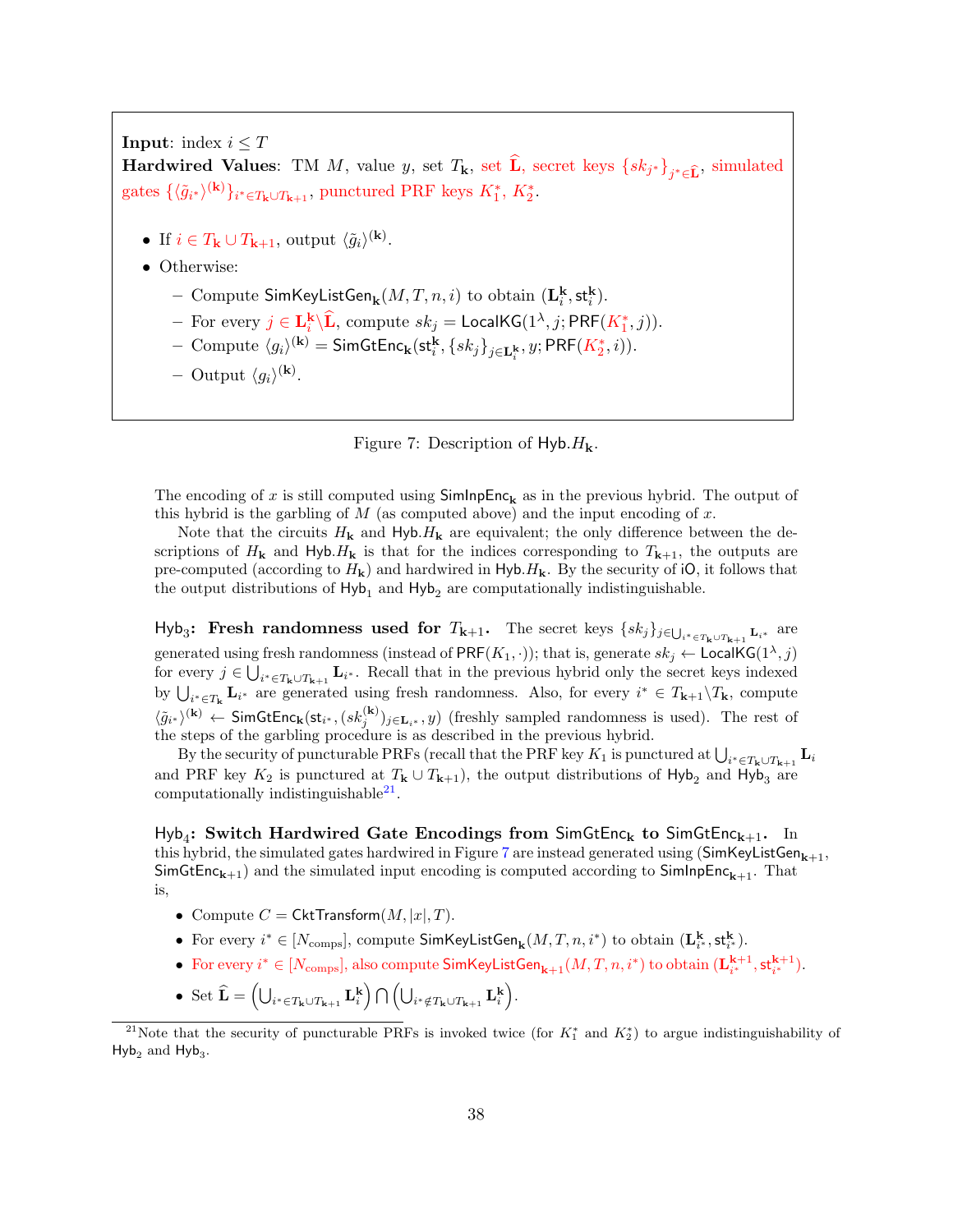- For every  $j^* \in \bigcup_{i^* \in T_{\mathbf{k}} \cup T_{\mathbf{k+1}}} \mathbf{L}_{i^*}^{\mathbf{k}},$  sample  $sk_{j^*}^{(\mathbf{k})} \leftarrow$  LocalKG $(1^{\lambda}, j^*)$ . For every  $j^* \notin \bigcup_{i^* \in T_{\mathbf{k}} \cup T_{\mathbf{k+1}}} \mathbf{L}_{i^*}^{\mathbf{k}},$  $\text{sample } sk_{j^*}^{(\mathbf{k})} \gets \textsf{LocalKG}(1^\lambda, j^*; \textsf{PRF}(K_1, j^*))\text{. That is, all the keys indexed by } \bigcup_{i^* \in T_{\mathbf{k}} \cup T_{\mathbf{k+1}}} \mathbf{L}_{i^*}^{\mathbf{k}}$ are sampled using fresh randomness and the other keys are sampled using randomness drawn from a PRF. Set  $\mathsf{MSK}^{(\mathbf{k})} = (sk_1^{(\mathbf{k})}, \dots, sk_q^{(\mathbf{k})}).$
- For every  $i^* \in T_{k+1}$ , sample  $\langle \tilde{g}_{i^*} \rangle^{(k+1)} \leftarrow \mathsf{SimGtEnc}_{k+1}(\mathsf{MSK}^{(k)}, i^*, C, x)$ .
- For every  $i^* \in T_{\mathbf{k}} \setminus T_{\mathbf{k}+1}$ , sample  $\langle \tilde{g}_{i^*} \rangle^{(\mathbf{k}+1)} \leftarrow \textsf{SimGtEnc}_{\mathbf{k}+1}(\mathsf{st}_{i^*}^{(\mathbf{k}+1)}, (sk_j^{(\mathbf{k}+1)})_{j \in \mathbf{L}_{i^*}^{\mathbf{k}+1}}, y).$
- Puncture  $K_1$  at  $\left(\bigcup_{i^* \in T_{\mathbf{k}} \cup T_{\mathbf{k+1}}} \mathbf{L}_{i^*}^{\mathbf{k}}\right)$  to obtain the key  $K_1^*$ . Puncture  $K_2$  at  $T_{\mathbf{k}} \cup T_{\mathbf{k+1}}$  to obtain the key  $K_2^*$ .
- Compute  $\widetilde{Hyb} \cdot H_k \leftarrow iO(1^{\lambda}, Hyb \cdot H_k)$ , where  $Hyb \cdot H_k$  is defined in Figure [7.](#page-37-0) Note that the gate encodings  $\{\langle \tilde{g}_{i^*}\rangle^{(k+1)}\}_{i^*\in T_k\cup T_{k+1}}$  are hardwired inside the circuit  $H_yb.H_k$  (instead of  $\{\langle \tilde{g}_{i^*}\rangle^{(k)}\}_{i^*\in T_k\cup T_{k+1}}$ ). We want to emphasize that the secret keys indexed by the list **L** (computed with respect to  $\textsf{SimKeyListGen}_{k}(\cdot)$ ) are hardwired in the circuit, just like the previous hybrids. Moreover,  $SimKeyListGen_{\mathbf{k}}(\cdot)$  and  $SimGetEnc_{\mathbf{k}}(\cdot)$  are still used in the circuit to generate the  $i^{th}$  gate encodings for  $i \notin T_{\mathbf{k}} \cup T_{\mathbf{k+1}}$ . Set the TM encoding  $\langle M \rangle$  to be  $(T, \widetilde{Hyb. H}_{k}).$

The input encoding is generated as follows: compute  $\langle x \rangle \leftarrow$  SimInpEnc<sub>k+1</sub>(MSK, 1<sup>T</sup>, M, x). We prove the following claim.

Claim 1. The strong local simulation security property of  $\Pi_{\text{LGC}}$  implies that the output distributions of hybrids  $Hyb<sub>3</sub>$  and  $Hyb<sub>4</sub>$  are computationally indistinguishable.

*Proof.* Suppose the output distributions of  $Hyb<sub>3</sub>$  and  $Hyb<sub>4</sub>$  are distinguishable, we violate the security of  $\Pi_{\mathsf{LGC}}$ . Let A distinguish the output distributions of  $\mathsf{Hyb}_3$  and  $\mathsf{Hyb}_4$ .

We construct adversary  $\mathcal{B}$  as follows: let list $\mathbf{t}_{\mathbf{k}}^{\text{public}} = \bigcup_{i^* \notin T_{\mathbf{k}} \cup T_{\mathbf{k}+1}} \mathbf{L}_{i^*}^{(\mathbf{k})}$  and list $\mathbf{t}_{\mathbf{k}}^{\text{rand}} = \bigcup_{i^* \in T_{\mathbf{k}} \cup T_{\mathbf{k}+1}} \mathbf{L}_{i^*}^{(\mathbf{k})}$ where  $(\mathbf{L}_{i^*}^{(\mathbf{k})},\mathsf{st}_{i^*}) = \mathsf{SimKeyListGen}_{\mathbf{k}}(M,T,n,i^*).$  For every  $j \notin \mathsf{list}_{\mathbf{k}}^{\mathsf{rand}},$   $\mathcal B$  computes  $sk_j^{(\mathbf{k})} = \mathcal A$  $\mathsf{PRF}(K_1^*, j)$ , where  $K_1^*$  is the PRF key  $K_1$  punctured at  $\bigcup_{i^* \in T_{\mathbf{k}} \cup T_{\mathbf{k}+1}} \mathbf{L}_{i^*}$ . It sends  $\{sk_j^{(\mathbf{k})}\}_{j \notin \mathsf{list}_{\mathbf{k}}^{\mathsf{train}}}$ to the challenger of  $\Pi_{\text{LGC}}$ . B receives gate encodings  $\{\langle g_i \rangle\}_{i \in T_{\mathbf{k}} \cup T_{\mathbf{k}+1}}$ , input encoding  $\langle x \rangle$ , secret keys  $\{sk_j\}_{j\in\text{list}_{\mathbf{k}}^{\text{public}}}$  and then constructs the circuit  $\text{Hyb}.H_{\mathbf{k}}$  (Figure [7\)](#page-37-0); denote  $\widetilde{\text{Hyb}.H_{\mathbf{k}}}$  to be the output of  $i\mathsf{O}(1^{\lambda},\mathsf{Hyb}.H_{\mathbf{k}})$ . B sets  $\widehat{M} = (T,\widetilde{\mathsf{Hyb}.H_{\mathbf{k}}})$ . It then sends  $(\widehat{M}, \langle x \rangle)$  to A.

If the challenger of  $\Pi_{\mathsf{LGC}}$  computed the gate encodings according to  $(\mathsf{SimKeyListGen}_{\mathbf{k}}, \mathsf{SimGetEnc}_{\mathbf{k}})$ then the distribution of  $(M, \langle x \rangle)$  sent to A corresponds to  $Hy_{\alpha}$ , otherwise we are in  $Hy_{\alpha}$ . Hence, if A can distinguish  $Hyb_3$  and  $Hyb_4$  then B can break the strong local simulation security of ΠLGC with the same advantage. This proves the claim.  $\Box$ 

Hyb<sub>5</sub>: **Hardwire lists L**<sup>k+1</sup> for  $i \in T_{k+1}$ . In this hybrid, the local keys corresponding to  $\mathbf{L}_{i}^{\mathbf{k}+1}$  are additionally hardwired. Note that the list  $\mathbf{L}_{i}^{\mathbf{k}+1}$  is computed by SimKeyListGen<sub>k+1</sub>. Also,  $K_1$  is punctured at the list  $\left(\bigcup_{i^*\in T_{k}\cup T_{k+1}} \mathbf{L}^{\mathbf{k}}_{i^*}\right) \cup \left(\bigcup_{i^*\in T_{k+1}} \mathbf{L}^{\mathbf{k+1}}_{i^*}\right)$ . The rest of the hybrid remains the same. In particular, the input encoding is still encoded with respect to  $SimInpEncode_{k+1}$ .

We elaborate on the TM encoding below.

- Compute  $C = \mathsf{CktTransform}(M, |x|, T)$ .
- For every  $i^* \in [N_{\text{comps}}]$ , compute  $\textsf{SimKeyListGen}_{\mathbf{k}}(M,T,n,i^*)$  to obtain  $(\mathbf{L}^{\mathbf{k}}_{i^*}, \mathsf{st}^{\mathbf{k}}_{i^*}).$
- For every  $i^* \in [N_{\text{comps}}]$ , also compute  $\textsf{SimKeyListGen}_{k+1}(M, T, n, i^*)$  to obtain  $(\mathbf{L}_{i^*}^{k+1}, \mathsf{st}_{i^*}^{k+1})$ .
- Set  $\widehat{\mathbf{L}} = \left( \bigcup_{i^* \in T_{\mathbf{k}} \cup T_{\mathbf{k+1}}} \mathbf{L}_{i^*}^{\mathbf{k}} \right) \cup \left( \bigcup_{i^* \in T_{\mathbf{k+1}}} \mathbf{L}_{i^*}^{\mathbf{k+1}} \right)$ .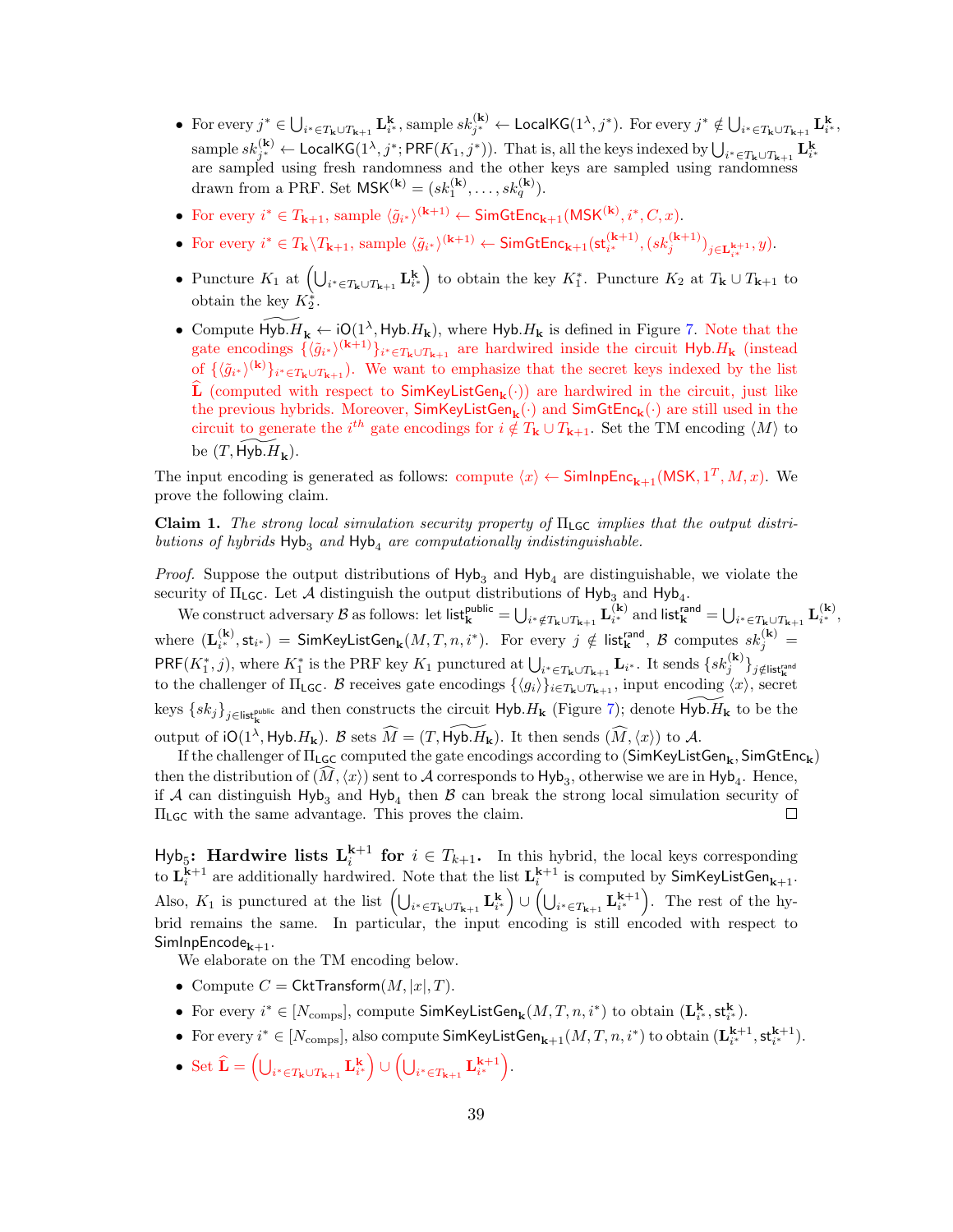- For every  $j^* \in \bigcup_{i^* \in T_{\mathbf{k}} \cup T_{\mathbf{k+1}}} \mathbf{L}_{i^*}^{\mathbf{k}},$  sample  $sk_{j^*}^{(\mathbf{k})} \leftarrow$  LocalKG $(1^{\lambda}, j^*)$ . For every  $j^* \notin \bigcup_{i^* \in T_{\mathbf{k}} \cup T_{\mathbf{k+1}}} \mathbf{L}_{i^*}^{\mathbf{k}},$  $\text{sample } sk_{j^*}^{(\mathbf{k})} \gets \textsf{LocalKG}(1^\lambda, j^*; \textsf{PRF}(K_1, j^*))\text{. That is, all the keys indexed by } \bigcup_{i^* \in T_{\mathbf{k}} \cup T_{\mathbf{k+1}}} \mathbf{L}_{i^*}^{\mathbf{k}}$ are sampled using fresh randomness and the other keys are sampled using randomness drawn from a PRF. Set  $\mathsf{MSK}^{(\mathbf{k})} = (sk_1^{(\mathbf{k})}, \dots, sk_q^{(\mathbf{k})}).$
- For every  $i^* \in T_{k+1}$ , sample  $\langle \tilde{g}_{i^*} \rangle^{(k+1)} \leftarrow \mathsf{SimGtEnc}_{k+1}(\mathsf{MSK}^{(k)}, i^*, C, x)$ .
- For every  $i^* \in T_{\mathbf{k}} \setminus T_{\mathbf{k}+1}$ , sample  $\langle \tilde{g}_{i^*} \rangle^{(\mathbf{k}+1)} \leftarrow \mathsf{SimGtEnc}_{\mathbf{k}+1}(\mathsf{st}_{i^*}^{(\mathbf{k}+1)}, (sk_j^{(\mathbf{k}+1)})_{j \in \mathbf{L}_{i^*}^{\mathbf{k}+1}}, y).$
- Puncture  $K_1$  at  $\left(\bigcup_{i^* \in T_{\mathbf{k}} \cup T_{\mathbf{k+1}}} \mathbf{L}_{i^*}^{\mathbf{k}}\right) \cup \left(\bigcup_{i^* \in T_{\mathbf{k+1}}} \mathbf{L}_{i^*}^{\mathbf{k+1}}\right)$  to obtain the key  $K_1^*$ . Puncture  $K_2$  at  $T_{\mathbf{k}} \cup T_{\mathbf{k}+1}$  to obtain the key  $K_2^*$ .
- Compute  $\widetilde{H_{\mathbf{y}}\mathbf{b}}\leftarrow \mathbf{i}O(1^{\lambda}, H_{\mathbf{y}}\mathbf{b}}\mathbf{H_{\mathbf{k}}})$ , where  $H_{\mathbf{y}}\mathbf{b}}\mathbf{H_{\mathbf{k}}}$  is defined in Figure [7.](#page-37-0) Set the TM encoding  $\langle M \rangle$  to be  $(T, \widetilde{Hyb} \cdot H_k)$ .

The indistinguishability of  $Hyb<sub>4</sub>$  and  $Hyb<sub>5</sub>$  follows from the security of iO.

 $Hyb_6$ : Pseudorandomness used for  $T<sub>k</sub>$  and Randomness for  $T<sub>k+1</sub>$ . Recall that in the previous hybrid, the secret keys corresponding to indices in the set  $\bigcup_{i\in T_{k}\cup T_{k+1}} L_i^{(k)}$  are generated using uniformly sampled randomness. Similarly, the simulated gates corresponding to the indices in the set  $T_{\mathbf{k}} \cup T_{\mathbf{k}+1}$  are also generated using uniformly sampled randomness. In this hybrid, we instead generate the TM garbling as follows.

- Compute  $C = \mathsf{CktTransform}(M, |x|, T)$ .
- For every  $i^* \in [N_{\text{comps}}]$ , compute  $\textsf{SimKeyListGen}_{\mathbf{k}}(M,T,n,i^*)$  to obtain  $(\mathbf{L}_i^{\mathbf{k}},\mathsf{st}_i^{\mathbf{k}})$ .
- For every  $i^* \in [N_{\text{comps}}]$ , also compute  $\textsf{SimKeyListGen}_{k+1}(M, T, n, i^*)$  to obtain  $(\mathbf{L}_{i^*}^{k+1}, \mathsf{st}_{i^*}^{k+1})$ .
- Set  $\widehat{\mathbf{L}} = \left( \bigcup_{i^* \in T_{\mathbf{k}} \cup T_{\mathbf{k+1}}} \mathbf{L}_{i^*}^{\mathbf{k}} \right) \cup \left( \bigcup_{i^* \in T_{\mathbf{k+1}}} \mathbf{L}_{i^*}^{\mathbf{k+1}} \right)$ .
- For every  $j^* \in \bigcup_{i^* \in T_{k+1}} \mathbf{L}_{i^*}^{k+1}$ , sample  $sk_{j^*}^{(k+1)} \leftarrow \textsf{LocalKG}(1^\lambda, j^*)$ . For every  $j^* \notin \bigcup_{i^* \in T_{k+1}} \mathbf{L}_{i^*}^{k+1}$ , sample  $sk_{j^*}^{(k+1)} \leftarrow$  LocalKG( $1^{\lambda}, j^*$ ; PRF $(K_1, j^*)$ ). That is, all the keys indexed by  $\bigcup_{i^* \in T_{k+1}} L_{i^*}^{k+1}$ are sampled using fresh randomness and the other keys are sampled using randomness drawn from a PRF. Set  $\mathsf{MSK}^{(k+1)} = (sk_1^{(k+1)}, \dots, sk_q^{(k+1)}).$
- For every  $i^* \in T_{k+1}$ , sample  $\langle \tilde{g}_{i^*} \rangle^{(k+1)} \leftarrow \mathsf{SimGtEnc}_{k+1}(\mathsf{MSK}^{(k+1)}, i^*, C, x)$ .
- For every  $i^* \in T_{\mathbf{k}} \setminus T_{\mathbf{k}+1}$ , sample  $\langle \tilde{g}_{i^*} \rangle^{(\mathbf{k}+1)} \leftarrow \mathsf{SimGtEnc}_{\mathbf{k}+1}(\mathsf{st}_{i^*}^{(\mathbf{k}+1)}, (sk_j^{(\mathbf{k}+1)})_{j \in \mathbf{L}_{i^*}^{\mathbf{k}+1}}, y; \mathsf{PRF}(K_2, \mathsf{st}_{i^*}^{(\mathbf{k}+1)})$ i ∗ )).
- Puncture  $K_1$  at  $\left(\bigcup_{i^* \in T_{\mathbf{k}} \cup T_{\mathbf{k+1}}} \mathbf{L}_{i^*}^{\mathbf{k}}\right) \cup \left(\bigcup_{i^* \in T_{\mathbf{k+1}}} \mathbf{L}_{i^*}^{\mathbf{k+1}}\right)$  to obtain the key  $K_1^*$ . Puncture  $K_2$  at  $T_{\mathbf{k}} \cup T_{\mathbf{k}+1}$  to obtain the key  $K_2^*$ .
- Compute  $\widetilde{H_{\mathbf{y}}\mathbf{b}}\leftarrow \mathbf{i}O(1^{\lambda}, H_{\mathbf{y}}\mathbf{b}, H_{\mathbf{k}}),$  where  $H_{\mathbf{y}}\mathbf{b}, H_{\mathbf{k}}$  is defined in Figure [7.](#page-37-0) Set the TM encoding  $\langle M \rangle$  to be  $(T, \widetilde{Hyb. H_k})$ .

From the security of puncturable pseudorandom functions, the output distributions of  $Hy_{\mathbf{b}_5}$ and  $H_yb_6$  are computationally indistinguishable.

Hyb<sub>7</sub>:  $D_{k+1}$ . The output distribution of this hybrid is identical to the distribution  $D_{k+1}$ .

The circuits obfuscated in  $H_yb_6$ , namely  $H_yb$ .  $H_k$ , and  $H_yb_7$ , namely  $H_{k+1}$ , have the following differences:

• The hardwired keys in  $Hyb_6$  are indexed by the set  $\left(\bigcup_{i^* \in T_{\mathbf{k}} \cup T_{\mathbf{k+1}}} \mathbf{L}_{i^*}^{\mathbf{k}}\right) \cup \left(\bigcup_{i^* \in T_{\mathbf{k+1}}} \mathbf{L}_{i^*}^{\mathbf{k+1}}\right)$ while the hardwired keys in  $\text{Hyb}_7$  are indexed by the set  $\bigcup_{i^* \in T_{k+1}} \mathbf{L}_{i^*}^{k+1}$ .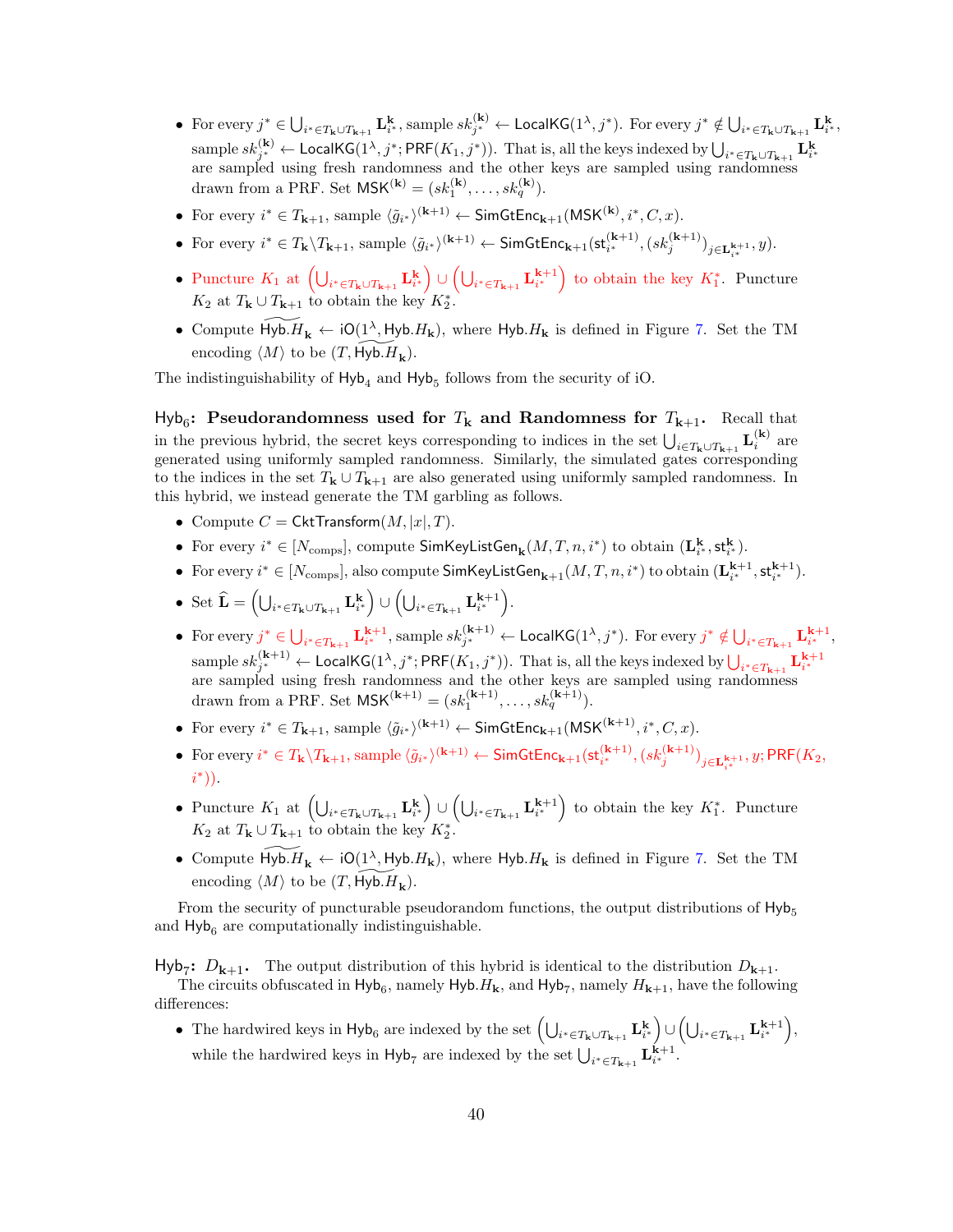- In Hyb<sub>6</sub>, SimKeyListGen<sub>k</sub> $(\cdot)$  is used in Hyb. $H_{\bf k}$ . However, in Hyb<sub>7</sub>, SimKeyListGen<sub>k+1</sub> $(\cdot)$  is used in Hyb. $H_{\mathbf{k}}$ .
- In Hyb<sub>6</sub>, SimGtEnc<sub>k</sub>( $\cdot$ ) is used in Hyb. H<sub>k</sub>. However, in Hyb<sub>7</sub>, SimGtEnc<sub>k+1</sub>( $\cdot$ ) is used in Hyb. $H_{\mathbf{k}}$ .

We argue that  $H_yb$ . H<sub>k</sub> and  $H_{k+1}$  are functionally equivalent. To argue this, we prove that the outputs of the two circuits are the same on all inputs. We consider the following cases.

- Case  $i \in T_{k+1}$ . The output of Hyb.  $H_k$  is a gate encoding  $\langle g_i \rangle^{(k)}$  that is hardwired in the circuit. It is computed as  $\langle g_i \rangle^{(k+1)} = \mathsf{SimGtEnc}_{k+1} \left( \mathsf{MSK}^{(k+1)}, i^*, C, x \right)$  and in particular, the gate encoding is computed using fresh randomness. Observe that this is identical to the output of  $H_{k+1}$  on i.
- Case  $i \in T_{\mathbf{k}} \setminus T_{\mathbf{k}+1}$ . The output of Hyb.  $H_{\mathbf{k}}$  is a gate encoding  $\langle g_i \rangle^{(\mathbf{k}+1)} = \mathsf{SimGtEnc}_{\mathbf{k}+1}(\mathsf{st}_{i^*}^{(\mathbf{k}+1)},$  $(sk_j^{(k+1)})_{j\in\mathbf{L}_{i^*}},y; \mathsf{PRF}(K_2,i^*))$ . Observe that this is identical to the output of  $H_{k+1}$  on i and in particular, even in  $H_{k+1}$ , the gate encoding is computed using a PRF. Note that unlike Hyb. $H_{\mathbf{k}}$ , the gate encodings indexed by  $T_{\mathbf{k}}\backslash T_{\mathbf{k}+1}$  are not hardwired in  $H_{\mathbf{k}+1}$ .
- Case  $i \notin T_{\mathbf{k}} \cup T_{\mathbf{k}+1}$ . In Hyb.  $H_{\mathbf{k}}$ , the gate encoding  $\langle g_i \rangle^{(\mathbf{k})}$  is generated as  $\langle g_i \rangle^{(\mathbf{k})} =$  $\mathsf{SimGtEnc_k}(\mathsf{st}^\mathbf{k}_i, \{sk_j\}_{j\in \mathbf{L}^\mathbf{k}_i}, y; \mathsf{PRF}(K^\ast_2,i)); \text{that is, the } \mathbf{k}^{th} \text{ simulator (SimKeyListGen}_\mathbf{k}, \mathsf{SimGtEnc}_\mathbf{k})$ is still used to generate the gate encodings. However, in  $H_{k+1}$ ,  $\langle g_i \rangle^{(k+1)}$  is generated as  $\langle g_i\rangle^{(\mathbf{k}+1)} = \mathsf{SimGtEnc}_{\mathbf{k}+1}(\mathsf{st}^{\mathbf{k}+1}_i, \{sk_j\}_{j\in \mathbf{L}^{\mathbf{k}+1}_i}, y; \mathsf{PRF}(K^*_2,i))$  and in particular,  $(\mathsf{SimKeyListGen}_{\mathbf{k}+1}, \{sk_j\}_{j\in \mathbf{L}^{\mathbf{k}+1}_i}, y; \mathsf{PRF}(K^*_2,i))$  $\sum_{i=1}^{n}$  SimGtEnc<sub>k+1</sub>) is used to generate the gate encodings. The local secret keys are generated identically in both  $Hyb_6$  and  $Hyb_7$ . That is, all the secret keys indexed by  $\bigcup_{i^* \in T_{k+1}} L_{i^*}^{k+1}$  are generated using uniform randomness, while all the secret keys indexed by  $\bigcup_{i^* \notin T_{k+1}} \mathbf{L}_{i^*}^{k+1}$ are generated using PRF key  $K_1$ .

From Definition [10,](#page-19-0) it follows that for every  $i \notin T_{\mathbf{k}} \cup T_{\mathbf{k}+1}$ , SimKeyListGen<sub>k</sub> $(\cdot)$  and SimKeyListGen<sub>k+1</sub>(·) are functionally equivalent and also, SimGtEnc<sub>k</sub>(·) and SimGtEnc<sub>k+1</sub>(·) are functionally equivalent. Using this, it follows that the output of  $H_{k+1}$  and Hyb. $H_k$  are identical on every  $i \notin T_{\mathbf{k}} \cup T_{\mathbf{k+1}}$ .

This proves that the circuits  $H_y h H_k$  and  $H_{k+1}$  are functionally equivalent. Assuming the security of  $iO$ , the output distribution of  $Hyb_6$  is computationally indistinguishable from the output distribution of  $Hyb_7$ .  $\Box$ 

From the above lemma, we have the following.

**Lemma 4.** Assuming that there exists an  $\varepsilon$ -secure strong locally simulatable garbling scheme, an  $\varepsilon'$ -secure puncturable PRF and an  $\varepsilon''$ -secure indistinguishability obfuscation scheme, then there exists an  $7T(\varepsilon + \varepsilon' + \varepsilon'')$ -secure bounded runtime succinct garbling scheme with T being an upper bound on the runtime of the Turing machines.

Combining the above lemma with Theorem [4,](#page-15-1) we have the following lemma.

<span id="page-40-0"></span>**Lemma 5.** Let  $\lambda$  be the security parameter. Assuming that there exists an  $\varepsilon$ -secure locally  $simulated$  garbling scheme, an  $\varepsilon'$ -secure puncturable PRF and an  $\varepsilon''$ -secure compact functional encryption scheme, then there exists an  $TT (\varepsilon + \varepsilon' + 2^{\log(T)} \varepsilon'')$ -secure bounded runtime succinct garbling scheme with T being an upper bound on the runtime of the Turing machines.

In particular, if  $\varepsilon$  and  $\varepsilon''$  are any negligible functions in the security parameter and T is any polynomial in security parameter then the bounded runtime succinct garbling scheme is polynomially secure assuming any polynomially secure compact functional encryption scheme and any polynomially secure strong locally simulatable garbling scheme.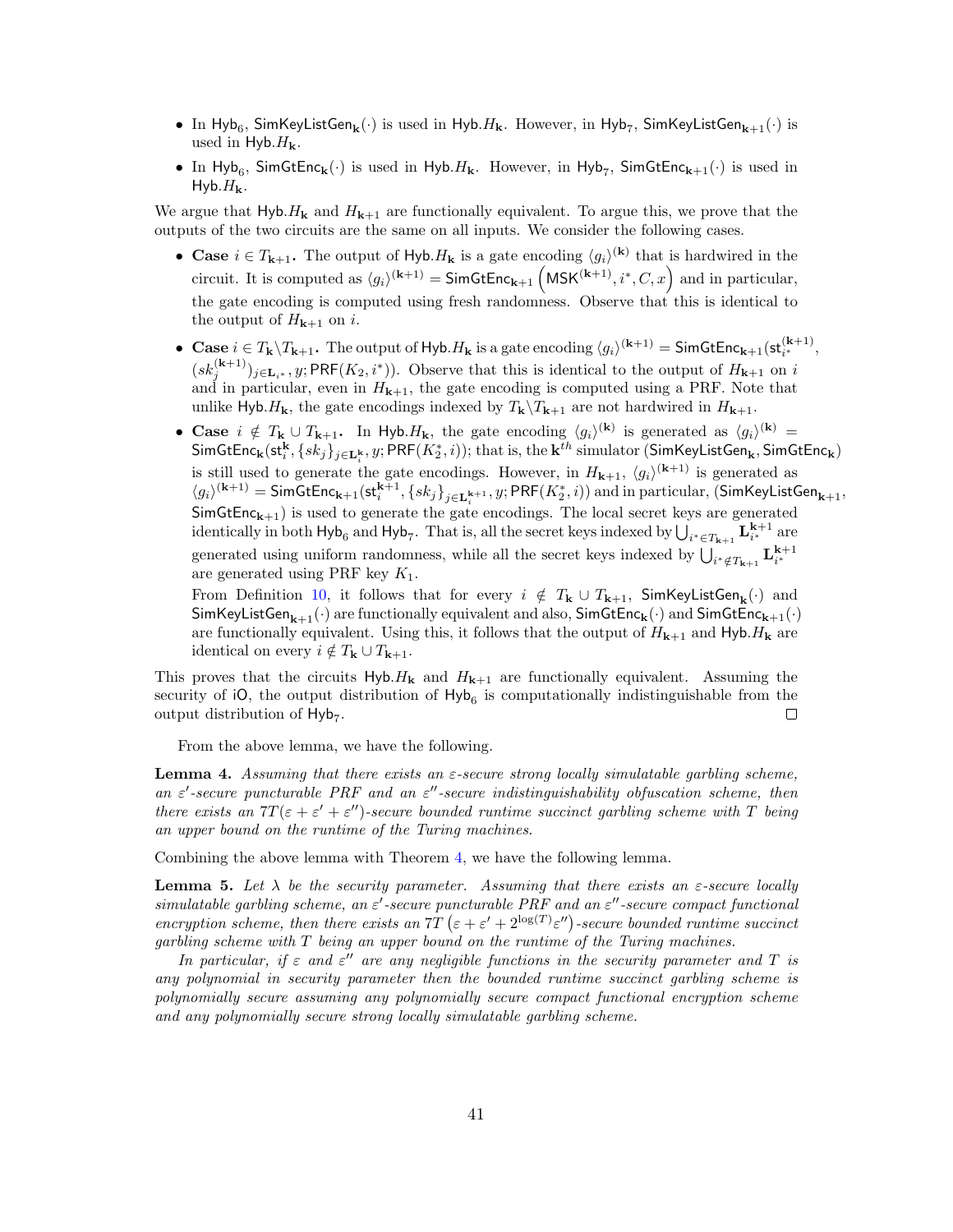#### <span id="page-41-0"></span>6.3 Removing the Bounded Runtime Restriction

We now show how to transform a bounded runtime succinct garbling scheme (Definition [4\)](#page-14-1) into a (standard) succinct garbling scheme (Definition [3\)](#page-14-2). We denote the bounded runtime succinct garbling scheme to be  $SuccGC_{BR} = (Setup, TMEncode, InpEncode,Eval)$  and the (standard) succinct garbling scheme to be  $SuccG$ <sup>\*</sup> = (Setup, TMEncode, InpEncode, Eval). As an intermediate tool, we use a secret key encryption scheme  $(Setup, E, D)$ .

We describe SuccGC<sup>\*</sup> below.

- Gen( $1^{\lambda}, 1^n, 1^m$ ): On input security parameter  $\lambda$ , input length n and output length m,
	- For  $i \in [\lambda]$ , compute  $K_i \leftarrow Setup(1^{\lambda})$ .
	- For  $i \in [\lambda]$ , compute  $\mathsf{SuccGC}_{BR}.\mathsf{MSK}_i \leftarrow \mathsf{SuccGC}_{BR}.\mathsf{Gen}(1^{\lambda}, 2^i, 1^n, 1^m)$ .

Output  $\mathsf{MSK} = \left( \{ K_i \}_{i \in [\lambda]} , \{ \mathsf{SuccGC}_{BR}.\mathsf{MSK}_i \}_{i \in [\lambda]} \right)$ .

- TMEncode(MSK,  $M$ ): On input master secret key MSK, Turing machine  $M$ ,
	- For  $i \in [\lambda]$ , compute SuccGC<sub>BR</sub>.  $\langle M_i \rangle$  ← SuccGC<sub>BR</sub>.TMEncode (SuccGC<sub>BR</sub>.MSK<sub>i</sub>, M<sub>i</sub>), where  $M_i$  is defined as follows: on input x, it executes M for  $2^i$  steps and if the computation terminates then it outputs  $(1||M(x))$ , otherwise it outputs  $(0||K_{i+1}||0^{m-|K_{i+1}|-1})$  $(\text{let } K_{\lambda+1} = \bot).$
	- For  $i \in [\lambda]$ , compute  $\mathsf{CT}_i^{tm} \leftarrow E(K_i, \mathsf{SuccGC}_{BR} \cdot \langle M_i \rangle)$ .

Output  $\langle M \rangle = \left( K_1, \left\{ \mathsf{CT}_i^{tm} \right\}_{i \in [\lambda]} \right)$ .

- InpEncode(MSK,  $x$ )
	- For  $i \in [\lambda]$ , SuccG $\mathsf{C}_{BR}$ .  $\langle x \rangle_i \leftarrow \mathsf{SuccGC}_{BR}$ .InpEncode(SuccG $\mathsf{C}_{BR}$ .MSK $_i, x$ ).
	- For  $i \in [\lambda]$ , compute  $\mathsf{CT}_i^{inp} \leftarrow E(K_i, \mathsf{SuccGC}_{BR} . \langle x \rangle_i)$ .

Output  $\langle x \rangle = \left( \left\{ \mathsf{CT}_i^{inp} \right\} \right)$  $i\in[\lambda]$ .

- Eval $(\langle M \rangle, \langle x \rangle)$ : On input TM encoding  $\langle M \rangle$ , input encoding  $\langle x \rangle$ , do the following for  $i = 1, \ldots, \lambda$ :
	- Compute SuccGC<sub>BR</sub>.  $\langle M_i \rangle \leftarrow D(K_i, \text{CT}_i^{tm})$ .
	- Compute  $\mathsf{SuccGC}_{BR}$ .  $\langle x \rangle_i \leftarrow D(K_i, \mathsf{CT}_i^{inp}).$
	- Compute  $y \leftarrow$  SuccGC<sub>BR</sub>.Eval(SuccGC<sub>BR</sub>. $\langle M_i \rangle$ , SuccGC<sub>BR</sub>. $\langle x \rangle_i$ )
	- If y is of the form  $(1||y')$  then output y'. Else, if y is of the form  $(0||y'||0^{m-|K_{i+1}|-1})$ then set  $K_{i+1} = y'$  and continue the process.

We now prove the properties of SuccGC.

**Correctness.** Consider an input x and TM M running in time at most  $t \leq 2^{\lambda}$  on x. For simplicity, let  $t$  be a power of two; the analysis goes through even if that is not the case. For every  $i < log(t)$ , from the correctness of  $SuccG_{BR}$  and the correctness of secret key encryption scheme, it follows that the output of  $SuccGC_{BR}$ . Eval $(\langle M_i \rangle, \langle x \rangle_i)$  is  $(0||K_{i+1}||0^{m-|K_{i+1}|-1})$ . Finally for  $i = \log(t)$  it follows that the output of  $\mathsf{SuccGC}_{BR}$ . Eval $(\langle M_i \rangle, \langle x \rangle_i)$  is  $M(x)$ .

**Efficiency.** Consider an input x and TM M running in time at most  $t \leq 2^{\lambda}$  on x and as before, we assume that t is a power of two. The running time of  $Gen(1^{\lambda}, 1^n, 1^m)$  is polynomial in  $\lambda$ . The running time of TMEncode(MSK, M) is polynomial in  $(\lambda, |M|)$ . The running time of InpEncode(MSK, x) is polynomial in  $(\lambda, n)$ . We now focus on the running time of Eval( $\langle M \rangle$ ,  $\langle x \rangle$ ): note that the for loop is executed only for at most  $log(t)$  number of iterations. The running time of every iteration is upper bounded by  $poly(\lambda, t, |M|, n, m)$ , by the efficiency property of SuccGC<sub>BR</sub>. This proves that the running time of Eval is upper bounded by  $poly(\lambda, t, |M|, n, m)$ .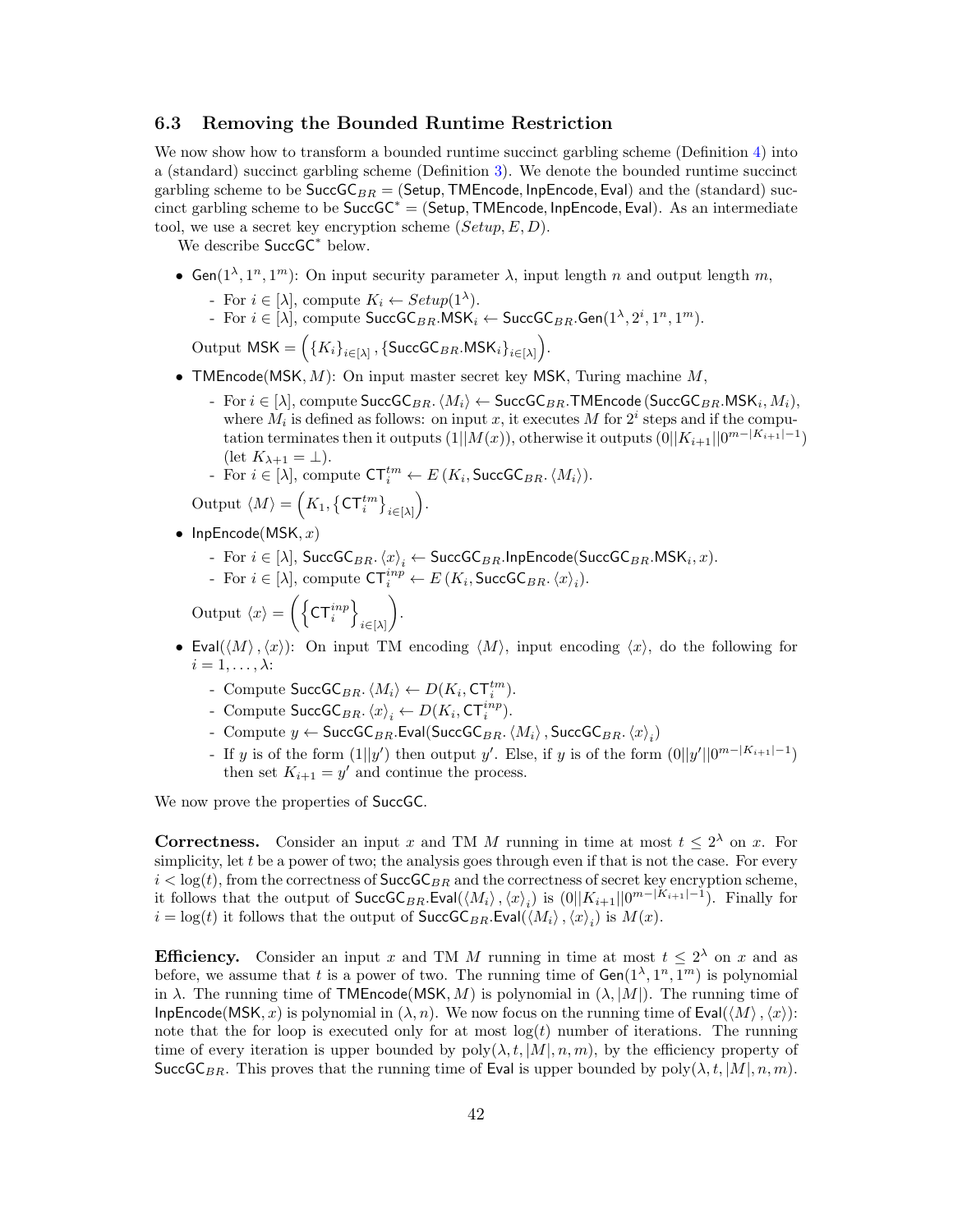Security. We prove the following lemma.

<span id="page-42-0"></span>**Lemma 6.** Assuming that SuccGC<sub>BR</sub> is an  $\epsilon$ -secure bounded runtime succinct garbling scheme and  $(Setup, E, D)$  is an  $\varepsilon'$ -secure secret key encryption scheme, SuccGC is a  $\lambda \cdot (\varepsilon + \varepsilon')$ -secure succinct garbling scheme.

*Proof.* Let SuccGC<sub>BR</sub>.Sim be the simulator of SuccGC<sub>BR</sub>.Sim. We describe the simulator Sim of SuccGC. It takes as input  $(1^{\lambda}, 1^n, t, M, y)$  and performs the following operations.

- For every  $i \in [\lambda]$ , execute  $K_i \leftarrow Setup(1^{\lambda})$ .
- For every positive integer  $i < log(t)$ , do the following: generate  $(\langle M_i \rangle, \langle \perp \rangle_i) \leftarrow$  SuccGC<sub>BR</sub>.Sim $(1^{\lambda}, \mathcal{I})$  $1^n, 2^i, M_i, K_{i+1}$ ). Compute  $\mathsf{CT}_i^{tm} \leftarrow E(K_i, \mathsf{SuccGC}_{BR} \langle M_i \rangle)$ . Compute  $\mathsf{CT}_i^{inp} \leftarrow E(K_i, \mathsf{SuccGC}_{BR} \langle M_i \rangle)$  $\mathsf{SuccGC}_{BR}.\left\langle \perp \right\rangle_i).$
- For  $i = \lceil \log(t) \rceil$ , do the following: generate  $(\mathsf{SuccGC}_{BR} \langle M_i \rangle, \mathsf{SuccGC}_{BR} \langle \perp \rangle_i) \leftarrow \mathsf{SuccGC}_{BR} \mathsf{Sim}(n)$  $1^{\lambda}, 1^n, 2^i, M_i, y$ ). Compute  $\mathsf{CT}_i^{tm} \leftarrow E(K_i, \mathsf{SuccGC}_{BR} \langle M_i \rangle)$ . Compute  $\mathsf{CT}_i^{inp} \leftarrow E(K_i, \mathsf{SuccGC}_{BR} \langle M_i \rangle)$  $\mathsf{SuccGC}_{BR}.\left\langle \perp \right\rangle_i).$
- For  $\lambda \geq i > \lceil \log(t) \rceil$ , do the following: generate  $\mathsf{CT}_i^{tm} \leftarrow E(K_i, 0^{L_i})$ , where  $L_i$  is the size of the simulated TM encoding output by  $\text{SuccGC}_{BR}$ . Sim $(1^{\lambda}, 1^n, 2^i, M, y)$ . Generate  $CT_i^{inp} \leftarrow E(K_i, 0^{L'_i})$ , where  $L'_i$  is the size of the simulated input encoding output by  $\mathsf{SuccGC}_{BR}$ . $\mathsf{Sim}(1^\lambda,1^n,2^i,M,y)$ .

$$
\text{Output } \left( \langle M \rangle = \left( K_1, \left\{ \mathsf{CT}_i^{tm} \right\}_{i \in [\lambda]} \right), \ \langle x \rangle = \left( \left\{ \mathsf{CT}_i^{inp} \right\}_{i \in [\lambda]} \right) \right).
$$

Observe that the running time of Sim is  $poly(\lambda, t, n, |M|, |y|)$ . We argue this step by step. In the first bullet, the runtime is polynomial in  $\lambda$ . In the second bullet, the runtime of SuccGC<sub>BR</sub>.Sim is  $poly(\lambda, 2^i, n, |M|, y) \leq poly(\lambda, t, n, |M|, y)$  and moreover, SuccGC<sub>BR</sub>.Sim is executed at most  $\lceil \log(t) \rceil$  number of times. In the third bullet, runtime of  $\text{SuccGC}_{BR}$ . Sim is poly( $\lambda, t, n, |M|, y$ ). To argue about the runtime of the simulator in the last bullet, it suffices to argue about the length of  $L_i$  and  $L'_i$ , for every  $\lambda \geq i > \lceil \log(t) \rceil$ . This is because the runtime of the simulator in the final bullet is polynomial in  $(\lambda, \sum_{\lambda \geq i > \lceil \log(t) \rceil} |L_i| + |L'_i|)$ . Since the output length of  $\mathsf{SuccGC}_{BR}$ .  $\mathsf{Sim}(1^{\lambda}, 1^n, 2^i, M, y)$  is  $\text{poly}(\lambda, n, i, |M|, y)$ , it follows that  $|L_i| + |L'_i| = \text{poly}(\lambda, n, i, |M|, y)$ . Combining all these observations, it follows that the runtime of Sim is  $poly(\lambda, n, t, |M|, |y|)$ .

Consider an input  $x \in \{0,1\}^n$ , TM M running in time at most  $2^{\lambda}$  and  $|M(x)| = m$ . We describe the hybrids below.

 $Hyb_1$ : the output of this hybrid is  $(\langle M \rangle, \langle x \rangle)$ , where: (i) MSK  $\leftarrow$  Gen $(1^{\lambda}, 1^n, 1^m)$ , (ii)  $\langle M \rangle \leftarrow$ TMEncode(MSK, M) and, (iii)  $\langle x \rangle \leftarrow$  InpEncode(MSK, x).

 $\mathsf{Hyb}_{2,i}$ , for  $i < \lfloor \log(t) \rfloor$ : for every  $i' \leq i$ , generate  $(\langle M_{i'} \rangle, \langle \bot \rangle_{i'}) \leftarrow \mathsf{SuccGC}_{BR}.\mathsf{Sim}(1^{\lambda}, 1^n, 2^{i'}, 1^n)$  $M_{i'}, K_{i'+1}$ ). For every  $i < i' < \lambda$ , generate  $\mathsf{SuccGC}_{BR}$ .  $\langle M_{i'} \rangle \leftarrow \mathsf{SuccGC}_{BR}$ . TMEncode( $\mathsf{SuccGC}_{BR}$ .MSK $_{i'},$  $(M_{i'})$  and  $\mathsf{SuccGC}_{BR}$ .  $\langle x \rangle_{i'} \leftarrow \mathsf{SuccGC}_{BR}$ . InpEncode( $\mathsf{SuccGC}_{BR}$ .MSK $_{i'}, x$ ). The rest of the steps is as in the previous hybrid.

From the security of  $SuccG_{BR}$ , it follows that the output distributions of Hyb<sub>1</sub> and Hyb<sub>2.1</sub> and the output distributions of  $Hy_{2,i}$  and  $Hy_{2,i+1}$  are computationally indistinguishable.

 $\mathsf{Hyb}_{2.\lceil \log(t) \rceil}$ : for every  $i' < \lceil \log(t) \rceil$ , generate  $(\langle M_{i'} \rangle, \langle \bot \rangle_{i'}) \leftarrow \mathsf{SuccGC}_{BR}.\mathsf{Sim}(1^{\lambda},1^n,2^{i'},M_{i'},K_{i'+1}).$ Generate  $(\langle M_{\lceil \log(t) \rceil} \rangle, \langle x \rangle_{\lceil \log(t) \rceil}) \leftarrow \mathsf{SuccGC}_{BR}.\mathsf{Sim}(1^{\lambda}, 1^n, 2^{\lceil \log(t) \rceil}, M_{\lceil \log(t) \rceil}, M(x)).$  For every  $\lceil \log(t) \rceil < i' < \lambda$ , generate  $\overline{\textsf{SuccGC}}_{BR} \langle M_{i'} \rangle \leftarrow \textsf{SuccGC}_{BR}$ . TMEncode( $\textsf{SuccGC}_{BR}$ . MSK<sub>i'</sub>,  $M_{i'}$ ) and  $\mathsf{SuccGC}_{BR}$ .  $\langle x \rangle_{i'} \leftarrow \mathsf{SuccGC}_{BR}$ .InpEncode( $\mathsf{SuccGC}_{BR}$ .MSK $_{i'}, x$ ). The rest of the steps is as in the previous hybrid.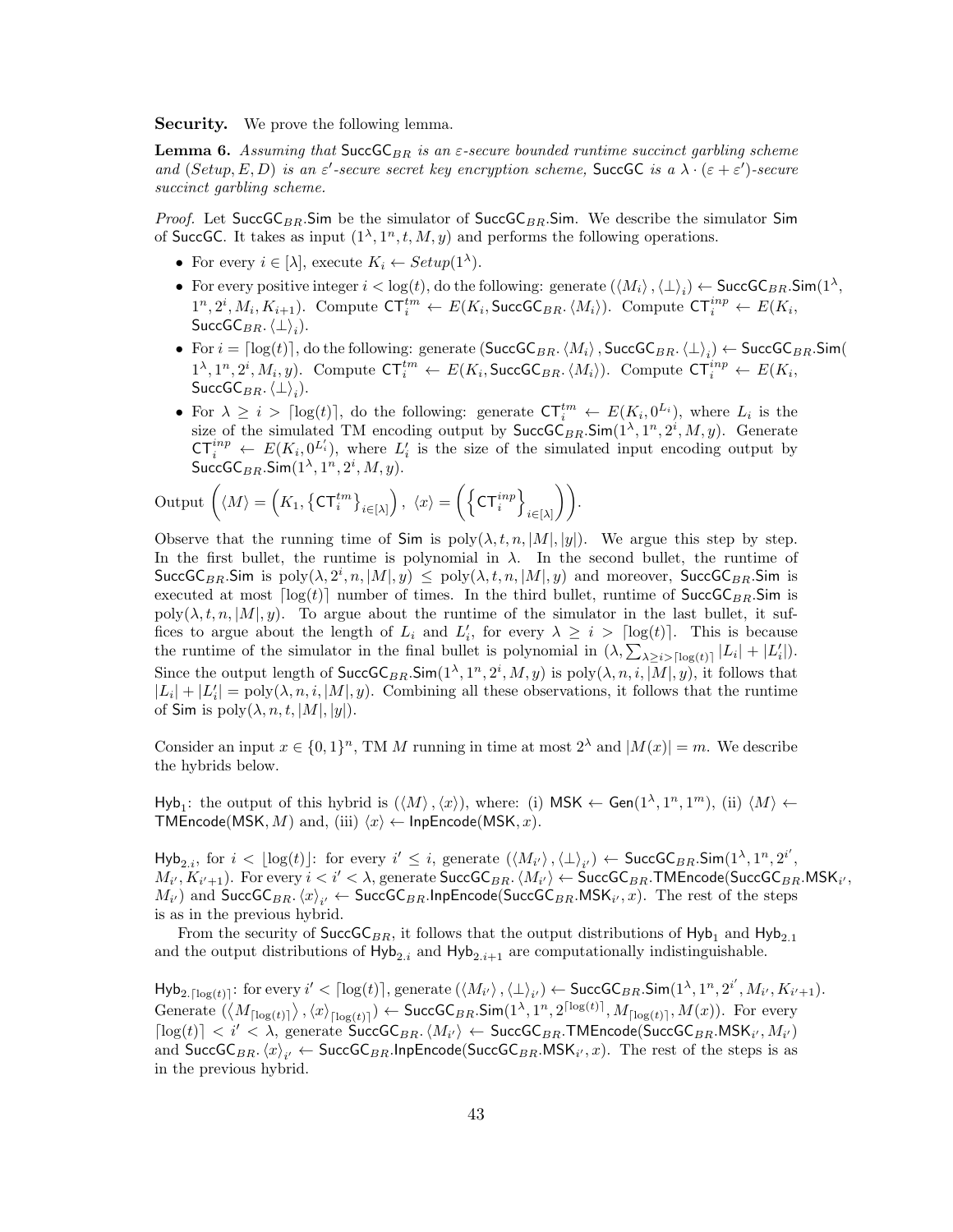From the security of  $SuccG_{BR}$ , it follows that the output distributions of the previous hybrid and  $\text{Hyb}_{2.[\log(t)]}$  are computationally indistinguishable.

 $\text{Hyb}_{3,i}$ , for  $\lceil \log(t) \rceil < i \leq \lambda$ : for every  $\lceil \log(t) \rceil < i' \leq i$ , generate  $\text{CT}_{i'}^{tm}$  and  $\text{CT}_{i}^{inp}$  as encryptions of zeroes. The rest of the steps are as in the previous hybrid.

From the security of  $(Setup, E, D)$ , it follows that the output distributions of  $Hyb_{2,\lceil log(t) \rceil}$ and  $Hyb_{3.0}[\log(t)]+1$  and the output distributions of  $Hyb_{3,i}$  and  $Hyb_{3.0}+1$  are computationally indistinguishable. We crucially use the fact that the key  $K_{i+1}$  is not used in  $Hyb_{3,i}$ .

The output distributions of  $Hy_{3,\lambda}$  and Sim are identical.

 $\Box$ 

#### <span id="page-43-0"></span>6.4 Succinct Garbling from Functional Encryption

Combining Lemmas [5](#page-40-0) and [6,](#page-42-0) we have the following lemma.

**Lemma 7.** Let  $\lambda$  be the security parameter. Assuming that exists an  $\varepsilon_1$ -secure strong locally simulatable garbling scheme,  $\varepsilon_2$ -secure puncturable PRF scheme,  $\varepsilon_3$ -secure symmetric encryption scheme and an  $\varepsilon_4$ -secure compact functional encryption scheme, then there exists an  $\lambda(7t(\varepsilon_1 +$  $\varepsilon_2{+}2^{\log(t)}\varepsilon_4){+}\varepsilon_3)$ -secure bounded runtime succinct garbling scheme for Turing machines running in time at most t.

In particular, if  $\varepsilon_4$  is any negligible function in the security parameter and t is any polynomial in the security parameter then there exists a polynomially secure succinct garbling scheme assuming any polynomially secure compact functional encryption scheme.

By combining Theorem [4](#page-15-1) and the above lemma, we get the following result.

Theorem 12. Assuming polynomial hardness of compact functional encryption and polynomial hardness of computational DH (or factoring or LWE), there exists a succinct garbling scheme for Turing machines that run in time (arbitrary) polynomial in its input.

## <span id="page-43-1"></span>7 Adaptively Secure Garbling from Locally Simulatable Garbling

In this section, we prove Theorem [11.](#page-23-3) That is, we show how to construct an adaptive garbling scheme starting from a semi-adaptive  $(L_{\text{sim}}, L_{\text{inp}})$ -locally simulatable garbling scheme, denoted by  $\Pi_{\text{LGC}} = (\Pi_{\text{LGC}}.\text{Gen}, \Pi_{\text{LGC}}.\text{Gb}, \Pi_{\text{LGC}}.\text{ElEnc}, \Pi_{\text{LGC}}.\text{Eval})$ , equipped with simulation strategy  $(\{T_{\mathbf{k}}, \mathsf{SimGtEnc}_{\mathbf{k}}, \mathsf{SimInpEnc}_{\mathbf{k}})\}_{\mathbf{k}\in[q]}$ . Combining our transformation with Yao's garbled circuits yields the [\[HJO](#page-49-13)<sup>+</sup>16] construction of adaptive garbled circuits with online complexity poly( $\lambda, w$ ) (where w denotes the width of the circuit), while combining our transformation with Section [5](#page-23-1) yields the [\[GS18a\]](#page-48-11) construction of adaptive garbled circuits with optimal online complexity.

In our transformation, we use the tool of somewhere equivocal encryption (Section [2.5\)](#page-15-0), denoted by  $sEQ = (KeyGen, Enc, Dec, SimEnc, SimKey)$  with equivocation parameter  $t = 2L_{sim}$ and block-length  $B = \text{poly}(\lambda)^{22}$  $B = \text{poly}(\lambda)^{22}$  $B = \text{poly}(\lambda)^{22}$ . We denote the resulting adaptive garbling scheme to be  $\Pi_{\text{Ada}} = (\text{Gen}, \text{Gb}, \text{IEnc}, \text{Eval}).$ 

 $Gen(1^{\lambda}, 1^s, 1^n, 1^m)$ : On input security parameter  $\lambda$  and maximum circuit size s, input length n, output length  $m$ , it computes:

- $\Pi_{\mathsf{LGC}}.\mathsf{gsk} \leftarrow \Pi_{\mathsf{LGC}}.\mathsf{Gen}(1^\lambda,1^s,1^n,1^m).$
- eqk  $\leftarrow$  KeyGen $(1^{\lambda})$

<sup>&</sup>lt;sup>22</sup>We set B to be the size of a single (simulated) gate encoding, which is guaranteed to have size poly( $\lambda$ ) by the efficiency requirements of a locally simulatable garbling scheme.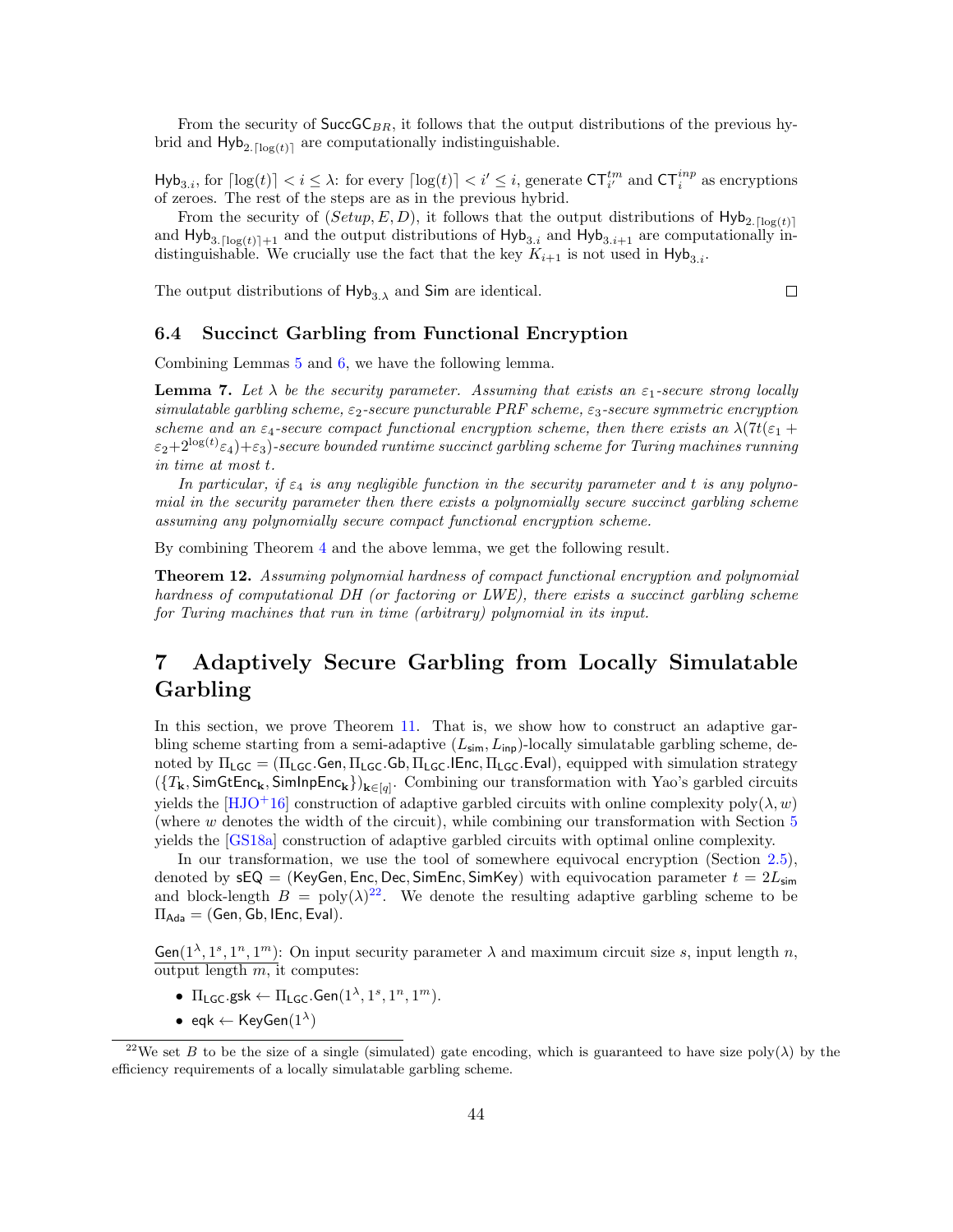Output the garbling key of adaptively secure garbling scheme as  $gsk = (eqk, \Pi_{LG}gsk)$ .

 $Gb(gsk, C)$ : On input garbling key gsk = (eqk,  $\Pi_{LGC}$ gsk) and circuit  $C \in \mathcal{C}$ , it computes  $\overline{\Pi_{\text{LGC}}.\langle C\rangle} \leftarrow \Pi_{\text{LGC}}.\text{Gb}(\Pi_{\text{LGC}}.\text{gsk}, C)$ . Parse  $\Pi_{\text{LGC}}.\langle C\rangle$  as a sequence of blocks  $(\langle g_1 \rangle, \ldots, \langle g_s \rangle)$ with block-length B. Compute  $CT \leftarrow \textsf{sEQ}.\textsf{Enc}(\textsf{eqk}, \Pi_{\textsf{LGC}}.\langle C\rangle)$  for  $i \in [N_{\text{keys}}]$ , and output  $\langle C \rangle = \mathsf{CT}.$ 

IEnc(gsk, x): On input garbling key gsk = (eqk,  $\Pi_{\text{LGC}}$ .gsk) and input x, it computes  $\Pi_{\text{LGC}}$ . $\langle x \rangle \leftarrow$  $\Pi_{LGC}$ . IEnc(gsk, x). It outputs this encoding along with the decryption key of sEQ. That is, it outputs  $\langle x \rangle = (\Pi_{\mathsf{LGC}}.\langle x \rangle, \mathsf{eqk}).$ 

Eval( $\langle C \rangle$ ,  $\langle x \rangle$ ): On input garbled circuit  $\langle C \rangle = C\mathsf{T}$  and input encoding  $\langle x \rangle = (\Pi_{\mathsf{LGC}}.\langle x \rangle, \mathsf{eqk})$ , it computes:

- $\Pi_{\text{LGC}}$ ,  $\langle C \rangle \leftarrow \text{sEQ}$ .Dec(eqk, CT)
- out  $\leftarrow \Pi_1 G_C$ . Eval( $\Pi_1 G_C$ .  $\langle C \rangle$ ,  $\Pi_1 G_C$ .  $\langle x \rangle$ ).

Output out.

The correctness follows from the correctness of  $\Pi_{LG}$  and the somewhere equivocal encryption scheme.

**Efficiency.** The size of  $\langle x \rangle$ , generated by **IEnc(gsk, x)**, is calculated as follows:

$$
\begin{array}{rcl} |\langle x \rangle| & = & |\Pi_{\mathsf{LGC}}.\langle x \rangle| + |\mathsf{eqk}| \\ & = & L_{\mathsf{inp}} + B \cdot L_{\mathsf{sim}} \cdot \mathrm{poly}(\lambda) \\ & = & L_{\mathsf{inp}}(\lambda, |x|, |C(x)|) + L_{\mathsf{sim}} \cdot \mathrm{poly}(\lambda), \end{array}
$$

In particular, we have that  $|eqk| \leq B \cdot L_{\text{sim}} \cdot \text{poly}(\lambda)$  by Theorem [5.](#page-16-2)

The Simulator. We prove the following theorem.

**Theorem 13.** Assuming that  $s\in\mathbb{Q}$  is secure and that  $\Pi_{\mathsf{LGC}}$  satisfies semi-adaptive  $L_{\mathsf{sim}}$ -local simulation security, the scheme  $\Pi_{\text{Ada}}$  is an adaptively secure garbling scheme.

Let  $(\{T_{\mathbf{k}}, \mathsf{SimGtEnc}_{\mathbf{k}}, \mathsf{SimInpEnc}_{\mathbf{k}}\})_{\mathbf{k}\in[q]}$  denote the simulation strategy associated to  $\Pi_{\mathsf{LGC}}$ . We first present the simulator of  $\Pi_{\text{Ada}}$ , denoted by  $\text{Sim}_{\text{AddC}}$  and then prove that the indistinguishability of simulated distribution and the real distribution.

Sim<sub>AdGC</sub>: Upon receiving the security parameter  $\lambda$  and circuit  $C^{23}$  $C^{23}$  $C^{23}$ , it samples  $\Pi_{LG}$ .gsk  $\leftarrow$  $\Pi_{\mathsf{LGC}}.\mathsf{Gen}(1^{\lambda},1^s,1^n,1^m)$  and first computes  $\Pi_{\mathsf{LGC}}.\langle C\rangle^{(q)} \;=\; (\langle g_1\rangle^{(q)},\ldots,\langle g_s\rangle^{(q)})$  by sampling  $\langle g_i \rangle^{(q)} \leftarrow$  SimGtEnc<sub>q</sub>( $\Pi_{\mathsf{LGC}}$ .gsk, *i*, *C*). In addition, it samples eqk  $\leftarrow$  KeyGen(1<sup> $\lambda$ </sup>). It then computes a ciphertext  $CT \leftarrow \text{Enc}(\text{eqk}, \Pi_{\text{LGC}}.\langle C \rangle^{(q)})$ . Finally, it outputs  $(\langle C \rangle = CT, st =$  $(\Pi_{LGC}.gsk, eqk)$ ).

Upon receiving the input  $x$ , the simulator computes  $\langle x \rangle^{(q)} \leftarrow \Pi_{\sf LGC}$ .SimInpEnc( $\Pi_{\sf LGC}$ .gsk,  $C, y =$  $C(x)$  and outputs (eqk,  $\langle x \rangle^{(q)}$ ).

**Proof of Security.** We now present the hybrids that prove that  $\Pi_{\mathsf{LGC}}$  is adaptively secure with simulator Sim<sub>AdGC</sub>. We consider the following hybrid security games.

 $^{23}$ Recall that without loss of generality, we only attempt to hide the input in this construction.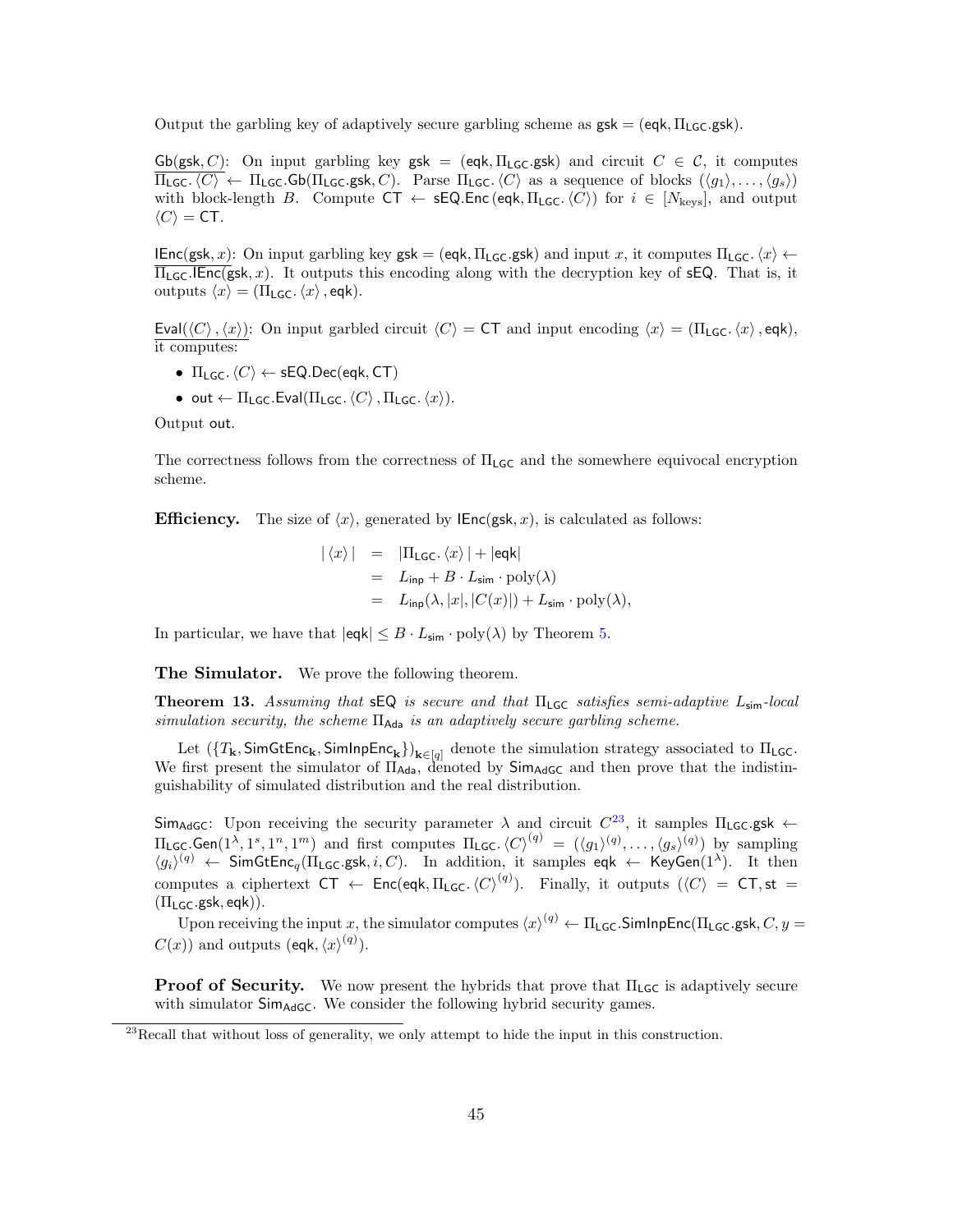- $\bullet$  Hyb<sub>0</sub>: This corresponds to the real experiment. The adversary adaptively queries circuit C and input x and in turn receives  $\langle C \rangle$  and  $\langle x \rangle$ . Both the garbled circuit and the input encoding are generated honestly.
- Hyb<sub>k</sub>: for each  $k \in [q]$  within the simulation strategy of  $\Pi_{LGC}$ , we define a corresponding hybrid security game. In this game, the circuit encoding  $\langle C \rangle$  is computed in the following way:
	- Sample  $\Pi_{\mathsf{LGC}}$ .gsk  $\leftarrow \Pi_{\mathsf{LGC}}$ .Gen $(1^{\lambda}, 1^s, 1^n, 1^m)$  and first compute  $(\langle g_i \rangle^{(\mathbf{k})})_{i \notin T_{\mathbf{k}}}$  by sam- $\text{pling } \langle g_i \rangle^{(\mathbf{k})} \leftarrow \textsf{SimGtEnc}_{\mathbf{k}}(\Pi_{\mathsf{LGC}}.\mathsf{gsk}, i, C).$
	- $-$  Sample  $(\mathsf{CT}, \mathsf{st}_0) \leftarrow \mathsf{SimEnc}(1^{\lambda}, T_{\mathbf{k}}, (\langle g_i \rangle^{(\mathbf{k})})_{i \notin T_{\mathbf{k}}}).$
	- Output  $(\langle C \rangle = \mathsf{CT}, \mathsf{st} = (\Pi_{\mathsf{LGC}}.\mathsf{gsk}, \mathsf{st}_0)).$

Upon receiving the input  $x$ , the input encoding is then computed in the following way

- $-$  Compute  $\langle x \rangle^{(\mathbf{k})} \leftarrow$  SimInpEnc<sub>k</sub>( $\Pi_{\mathsf{LGC}}$ .gsk,  $C, x$ ).
- − For each  $i \in T_{\mathbf{k}}$ , sample  $\langle g_i \rangle^{(\mathbf{k})}$  ← SimGtEnc<sub>k</sub>(Π<sub>LGC</sub>.gsk,  $i, C, x$ ).
- $-$  Compute eqk' ← SimKey(st<sub>0</sub>, { $\langle g_i \rangle^{(\mathbf{k})}\}_{i \in T_{\mathbf{k}}})$ .
- Output (eqk',  $\langle x \rangle^{(\mathbf{k})}$ ).

By construction,  $\mathsf{Hyb}_q$  is exactly the simulated distribution, so it suffices to show that  $\mathsf{Hyb}_k$  is computationally indistingushable from  $Hy_{k+1}$  for every  $k \in [q]$ . We do this using two additional intermediate hybrids.

- Hyb<sub>k,1</sub>: In this game, the circuit encoding  $\langle C \rangle$  is computed in the following way:
	- Sample  $\Pi_{\mathsf{LGC}}$ .gsk  $\leftarrow \Pi_{\mathsf{LGC}}$ .Gen $(1^{\lambda}, 1^s, 1^n, 1^m)$  and first compute  $(\langle g_i \rangle^{(\mathbf{k})})_{i \notin T_{\mathbf{k}} \cup T_{\mathbf{k+1}}}$  by sampling  $\langle g_i \rangle^{(\mathbf{k})} \leftarrow \mathsf{SimGtEnc}_{\mathbf{k}}(\Pi_{\mathsf{LGC}}.\mathsf{gsk}, i, C).$
	- $-$  Sample  $(\mathsf{CT}, \mathsf{st}_0) \leftarrow \mathsf{SimEnc}(1^{\lambda}, T_{\mathbf{k}} \cup T_{\mathbf{k}+1}, (\langle g_i \rangle^{(\mathbf{k})})_{i \notin T_{\mathbf{k}} \cup T_{\mathbf{k}+1}}).$
	- Output  $(\langle C \rangle = \mathsf{CT}, \mathsf{st} = (\Pi_{\mathsf{LGC}}.\mathsf{gsk}, \mathsf{st}_0)).$

Upon receiving the input  $x$ , the input encoding is then computed in the following way

- $-$  Compute  $\langle x \rangle^{(\mathbf{k})} \leftarrow$  SimInpEnc<sub>k</sub>( $\Pi_{\mathsf{LGC}}$ .gsk,  $C, x$ ).
- − For each  $i \in T_{\mathbf{k}}$ , sample  $\langle g_i \rangle^{(\mathbf{k})}$  ← SimGtEnc<sub>k</sub>(Π<sub>LGC</sub>.gsk,  $i, C, x$ ).
- $-$  For each  $i \in T_{\mathbf{k}+1} \backslash T_{\mathbf{k}}$ , sample  $\langle g_i \rangle^{(\mathbf{k})}$  ← SimGtEnc<sub>k</sub>(Π<sub>LGC</sub>.gsk,  $i, C$ ).
- Compute  $eqk' \leftarrow \mathsf{SimKey}(\mathsf{st}_0, \{\langle g_i\rangle^{(\mathbf{k})}\}_{i \in T_{\mathbf{k}} \cup T_{\mathbf{k}+1}}).$
- Output (eqk',  $\langle x \rangle^{(\mathbf{k})}$ ).
- Hyb<sub>k,2</sub>: In this game, the circuit encoding  $\langle C \rangle$  is computed in the following way:
	- Sample  $\Pi_{\mathsf{LGC}}$ .gsk  $\leftarrow \Pi_{\mathsf{LGC}}$ .Gen $(1^{\lambda},1^s,1^n,1^m)$  and first compute  $(\langle g_i \rangle^{(\mathbf{k}+1)})_{i\notin T_{\mathbf{k}} \cup T_{\mathbf{k}+1}}$ by sampling  $\langle g_i \rangle^{(k+1)} \leftarrow \mathsf{SimGtEnc}_{k+1}(\Pi_{\mathsf{LGC}}.\mathsf{gsk}, i, C).$
	- $-$  Sample  $(\mathsf{CT}, \mathsf{st}_0) \leftarrow \mathsf{SimEnc}(1^{\lambda}, T_{\mathbf{k}} \cup T_{\mathbf{k}+1}, (\langle g_i \rangle^{(\mathbf{k}+1)})_{i \notin T_{\mathbf{k}} \cup T_{\mathbf{k}+1}}).$
	- Output  $(\langle C \rangle = \mathsf{CT}, \mathsf{st} = (\Pi_{\mathsf{LGC}}.\mathsf{gsk},\mathsf{st}_0)).$

Upon receiving the input  $x$ , the input encoding is then computed in the following way

- $-$  Compute  $\langle x \rangle^{(k+1)} \leftarrow$  SimInpEnc<sub>k+1</sub>( $\Pi_{\mathsf{LGC}}$ .gsk,  $C, x$ ).
- $-$  For each  $i \in T_{k+1}$ , sample  $\langle g_i \rangle^{(k+1)}$  ← SimGtEnc<sub>k+1</sub>(Π<sub>LGC</sub>.gsk, *i*, *C*, *x*).
- − For each  $i \in T_{\mathbf{k}} \backslash T_{\mathbf{k}+1}$ , sample  $\langle g_i \rangle^{(\mathbf{k}+1)} \leftarrow$  SimGtEnc<sub>k+1</sub>(gsk, *i*, *C*).
- Compute eqk' ← SimKey(st<sub>0</sub>, { $\langle g_i \rangle^{(k+1)}$ }<sub>i∈Tk∪Tk+1</sub>).
- Output (eqk',  $\langle x \rangle^{(\mathbf{k})}$ ).

The indistinguishability of  $Hy_{\mathbf{b}_{\mathbf{k}}} \cong_c Hy_{\mathbf{b}_{\mathbf{k},1}}$  follows directly from the security of sEQ. The indistinguishability of  $Hy_{k,1} \cong_c Hy_{k,2}$  follows directly from the semi-adaptive security of  $\Pi_{\mathsf{LGC}}$ . Finally, the indistinguiahbility of  $\mathsf{Hyb}_{\mathbf{k},2} \cong_c \mathsf{Hyb}_{\mathbf{k}+1}$  follows directly from the security of sEQ. This completes the proof of security.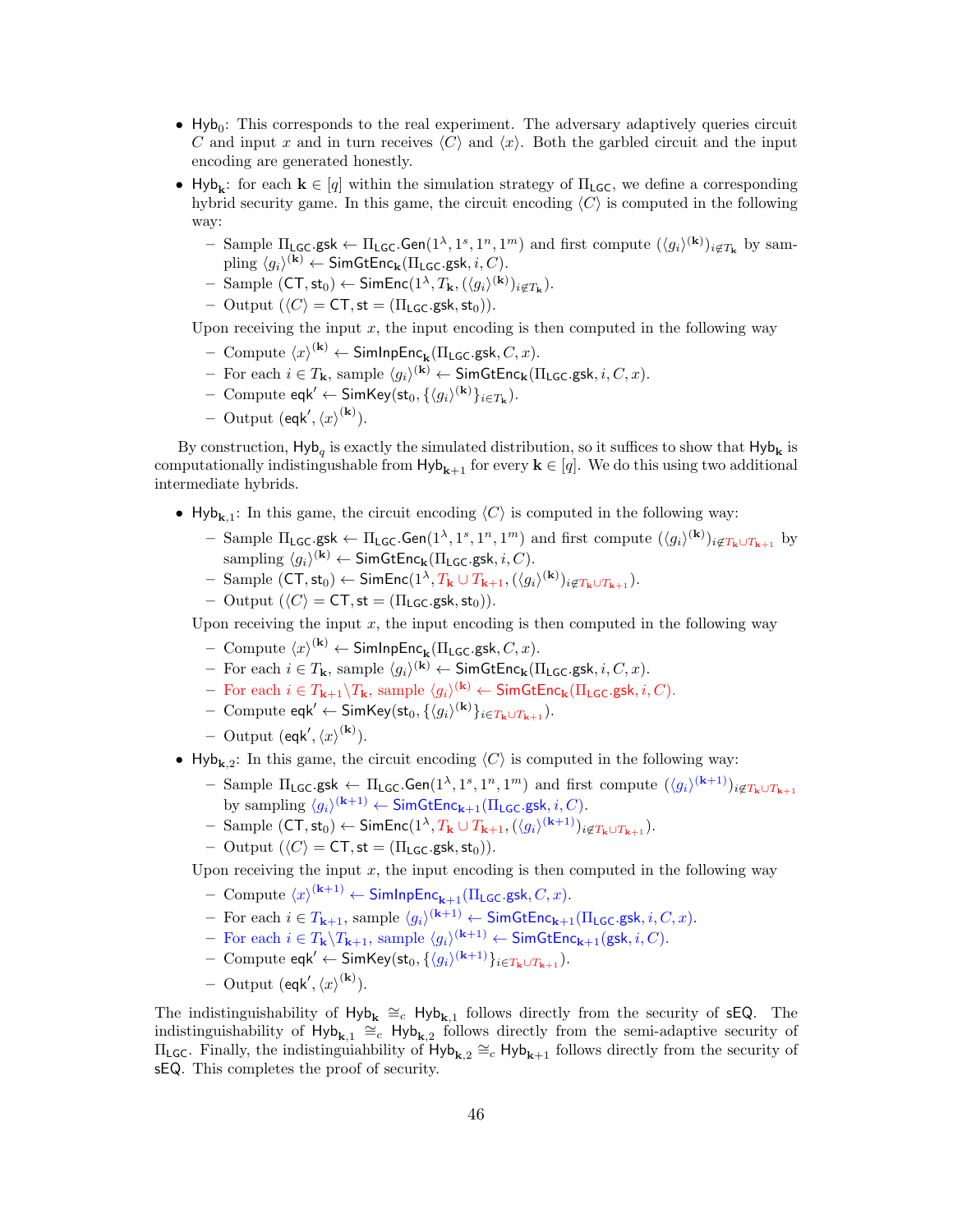## Acknowledgements

We thank Vinod Vaikuntanathan for useful discussions.

### References

- <span id="page-46-3"></span>[ABSV15] Prabhanjan Ananth, Zvika Brakerski, Gil Segev, and Vinod Vaikuntanathan. From selective to adaptive security in functional encryption. In Annual Cryptology Conference, pages 657–677. Springer, 2015.
- <span id="page-46-7"></span>[ACC+16] Prabhanjan Ananth, Yu-Chi Chen, Kai-Min Chung, Huijia Lin, and Wei-Kai Lin. Delegating ram computations with adaptive soundness and privacy. In Theory of Cryptography Conference, pages 3–30. Springer, 2016.
- <span id="page-46-1"></span>[AIK04] Benny Applebaum, Yuval Ishai, and Eyal Kushilevitz. Cryptography in  $\text{nc}^0$ . In 45th Symposium on Foundations of Computer Science (FOCS 2004), 17-19 October 2004, Rome, Italy, Proceedings, pages 166–175, 2004.
- <span id="page-46-2"></span>[AIK06] Benny Applebaum, Yuval Ishai, and Eyal Kushilevitz. Computationally private randomizing polynomials and their applications. Computational Complexity, 15(2):115– 162, 2006.
- <span id="page-46-0"></span>[AIK10] Benny Applebaum, Yuval Ishai, and Eyal Kushilevitz. From secrecy to soundness: Efficient verification via secure computation. In International Colloquium on Automata, Languages, and Programming, pages 152–163. Springer, 2010.
- <span id="page-46-6"></span>[AJ15] Prabhanjan Ananth and Abhishek Jain. Indistinguishability obfuscation from compact functional encryption. In Annual Cryptology Conference, pages 308–326. Springer, 2015.
- <span id="page-46-11"></span>[AJS15] Prabhanjan Ananth, Abhishek Jain, and Amit Sahai. Indistinguishability obfuscation from functional encryption for simple functions. Eprint, 730:2015, 2015.
- <span id="page-46-8"></span>[AJS17a] Prabhanjan Ananth, Abhishek Jain, and Amit Sahai. Indistinguishability obfuscation for turing machines: Constant overhead and amortization. In Advances in Cryptology - CRYPTO 2017 - 37th Annual International Cryptology Conference, Santa Barbara, CA, USA, August 20-24, 2017, Proceedings, Part II, pages 252– 279, 2017.
- <span id="page-46-9"></span>[AJS17b] Prabhanjan Ananth, Abhishek Jain, and Amit Sahai. Patchable indistinguishability obfuscation: io for evolving software. In Annual International Conference on the Theory and Applications of Cryptographic Techniques, pages 127–155. Springer, 2017.
- <span id="page-46-4"></span>[App14a] Benny Applebaum. Bootstrapping obfuscators via fast pseudorandom functions. In International Conference on the Theory and Application of Cryptology and Information Security, pages 162–172. Springer, 2014.
- <span id="page-46-5"></span>[App14b] Benny Applebaum. Key-dependent message security: Generic amplification and completeness. Journal of Cryptology, 27(3):429–451, 2014.
- <span id="page-46-10"></span>[AS16] Prabhanjan Ananth and Amit Sahai. Functional encryption for turing machines. In Theory of Cryptography Conference, pages 125–153. Springer, 2016.
- <span id="page-46-12"></span>[BGI<sup>+</sup>01] Boaz Barak, Oded Goldreich, Russell Impagliazzo, Steven Rudich, Amit Sahai, Salil P. Vadhan, and Ke Yang. On the (im)possibility of obfuscating programs. In Joe Kilian, editor, Advances in Cryptology - CRYPTO 2001, 21st Annual International Cryptology Conference, Santa Barbara, California, USA, August 19-23, 2001, Proceedings, volume 2139 of Lecture Notes in Computer Science, pages 1–18. Springer, 2001.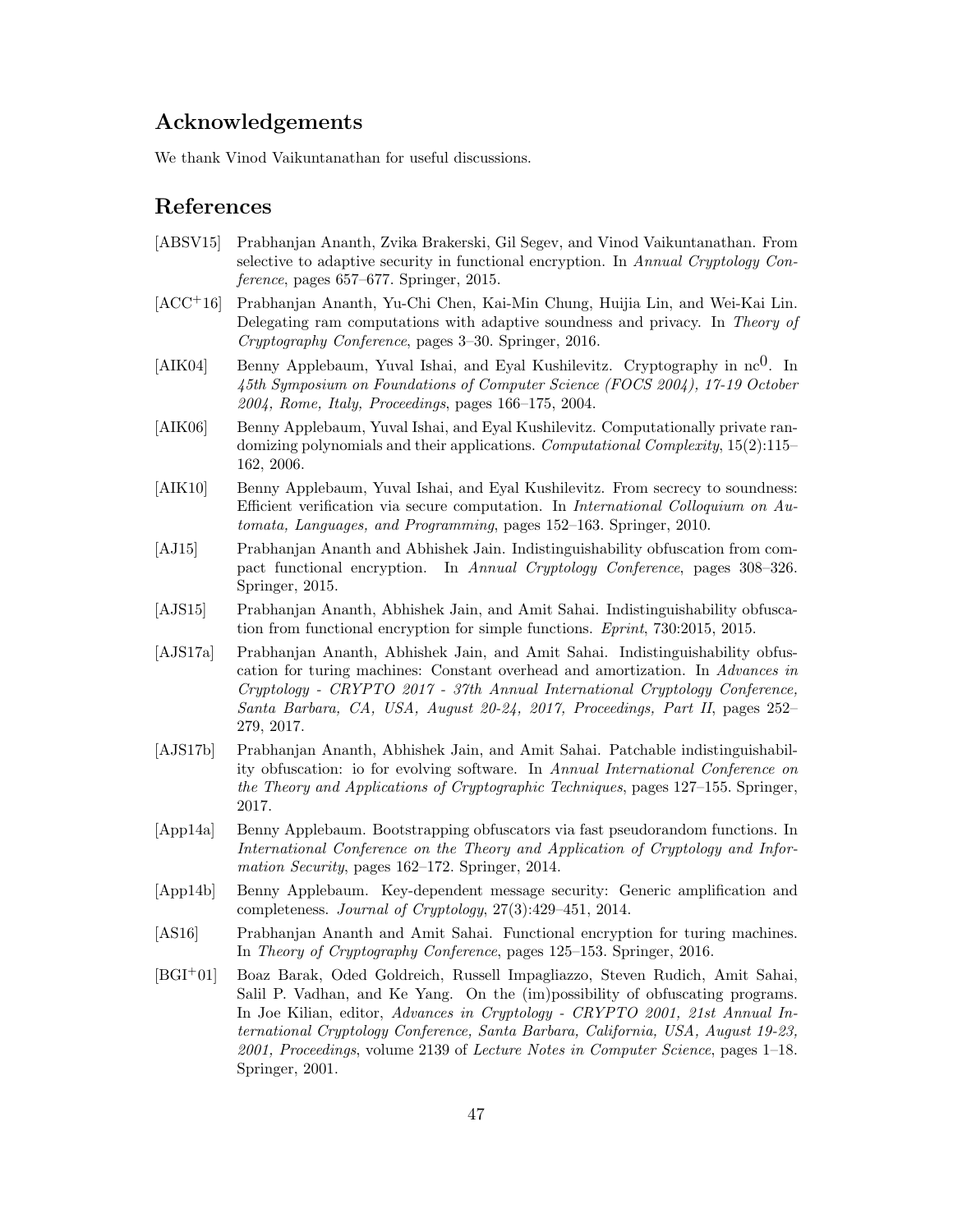- <span id="page-47-6"></span>[BGJ+16] Nir Bitansky, Shafi Goldwasser, Abhishek Jain, Omer Paneth, Vinod Vaikuntanathan, and Brent Waters. Time-lock puzzles from randomized encodings. In Proceedings of the 2016 ACM Conference on Innovations in Theoretical Computer Science, pages 345–356. ACM, 2016.
- <span id="page-47-4"></span>[BGL+15] Nir Bitansky, Sanjam Garg, Huijia Lin, Rafael Pass, and Siddartha Telang. Succinct randomized encodings and their applications. In STOC, 2015.
- <span id="page-47-0"></span>[BHHI10] Boaz Barak, Iftach Haitner, Dennis Hofheinz, and Yuval Ishai. Bounded keydependent message security. In Annual International Conference on the Theory and Applications of Cryptographic Techniques, pages 423–444. Springer, 2010.
- <span id="page-47-10"></span>[BHR12] Mihir Bellare, Viet Tung Hoang, and Phillip Rogaway. Foundations of garbled circuits. In Proceedings of the 2012 ACM conference on Computer and communications security, pages 784–796. ACM, 2012.
- <span id="page-47-1"></span>[BL18] Fabrice Benhamouda and Huijia Lin. k-round multiparty computation from kround oblivious transfer via garbled interactive circuits. In Annual International Conference on the Theory and Applications of Cryptographic Techniques, pages 500– 532. Springer, 2018.
- <span id="page-47-3"></span>[BLSV18] Zvika Brakerski, Alex Lombardi, Gil Segev, and Vinod Vaikuntanathan. Anonymous ibe, leakage resilience and circular security from new assumptions. In Advances in Cryptology - EUROCRYPT 2018, 2018.
- <span id="page-47-9"></span>[BP15] Nir Bitansky and Omer Paneth. Zaps and non-interactive witness indistinguishability from indistinguishability obfuscation. In Theory of Cryptography Conference, pages 401–427. Springer, 2015.
- <span id="page-47-8"></span>[BV15] Nir Bitansky and Vinod Vaikuntanathan. Indistinguishability obfuscation from functional encryption. In Foundations of Computer Science (FOCS), 2015 IEEE 56th Annual Symposium on, pages 171–190. IEEE, 2015.
- <span id="page-47-12"></span>[CCC+16] Yu-Chi Chen, Sherman SM Chow, Kai-Min Chung, Russell WF Lai, Wei-Kai Lin, and Hong-Sheng Zhou. Cryptography for parallel ram from indistinguishability obfuscation. In Proceedings of the 2016 ACM Conference on Innovations in Theoretical Computer Science, pages 179–190. ACM, 2016.
- <span id="page-47-13"></span>[CCHR16] Ran Canetti, Yilei Chen, Justin Holmgren, and Mariana Raykova. Adaptive succinct garbled ram or: How to delegate your database. In Theory of Cryptography Conference, pages 61–90. Springer, 2016.
- <span id="page-47-14"></span> $[CDG+17]$  Chongwon Cho, Nico Döttling, Sanjam Garg, Divya Gupta, Peihan Miao, and Antigoni Polychroniadou. Laconic oblivious transfer and its applications. In Annual International Cryptology Conference, pages 33–65. Springer, 2017.
- <span id="page-47-11"></span>[CH16] Ran Canetti and Justin Holmgren. Fully succinct garbled ram. In Proceedings of the 2016 ACM Conference on Innovations in Theoretical Computer Science, pages 169–178. ACM, 2016.
- <span id="page-47-5"></span>[CHJV15] Ran Canetti, Justin Holmgren, Abhishek Jain, and Vinod Vaikuntanathan. Indistinguishability obfuscation of iterated circuits and RAM programs. In STOC, 2015.
- <span id="page-47-7"></span>[CLP15] Kai-Min Chung, Huijia Lin, and Rafael Pass. Constant-round concurrent zeroknowledge from indistinguishability obfuscation. In Annual Cryptology Conference, pages 287–307. Springer, 2015.
- <span id="page-47-2"></span>[DG17] Nico Döttling and Sanjam Garg. Identity-based encryption from the diffic-hellman assumption. In Annual International Cryptology Conference, pages 537–569. Springer, 2017.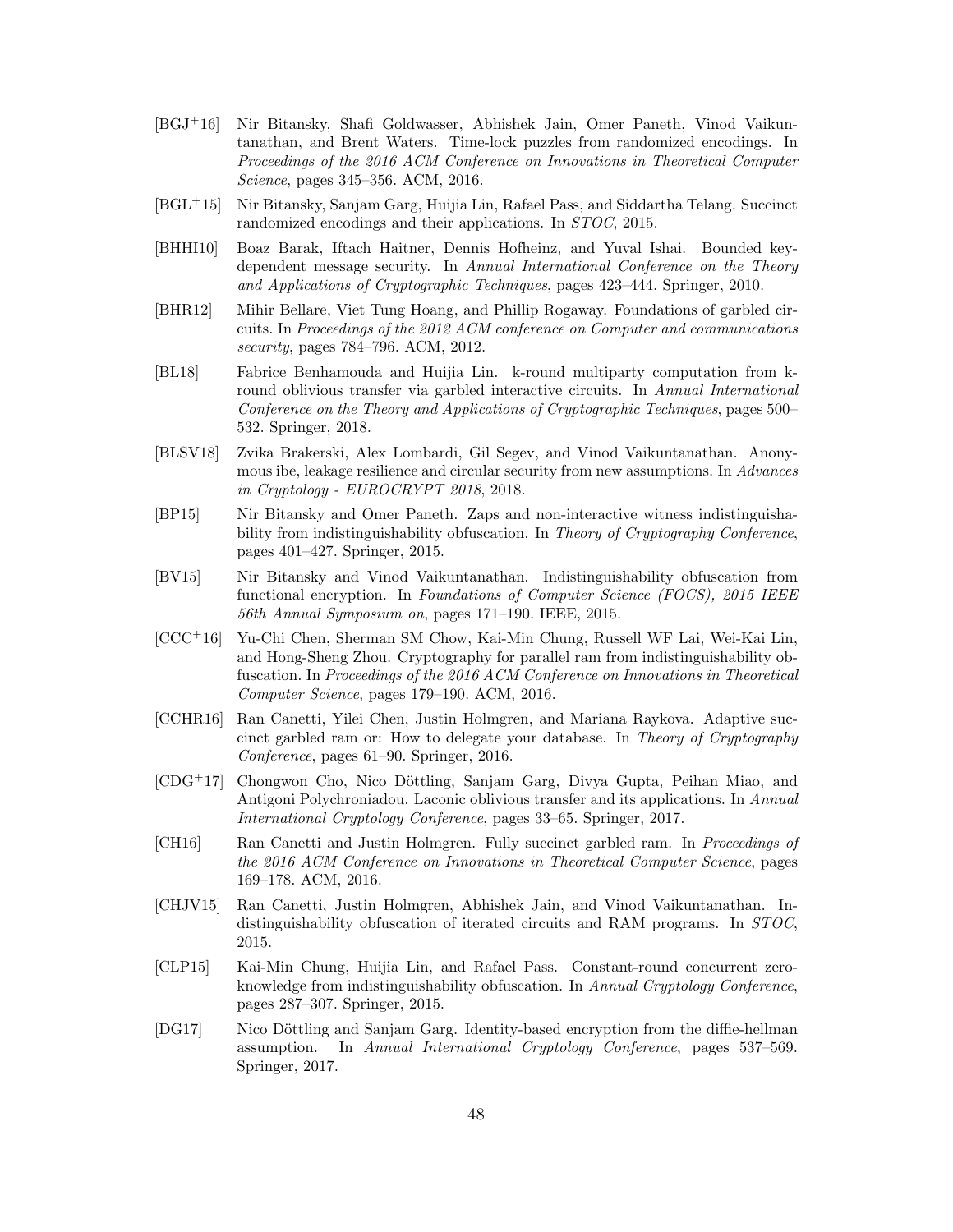- <span id="page-48-7"></span>[DGHM18] Nico Döttling, Sanjam Garg, Mohammad Hajiabadi, and Daniel Masny. New constructions of identity-based and key-dependent message secure encryption schemes. In IACR International Workshop on Public Key Cryptography. Springer, 2018.
- <span id="page-48-12"></span>[DKW16] Apoorvaa Deshpande, Venkata Koppula, and Brent Waters. Constrained pseudorandom functions for unconstrained inputs. In Annual International Conference on the Theory and Applications of Cryptographic Techniques, pages 124–153. Springer, 2016.
- <span id="page-48-14"></span>[GGH+13] Sanjam Garg, Craig Gentry, Shai Halevi, Mariana Raykova, Amit Sahai, and Brent Waters. Candidate indistinguishability obfuscation and functional encryption for all circuits. In 54th Annual IEEE Symposium on Foundations of Computer Science, FOCS 2013, 26-29 October, 2013, Berkeley, CA, USA, pages 40–49. IEEE Computer Society, 2013.
- <span id="page-48-3"></span>[GGP10] Rosario Gennaro, Craig Gentry, and Bryan Parno. Non-interactive verifiable computing: Outsourcing computation to untrusted workers. In Annual Cryptology Conference, pages 465–482. Springer, 2010.
- <span id="page-48-4"></span>[GHL+14] Craig Gentry, Shai Halevi, Steve Lu, Rafail Ostrovsky, Mariana Raykova, and Daniel Wichs. Garbled ram revisited. In Annual International Conference on the Theory and Applications of Cryptographic Techniques, pages 405–422. Springer, 2014.
- <span id="page-48-0"></span>[GHV10] Craig Gentry, Shai Halevi, and Vinod Vaikuntanathan. i-hop homomorphic encryption and rerandomizable yao circuits. In Annual Cryptology Conference, pages 155–172. Springer, 2010.
- <span id="page-48-1"></span>[GKP+12] Shafi Goldwasser, Yael Tauman Kalai, Raluca A Popa, Vinod Vaikuntanathan, and Nickolai Zeldovich. Succinct functional encryption and applications: Reusable garbled circuits and beyond. IACR Cryptology ePrint Archive, 2012:733, 2012.
- <span id="page-48-2"></span>[GKR08] Shafi Goldwasser, Yael Tauman Kalai, and Guy N Rothblum. One-time programs. In Annual International Cryptology Conference, pages 39–56. Springer, 2008.
- <span id="page-48-5"></span>[GLOS15] Sanjam Garg, Steve Lu, Rafail Ostrovsky, and Alessandra Scafuro. Garbled ram from one-way functions. In Proceedings of the Forty-Seventh Annual ACM on Symposium on Theory of Computing, pages 449–458. ACM, 2015.
- <span id="page-48-13"></span>[GP17] Sanjam Garg and Omkant Pandey. Incremental program obfuscation. In Annual International Cryptology Conference, pages 193–223. Springer, 2017.
- <span id="page-48-8"></span>[GPS16] Sanjam Garg, Omkant Pandey, and Akshayaram Srinivasan. Revisiting the cryptographic hardness of finding a nash equilibrium. In Annual Cryptology Conference, pages 579–604. Springer, 2016.
- <span id="page-48-10"></span>[GPSZ17] Sanjam Garg, Omkant Pandey, Akshayaram Srinivasan, and Mark Zhandry. Breaking the sub-exponential barrier in obfustopia. In Annual International Conference on the Theory and Applications of Cryptographic Techniques, pages 156–181. Springer, 2017.
- <span id="page-48-9"></span>[GS16] Sanjam Garg and Akshayaram Srinivasan. Single-key to multi-key functional encryption with polynomial loss. In Theory of Cryptography Conference, pages 419– 442. Springer, 2016.
- <span id="page-48-6"></span>[GS17] Sanjam Garg and Akshayaram Srinivasan. Garbled protocols and two-round mpc from bilinear maps. FOCS 2017, 2017.
- <span id="page-48-11"></span>[GS18a] Sanjam Garg and Akshayaram Srinivasan. Adaptively secure garbling with near optimal online complexity. In Annual International Conference on the Theory and Applications of Cryptographic Techniques, pages 535–565. Springer, 2018.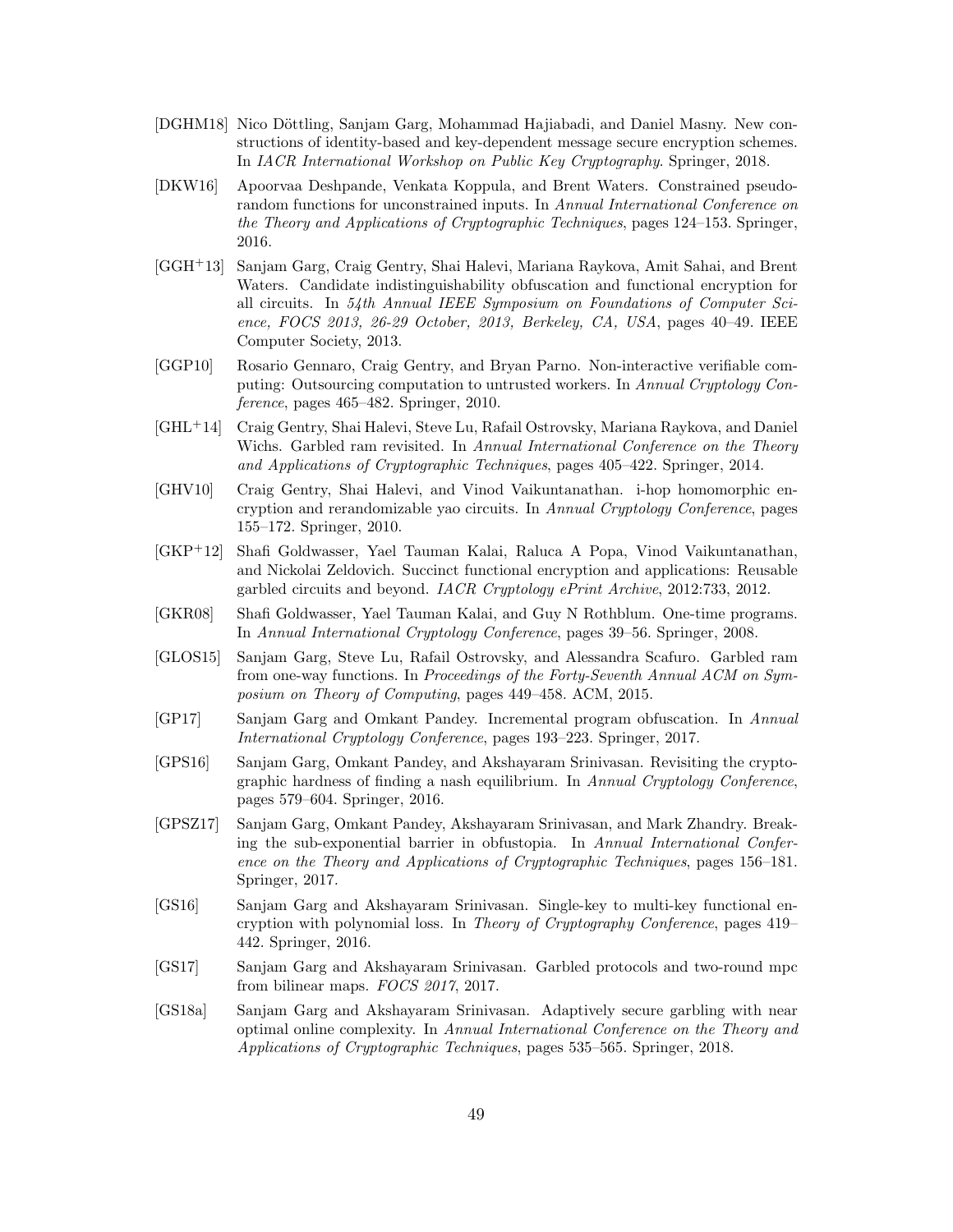- <span id="page-49-4"></span>[GS18b] Sanjam Garg and Akshayaram Srinivasan. Two-round multiparty secure computation from minimal assumptions. In Annual International Conference on the Theory and Applications of Cryptographic Techniques, pages 468–499. Springer, 2018.
- <span id="page-49-3"></span>[GVW12] Sergey Gorbunov, Vinod Vaikuntanathan, and Hoeteck Wee. Functional encryption with bounded collusions via multi-party computation. In Advances in Cryptology -CRYPTO 2012 - 32nd Annual Cryptology Conference, Santa Barbara, CA, USA, August 19-23, 2012. Proceedings, pages 162–179, 2012.
- <span id="page-49-13"></span>[HJO+16] Brett Hemenway, Zahra Jafargholi, Rafail Ostrovsky, Alessandra Scafuro, and Daniel Wichs. Adaptively secure garbled circuits from one-way functions. In CRYPTO, 2016.
- <span id="page-49-1"></span>[HLP11] Shai Halevi, Yehuda Lindell, and Benny Pinkas. Secure computation on the web: Computing without simultaneous interaction. In Annual Cryptology Conference, pages 132–150. Springer, 2011.
- <span id="page-49-12"></span>[HW15] Pavel Hubacek and Daniel Wichs. On the communication complexity of secure function evaluation with long output. In Proceedings of the 2015 Conference on Innovations in Theoretical Computer Science, pages 163–172. ACM, 2015.
- <span id="page-49-15"></span>[JSW17] Zahra Jafargholi, Alessandra Scafuro, and Daniel Wichs. Adaptively indistinguishable garbled circuits. In Theory of Cryptography Conference, pages 40–71. Springer, 2017.
- <span id="page-49-14"></span>[JW16] Zahra Jafargholi and Daniel Wichs. Adaptive security of yao's garbled circuits. In TCC, 2016.
- <span id="page-49-8"></span>[KLW15] Venkata Koppula, Allison Bishop Lewko, and Brent Waters. Indistinguishability obfuscation for turing machines with unbounded memory. In STOC, 2015.
- <span id="page-49-7"></span>[LP09] Yehuda Lindell and Benny Pinkas. A proof of security of yao's protocol for two-party computation. Journal of Cryptology, 22(2):161–188, 2009.
- <span id="page-49-10"></span>[LT17] Huijia Lin and Stefano Tessaro. Indistinguishability obfuscation from trilinear maps and block-wise local prgs. In Annual International Cryptology Conference, pages 630–660. Springer, 2017.
- <span id="page-49-9"></span>[LZ17] Qipeng Liu and Mark Zhandry. Exploding obfuscation: A framework for building applications of obfuscation from polynomial hardness. IACR Cryptology ePrint Archive, 2017:209, 2017.
- <span id="page-49-2"></span>[SS10] Amit Sahai and Hakan Seyalioglu. Worry-free encryption: functional encryption with public keys. In Proceedings of the 17th ACM conference on Computer and communications security, pages 463–472. ACM, 2010.
- <span id="page-49-11"></span>[SW14] Amit Sahai and Brent Waters. How to use indistinguishability obfuscation: deniable encryption, and more. In David B. Shmoys, editor, Symposium on Theory of Computing, STOC 2014, New York, NY, USA, May 31 - June 03, 2014, pages 475–484. ACM, 2014.
- <span id="page-49-5"></span>[Yao82] Andrew C Yao. Protocols for secure computations. In Foundations of Computer Science, 1982. SFCS'08. 23rd Annual Symposium on, pages 160–164. IEEE, 1982.
- <span id="page-49-6"></span>[Yao86] Andrew Chi-Chih Yao. How to generate and exchange secrets (extended abstract). In FOCS, pages 162–167, 1986.

## <span id="page-49-0"></span>A Selectively Secure Laconic OT from Indistinguishability **Obfuscation**

In this section, we give a construction of (selectively secure) laconic OT from IO and oneway functions. This provides, for the sake of completeness, a construction of succinct garbling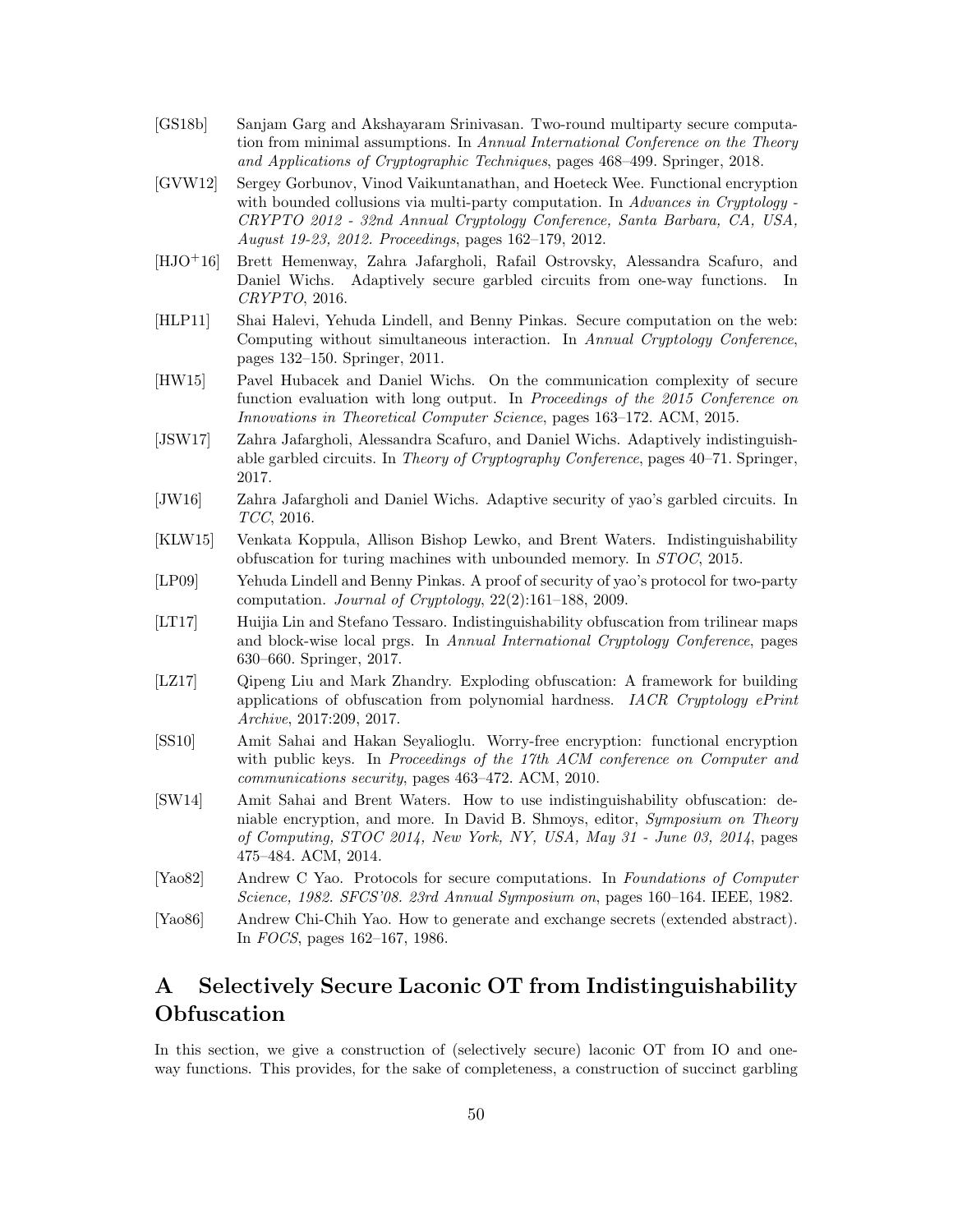schemes from IO and OWFs without additional assumptions. Before the construction, we make two remarks on barriers to improving the results.

- The construction in this section cannot obviously be modified to rely on the polynomial security of compact functional encryption. Indeed, we are not even aware of any construction of oblivious transfer (a primitive that is implied by laconic OT using the techniques of [\[BLSV18\]](#page-47-3)) from poly-secure FE.
- We are inherently limited to constructing *selectively secure* laconic OT; in particular, in an adaptively secure scheme, the hash function  $\text{lacOT.H}(\text{crs}, \cdot)$  is a collision-resistant hash function, and there are substantial barriers [\[AS16\]](#page-46-10) to constructing CRHFs from IO and OWFs.

We now proceed with the construction, which is a modification of the  $[CDG<sup>+</sup>17]$  $[CDG<sup>+</sup>17]$  construction of laconic OT from witness encryption and somewhere statistically binding (SSB) hash functions. SSB hash functions are in particular collision-resistant, but we note that to obtain selective security it suffices to start with a weaker notion of *input-dependent SSB hash functions*, which we define below.

Definition 14 (Input-dependent SSB Hash Functions). A family of input-dependent somewhere statistically binding hash functions  $SSB = (Gen, H, BindingGen)$  (with factor 2 compression) is specified by three algorithms.

- Gen( $1^{\lambda}$ ) is a randomized algorithm that samples a hash key k.
- $H(k, x)$  is a deterministic algorithm that takes as input a hash key k and an input  $x \in$  $\{0,1\}^{2\lambda}$ . It outputs a hash value  $h \in \{0,1\}^{\lambda}$ .
- BindingGen $(1^{\lambda}, x^*, i^*)$  is a randomized algorithm that takes as input a string  $x^* \in \{0,1\}^{2\lambda}$ and an index  $i^* \in [2\lambda]$ . It samples a hash key k.

Such a scheme must satisfy the following correctness and security properties.

- Correctness (Binding): For all  $\lambda \in \mathbb{N}$ , all  $x^* \in \{0,1\}^{2\lambda}$ , and all  $i^* \in [2\lambda]$ , with all but negligible probabaility over the randomness of  $k \leftarrow$  BindingGen $(1^{\lambda}, x^*, i^*)$ , there exists no  $x \in \{0,1\}^{2\lambda}$  such that  $H(k, x) = H(k, x^*)$  and  $x_i \neq x_i^*$ .
- Security: There is a negligible function  $\mu(\cdot)$  such that for all  $\lambda \in \mathbb{N}$ , all  $x^* \in \{0,1\}^{2\lambda}$ , and all  $i^* \in [2\lambda]$ , we have that the distributions  $\{k \leftarrow Gen(1^{\lambda})\}$  and  $\{k \leftarrow BindingGen(1^{\lambda}, x^*, i^*)\}$ are  $\mu(\lambda)$ -indistinguishable.

We first note that input-dependent SSB hash functions can be constructed from IO and one-way functions via a standard puncturing arugment.

Lemma 8. If indistinguishability obfuscation and one-way functions exist, then so do inputdependent SSB hash functions.

*Proof.* Let iO denote an IO scheme, let  $G: \{0,1\}^{\lambda/2} \to \{0,1\}^{\lambda}$  denote a PRG, and let PRF denote a puncturable PRF family with domain  $\{0,1\}^{2\lambda}$  and range  $\{0,1\}^{\lambda/2}$ . We define our hash  $family$   $SSB = (SSB.Gen, SSB.H, SSB.BindingGen)$  as follows.

- SSB. Gen( $1^{\lambda}$ ) samples a PRF key K and outputs an obfuscation  $\tilde{P} \leftarrow iO(P_K)$  of the program  $P_K$  defined in Fig. [8.](#page-51-0)
- SSB.H $(k, x)$  interprets k as an obfuscated program and evaluates k on input x.
- SSB.BindingGen( $1^{\lambda}, x^*, i^*$ ) samples a PRF key K and punctured key  $K\{x^*\}$ , samples a string  $r \leftarrow \{0,1\}^{\lambda}$  uniformly at random, and outputs an obfuscation  $\tilde{P}_{x^*,r} \leftarrow \text{IO}(P_{K\{x^*\},x^*,r})$ of the program  $P_{K\{x^*\},x^*,r}$  defined in Fig. [9.](#page-51-1)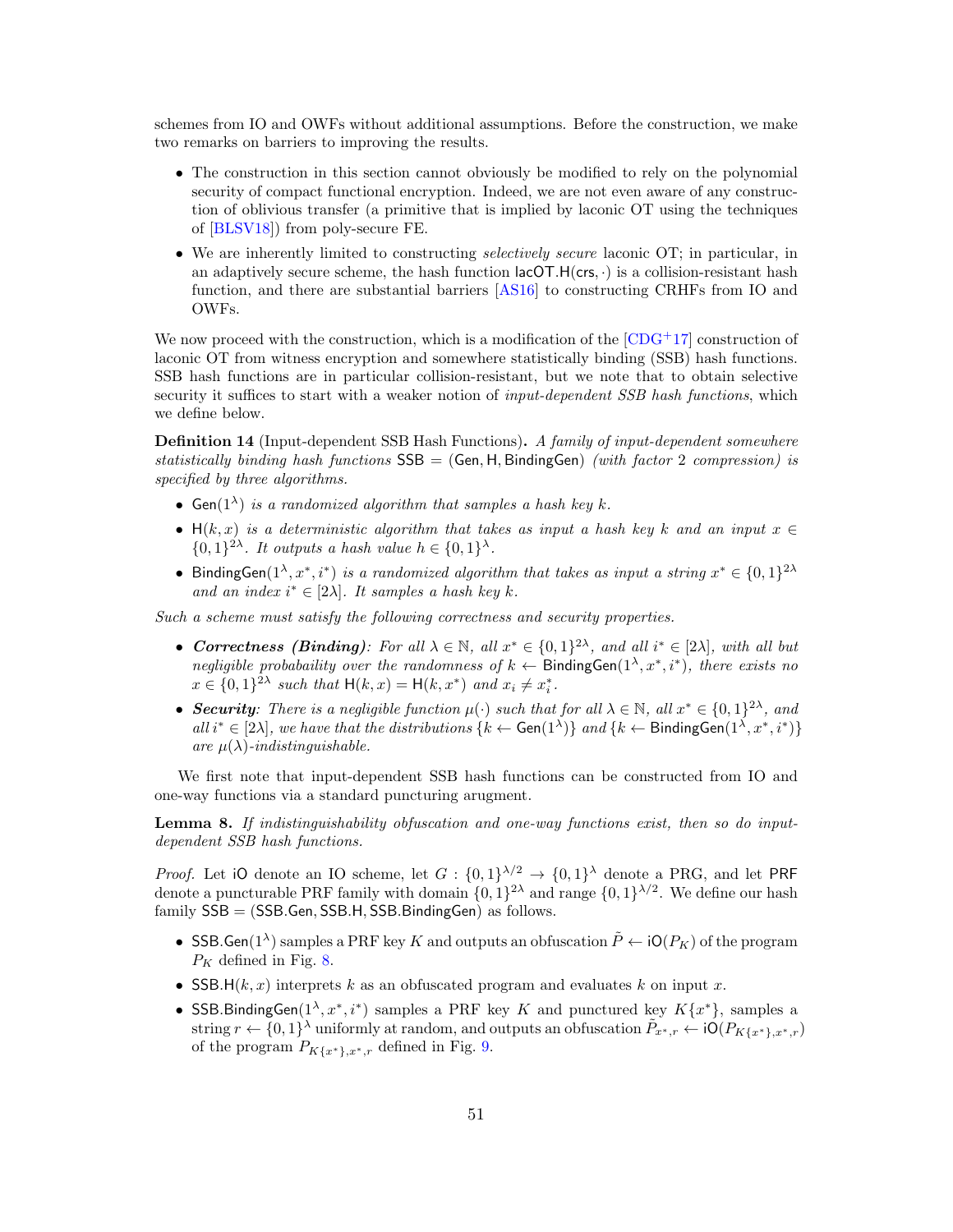**Input**: string  $x \in \{0, 1\}^{2\lambda}$ Hardwired: PRF key K

• Output  $G(\text{PRF}(K, x))$ .

#### <span id="page-51-1"></span><span id="page-51-0"></span>Figure 8: Description of  $P_K$ .

**Input**: string  $x \in \{0,1\}^{2\lambda}$ **Hardwired:** Punctured key  $K\{x^*\}$ , input  $x^*$ , output  $r$ 

- If  $x = x^*$ , output r.
- If  $x \neq x^*$ , output  $G(\text{PRF}(K\{x^*\}, x)).$

Figure 9: Description of  $P_{K\{x^*\},x^*,r}$ .

The scheme satisfies binding because with all but negligible probability over the choice of  $r \leftarrow \{0,1\}^{\lambda}, r$  is not in the range of the PRG G, and hence no input x other than  $x^*$  will satisfy  $H(k, x) = H(k, x^*)$  for  $k = iO(P_{K\{x^*\}, x^*, r})$ .

The scheme is secure by a standard puncturing argument; namely, an obfuscation of  $P_K$ is computationally indistinguishable from an obfuscation of the program  $P_{K\{x^*\},x^*,G(\text{PRF}(K,x^*))}$ (by the security of iO), which is in turn computationally indistinguishable from an obfuscation of  $P_{K\{x^*\},x^*,r}$  for uniformly random r (by the security of the puncturable PRF family and the PRG).  $\Box$ 

Next, we see that the  $[CDG+17]$  $[CDG+17]$  construction carries over to our setting, yielding a construction of selectively secure laconic OT with factor 2 compression from witness encryption and input-dependent SSB hash functions.

Lemma 9. If witness encryption and input-dependent SSB hash functions exist, then so does laconic OT with factor 2 compression.

*Proof.* Given witness encryption scheme  $WE = (WE. Enc, WE. Dec)$  and input-dependent SSB hash family  $SSB = (SSB.Gen, SSB.H)$ , we construct laconic OT with factor 2 compression as follows.

- lacOT.Gen( $1^{\lambda}$ ) samples crs  $\leftarrow$  SSB.Gen( $1^{\lambda}$ ) and outputs crs.
- lacOT.H(crs, D) computes  $h = SSB.H(crs, D)$  and outputs  $(h, D)$ .
- lacOT.Send(crs, h, i,  $m_0, m_1$ ) outputs two ciphertexts:  $CT_0 \leftarrow \text{WE}$ .Enc( $\mathcal{R}$ , (crs, h, i, 0),  $m_0$ ) and  $CT_1 \leftarrow \text{WE}.\text{Enc}(\mathcal{R}, (\text{crs}, h, i, 1), m_1),$  where  $\mathcal{R}$  is the relation with instance  $x = (\text{crs}, h, i, b),$ witness w, and satisfies  $R(x, w) = 1$  if and only if SSB.H(crs, w) = h and  $w_i = b$ .
- lacOT.Receive(crs, D, CT<sub>0</sub>, CT<sub>1</sub>) calls  $m = \mathsf{WE}.Dec(\mathcal{R}, D, \mathsf{CT}_{D[i]})$  and outputs m.

Correctness of the above scheme follows from the correctness of the underlying witness encryption scheme.